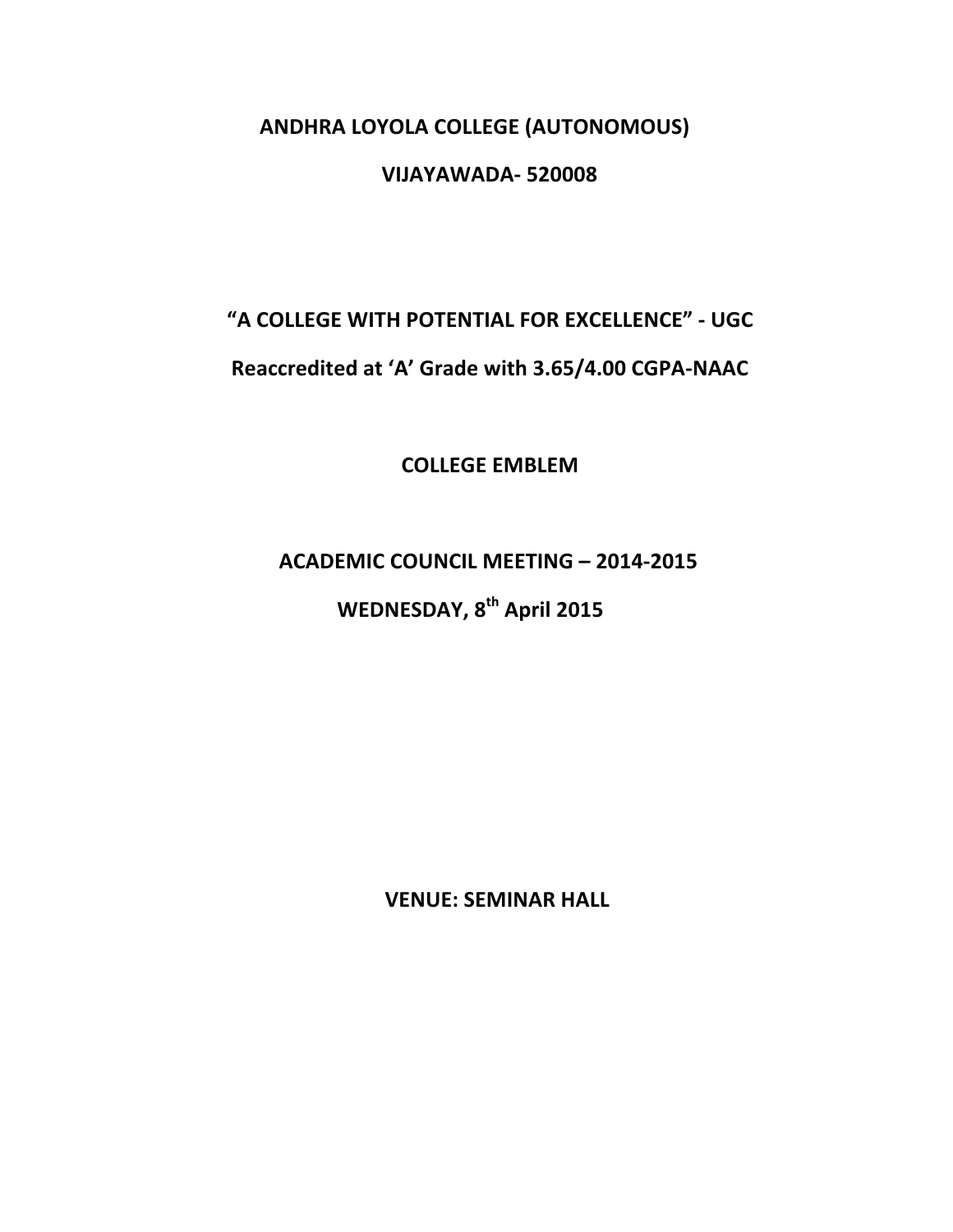# **ANDHRA LOYOLA COLLEGE (AUTONOMOUS)**

## **VIJAYAWADA- 520008**

# **ACADEMIC COUNCIL MEETING**

## **April, 2015**

#### *SCHEDULE*

*Invocation:* **Rev. Fr. D. Ravi Sekhar SJ, Rector**

| Welcome: |  | Rev. Fr. S. Raju SJ, Correspondent |
|----------|--|------------------------------------|
|----------|--|------------------------------------|

| Agenda:           | Brief Review of Academic activities                        |  |  |
|-------------------|------------------------------------------------------------|--|--|
|                   | Rev. Fr. Dr. G.A.P. Kishore SJ, Principal                  |  |  |
|                   | Ratification of Resolutions taken by the Boards of Studies |  |  |
|                   | Ratification of the Results of the Previous Year           |  |  |
|                   | Suggestions by the Council Members                         |  |  |
| Any other Matter: | Resolution Regarding the New Courses                       |  |  |
| Vote of Thanks:   | Mr. M. Arokiasamy                                          |  |  |
|                   | Vice Principal (UG)                                        |  |  |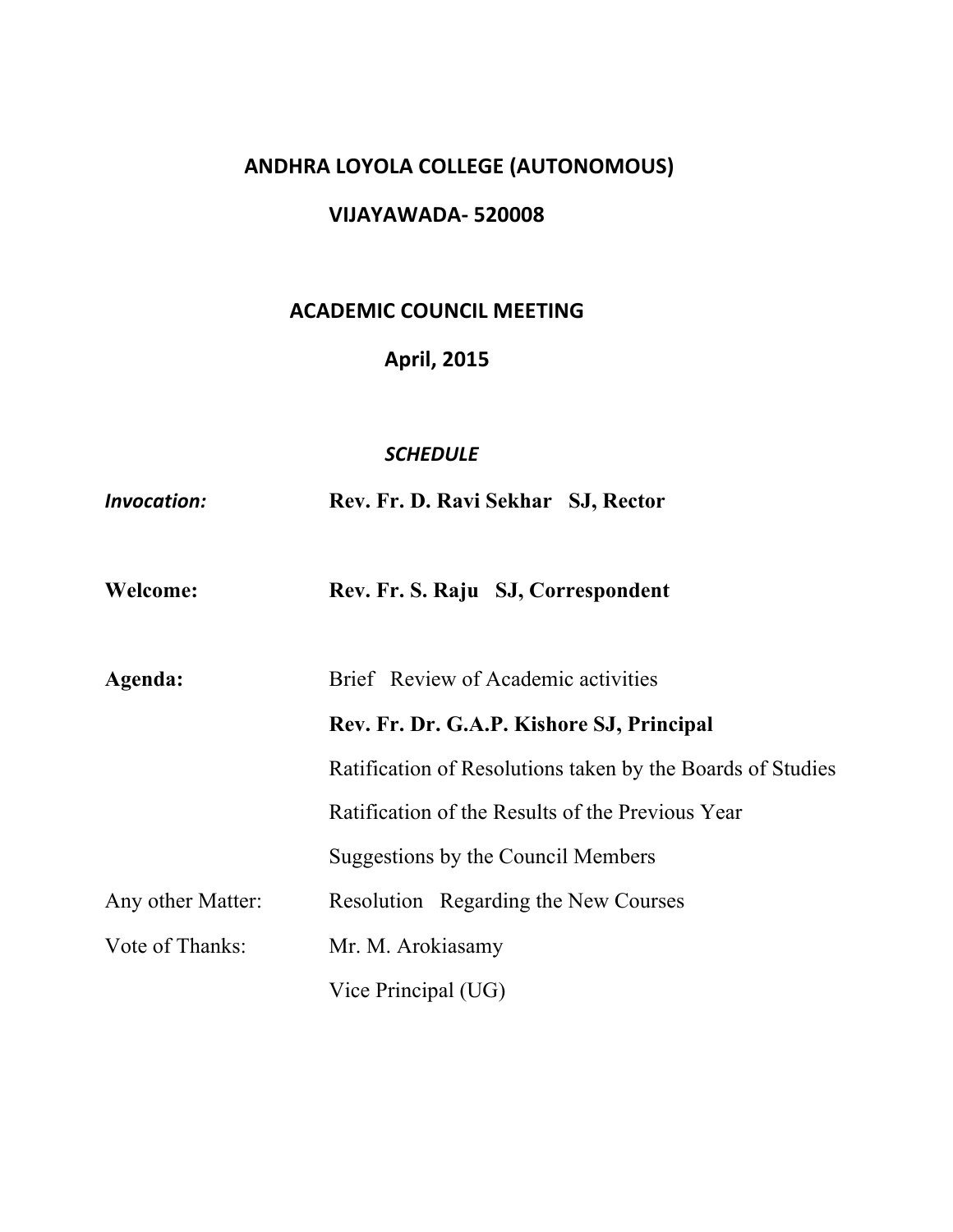# ANDHRA LOYOLA COLLEGE (AUTONOMOUS):: VIJAYAWADA - 520 008 ACADEMIC COUNCIL MEETING – WEDNESDAY, 08. 04. 2015 AT 02.00 P.M.

# **List of Members**

| Chairperson                      | Rev Fr.Dr.G.A.P.Kishore, SJ              | Principal, ALC,                               |
|----------------------------------|------------------------------------------|-----------------------------------------------|
| University<br>Representatives    | Prof.Y.K .Sundara Krishna<br>Dr. N. Usha | Dept. of Comp. Sci. KU<br>Dept of English, KU |
|                                  | Dr. R. Padmaja                           | Dept. of .Bus. Magt. KU                       |
| Management                       | Rev Fr. S Raju, SJ                       | Correspondent, ALC                            |
| Representatives                  | Rev. Fr. Dr. Rex Angelo, SJ              | Lecturer in English                           |
| Secretary-Academic<br>Activities | Dr. B. Siva Kumari                       | Dept. of Botany                               |
| <b>External Experts</b>          | Rev. Sr. Dr.P. Mercy                     | Principal, St. Theresa                        |
|                                  |                                          | College, Eluru                                |
|                                  | Sri. D. Rama Krishna                     | Chairman, Efftronics                          |
|                                  |                                          | Systems Pvt. Ltd. VIJ                         |
|                                  | Sri. N .Harinath                         | Advocate, Vijayawada                          |
|                                  | Dr. Nambiar                              | Doctor, Vijayawada                            |
| <b>Vice Principals</b>           | Rev Fr. P Anil Kumar, SJ                 | Dept. of English                              |
|                                  | Mr. M. Arokiasamy                        | Dept. of Mathematics                          |
| Deans                            | Dr. M. Sivaram                           | Dean of Humanities                            |
|                                  | Dr. N. Srinivasa Rao                     | Dean of Sciences                              |
|                                  | Mr.D.Praveen                             | Dean of Student Affairs                       |
| Controller of<br>Examinations    | Rev Fr.N.Bujji Babu, SJ                  |                                               |
| Heads of                         | Sri R Vijay Kumar                        | English                                       |
| Departments                      | Dr.D.Krupa Rao                           | Telugu                                        |
|                                  | Rev Fr.G.M.Victor                        | Mathematics                                   |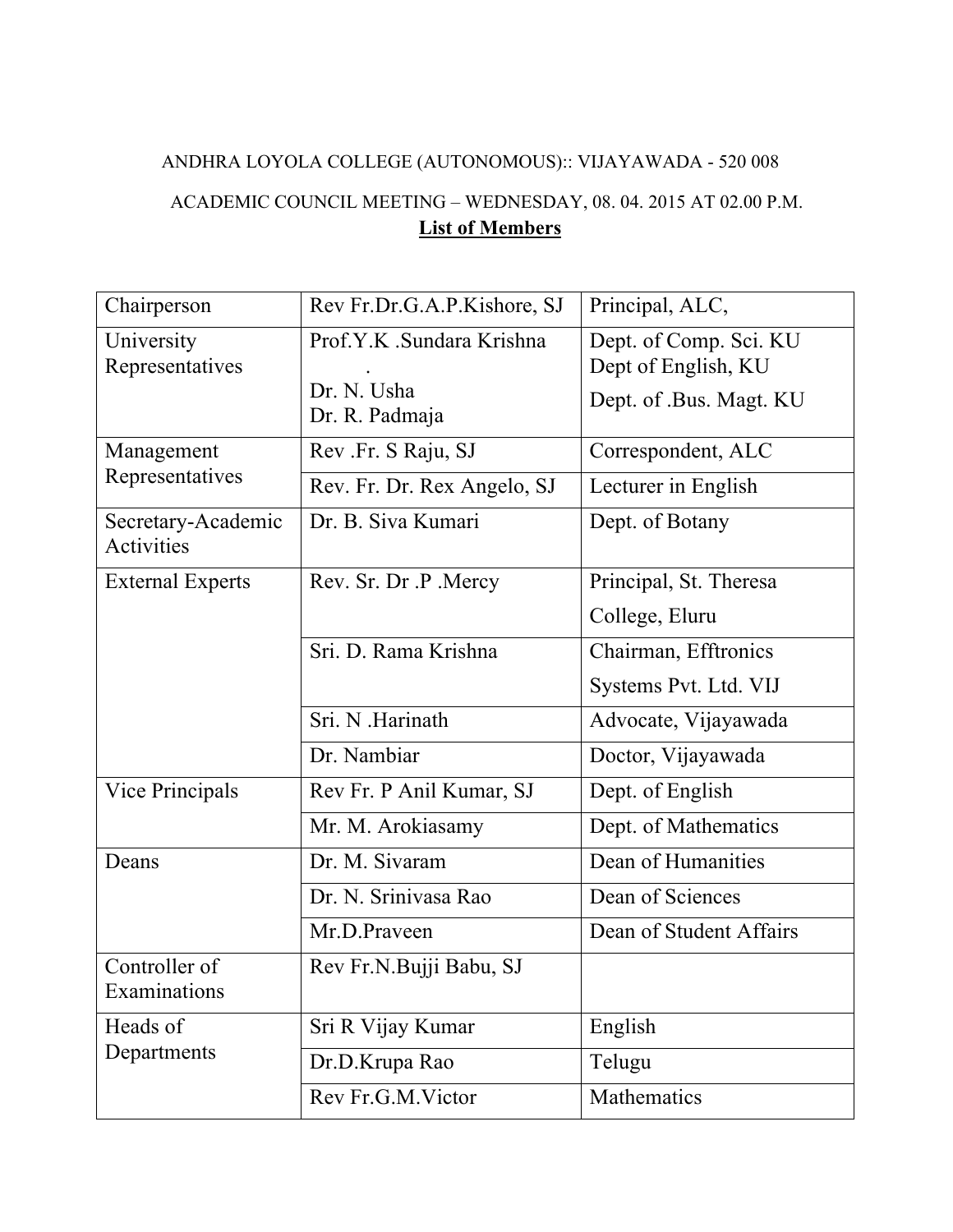|            | Emmanuel, SJ                      |                                                               |
|------------|-----------------------------------|---------------------------------------------------------------|
|            | Dr. G. Murali Krishna             | Physics                                                       |
|            | Dr.A.V.Ravi Kumar,<br>Coordinator | Renewable Energy                                              |
|            | Dr.G.Subrahmanya Sastry           | Chemistry                                                     |
|            | Rev Fr.Dr.G.Jayaraj, SJ           | <b>Botany</b>                                                 |
|            | Rev Fr.P.Anthony, SJ              | Zoology, S & C                                                |
|            | Ms.M.Glory                        | Microbiology                                                  |
|            | Ms.V.Kavitha                      | Biotechnology                                                 |
|            | Sri G.M.Srirangam,<br>Coordinator | Food Technology &<br>Paramedical & Hospital<br>Administration |
|            | Dr.M.Srinivasa Reddy              | History & IHC                                                 |
|            | Mrs.B.Baby Rani                   | Economics                                                     |
|            | Sri KV Vijaya Babu                | <b>Political Science</b>                                      |
|            | Rev Fr.D.Ravi Sekhar, SJ          | Music/Dance & VFX                                             |
|            | Dr.B Syam Sundar                  | Commerce                                                      |
|            | Ms.D.Uma Kumari                   | <b>Business Administration</b>                                |
|            | Dr.K.Job Sudarshan                | Ethics and Religion                                           |
|            | Sri S.A.B.Nehru                   | Comp.Science                                                  |
|            | Sri L Ekambaram                   | Electronics                                                   |
|            | Sri Vijay Srinivasan              | <b>Visual Communication</b>                                   |
|            | Sri PVS Sairam                    | <b>General Elective</b>                                       |
|            | Coordinator                       | (Competitive Exams)                                           |
|            | Dr. G A Prasad Rao                | Librarian                                                     |
|            | Sri JV Nagendra Prasad            | Director of Physical                                          |
|            |                                   | Education                                                     |
|            | Dr.CH.Srinivasu                   | Director, CCLR                                                |
|            | Dr.G.Srinivasa Rao                | Director, School of                                           |
|            |                                   | <b>Vocational Education</b>                                   |
| Management | Dr.N.A. Francis Xaiver            | Dept. of Commerce                                             |
| Invitees   |                                   |                                                               |
|            |                                   |                                                               |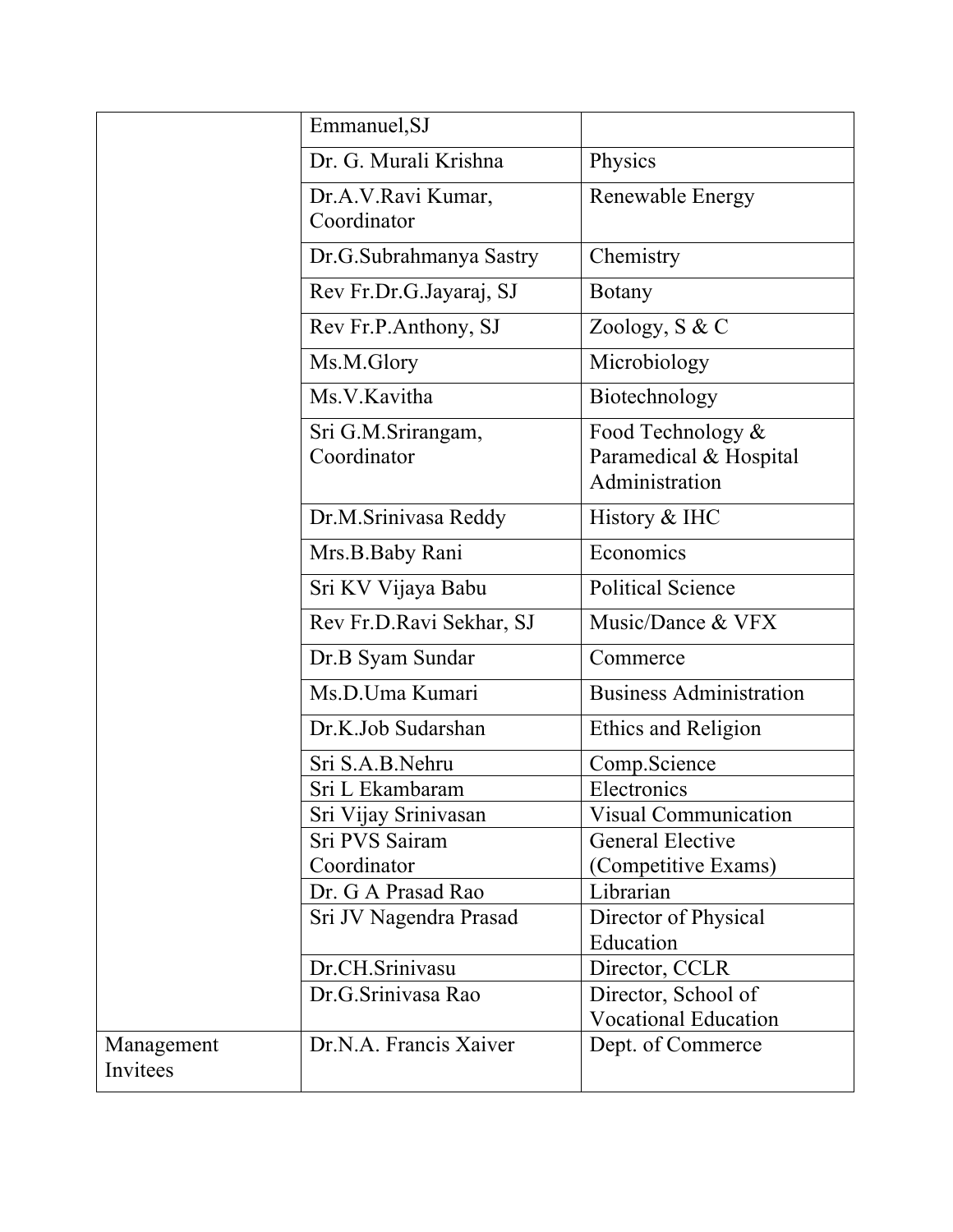|                 | Dr.B. Venkateswara Rao    | Dept. of Chemistry |
|-----------------|---------------------------|--------------------|
| Student         | Mr.N.Venkatesh (DBBA 15)  |                    |
| Representatives | Ms. Sushan Rauniyar (DBBA |                    |
|                 |                           |                    |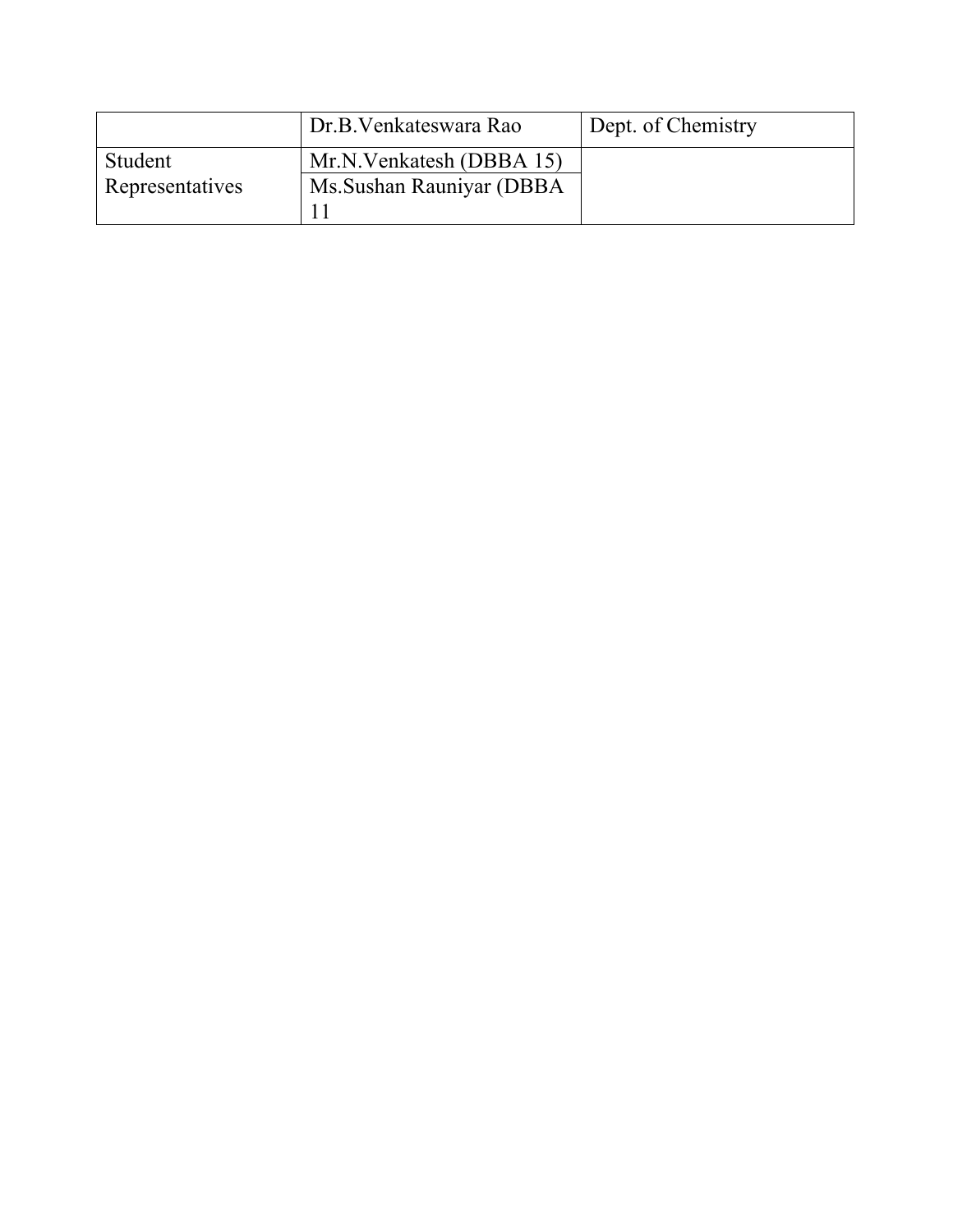| S. No.         | Department                                                     | Page . No |
|----------------|----------------------------------------------------------------|-----------|
| $\mathbf{1}$   | English                                                        |           |
| $\overline{2}$ | Telugu                                                         |           |
| 3              | Hindi                                                          |           |
| $\overline{4}$ | Sanskrit                                                       |           |
| 5              | Mathematics                                                    |           |
| 6              | <b>Statistics</b>                                              |           |
| $\overline{7}$ | Physics                                                        |           |
| 8              | Renewable Energy                                               |           |
| 9              | Chemistry                                                      |           |
| 10             | <b>Botany</b>                                                  |           |
| 11             | Zoology                                                        |           |
| 12             | Science, Technology & Development<br>and Environmental Science |           |
| 13             | Microbiology                                                   |           |
| 14             | Biotechnology                                                  |           |
| 15             | Food Technology                                                |           |
| 16             | Paramedical & Hospital Administration                          |           |
| 17             | <b>Computer Science</b>                                        |           |
| 18             | Electronics                                                    |           |
| 19             | Visual communication                                           |           |
| 20             | History                                                        |           |
| 21             | Contemporary India-Economy, Policy &<br>Society                |           |
| 22             | Economics                                                      |           |
| 23             | <b>Political Science</b>                                       |           |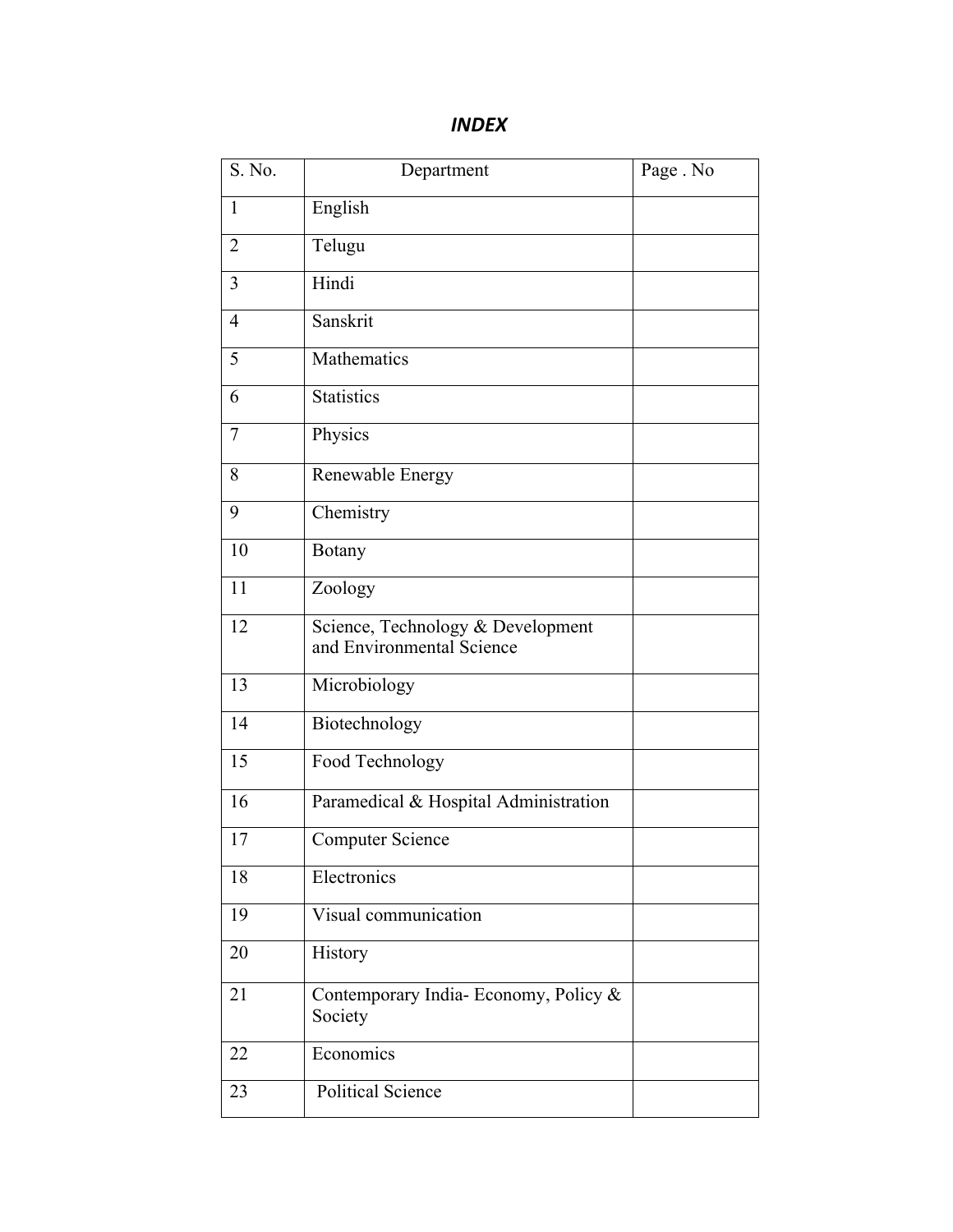| 24 | B.A., Music/Dance, Animation Design &<br>Sound |  |
|----|------------------------------------------------|--|
| 25 | <b>B.Sc. Animation with VFX</b>                |  |
| 26 | Commerce                                       |  |
| 27 | <b>Business Administration</b>                 |  |
| 28 | Ethics & Religion                              |  |
| 29 | G.E. for Competitive Exams                     |  |
|    | <b>Resolution on new courses</b>               |  |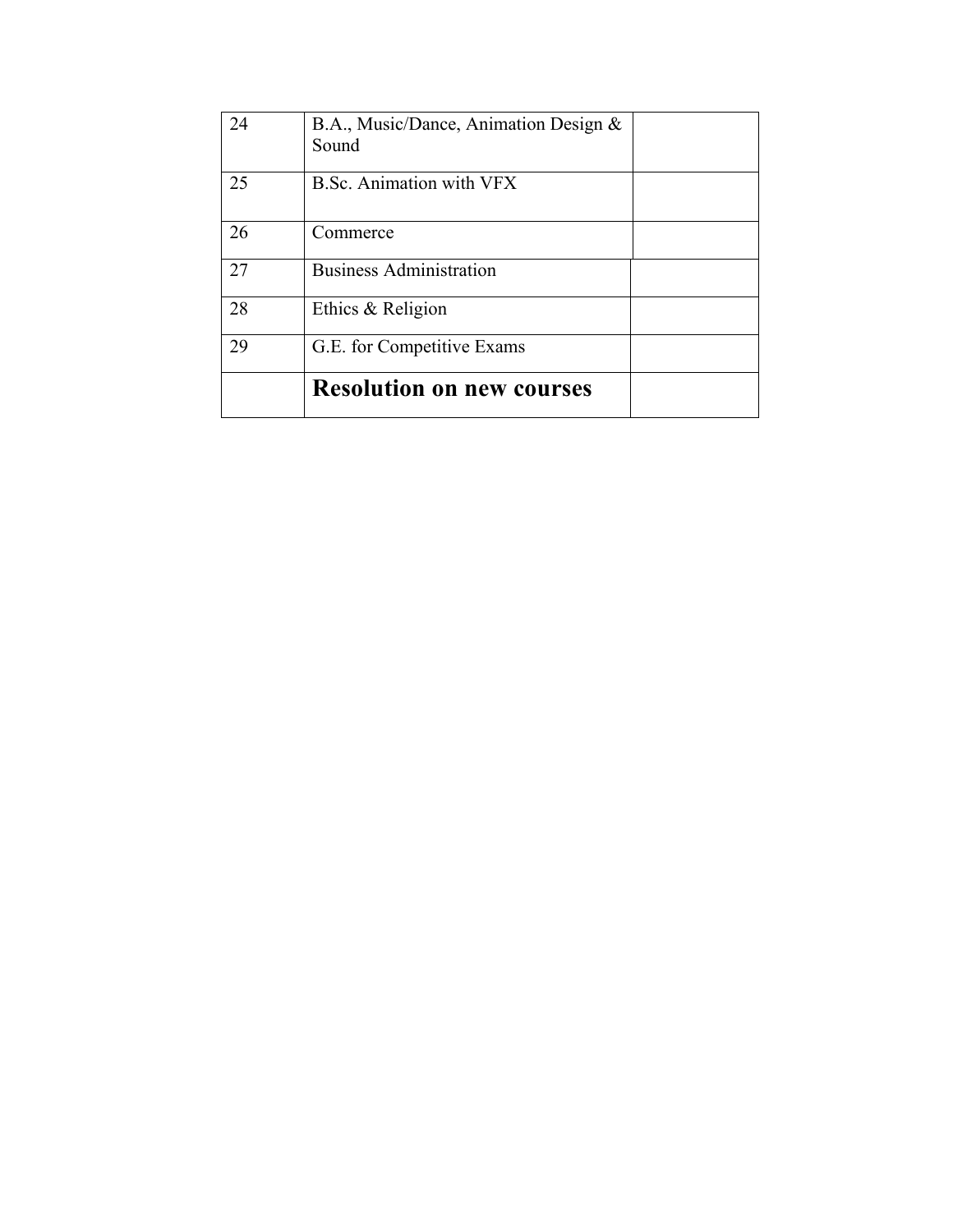# *Department of English*

# *Title of the papers*

| <b>GENERAL ENGLISH</b>                                        |                 |               |                                       |
|---------------------------------------------------------------|-----------------|---------------|---------------------------------------|
| <b>SEMESTER</b>                                               | <b>PAPER.NO</b> | <b>STREAM</b> | <b>TITLE OF THE PAPER</b>             |
|                                                               |                 |               | <b>Basic English</b>                  |
| H                                                             | $\mathbf{I}$    | B             | <b>Basic English</b>                  |
| Ш                                                             | Ш               |               | <b>Essential English</b>              |
| IV                                                            | IV              |               | <b>Essential English</b>              |
|                                                               |                 |               |                                       |
|                                                               |                 |               | <b>Advanced English</b>               |
| III                                                           | H               | A             | <b>Advanced English</b>               |
| III                                                           | III             |               | <b>English for Career Development</b> |
| IV                                                            | IV              |               | <b>English for Career Development</b> |
| <b>General Elective:</b> English for Competitive Examinations |                 |               |                                       |

| <b>SPECIAL ENGLISH</b> |                 |                           |                                                               |
|------------------------|-----------------|---------------------------|---------------------------------------------------------------|
| <b>SEMESTER</b>        | <b>PAPER.NO</b> | Major/<br><b>Elective</b> | <b>TITLE OF THE PAPER</b>                                     |
| I                      |                 | Major                     | Introduction to English Literature & Craft of<br>Writing      |
| $\mathbf{I}$           | $\rm II$        | Major                     | History of English Literature & Literature<br>Forms           |
| III                    | Ш               | Major                     | Poetry, British, American & Indo Angolan                      |
| IV                     | IV              | Major                     | Prose & Rhetoric                                              |
| V                      | V               | Major                     | Drama(core)                                                   |
| $\mathbf{V}$           | VI              | Major                     | Fiction & American Drama                                      |
| VI                     | VII             | Major                     | History of English language phonetics $\&$<br>literary theory |
| VI                     | VII             | Elective                  | <b>English for Competitive exams</b>                          |
| <b>Project work</b>    |                 |                           |                                                               |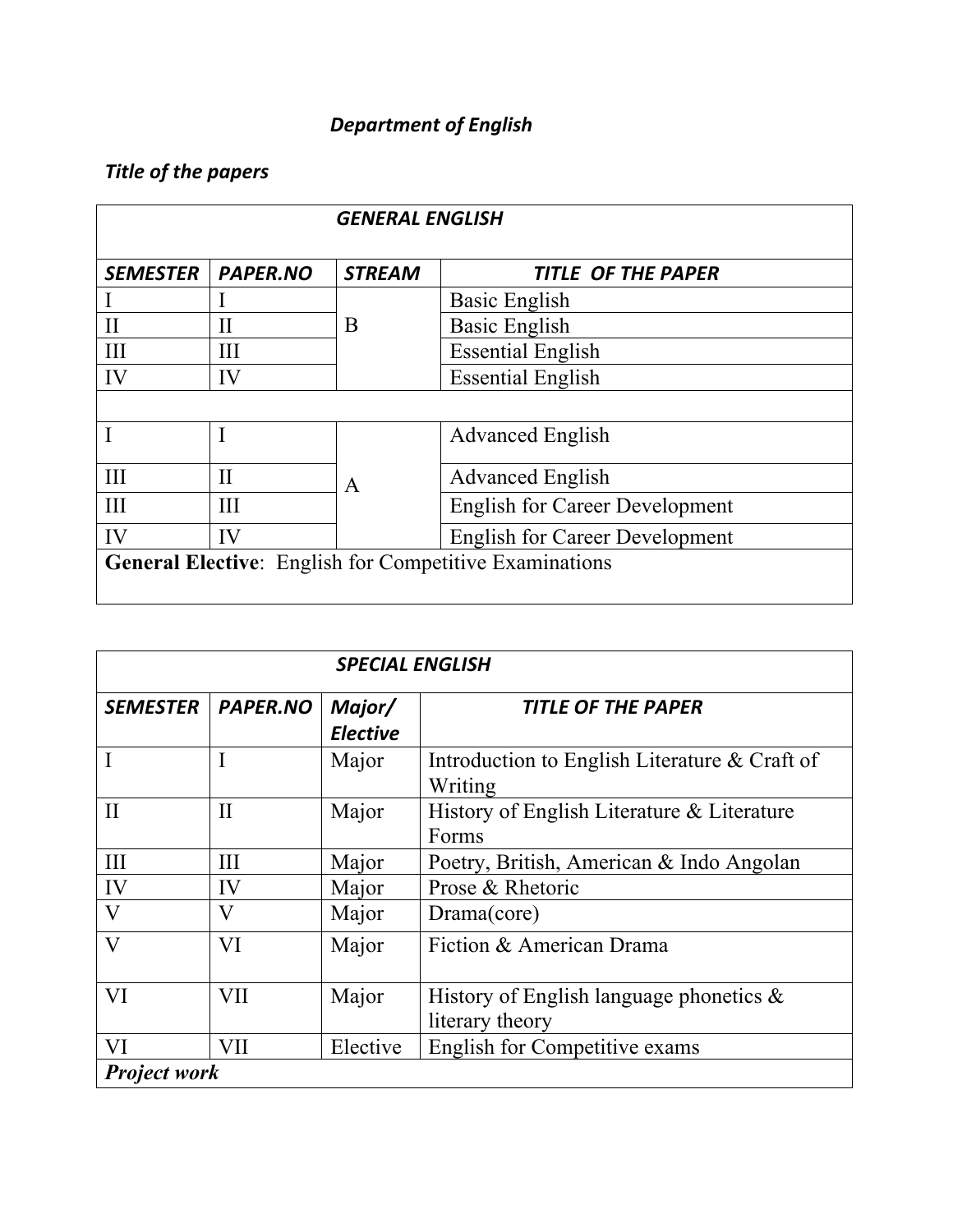# *DEPARTMENT OF ENGLISH*

#### **MEMBERS OF BOS**

# **Principal**

1. FR.DR.G.A.P.KISHORE, SJ

#### **Vice Principal**

2. FR.P.ANIL KUMAR, SJ

#### **University Nominee**:

3. DR.M KOTESWARA RAO

#### **External Experts**:

- 4. MRS.K SATYA SUDHA
- 5. MS.M NALINI
- 6. MS.M.MOHINI

- 7. SRI. R. VIJAYA KUMAR
- 8. SRI. N. RANGA BABU
- 9. SRI. D. PRAVEEN
- 10. FR. DR. REX ANGELO, SJ
- 11. DR.B.RAJU
- 12. SRI. SANJEEV KUMAR BALI
- 13. MRS.G SYAMALA
- 14. FR.S.RAJU, SJ
- 15. FR.P. ANIL KUMAR, SJ
- 16. MS.T.SAI MAMATHA
- 17. MS.L.SUBHA
- *18. MS.N SHALINI JAYANTHI*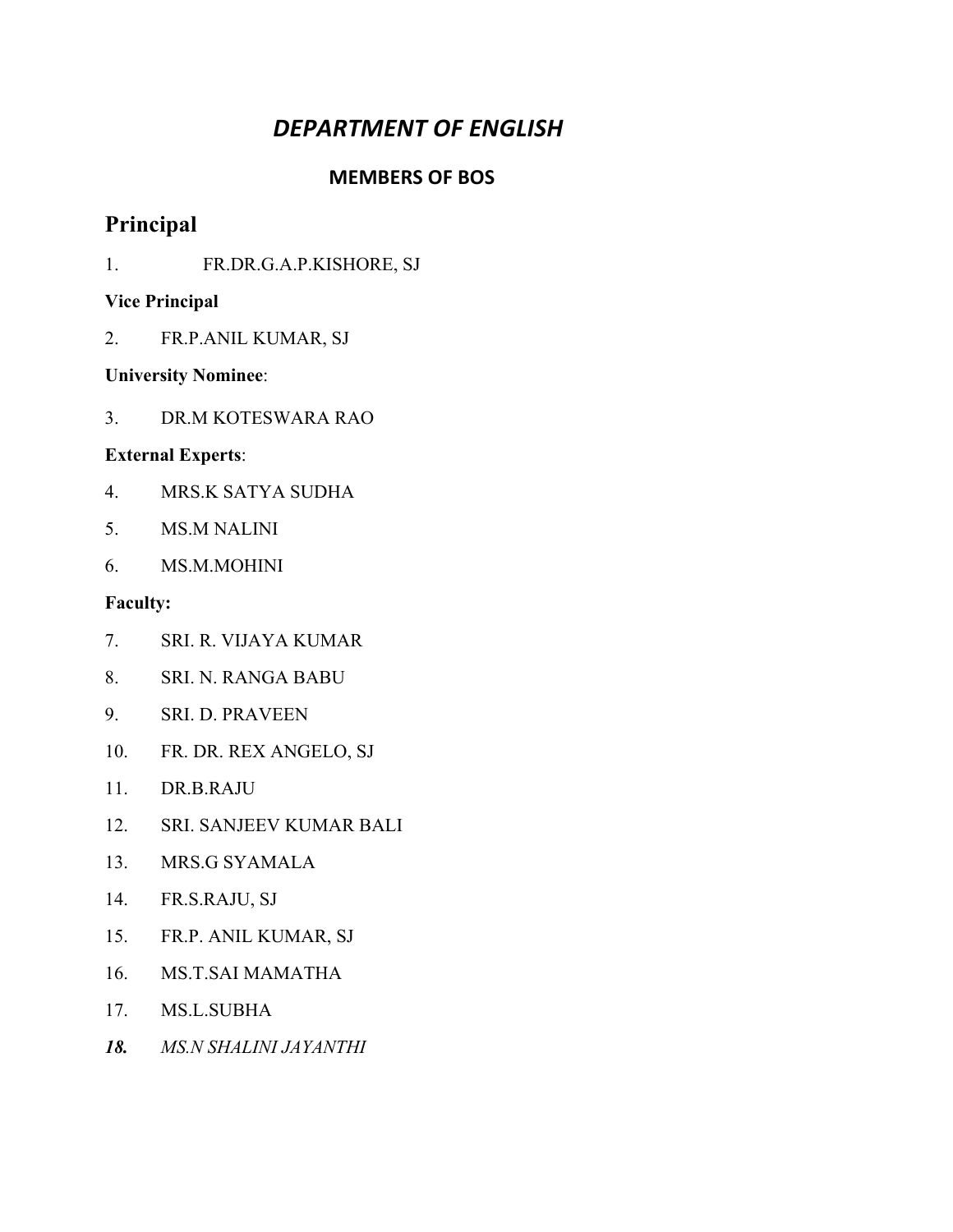## *Department of English*

The Meeting of the Board of Studies in English was held on 30<sup>th</sup> March, 2015 at 10.00 a.m in the College Conference Hall. The following resolutions were passed unanimously.

## *RESOLUTIONS*

.

- 1. It is resolved to introduce a paper entitled "A Course in Linguistics" in the II-Semester for the first year students of English Literature (AGH) w.e.f the academic year 2015-16 in the place of "Craft of Writings" which is already introduced in the revised first year syllabus of General English.
- 2. It is resolved to replace "Appreciation of Prose" with "Appreciation of Poetry" in Paper-I, Semester-I of the First Year English Literature Course (AGH) w.e.f. the academic year 2015-16.
- 3. It is resolved to replace "A Book of Plays" edited by Bose with "A Book of Plays" edited by the Board of Editors on the General English syllabus of the Second Year 'A' Stream in semesters III& IV w.e.f the academic year 2015-16.
- 4. A Proposal to start a new course B.A., (English Literature, Journalism and Animation) was examined thoroughly by the Board of Studies. The three year scheme along with the First Year syllabus of English Literature was provisionally approved by the Board of Studies. And it was resolved to request Rev Fr. Principal to move a resolution in the Academic Council for introducing the said course with effect from the academic year 2015-2016.

Mr. R. Vijaya Kumar, Head, Department of English Chairman, Board of Studies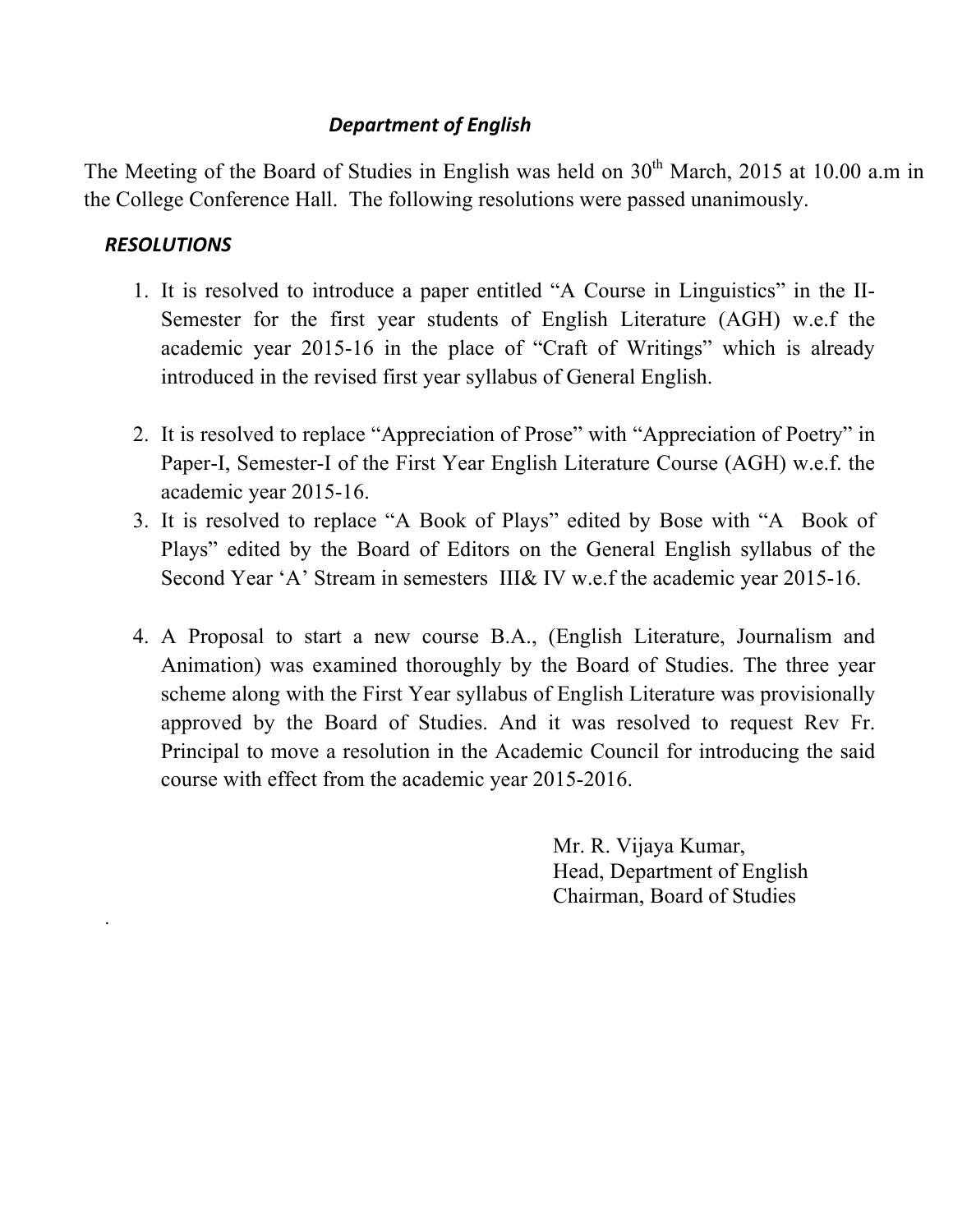### *DEPARTMENT OF TELUGU*

# **PAPER TITLES**

| <b>SEMESTER</b>       | PAPER.         | MAJOR/                | <b>TITLE OF THE PAPER</b>        |
|-----------------------|----------------|-----------------------|----------------------------------|
|                       | N <sub>O</sub> | <b>ELECTIVE</b>       |                                  |
|                       |                | <b>GENERAL TELUGU</b> |                                  |
|                       |                | II Lang               | Poetry, Prose & Grammar          |
| $_{\rm II}$           | $_{\rm II}$    | II Lang               | Poetry, Prose & Grammar          |
| III                   | III            | II Lang               | Poetry, Prose & Grammar          |
| IV                    | IV             | II Lang               | Poetry, Prose & Grammar          |
| <b>SPECIAL TELUGU</b> |                |                       |                                  |
|                       |                | <b>MAJOR</b>          | Poetry, Prose, Grammar & Prosody |
| $\rm II$              | $\mathbf{I}$   | <b>MAJOR</b>          | Poetry, Prose, Grammar & Prosody |
| III                   | Ш              | <b>MAJOR</b>          | History of Telugu Literature     |
| IV                    | IV             | <b>MAJOR</b>          | History of Telugu Literature     |
| V                     | V              | <b>MAJOR</b>          | Telugu Grammar                   |
| $\bf V$               | VI             | <b>ELECTIVE</b>       | Literary Criticism               |
| VI                    | VII            | <b>MAJOR</b>          | Telugu Grammar & Linguistics     |
| VI                    | VIII           | <b>ELECTIVE</b>       | Literary Trends & Creativity     |
| <b>Project work</b>   |                |                       |                                  |

## **RESTRUCTURED PAPERS**

| <b>SEMESTER   PAPER.N</b> |    | MAJOR/                | <b>TITLE</b>                                 |
|---------------------------|----|-----------------------|----------------------------------------------|
|                           |    | <b>ELECTIVE</b>       |                                              |
|                           |    | <b>SPECIAL TELUGU</b> |                                              |
|                           |    | <b>MAJOR</b>          | Poetry, Prose, Grammar & Prosody             |
|                           |    | <b>MAJOR</b>          | <b>History of Telugu Literature</b>          |
| Ш                         | Ш  | <b>MAJOR</b>          | History of Telugu Literature                 |
| IV                        | IV | <b>MAJOR</b>          | <b>Journalism &amp; Research Methodology</b> |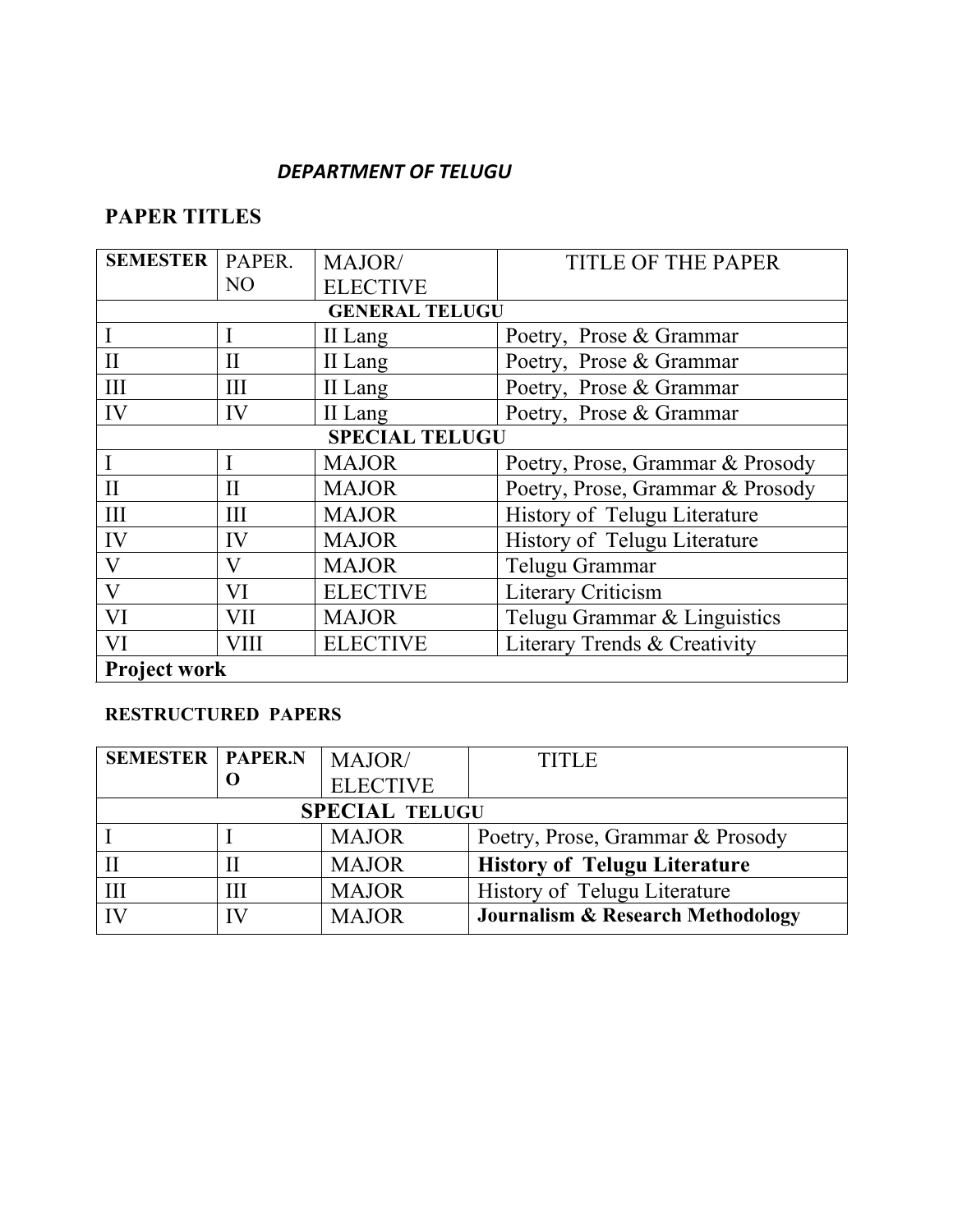# **DEPARTMENT OF TELUGU**

## **MEMBERS OF BOS**

## **Principal**

1. FR.DR.G.A.P.KISHORE, SJ

# **Vice- Principal**

2. FR.P.ANIL KUMAR, SJ

## **University Nominee**:

3. PROF.GY. PRABHAVATI DEVI

# **External Experts**:

- 4. PROF.Y.SUDHAKAR
- 5. DR.Y.SYAMALA
- 6. SRI. M. PRASAD

- 7. DR.D.KRUPA RAO
- 8. DR.G. SAMBASIVA RAO
- 9. DR.R. RAVINDRA BHAS
- 10. FR.DR.G.A.P.KISHORE, SJ
- 11. MR.K. SEKHAR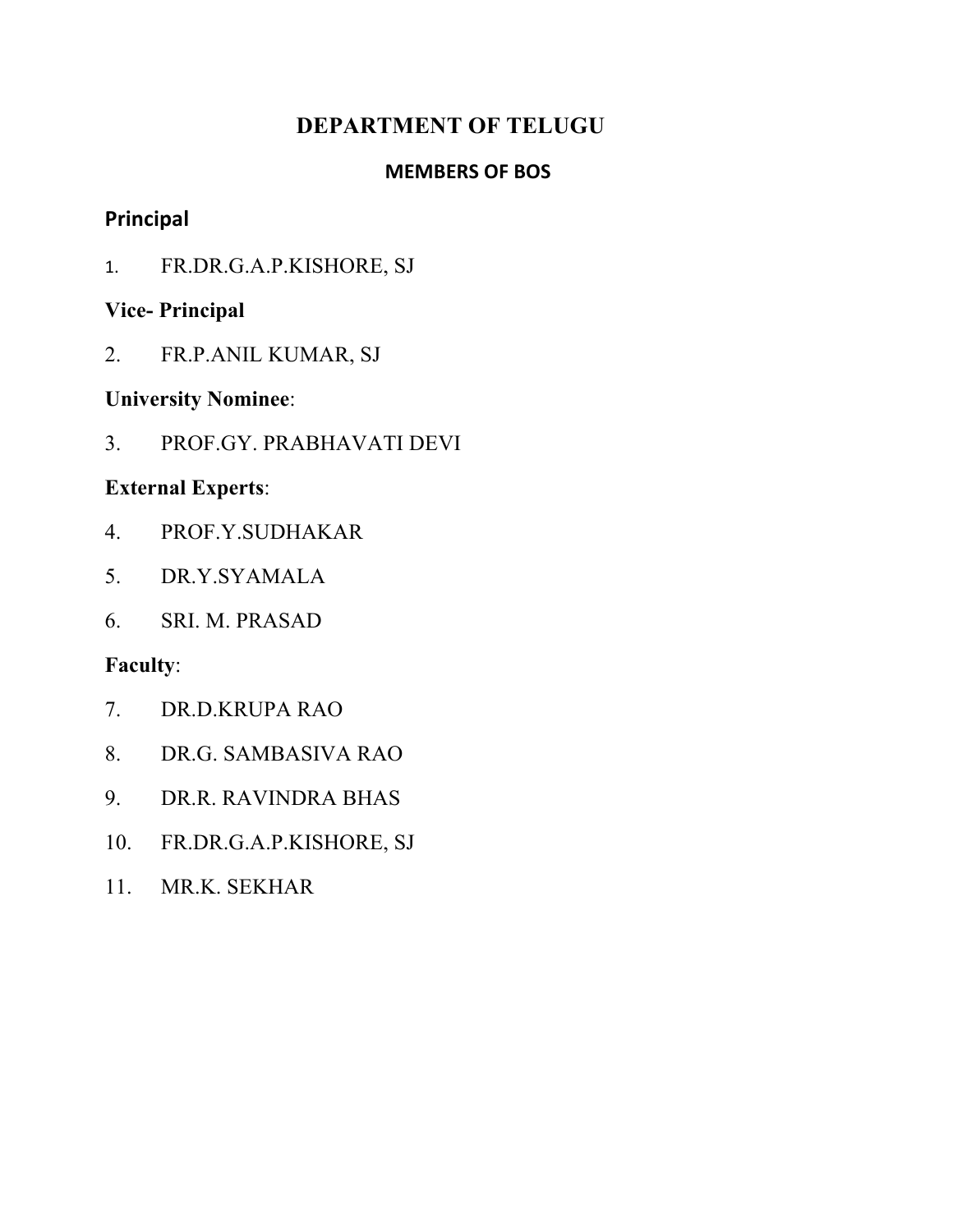# **DEPARTMENT OF HINDI**

# **PAPER TITLES**

| <b>SEMESTER   PAPER.NO</b> |    | MAJOR/          | <b>TITLE OF THE PAPER</b>             |
|----------------------------|----|-----------------|---------------------------------------|
|                            |    | <b>ELECTIVE</b> |                                       |
|                            |    | II Lang         | Prose, Non-detail & Grammar           |
|                            |    |                 |                                       |
|                            | П  | II Lang         | Prose, Non-detail, Letter & Grammar   |
|                            |    |                 |                                       |
| Ш                          | Ш  | II Lang         | Poetry, History of Hindi Literature & |
|                            |    |                 | <b>Administrative Expressions</b>     |
|                            |    |                 |                                       |
| IV                         | IV | II Lang         | Poetry, Drama, General Essay &        |
|                            |    |                 | <b>Administrative Expressions</b>     |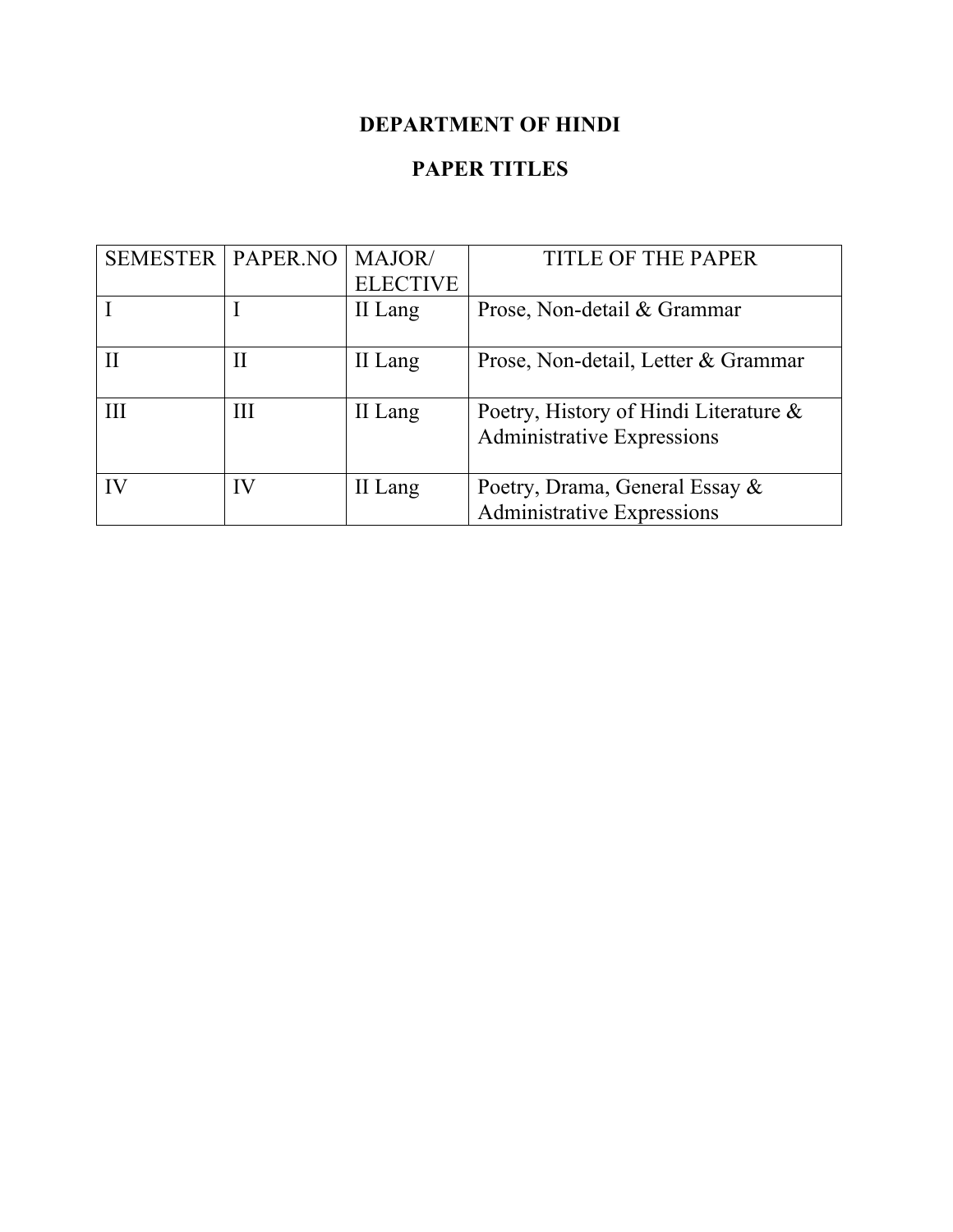# *DEPARTMENT OF HINDI*

## **MEMBERS OF BOS**

# **Principal**

1. FR.DR.G.A.P.KISHORE, SJ

# **Vice- Principal**

2. FR.P. ANIL KUMAR, SJ

# **University Nominee**:

3. PROF.K.SRIKRISHNA

# **External Experts**:

- 4. SRI.V. DURGA PRASAD
- 5. MRS.VARDHINI
- 6. SRI.R.B.HULLOLI

- 7. DR.M. SIVA RAM
- 8. SRI. K. PRAKASA RAO
- 9. DR.G.DHANA LAKSHMI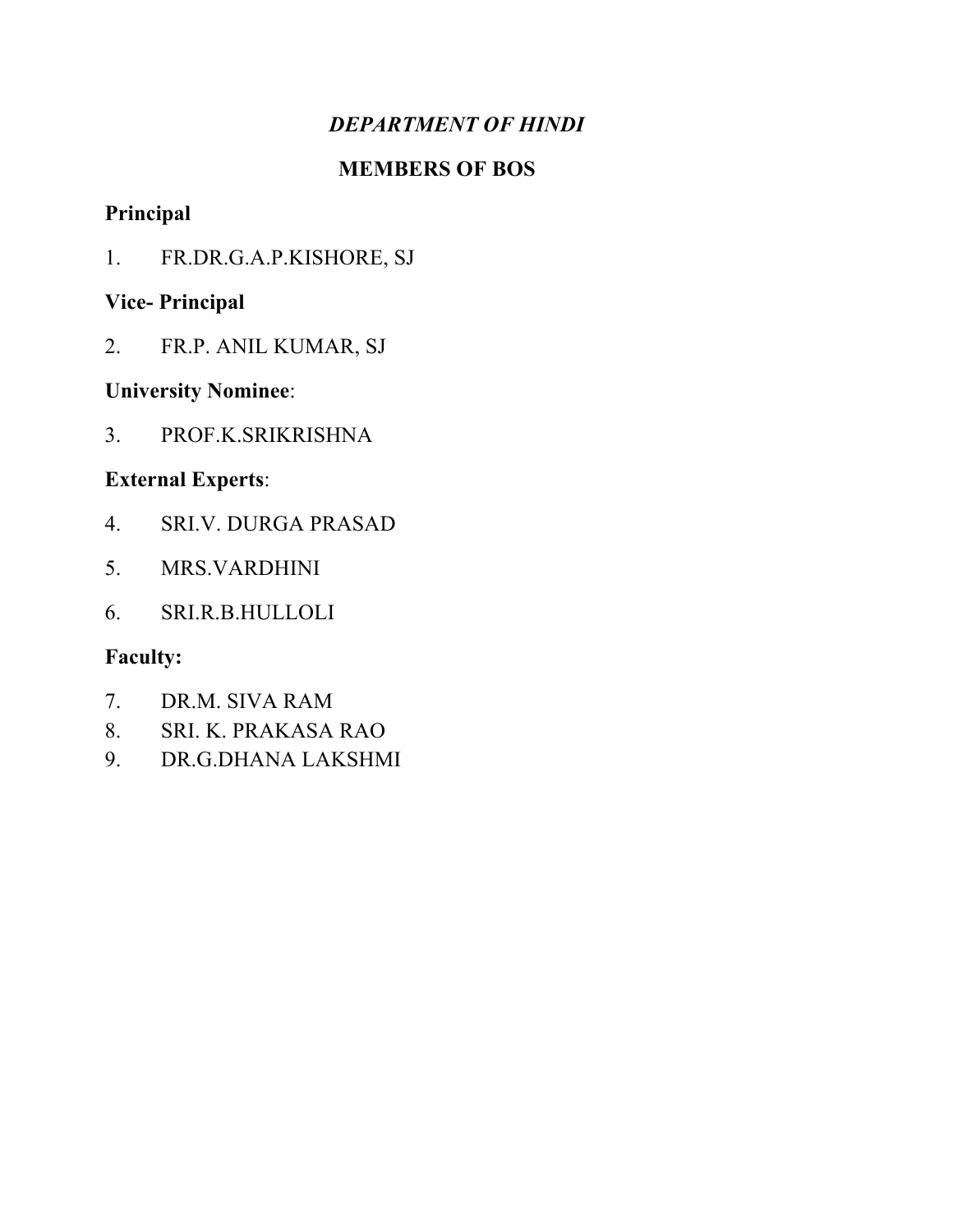## **DEPARTMENT OF HINDI**

The Board of Studies meeting in Hindi was held on  $24<sup>th</sup>$  March, 2015 at 10.00 a.m. in the Department staff room.

# RESOLUTIONS:

- 1. It is resolved to continue the existing syllabus for I Year B.A., B.Sc., & B.Com. Courses for the year 2015-2016. The pattern of the question papers and principles of valuation remain the same.
- 2. It is resolved to continue the existing syllabus for II Year B.A., B.Sc., & B.Com. Courses for the year 2015-2016. The pattern of the question papers and principles of valuation remain the same.

 Dr. M. Siva Ram, Head, Department of Hindi Chairman, Board of Studies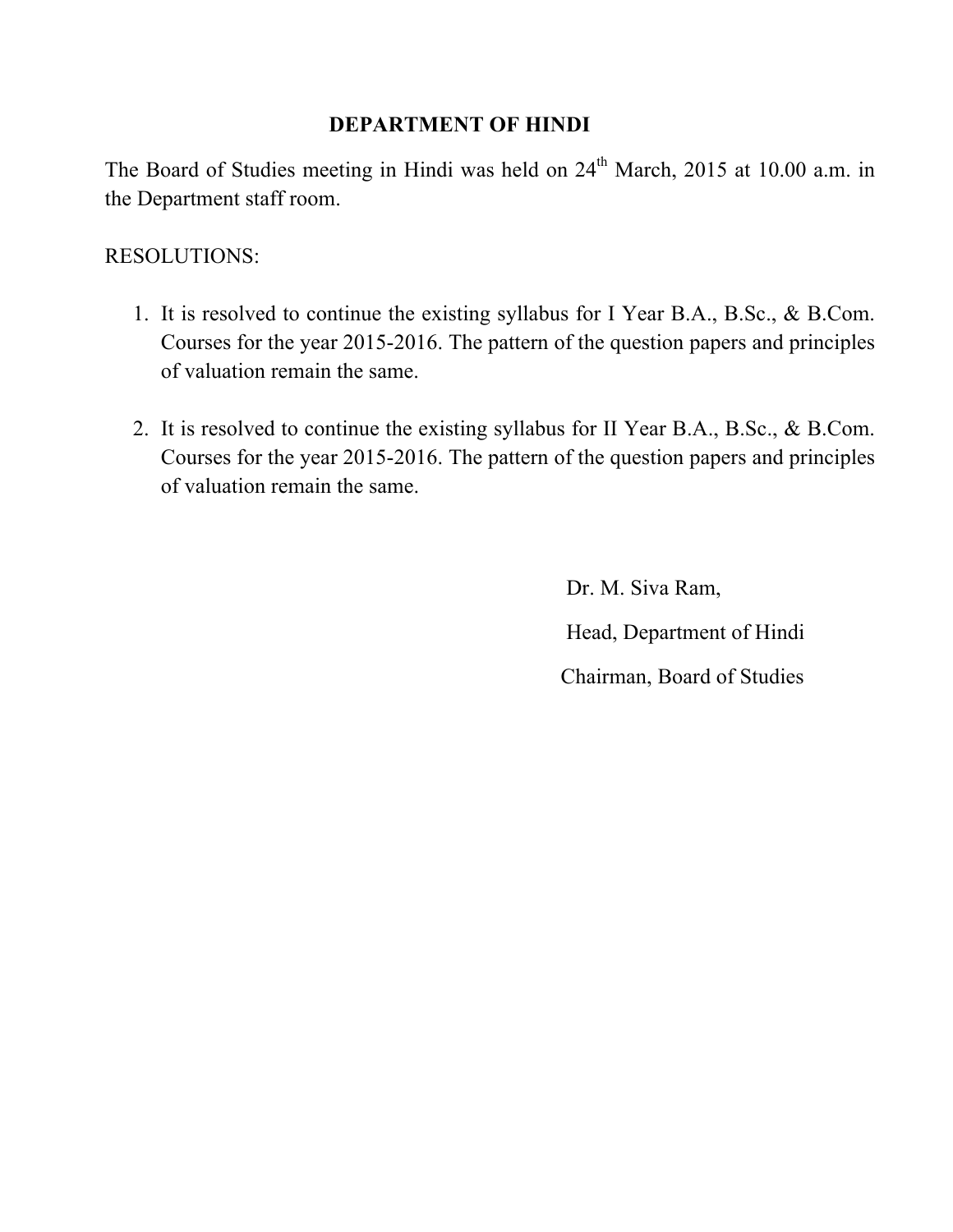# **DEPARTMENT OF SANSKRIT**

# **PAPER TITLES**

| <b>SEMESTER</b> | PAPER.NO | <b>MAJOR</b> /  | <b>TITLE OF THE PAPER</b>       |
|-----------------|----------|-----------------|---------------------------------|
|                 |          | <b>ELECTIVE</b> |                                 |
|                 |          | II Lang         | Poetry, Grammar & Translation   |
|                 | Н        | II Lang         | Poetry, Grammar & Translation   |
| Ш               | III      | II Lang         | Drama, Literature & Translation |
| IV              | IV       | II Lang         | Drama, Literature & Grammar     |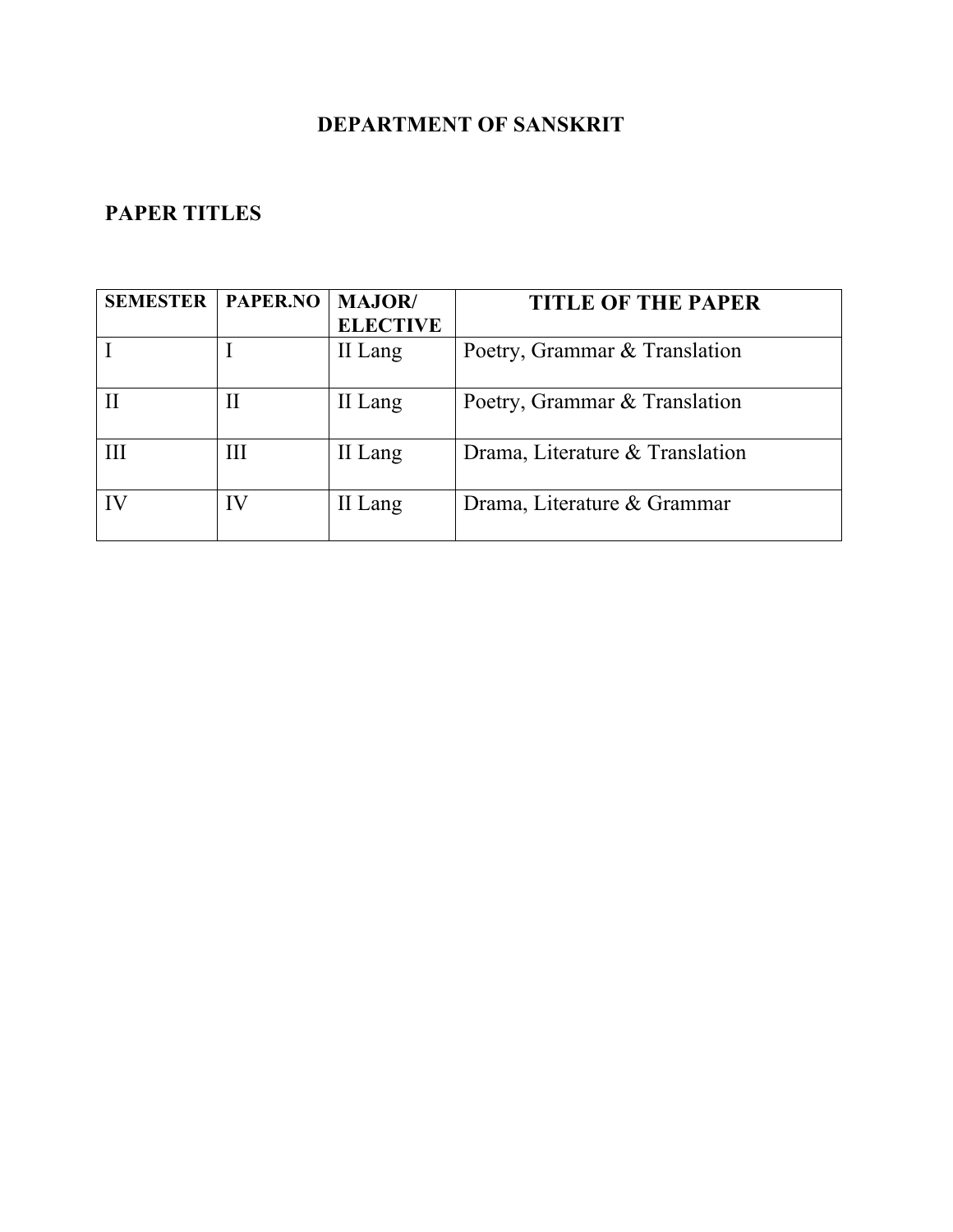# *DEPARTMENT OF SANSKRIT*

## **MEMBERS OF BOS**

# **Principal**

1. FR.DR.G.A.P.KISHORE, SJ

# **Vice- Principal**

2. FR.P.ANIL KUMAR, SJ

# **University Nominee:**

3. DR.D.RAMAKRISHNA

# **External Experts**:

- 4. DR.I.SRINIVASA RAO
- 5. DR. D.N.DEEKSHIT
- 6. SRI. U.V. RAMANA MURTHY

- 7. DR.M. SIVARAM
- 8. DR.N. SURESH BABU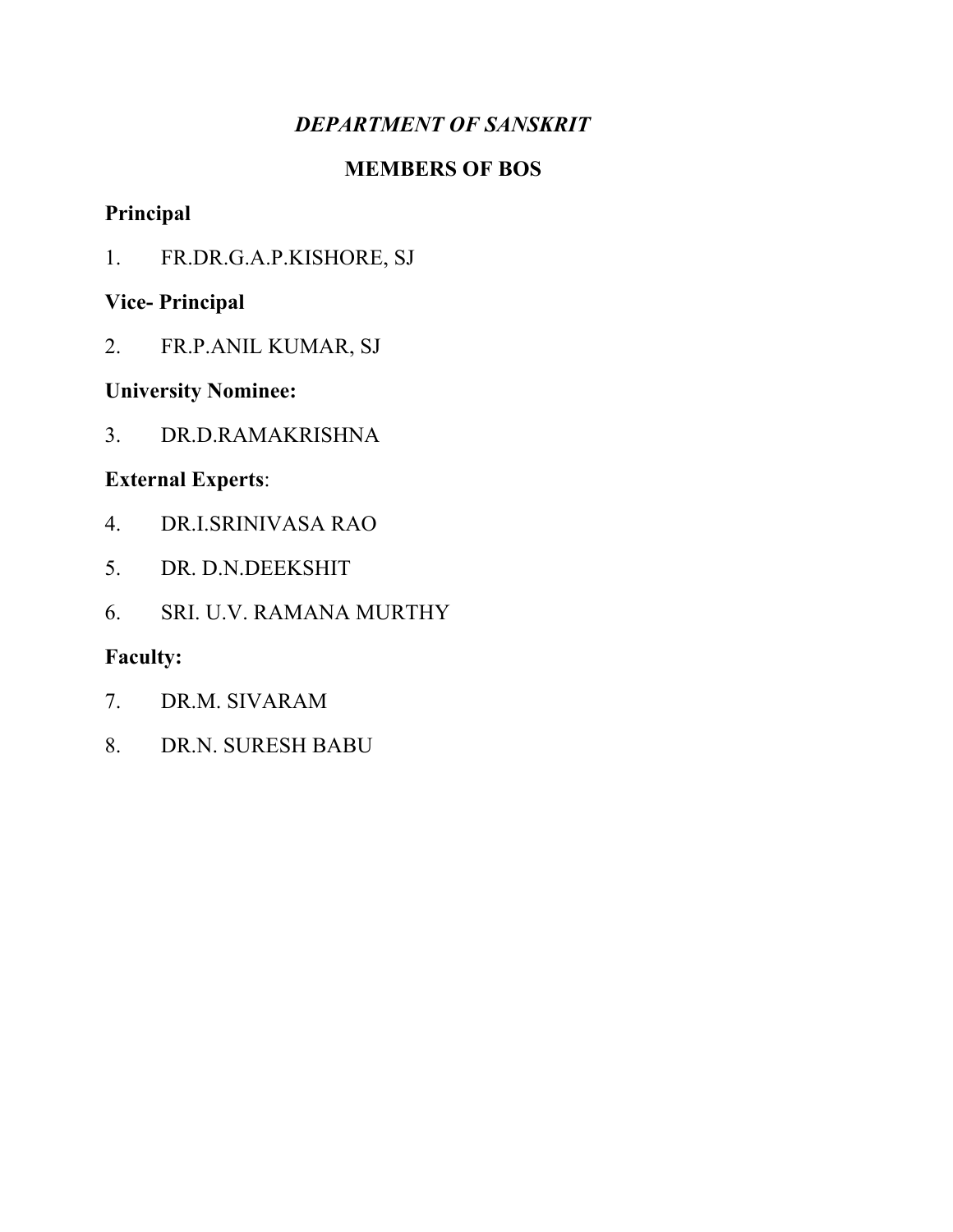## **DEPARTMENT OF SANSKRIT**

The Board of Studies meeting in Sanskrit was held on 24<sup>th</sup> March, 2015 at 03.00 p.m. in the Conference Hall.

## RESOLUTIONS:

- 1. It is resolved to continue the existing syllabus for I Year B.A., B.Sc., & B.Com. Courses for the year 2015-2016. The pattern of the question papers and principles of valuation remain the same.
- 2. It is resolved to continue the existing syllabus for II Year B.A., B.Sc., & B.Com. Courses for the year 2015-2016. The pattern of the question papers and principles of valuation remain the same.

Dr. M. Siva Ram, Head, Department of Sanskrit Chairman, Board of Studies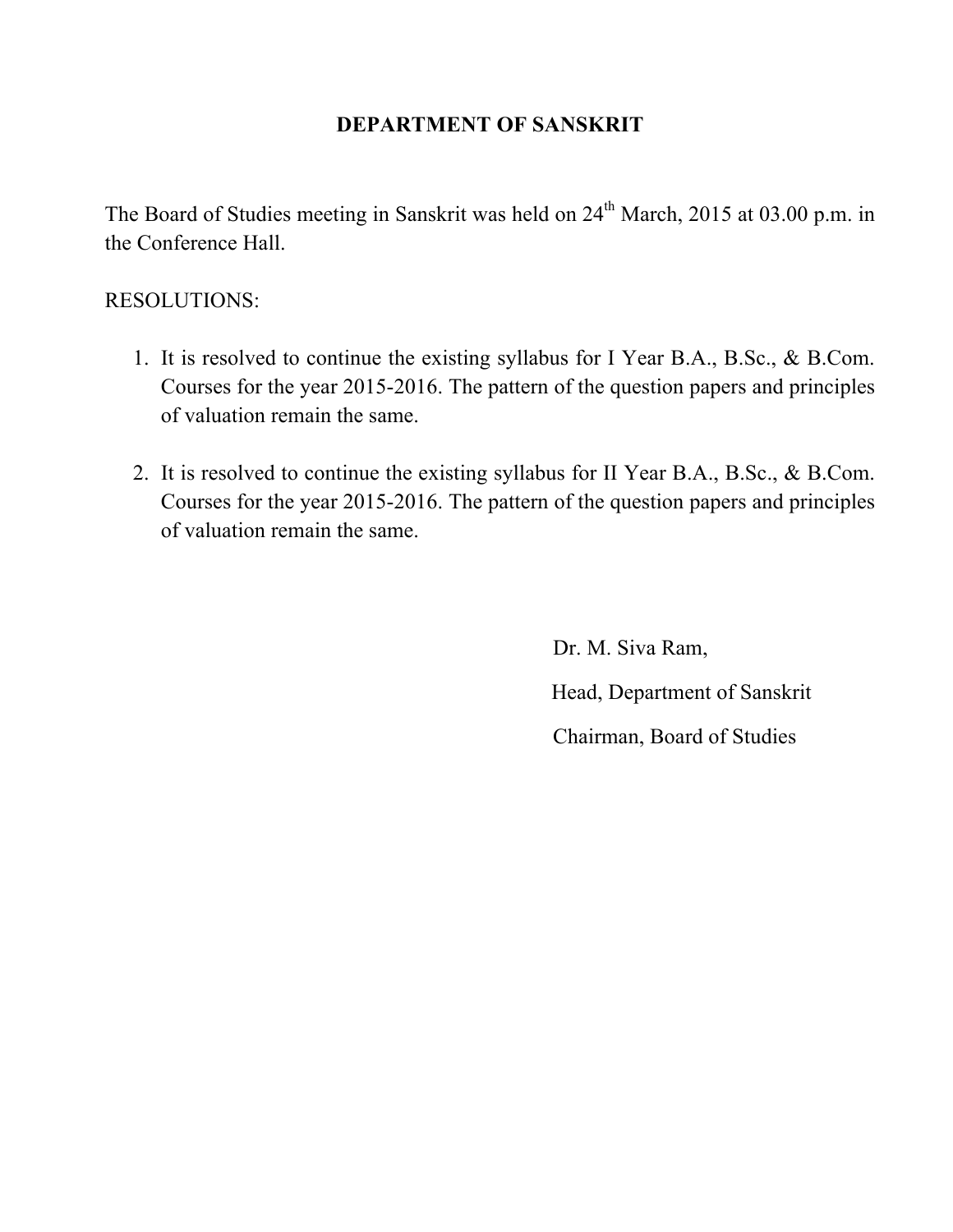# *DEPARTMENT OF MATHEMATICS*

# **PAPERS TITLES**

| <b>YEAR</b>         | <b>SEMESTER</b> | PAPER.NO                | <b>TITLE OF THE PAPER</b>                                                                                       |  |  |
|---------------------|-----------------|-------------------------|-----------------------------------------------------------------------------------------------------------------|--|--|
| I-year              | I               | Paper-I                 | Differential Equations, 3-Dimential<br>Geometry, Real Analysis & Number theory                                  |  |  |
|                     | $\mathbf{I}$    | Paper-II                | Differential Equations, Sequences $\&$<br><b>Infinite Series</b>                                                |  |  |
| II-Year             | III             | Paper-III               | Real Analysis, Vector Calculus & Group<br>Theory                                                                |  |  |
|                     |                 | Paper-IV<br>(Electives) | 1. Numerical Analysis<br>2. Graph theory, Languages $&$ Finite<br><b>State Machines</b><br>3. Special Functions |  |  |
|                     | IV              | Paper-V                 | Real Analysis, Vector calculus & Group<br>theory                                                                |  |  |
| III-Year            | V               | Paper-VI                | Rings, Fields & Matrix Theory                                                                                   |  |  |
|                     | VI              | Paper-VII               | Linear Algebra                                                                                                  |  |  |
|                     |                 | Paper-VIII              | 1. Complex Analysis                                                                                             |  |  |
|                     |                 | (Electives)             | 2. Discrete Mathematics (Lattices,                                                                              |  |  |
|                     |                 |                         | Boolean algebra & Recurrence                                                                                    |  |  |
|                     |                 |                         | relations)                                                                                                      |  |  |
|                     |                 |                         | 3. Operations research                                                                                          |  |  |
| <b>Project Work</b> |                 |                         |                                                                                                                 |  |  |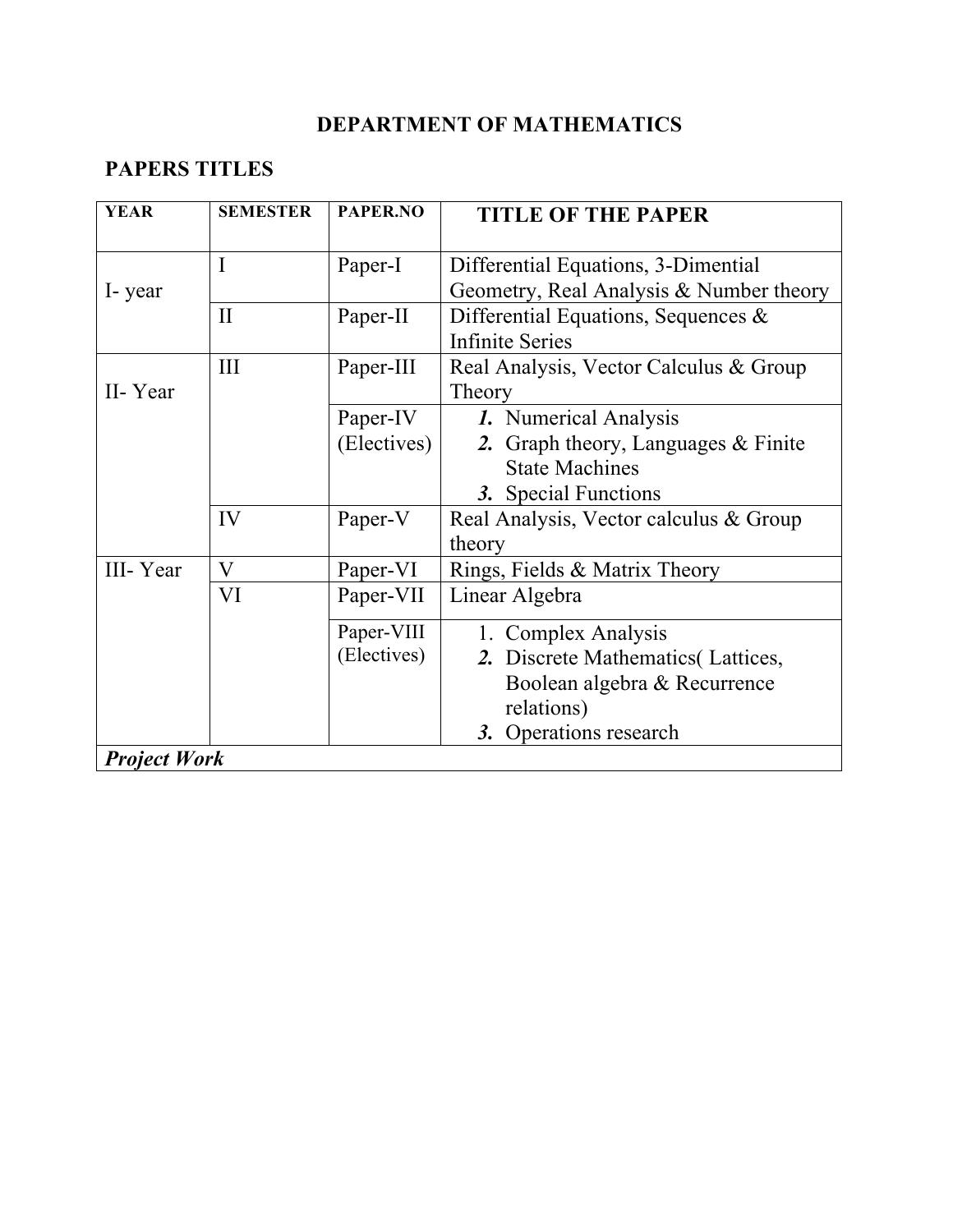#### *DEPARTMENT OF MATHEMATICS*

#### **MEMBERS OF BOS**

- 1. FR.DR.G.A.P.KISHORE, SJ, **Principal**
- 2. FR.P.ANIL KUMAR, SJ, **Vice Principal**

#### **University Nominee**:

3. PROF. K. PANDURANGA RAO

#### **External Experts**:

- 4. SRI M.J.SUBHAKAR
- 5. DR.K.SIVA PRASAD

- 6. REV. FR.G.M.VICTOR EMMANUEL, SJ
- 7. SRI. CH. SESHAIAH
- 8. SRI. M .AROKIASAMY
- 9. DR.NV RAMANA MURTHY
- 10. SRI. A. SHOU REDDY
- 11. SRI. P. CHENCHU BABU
- 12. SRI.P. VENUGOPALA RAO
- 13. SRI. M. MARIA DAS
- 14. REV. FR.P.BALASHOWRY, SJ
- 15. MRS.K ANURADHA
- 16. MRS.B.N.PADMAVATHI
- 17. MRS.D.TABHITA
- 18. SRI.Y. SAI SUBRAHMANYAM
- 19. MS.J. HARI PRIYA
- 20. MS.P.HEPSI BEULA
- 21. MS.V.MADHAVI
- 22. MS.B.SOWJANYA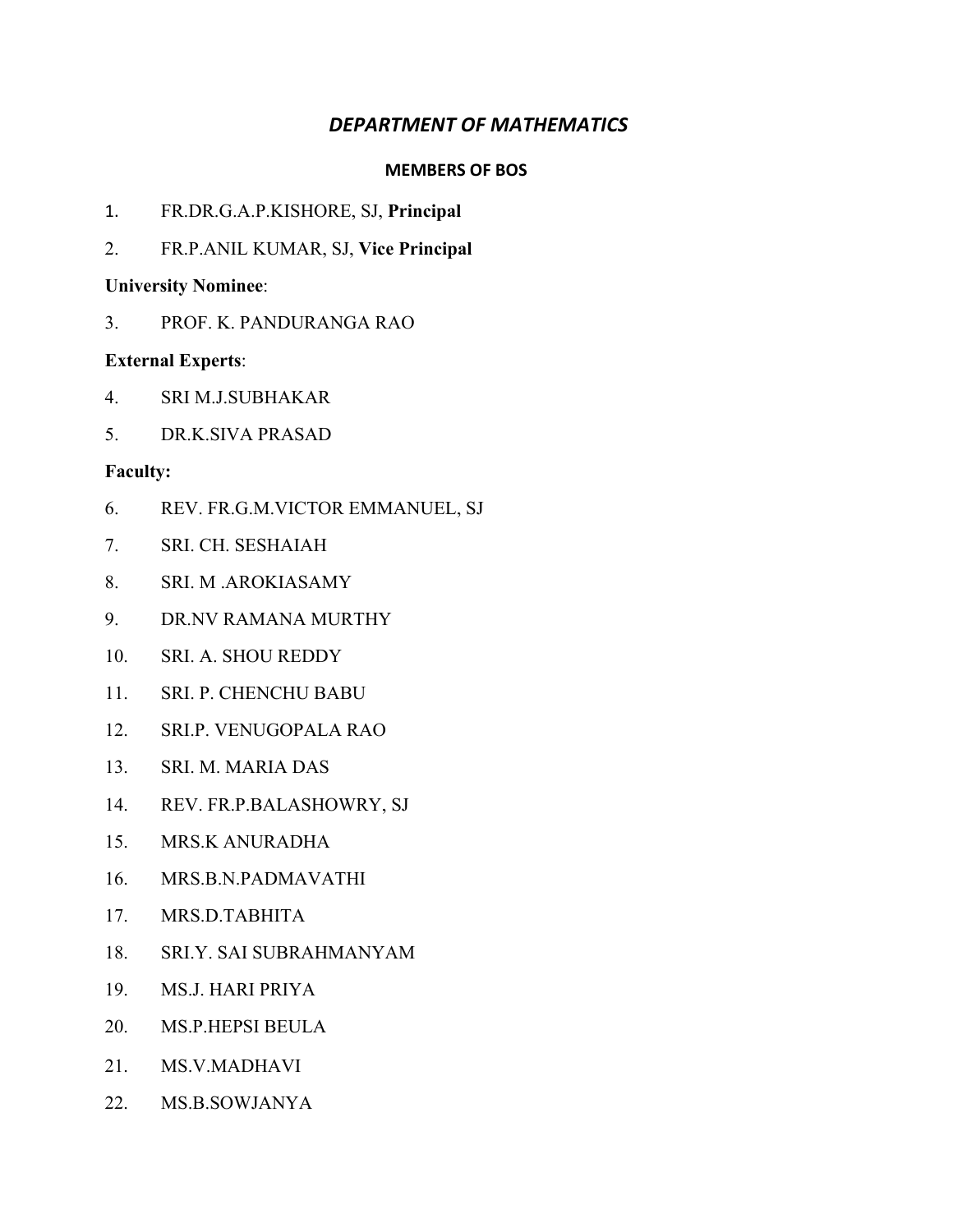#### **DEPARTMENT OF MATHEMATICS**

The Meeting of the Board of Studies in Mathematics was held on 26<sup>th</sup> March, 2015 at 10 a.m in the College Conference Hall. The following resolutions were passed unanimously.

#### **RESOLUTIONS:**

- 1. It is resolved to delete the topic *Number Theory* from Unit–V of Paper I in Semester I
- 2. It is resolved to continue the existing syllabus of II, III, IV, V and VI Semesters. The pattern of the question papers and principles of valuation remain the same.
- 3. It is resolved to introduce a Skill-based Diploma Course in Mathematics.

Rev.Fr. G.M. Victor Emmanuel, SJ Head, Department of Mathematics Chairman, Board of Studies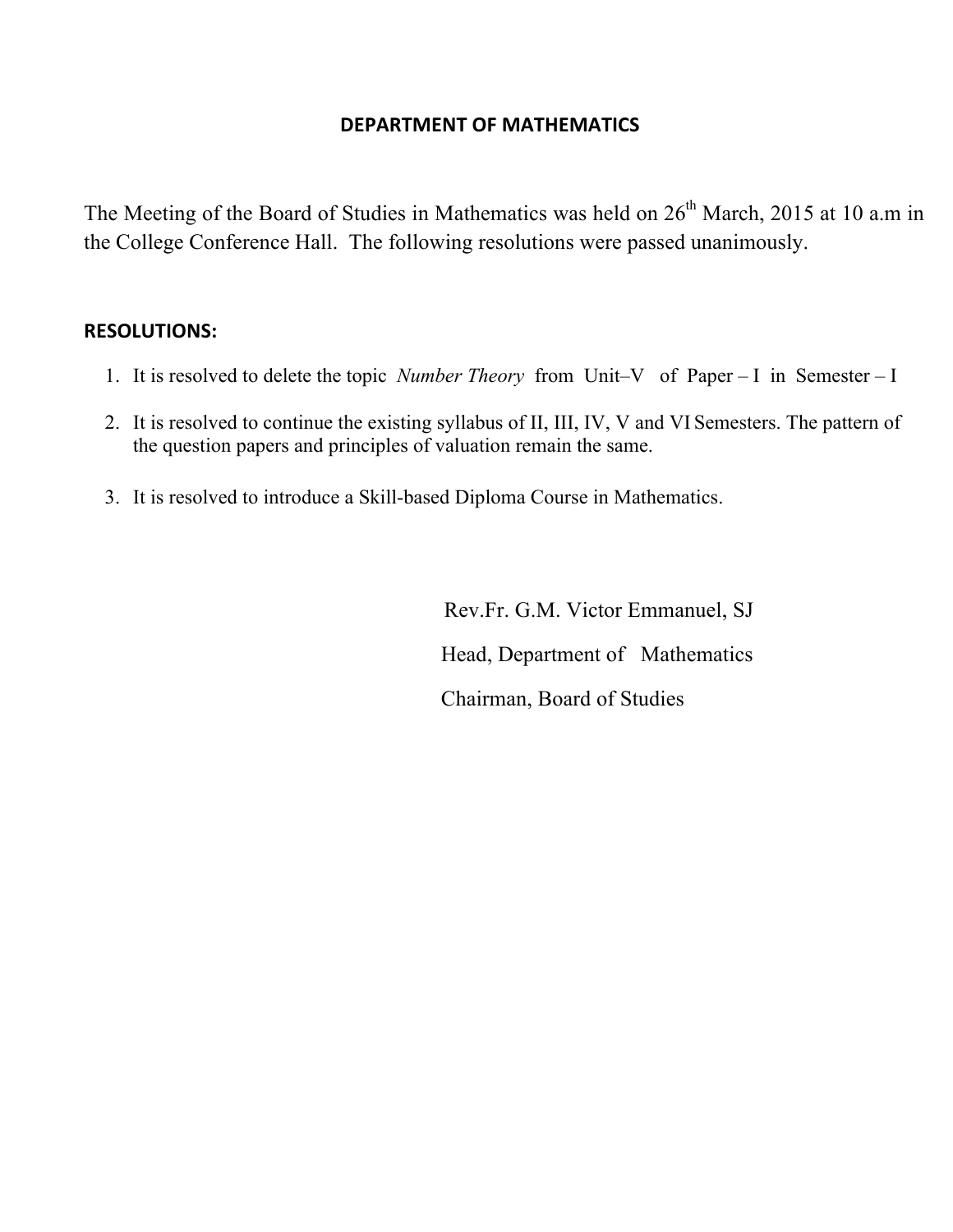#### *DEPARTMENT OF STATISTICS*

## *PAPER OF TITLES*

| <b>YEAR</b>         | <b>SEMESTER</b>                        | PAPER.NO     | MAJOR/          | <b>TITLE OF THE PAPER</b>        |  |  |  |
|---------------------|----------------------------------------|--------------|-----------------|----------------------------------|--|--|--|
|                     |                                        |              | <b>ELECTIVE</b> |                                  |  |  |  |
|                     | $\mathbf I$                            | $\mathbf I$  | Major           | Basic Statistics & Theory of     |  |  |  |
| I-year              |                                        |              |                 | Probability                      |  |  |  |
|                     | $\mathbf{I}$                           | $\mathbf{I}$ | Major           | Discrete & Continuous            |  |  |  |
|                     |                                        |              |                 | <b>Distributions</b>             |  |  |  |
|                     | III                                    | III          | Major           | Statistical Methods & Estimation |  |  |  |
| II-Year             |                                        |              |                 |                                  |  |  |  |
|                     | IV                                     | IV           | Major           | Testing of Hypothesis            |  |  |  |
| III-Year            | $\overline{\mathsf{V}}$                | $\bf V$      | Major           | Design of Experiments & Sample   |  |  |  |
|                     |                                        |              |                 | surveys                          |  |  |  |
|                     |                                        | VI           | Elective        | <b>Operations Research</b>       |  |  |  |
|                     |                                        | VI           | Elective        | Statistical Quality Control &    |  |  |  |
|                     |                                        |              |                 | <b>Numerical Analysis</b>        |  |  |  |
|                     |                                        | VI           | Elective        | Programming 'C'                  |  |  |  |
|                     | VI                                     | VII          | Major           | <b>Applied Statistics</b>        |  |  |  |
|                     |                                        | <b>VIII</b>  | Elective        | <b>Optimization Techniques</b>   |  |  |  |
|                     |                                        | <b>VIII</b>  | Elective        | <b>Actuarial Sciences</b>        |  |  |  |
|                     | <b>General Elective: Biostatistics</b> |              |                 |                                  |  |  |  |
| <b>Project Work</b> |                                        |              |                 |                                  |  |  |  |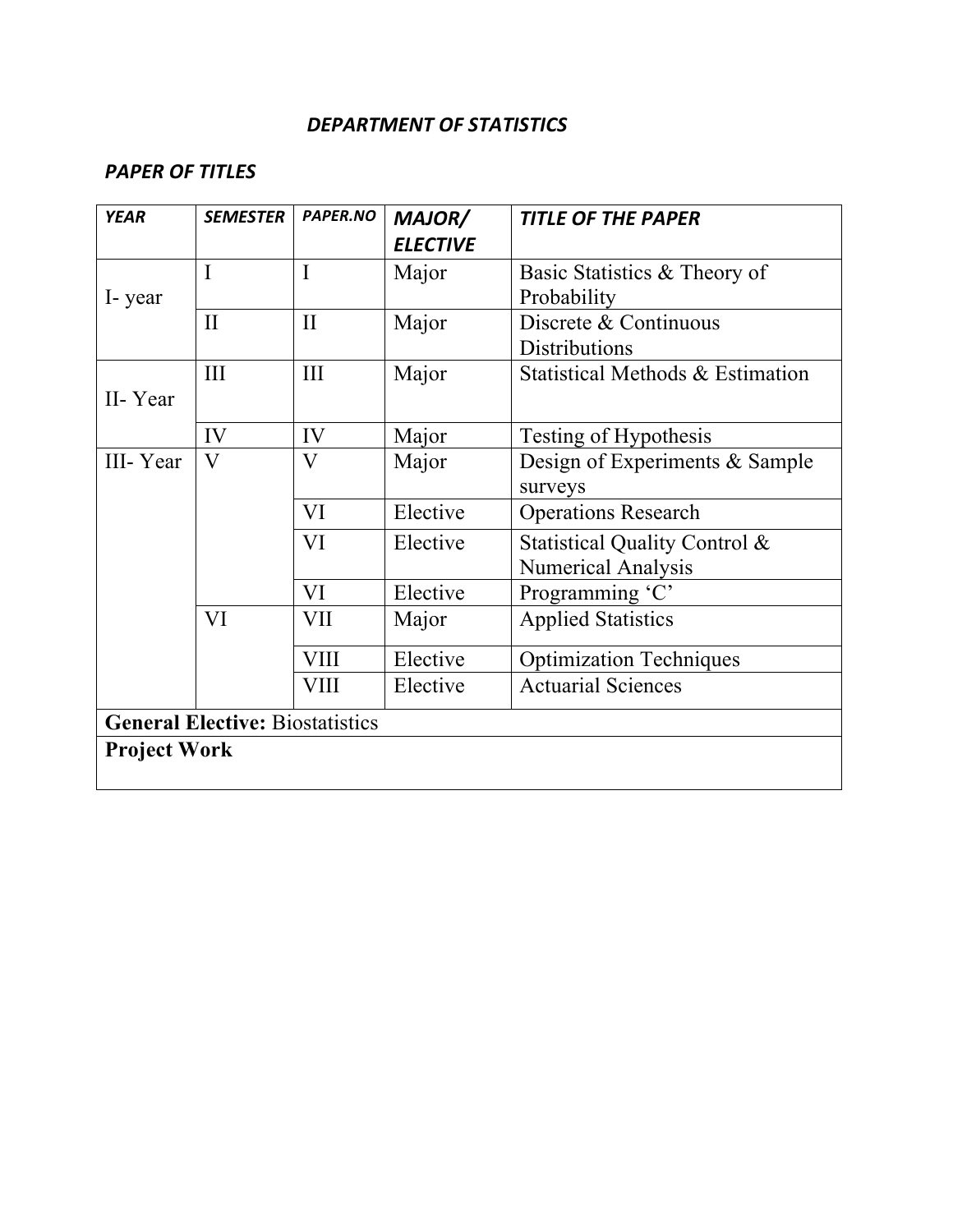## *DEPARTMENT OF STATISTICS*

#### **MEMBERS OF BOS**

## **Principal**

1. FR.DR.G.A.P.KISHORE, SJ

# **Vice- Principal**

2. FR.P.ANIL KUMAR, SJ

# **University Nominee**:

3. PROF.K.CHANDAN

# **External Experts**:

- 4. PROF.B.MUNI SWAMY
- 5. PROF.V.NAGESWARA RAO
- 6. SRI. S. SANDEEP

- 7. DR. N. SRINIVASA RAO
- 8. SRI. N. SRINIVAS
- 9. SRI. K. SRINIVAS
- 10. SRI. K.M. NAGARJUNA
- 11. SRI. N. LAKSHMI NIRANJAN
- 12. SRI. S.SAI SURESH
- 13. SRI. L. VIJAYA KUMAR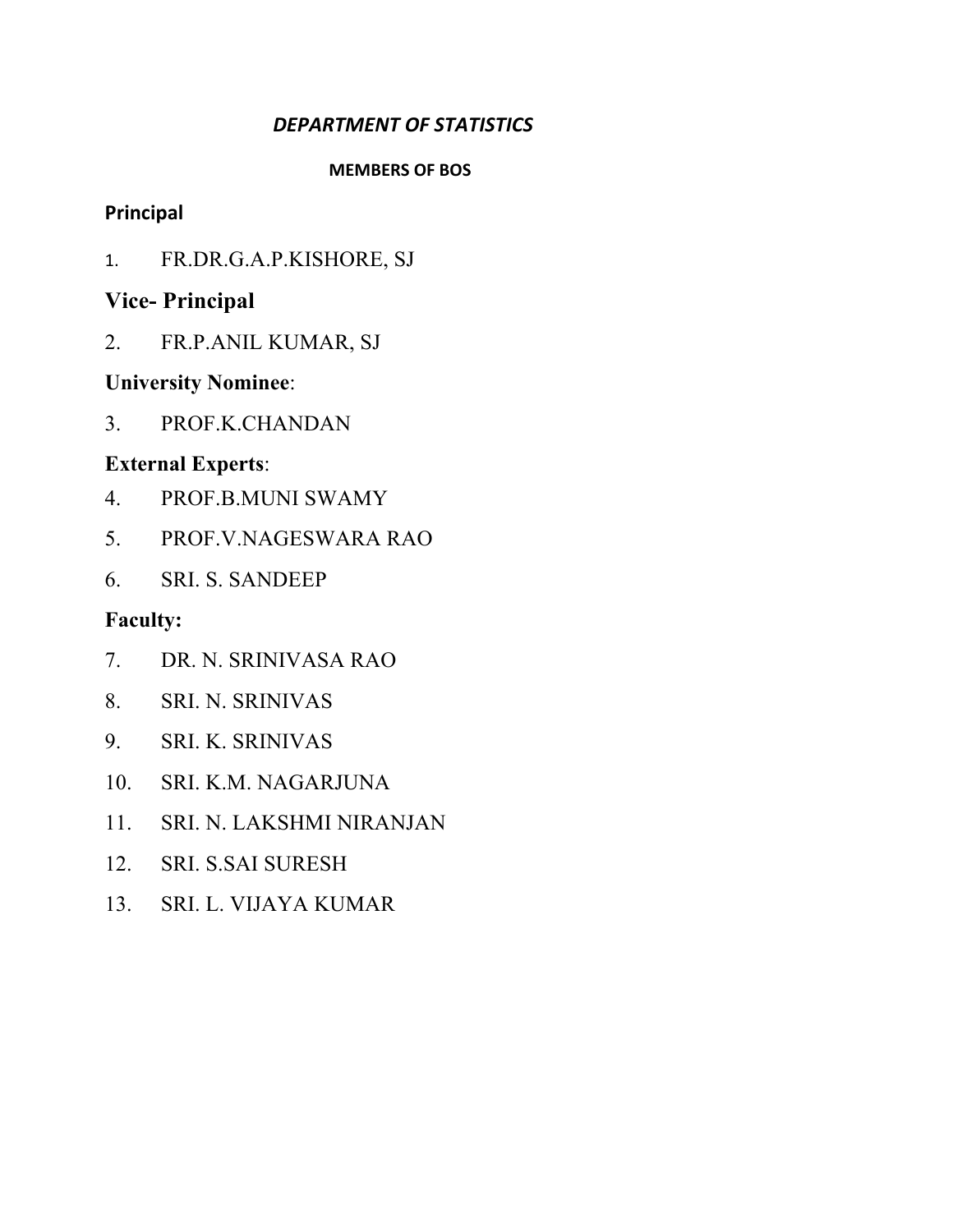### *DEPARTMENT OF STATISTICS*

The Meeting of the Board of Studies in Statistics was held on 27<sup>th</sup> March, 2015 at 10 a.m in the Department. The following resolutions were passed unanimously.

## *RESOLUTIONS*

#### **B. Sc Course**

1. It is resolved to retain the existing syllabi of I, II, III, IV, V and VI Semesters for the academic year 2015-2016

## **B.Com Course**

2. It is resolved to retain the existing syllabi of B.Com (Regular) and B.Com (Computers), B.Com (professional) course of Semesters I and II for the academic year 2015-2016.

#### **BBA Course**

4. It is resolved to retain the existing syllabi for BBA Business Statistics of Semester- I & Business Mathematics of Semester- II for the academic year 2015-2016.

## **B. Sc (Electronics Technology) Course**

5. It resolved to retain the existing syllabi of B. Sc (Electronics Technology) Statistics paper titled: "Probability and Statistics for Engineers" of Semester- II for the academic year 2015- 2016.

> Dr. N. Srinivasa Rao Head, Department of Statistics Chairman, Board of Studies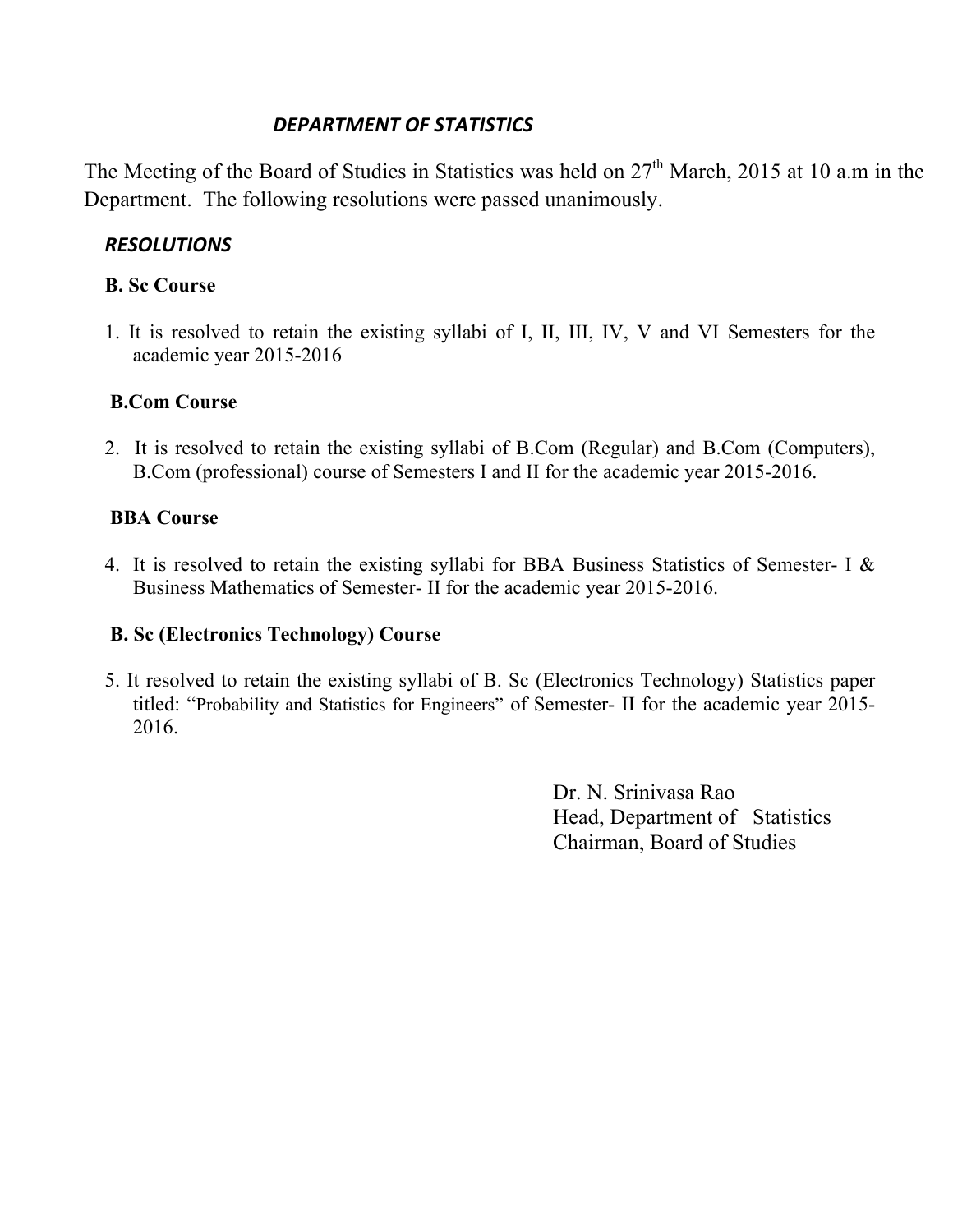# **DEPARTMENT OF PHYSICS**

# **PAPER TITLES**

| <b>YEAR</b>                                | <b>SEMESTER</b> | PAPER.NO     | <b>MAJOR/</b><br><b>ELECTIV</b><br>E | <b>TITLE OF THE PAPER</b>                 |  |
|--------------------------------------------|-----------------|--------------|--------------------------------------|-------------------------------------------|--|
|                                            | I               | I            | Major                                | MECHANICS, WAVES & OSCILLATIONS           |  |
| I-year                                     | $\mathbf{I}$    | $\mathbf{I}$ | Major                                | MECHANICS, WAVES & OSCILLATIONS           |  |
|                                            | Ш               | III          | Major                                | Thermodynamics & Optics                   |  |
| II-Year                                    | IV              | IV           | Major                                | Thermodynamics & Optics                   |  |
| III-Year                                   | $\mathbf{V}$    | V            | Major                                | Electricity & Magnetism                   |  |
|                                            |                 | $VI-1$       | Elective                             | Fundamental Concepts of Bio-Physics       |  |
|                                            |                 | $VI-2$       | Elective                             | Electronic Devices & Circuits             |  |
|                                            |                 | $VI-3$       | Elective                             | Introduction to Nanotechnology            |  |
|                                            | VI              | VII          | Major                                | Atomic, Molecular & Nuclear<br>Physics    |  |
|                                            |                 | VIII-1       | Elective                             | <b>Quantum Mechanics</b>                  |  |
|                                            |                 | $VIII-2$     | Elective                             | <b>Electronic Instrumentation</b>         |  |
|                                            |                 | VIII-3       | Elective                             | Microprocessor (8085) $&$ Applications    |  |
|                                            |                 | VIII-4       | Elective                             | <b>General Instrumentation</b>            |  |
|                                            |                 | VIII-5       | Elective                             | Physics of Graphics                       |  |
|                                            |                 | VIII-6       | Elective                             | Material Science & Processes              |  |
|                                            |                 | VIII-7       | Elective                             | Principles of Communication<br>Technology |  |
| General Elective: Physics for Today's Life |                 |              |                                      |                                           |  |
| <b>Project Work</b>                        |                 |              |                                      |                                           |  |

# *Changed Paper* **Titles**

| <b>YEAR</b> | <b>SEMESTER</b> | PAPER.NO | $\blacksquare$ MAJOR/<br><b>ELECTIVE</b> | <b>TITLE OF THE PAPER</b> |
|-------------|-----------------|----------|------------------------------------------|---------------------------|
| I- year     |                 |          | Major                                    | Mechanics                 |
|             |                 |          | Major                                    | Waves & Oscillations      |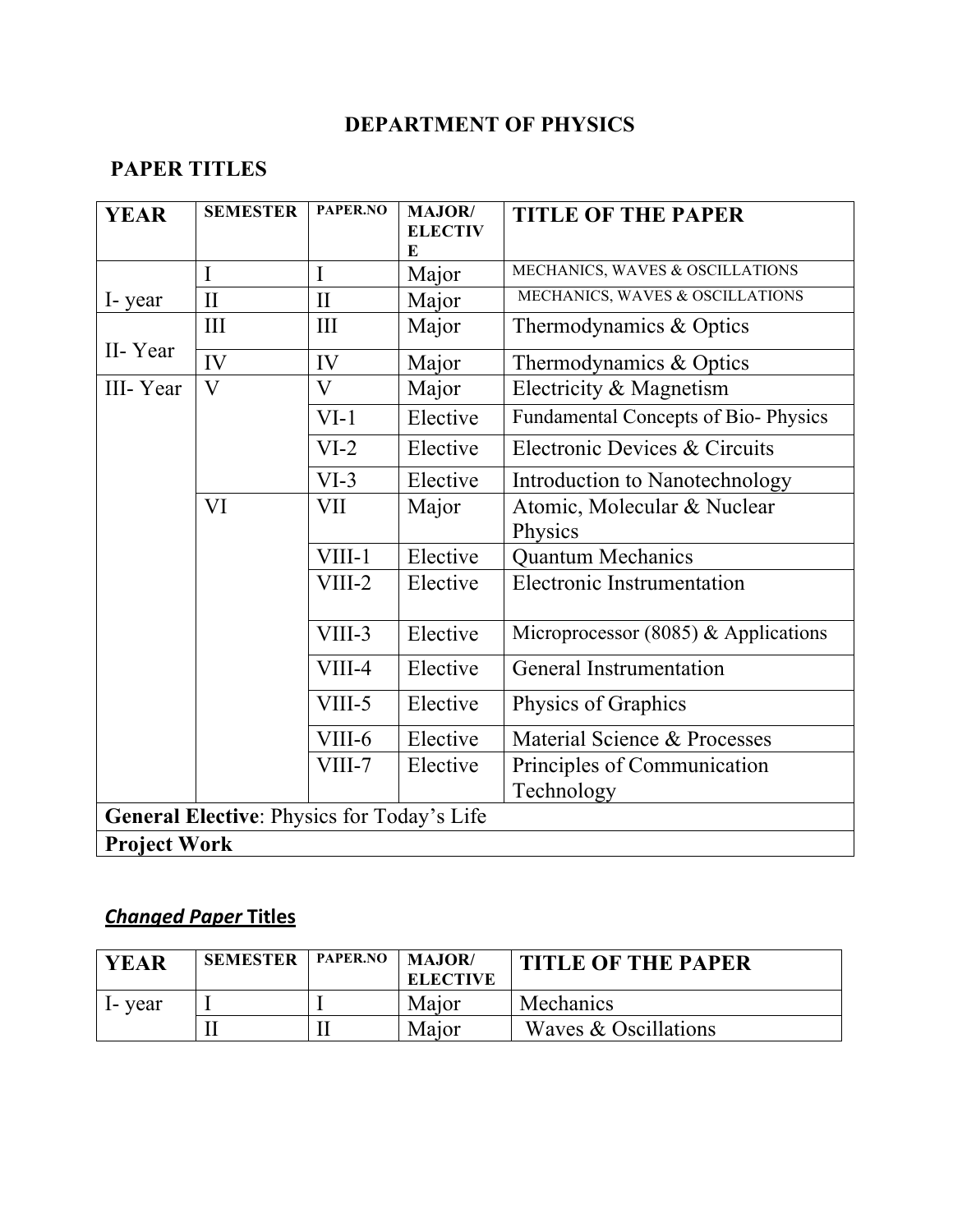# *DEPARTMENT OF PHYSICS*

#### **MEMBERS OF BOS**

#### **Principal**

1. FR.DR.G.A.P.KISHORE, SJ

#### **Vice-Principal**

2. FR.P.ANIL KUMAR, SJ

#### **University Nominee**:

3. DR.M.R.K.NANCHARA RAO

#### **External Experts**:

- 4. DR.K.SAMBASIVA RAO
- 5. DR.V.RAVI KUMAR
- 6. MR.C.D.GOWTHAM

- 7. DR. G MURALI KRISHNA
- 8. DR. G VENKATESWARA RAO
- 9. DR. G SRINIVASA RAO
- 10. DR. CH SRINIVASU
- 11. DR. V ASHOK BABU
- 12. DR. AV RAVI KUMAR
- 13. DR. G SAHAYA BHASKARAN
- 14. SRI P SRINIVASA SASTRY
- 15. DR.T.SRI KUMAR
- 16. SRI V DEVA SAHAYAM
- 17. DR. M C RAO
- 18. DR.D.V.SATISH
- 19. SRI PVS SAIRAM
- 20. SRI B JOHNSON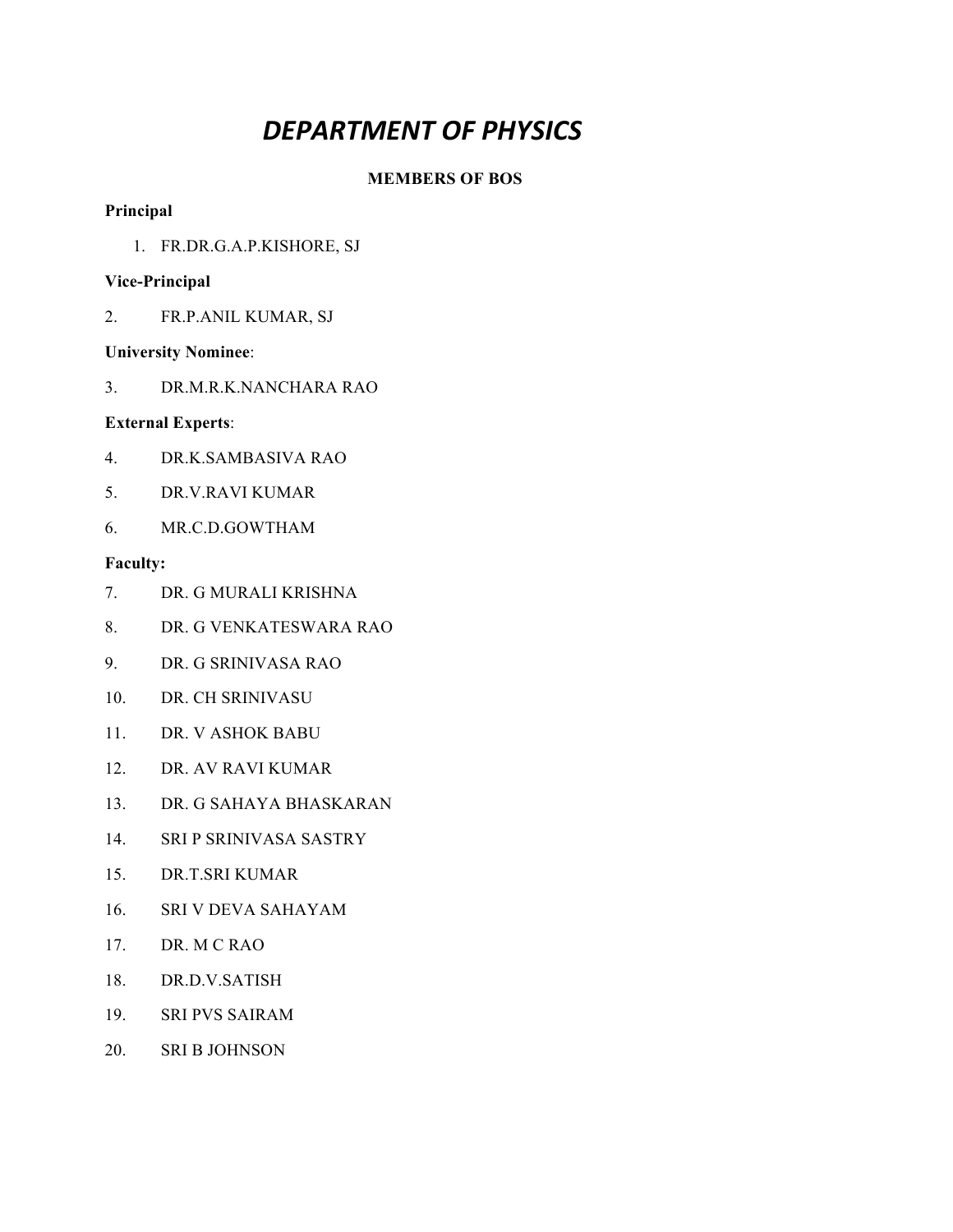# *DEPARTMENT OF PHYSICS*

## *RESOLUTIONS:*

The Board of Studies meeting in Physics was held on 24<sup>th</sup> March, 2015 at 10.00 a.m in the Physics Department. Following resolutions were passed unanimously after thorough discussion.

#### RESOLUTIONS:

- 1. It is resolved to change the syllabus pattern of First Year Degree from the academic year 2015-2016 onwards i.e. to deal Mechanics in Semester-1, Waves & Oscillations in Semester-2.
- 2. It is resolved to add topics viz. Inertia tensor & Euler's equations in unit- 2 of Mechanics (Dynamics of Rigid bodies).
- 3. It is resolved to add topics "Acoustic Impedance and Decibel scale in unit -5 (a) Acoustic plane waves.
- **4.** It is resolved to continue the existing syllabus for II & III Year B. Sc, Courses for the academic year 2015-2016. The pattern of the question papers, principles of valuation  $\&$ list of experiments for practicals 1, 2, 3 and 4 remain the same.

#### **Question paper pattern**:

5. It is resolved to change the Question paper pattern for the 1<sup>st</sup> & 2<sup>nd</sup> semesters from the academic year 2015-2016 onwards. The Question paper pattern is as follows.

Part A- Five questions with internal choice of equal weightage for each unit (Each unit is divided into sub-units (a) and (b).

Part B - Fifteen short answer questions with equal weightage for each unit (Three Questions from each unit, out of which one should be of problem solving type)

## **Project work:**

#### **6. It is resolved to conduct a three day work-shop in research methodology for students of physics in semester- V**

#### **7. New Diploma courses:**

It is resolved to introduce two Diploma Courses viz. IT Applications for Physics and Solar Energy, the latter Diploma course in collaboration with the Department of Renewable Energy Resources from the academic year 2015-2016.

## **Virtual lab:**

**8.** It is resolved to introduce Simulation Experiments **if sufficient number of systems with internet facility is provided in Physics lab.**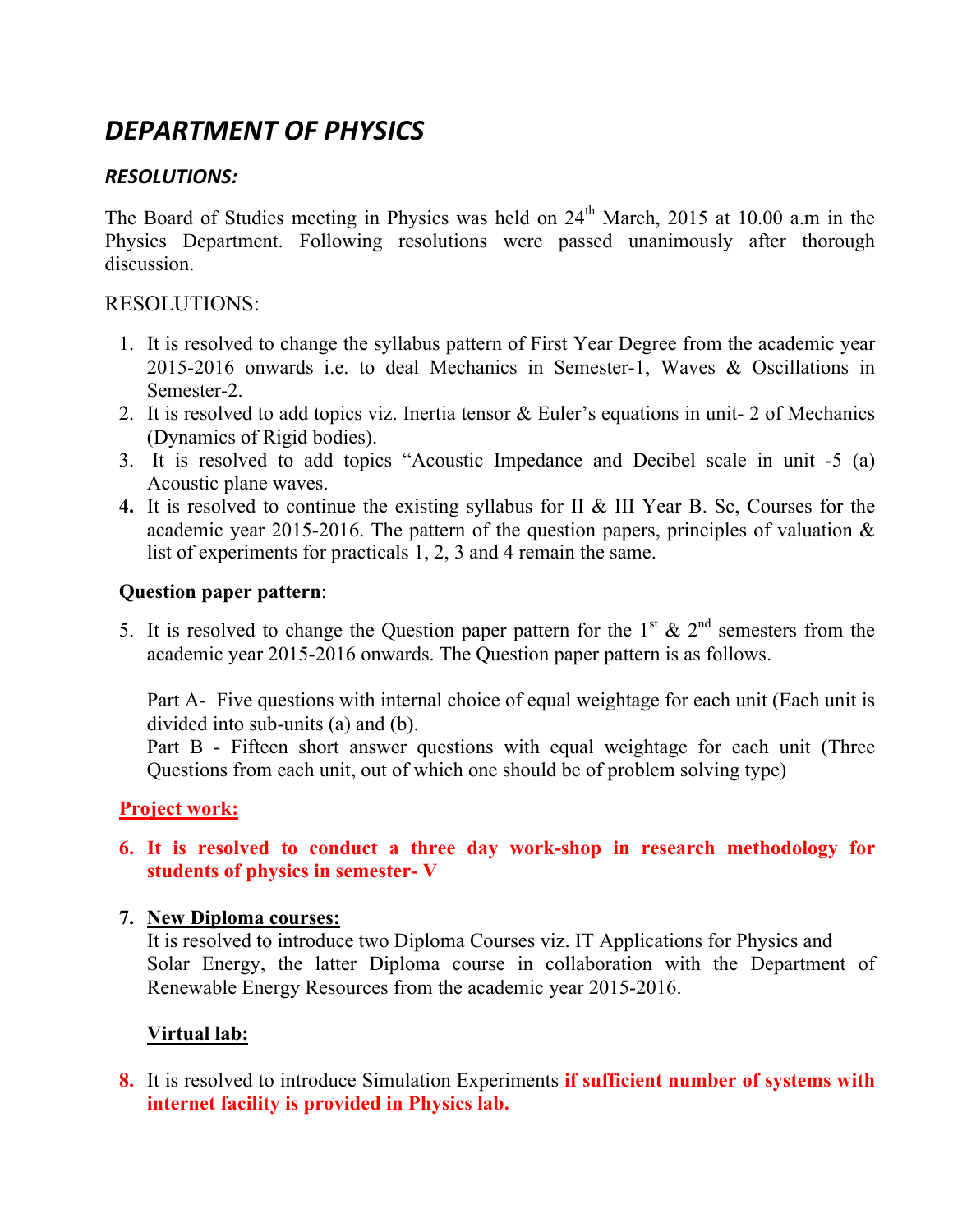Dr. G. Murali Krishna Head, Department of Physics Chairman, Board of Studies

.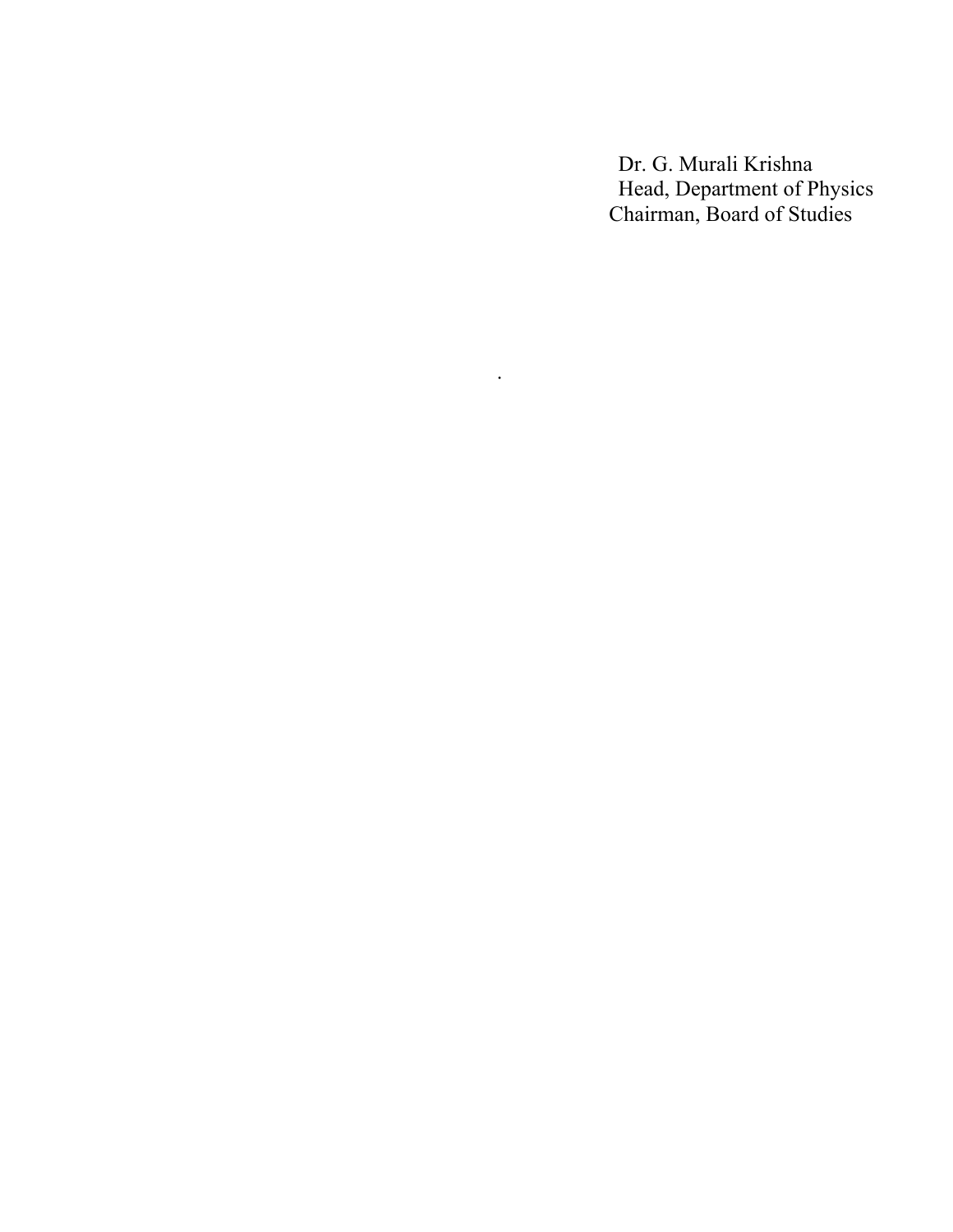#### DEPARTMENT OF RENEWABLE ENERGY

#### **MEMBERS OF BOS**

### **Principal**

1. FR.DR.G.A.P.KISHORE, SJ

#### **Vice Principal**

2. FR.P.ANIL KUMAR, SJ

#### **University Nominee**

3. PROF.N.VEERAIAH

#### **External Experts**:

- 4. MR.C.D.GOWTHAM
- 5. DR.BALAJI RAO
- 6. DR.B.RANGANAYAKULU

- 7. DR.A.V.RAVI KUMAR
- 8. MS.M.P.D.PARIMALA
- 9. DR.G.SRINIVASA RAO
- 10. DR.T.SRI KUMAR
- 11. DR.D.V.SATISH
- 12. MR.B.JOHNSON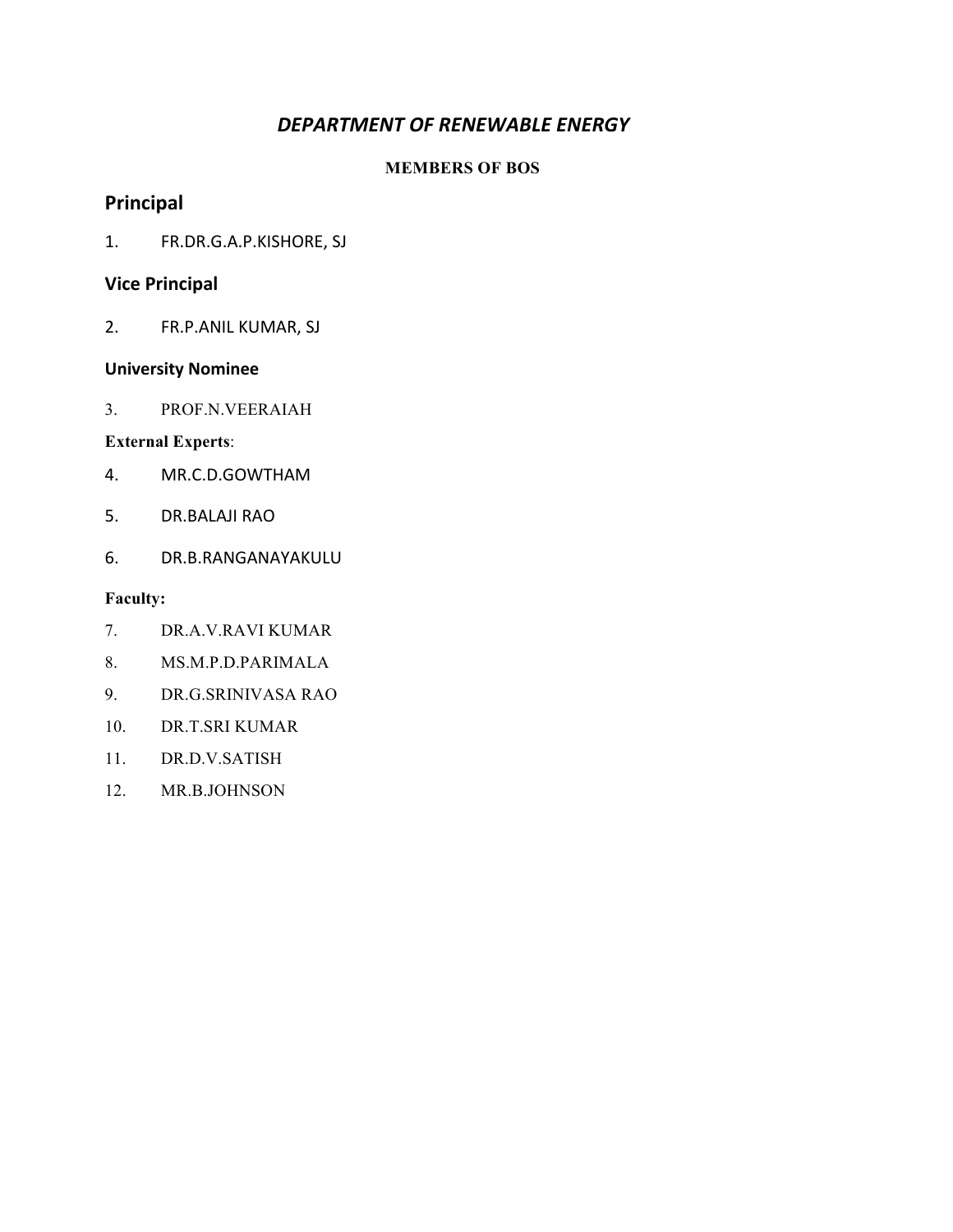#### *DEPARTMENT OF RENEWABLE ENERGY*

The Meeting of the Board of Studies in Renewable Energy Management was held on  $30<sup>th</sup>$  March, 2015 at 3 pm in the College Conference Hall

After welcoming the gathering, Dr.A V Ravi Kumar, the Chairman Board of Studies, explained to the members present about the rationality of B. Voc Programme of UGC. He also explained the modalities of UGC and NSDC to be followed and informed the members about the following information from UGC. Quote "The University Grants Commission is organizing regional workshops for orientation of Principals/Nodal Officers of the Community Colleges and institutions implementing the scheme of B.Voc degree programme to discuss implementation modalities on Curricular Aspects, Assessment Criteria and Credit Framework for the Skill Based Courses. The various issues like National Occupational Standards, mapping of curriculum to Qualification Packs, implementation of Skill Development Management System, and other implementation issues will be addressed in these workshops. The workshop for the State of Andhra Pradesh will be held do n 7th April 2015 at University of Hyderabad, Hyderabad on 7th April 2015".

All the members participated actively and after thorough discussion on the syllabus, the following resolutions were passed unanimously.

- 1. It is resolved that the Chairman Board of Studies is authorized to draft the syllabus in consonance with the requirements of UGC after attending the meeting of UGC.
- 2. Resolved to change the present I year syllabus(2014-15) with new syllabus to be followed from the year 2015-16 and proposed II year(for III and IV Semesters) syllabus (both Theory & Practicals) for 2015-16,as noted below, incorporating the Skill Component, while modifying the I year syllabus.
- 3. Resolved to introduce Practicals in General Paper, along with the existing THREE core paper practicals.
- 4. Resolved to offer One Year Diploma Course in **Solar Photo voltaic Technolgy**,in collaboration with Dept. of Physics and to prepare abridged syllabus, in order that the students may opt for it, in any year of their three year Degree Course.

#### DR.A.V.RAVI KUMAR

Coordinator, Dept. of. Renewable Energy

Chairman of Board of Studies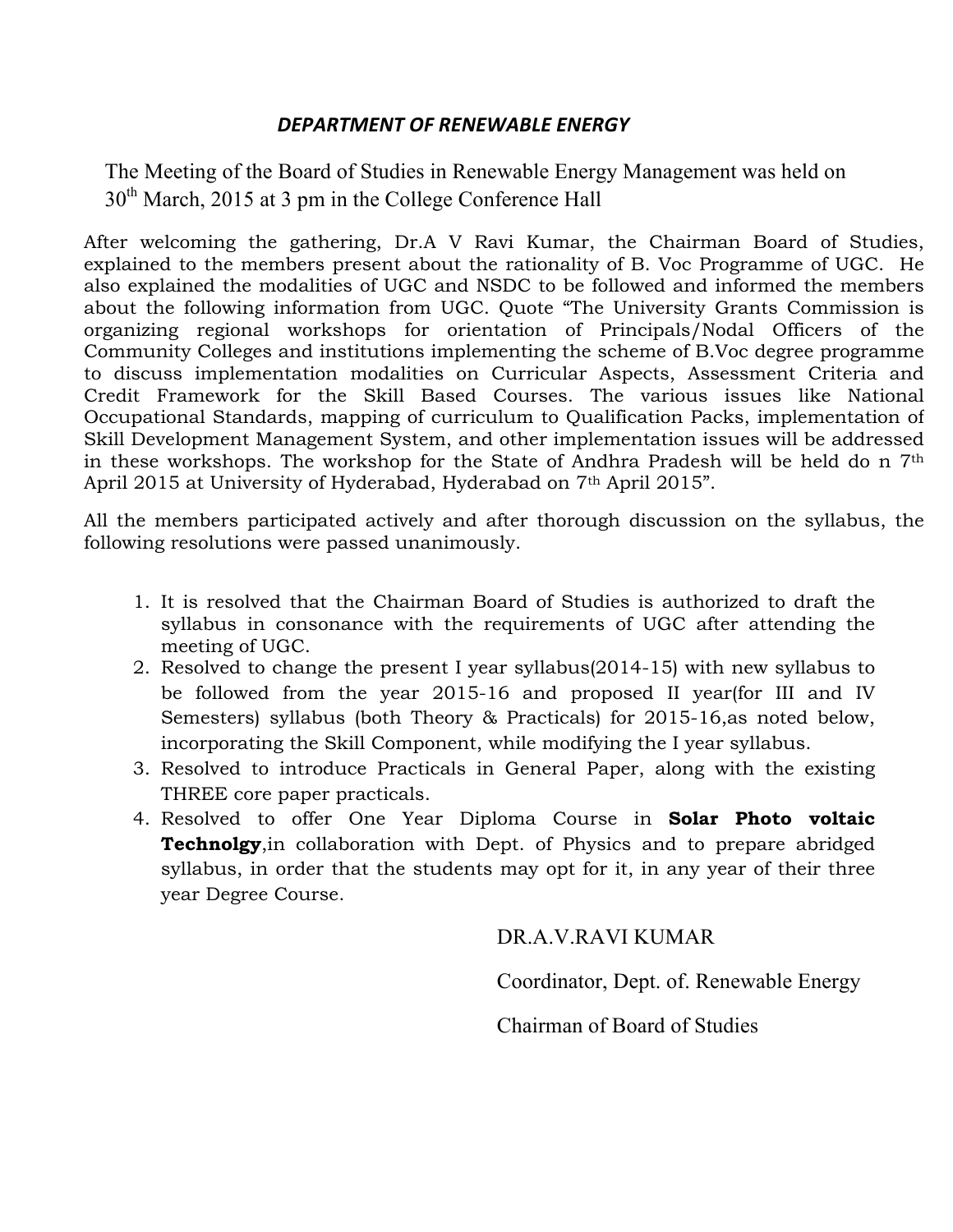#### *DEPARTMENT OF CHEMISTRY*

### *PAPER TITLES -*

| <b>YEAR</b>                                      | <b>SEME</b>  | <b>PAPER.NO</b> | MAJOR/          | <b>TITLE OF THE PAPER</b>                                   |  |
|--------------------------------------------------|--------------|-----------------|-----------------|-------------------------------------------------------------|--|
|                                                  | <b>STER</b>  |                 | <b>ELECTIVE</b> |                                                             |  |
|                                                  | I            | I               | Major           | Inorganic & General Chemistry                               |  |
| I-year                                           | $\mathbf{I}$ | $\mathbf{I}$    | Major           | Organic & Physical Chemistry                                |  |
|                                                  | III          | III             | Major           | Organic & Physical Chemistry                                |  |
| II-Year                                          | IV           | IV              | Major           | Inorganic & General Chemistry                               |  |
| III-Year                                         | $\rm V$      | V               | Major           | Organic & Physical Chemistry                                |  |
|                                                  |              | VI              | Elective        | Macro molecules, Material Science &<br>Catalysis            |  |
|                                                  |              | VI              | Elective        | Basics of Instrumental methods of<br>Analysis               |  |
|                                                  |              | VI              | Elective        | Basics of Instrumental methods of<br>Analysis & Fertilizers |  |
|                                                  | VI           | <b>VII</b>      | Major           | In-organic & General Chemistry                              |  |
|                                                  |              | <b>VIII</b>     | Elective        | <b>Bio-Molecules</b>                                        |  |
|                                                  |              | VIII            | Elective        | Drugs, formulations & pesticides                            |  |
|                                                  |              | <b>VIII</b>     | Elective        | <b>Synthetic Organic Chemistry</b>                          |  |
|                                                  |              | <b>VIII</b>     | Elective        | <b>Chemistry of Natural Products</b>                        |  |
| General Elective: Home Crafts & Textile Industry |              |                 |                 |                                                             |  |
| <b>Project Work</b>                              |              |                 |                 |                                                             |  |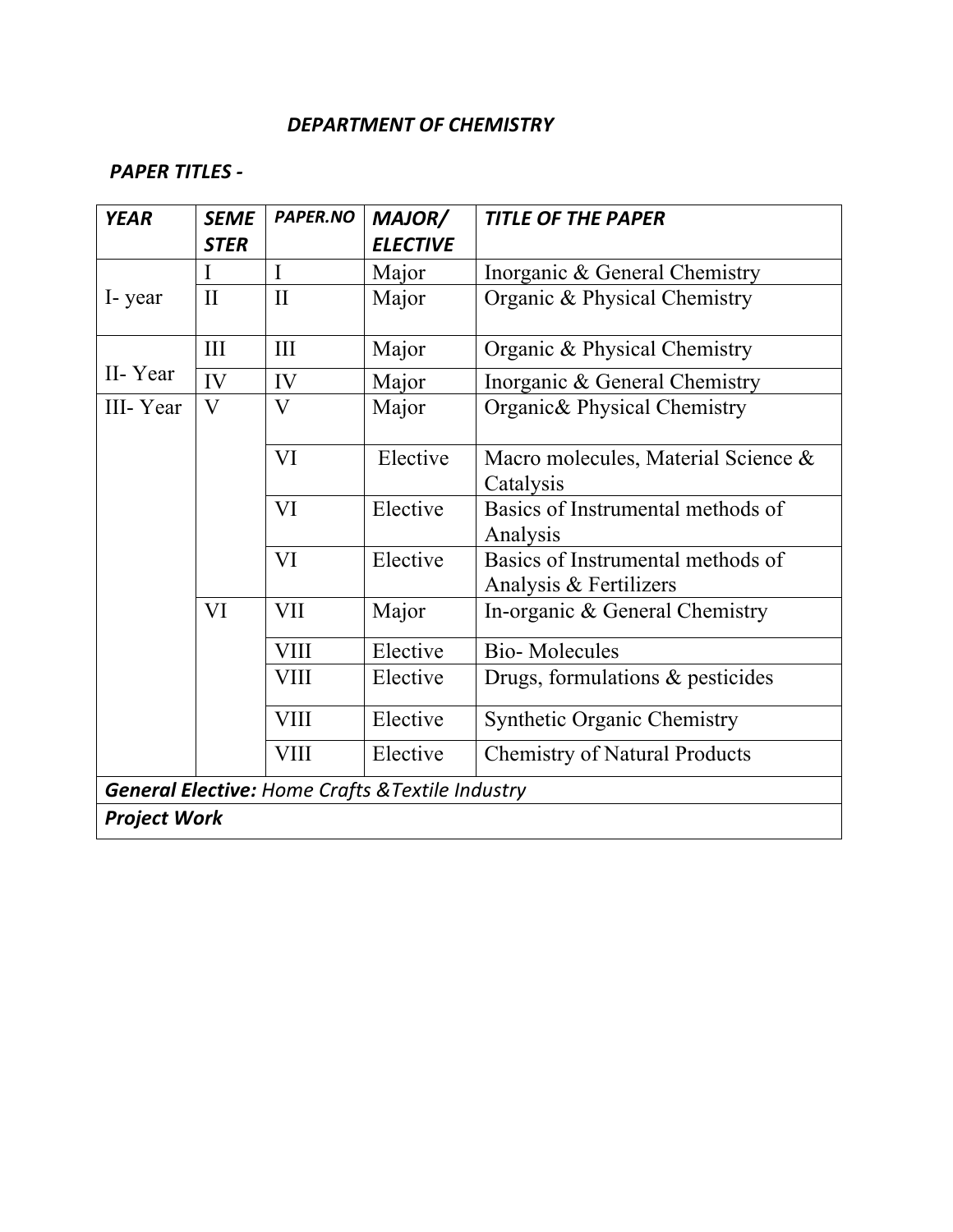# *CHANGES IN PAPER-TITLES*

| <b>YEAR</b>         | <b>SEME</b>                                                 | <b>PAPER.NO</b>         | MAJOR/          | <b>TITLE OF THE PAPER</b>               |  |  |
|---------------------|-------------------------------------------------------------|-------------------------|-----------------|-----------------------------------------|--|--|
|                     | <b>STER</b>                                                 |                         | <b>ELECTIVE</b> |                                         |  |  |
|                     | I                                                           | $\bf{I}$                | Major           | In-organic Chemistry- I, General        |  |  |
| I-year              |                                                             |                         |                 | <b>Chemistry-I</b>                      |  |  |
|                     | $\mathbf{I}$                                                | $\mathbf{I}$            | Major           | <b>Physical Chemistry-I, Organic</b>    |  |  |
|                     |                                                             |                         |                 | <b>Chemistry-I</b>                      |  |  |
|                     | Practical -I                                                |                         |                 | In-organic Chemistry                    |  |  |
|                     | III                                                         | III                     | Major           | <b>Organic Chemistry-II, General</b>    |  |  |
| II-Year             |                                                             |                         |                 | <b>Chemistry-II</b>                     |  |  |
|                     | IV                                                          | IV                      | Major           | <b>Inorganic Chemistry -II, Organic</b> |  |  |
|                     |                                                             |                         |                 | <b>Chemistry-III</b>                    |  |  |
|                     | Practical-II                                                |                         |                 | Inorganic Chemistry -II                 |  |  |
| III-Year            | V                                                           | $\overline{\mathsf{V}}$ | Major           | Organic Chemistry-III, General          |  |  |
|                     |                                                             |                         |                 | <b>Chemistry-III</b>                    |  |  |
|                     |                                                             | VI                      | Elective        | Macro molecules, Material Science &     |  |  |
|                     |                                                             |                         |                 | Catalysis                               |  |  |
|                     |                                                             | VI                      | Elective        | <b>Basics of Instrumental Analysis</b>  |  |  |
|                     |                                                             | VI                      | Elective        | Basics of Instrumental Analysis $\&$    |  |  |
|                     |                                                             |                         |                 | Fertilizers.                            |  |  |
|                     | VI                                                          | <b>VII</b>              | Major           | In-organic Chemistry -III, Physical     |  |  |
|                     |                                                             |                         |                 | <b>Chemistry-III</b>                    |  |  |
|                     |                                                             | <b>VIII</b>             | Elective        | Pharmaceutical Drugs, Formulation,      |  |  |
|                     |                                                             |                         |                 | Pesticides                              |  |  |
|                     |                                                             | <b>VIII</b>             | Elective        | <b>Bio-Molecules</b>                    |  |  |
|                     |                                                             |                         |                 |                                         |  |  |
|                     |                                                             | VIII                    | Elective        | <b>Synthetic Organic Chemistry</b>      |  |  |
|                     |                                                             | VIII                    | Elective        | <b>Chemistry of Natural Products</b>    |  |  |
|                     |                                                             |                         |                 |                                         |  |  |
|                     | <b>General Elective: Home Crafts &amp; Textile Industry</b> |                         |                 |                                         |  |  |
| <b>Project Work</b> |                                                             |                         |                 |                                         |  |  |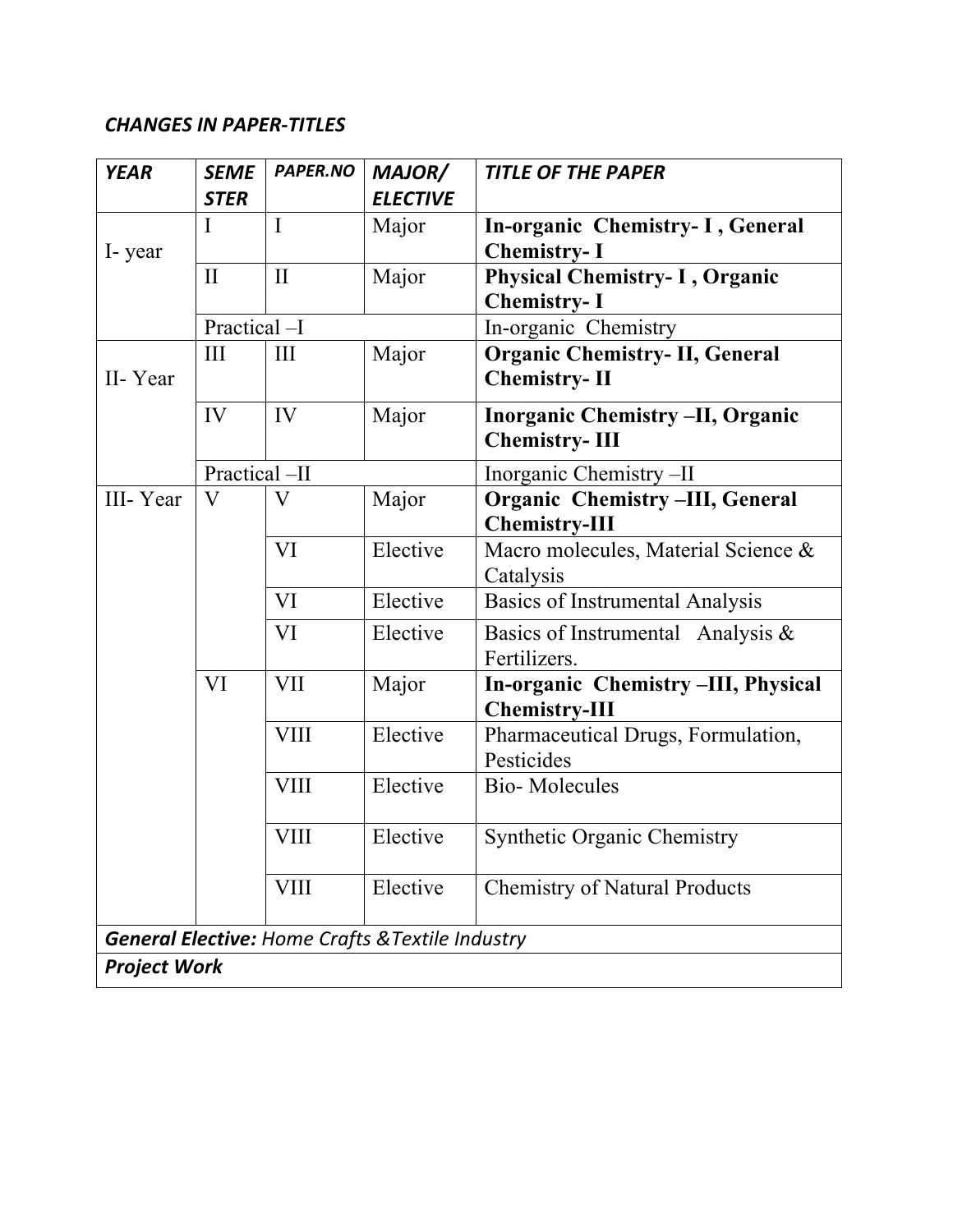#### DEPARTMENT OF CHEMISTRY

#### MEMBERS OF BOS

Principal

1. FR.DR.G.A.P.KISHORE, SJ

Vice- Principal

2. FR.P.ANIL KUMAR, SJ

University Nominee:

3. DR.D.RAMACHANDRAN

External Experts:

- 4. DR.M.RAMA
- 5. DR.P.SRIDHAR BABU
- 6. DR.G THRIMURTHULU

- 7. DR. G. SUBRAHMANYA SASTRY
- 8. DR. B .VENKATESWARA RAO
- 9. DR. G. V .RAMANA
- 10. DR. Y HANUMANTHA RAO
- 11. SRI. KTSS RAJU
- 12. MRS.P.ANILA
- 13. DR.K.RAYAPA REDDY
- 14. DR. D BALA KARUNA KUMAR
- 15. MRS.K.L.SIRISHA
- 16. MS.CH.BHARGAVI
- 17. SRI. K. PARAMESWARA RAO
- 18. MR.M .NAGA MALLESH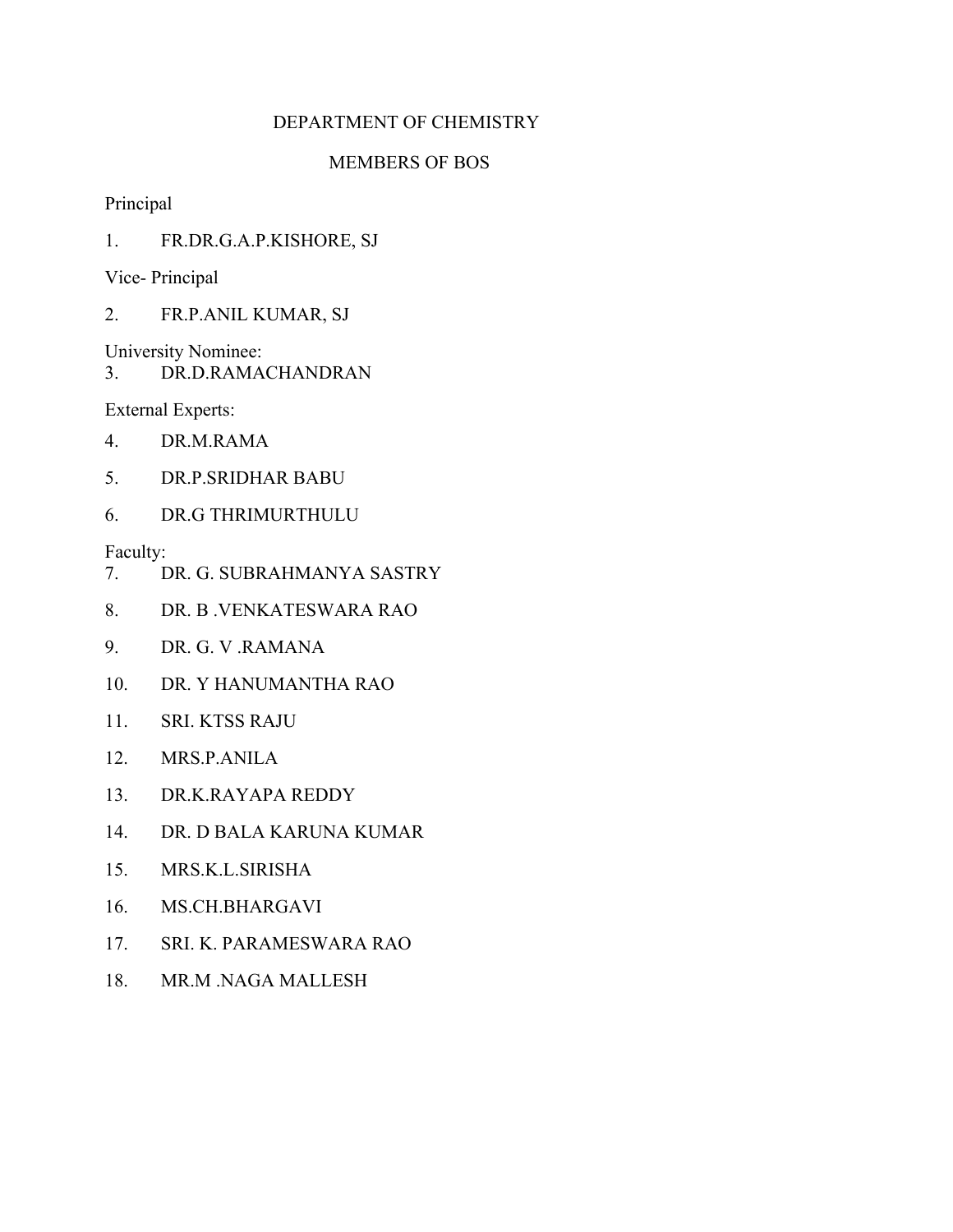#### *DEPARTMENT OF CHEMISTRY*

The Meeting of the Board of Studies in **Chemistry** was held on 27<sup>th</sup> March, 2015 at 2.00 p.m in the Department. The following resolutions were passed unanimously.

#### *RESOLUTIONS*

- 1. It is resolved to continue the existing syllabi for I, II, V & VI Semesters for the academic year 2015-2016
- 2. It is resolved to shift part-B (General Chemistry) of Paper -IV (In-organic and General Chemistry) to Paper- III of III semester as IV and V units

Unit IV: Stereo selectivity in Chemistry, Unit- V: a. Basic principles of Green Chemistry

b. Introduction to Pericyclic reactions

In addition to this, *Synthetic strategies* is introduced in Unit V as Item "C".

- 3. It is resolved to shift Stereo Chemistry from III semester Organic Chemistry to General Chemistry of the same Semester.
- 4. It is resolved to shift Units I, II and III of Part-A of Paper -V (Organic and General Chemistry) from V semester to Paper- IV of IV semester as units III, IV and V respectively.
- 5. It is resolved to follow lab course II (Quantitative analysis) during III and IV semesters as Practical Paper -II.

Dr. G. Subramanya Sastry Head, Department of Chemistry Chairman, Board of Studies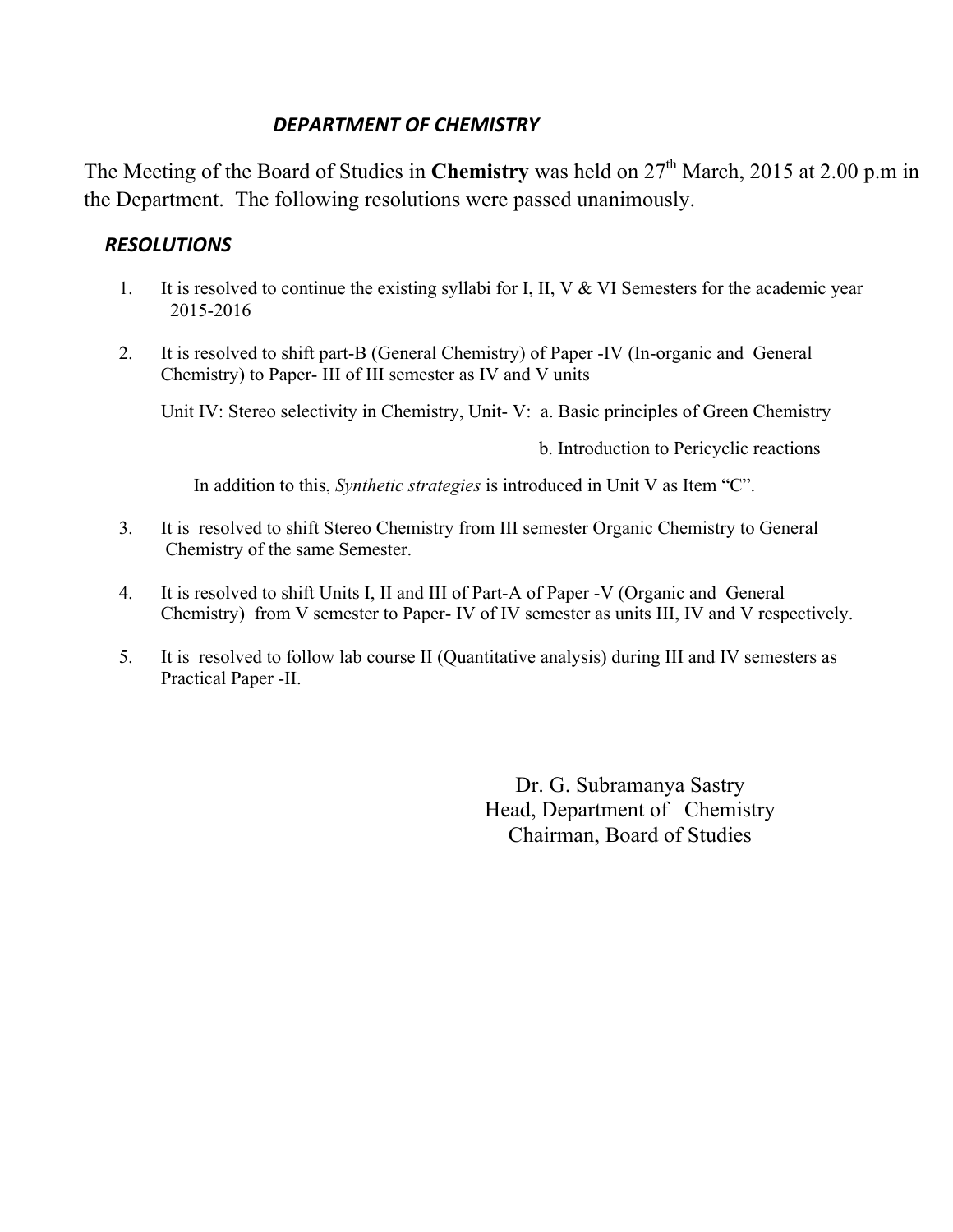#### *DEPARTMENT OF BOTANY*

### *PAPER TITLES*

| <b>YEAR</b>         | <b>SEMESTER</b>                          | <b>PAPER.NO</b> | MAJOR/<br><b>ELECTIVE</b> | <b>TITLE OF THE PAPER</b>                    |
|---------------------|------------------------------------------|-----------------|---------------------------|----------------------------------------------|
|                     | I                                        | $\mathbf I$     | Major                     | Plant Diversity-I (Microbiology,             |
| I-year              |                                          |                 |                           | Algae, Fungi & Plant<br>pathology)           |
|                     | $\mathbf{I}$                             | $\mathbf{I}$    | Major                     | Plant Diversity-II (Bryophyta,               |
|                     |                                          |                 |                           | Pteridophytes, Gymnosperms &<br>Paleobotany) |
|                     | III                                      | III             | Major                     | Plant reproduction &                         |
| II-Year             |                                          |                 |                           | Development                                  |
|                     | IV                                       | IV              | Major                     | Ecology, Cell biology, Genetics              |
|                     |                                          |                 |                           | & Biotechnology                              |
| III-Year            | $\mathbf{V}$                             | $\mathbf{V}$    | Major                     | Biosystematics & Plant<br>physiology         |
|                     |                                          | VI              | Elective                  | <b>Medicinal Botany</b>                      |
|                     |                                          | VI              | Elective                  | Molecular Biology                            |
|                     | VI                                       | <b>VII</b>      | Major                     | Biosystematics & Plant                       |
|                     |                                          |                 |                           | physiology                                   |
|                     |                                          | <b>VIII</b>     | Elective                  | Horticulture                                 |
|                     |                                          | <b>VIII</b>     | Elective                  | <b>Applied Microbiology</b>                  |
|                     | <b>General Elective: Herbal Medicine</b> |                 |                           |                                              |
| <b>Project Work</b> |                                          |                 |                           |                                              |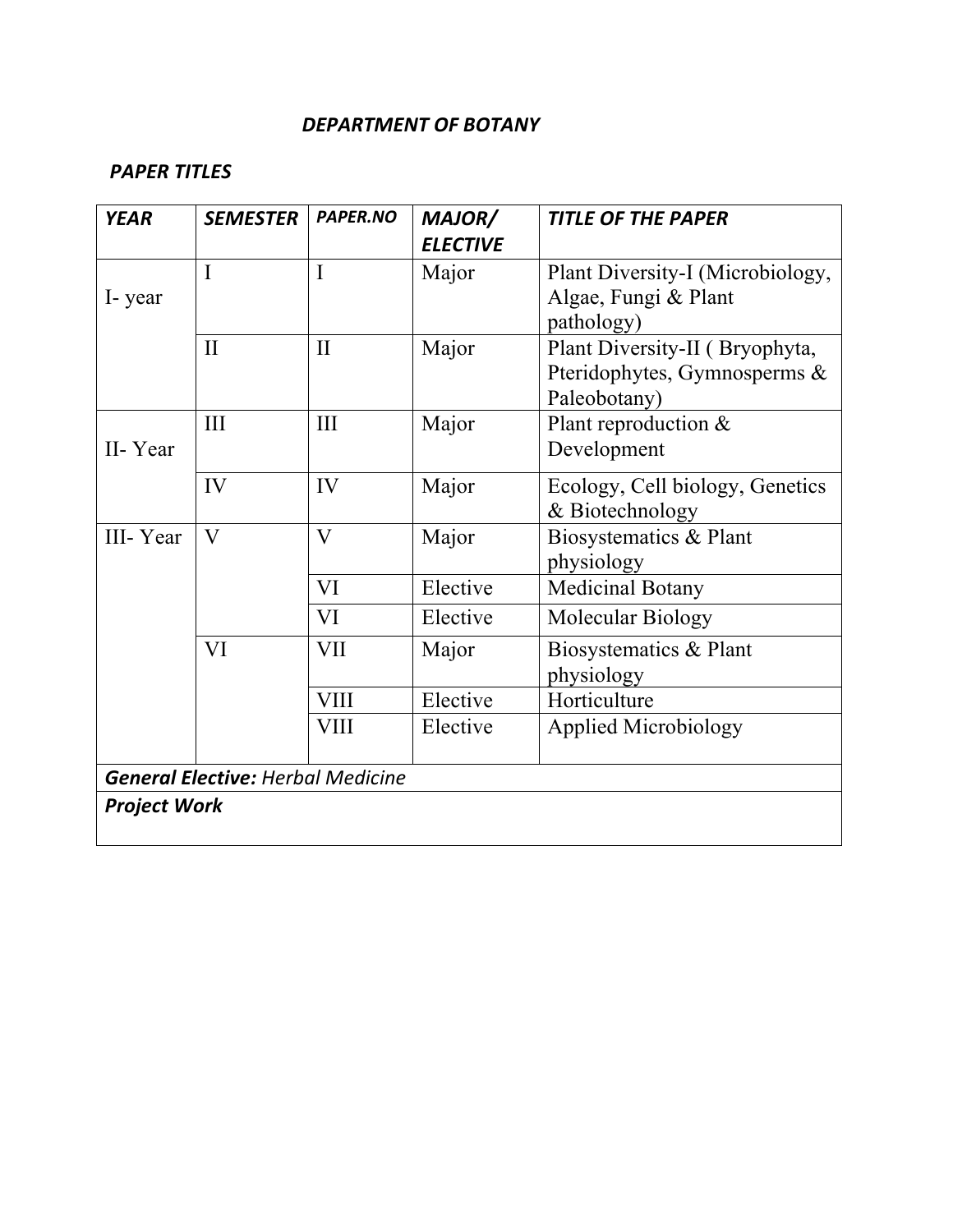#### *DEPARTMENT OF BOTANY*

#### **MEMBERS OF BOS**

## **Principal**

1. FR.DR.G.A.P.KISHORE, SJ

#### **Vice- Principal**

2. FR.P.ANIL KUMAR, SJ

#### **University Nominee**:

3. PROF. M.VIJAYA LAKSHMI

#### **External Experts**:

- 4 DR.G.ROSAIAH
- 5. Dr. J. RAM PRASAD
- 6. SRI. SRIHARI BABU

- 7. REV. FR.DR.G JAYARAJ, SJ
- 8. DR.MRS.T ROSE MARY
- 9. DR. J C S RAO
- 10. DR.MRS.B SIVA KUMARI
- 11. SRI.P. SRINIVASA RAO
- 12. SRI. K. SANKAR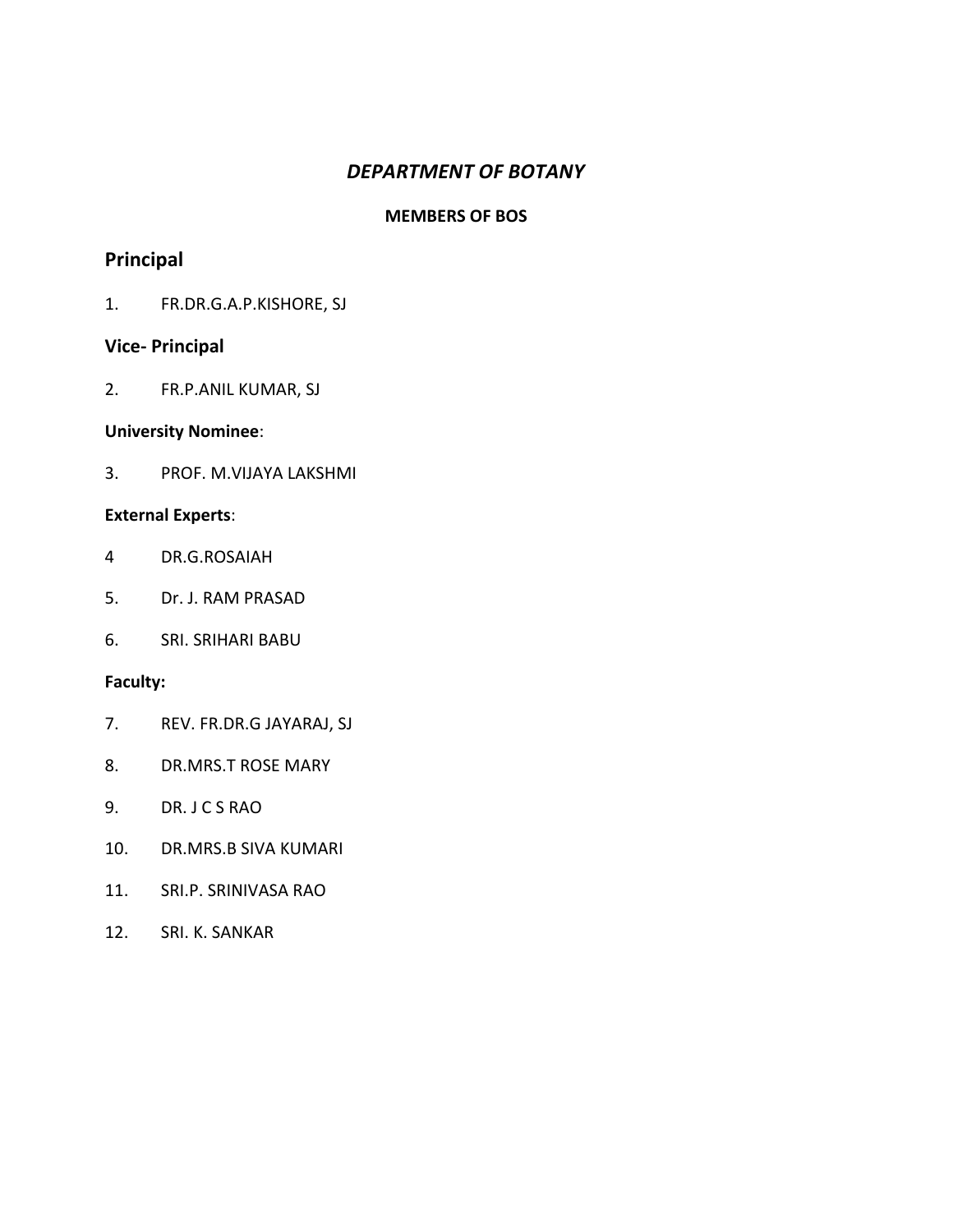### **DEPARTMENT OF BOTANY**

The meeting of the Board of Studies in Botany was held on 24<sup>th</sup> March, 2015, at 2.00 p.m in the Staff room. The following resolutions were passed unanimously.

#### **RESOLUTIONS:**

- 1. It is resolved to modify the syllabi of Paper I of Semester-I.
- 2. It is resolved to introduce the following topics in unit–I in the place of existing topics:
	- a) General account of Bacteria.
	- b) Economic Importance of Bacteria.
	- c) Nature of Viruses RNA and DNA Viruses.
	- d) Transmission of Viruses.
- 3. It is resolved to introduce Classification of Algae by Fritsch in Unit-II
- 4. It is resolved to introduce classification of Fungi by Ainsworth and delete Mucor and Colletotrichum in unit- III.
- 5. It is resolved to introduce Principles of Various Diseases in unit IV
- 6. It **is resolved to introduce a study on two diseases caused by Bacteria, Viruses and Fungi each**   $i$ **n** unit  $-\mathbf{V}$

The following diseases are studied in detail with causal organism, symptoms, Disease cycle and control measures.

- a) Diseases caused by Bacteria
	- 1) Canker Citrus
	- 2) Blight Rice
- b) Diseases caused by Viruses
	- 1) Mosaic Virus Tobacco
	- 2) Vein clearing Bhendi
- c) Diseases caused by Fungi
	- 1) Red Rot Sugarcane
	- $2)$  Blast Rice
- II. It is resolved to continue the existing syllabus for II, III, IV, V & VI Semester for the I, II & III year Courses for the academic year 2015-2016. The pattern of the question papers and principles of valuation remain the same.

Fr.Dr. G.Jayaraj, SJ Head, Department of Botany Chairman, Board of Studies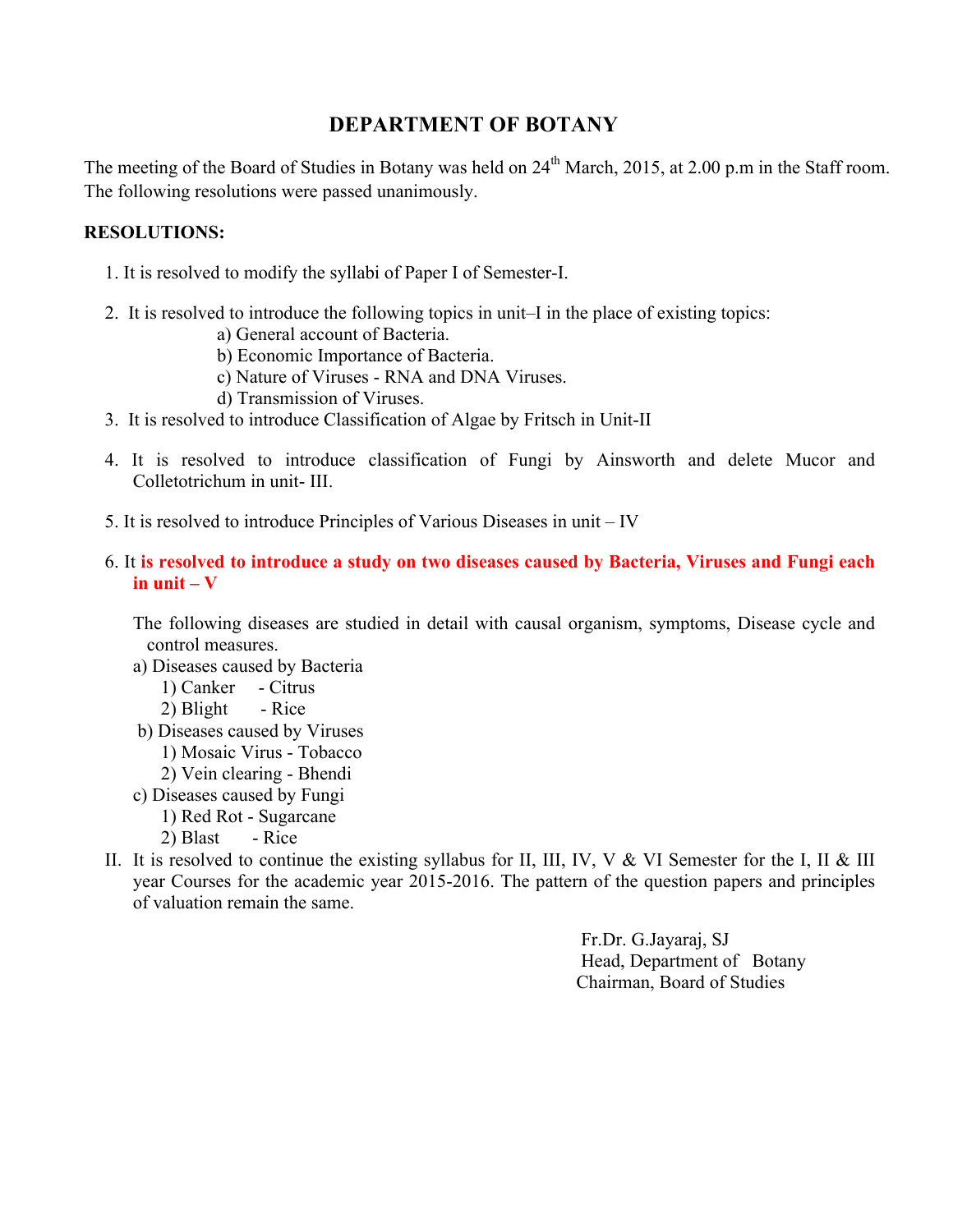### *DEPARTMENT OF ZOOLOGY*

| <b>YEAR</b>         | <b>SEME</b><br><b>STER</b>                     | PAPER.NO    | <b>MAJOR/</b><br><b>ELECTIVE</b> | <b>TITLE OF THE PAPER</b>                                                   |  |
|---------------------|------------------------------------------------|-------------|----------------------------------|-----------------------------------------------------------------------------|--|
|                     | I                                              | I           | Major                            | Animal Diversity - I (Non- Chordata)                                        |  |
| I-year              | $\mathbf{I}$                                   | $\rm II$    | Major                            | Animal Diversity -II(Chordata)                                              |  |
|                     | III                                            | III         | Major                            | Animal Physiology & Developmental                                           |  |
| II-Year             |                                                |             |                                  | <b>Biology</b>                                                              |  |
|                     | IV                                             | IV          | Major                            | Cell biology & Genetics                                                     |  |
| $III -$             | V                                              | V           | Major                            | Ecology, Evolution & Animal                                                 |  |
| Year                |                                                |             |                                  | Behaviour                                                                   |  |
|                     |                                                | VI          | Elective                         | Principles of Biochemistry                                                  |  |
|                     |                                                | VI          | Elective                         | Principles of Immunology                                                    |  |
|                     | VI                                             | VII         | Major                            | Applied Zoology (Animal Biotechnology<br>$&$ Industrial fish $&$ fisheries) |  |
|                     |                                                | <b>VIII</b> | Elective                         | Clinical biology, Community $& Social$<br>Medicine                          |  |
|                     |                                                | <b>VIII</b> | Elective                         | Ornamental fisheries                                                        |  |
|                     | <b>General Elective: PHARMA DRUG MARKETING</b> |             |                                  |                                                                             |  |
| <b>Project Work</b> |                                                |             |                                  |                                                                             |  |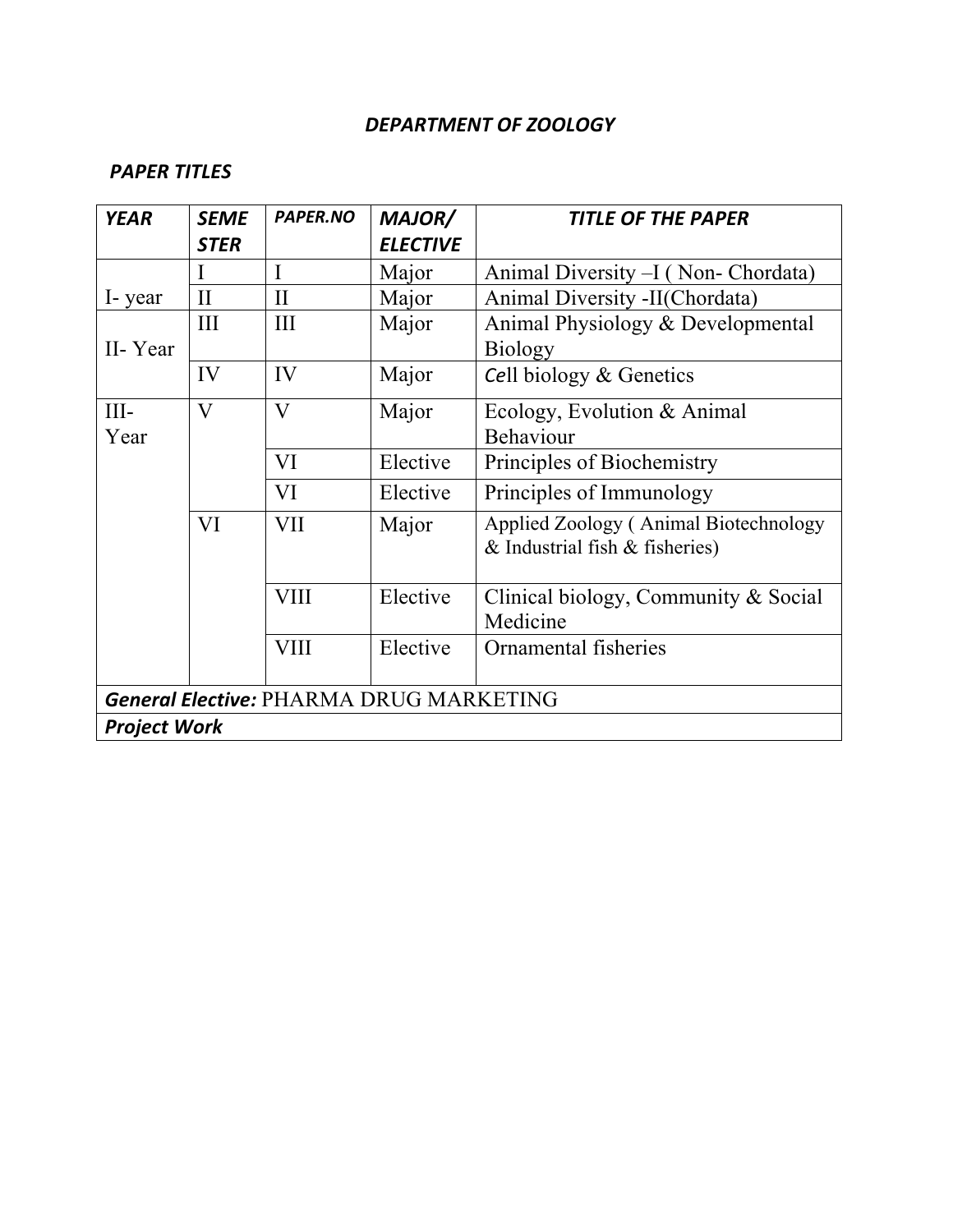#### *DEPARTMENT OF ZOOLOGY*

#### **MEMBERS OF BOS**

### **Principal**

1. FR.DR.G.A.P.KISHORE, SJ

### **Vice Principal**

2. FR.P.ANIL KUMAR, SJ

### **University Nominee**:

3. PROF. N.DAMAYANTI DEVI

### **External Experts**:

- 4. SRI CH VENKATESWARLU
- 5. MRS.M.USHA RANI
- 6. DR.D.LAKSHMAN REDDY

- 7. REV. FR. P. ANTHONY, SJ
- 8. SRI. K. RAVI SANKAR
- 9. SRI.G. M. SRIRANGAM
- 10. MS.T.SANDHYA SREE
- 11. MS.M.VIJAYA SANTHI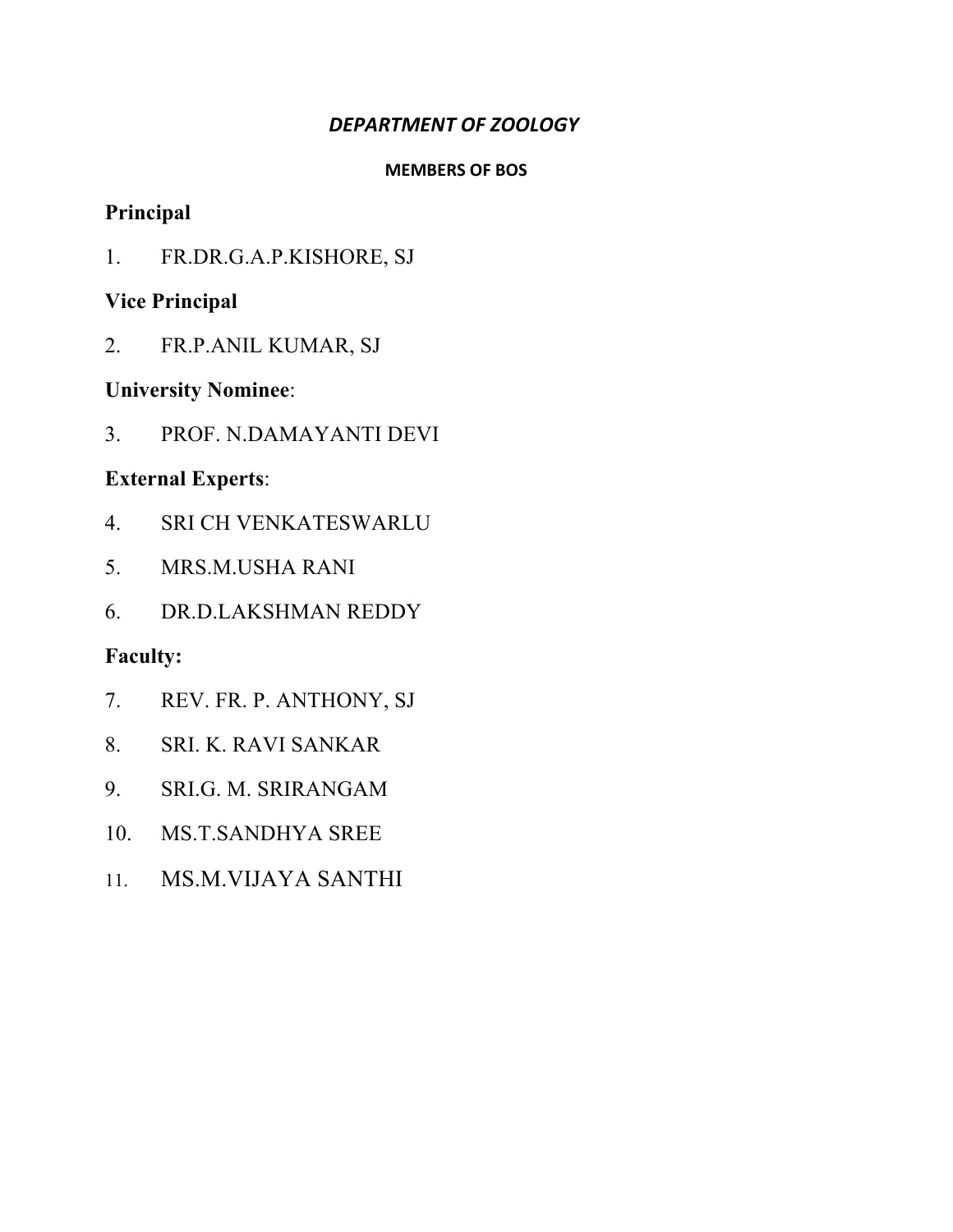### *DEPARTMENT OF ZOOLOGY*

The Meeting of the Board of Studies in Zoology was held on  $27<sup>th</sup>$  March, 2015 at 3.00 p.m in the Zoology Department.

After a short prayer by Ms. M. Vijayasanthi Rev.Fr.P.Anthony, Chairman, Board of Studies, welcomed the gathering.

The following members attended the meeting.

Correspondent- -Rev. Fr.S.Raju

External experts—1. Sri .Ch.Venkateswarlu, 2. Mrs.M.Usha Rani.

Faculty—1. Rev.Fr.P.Anthony, 2. Sri.K.Ravi Sankar, 3.Sri.G.Mathew Srirangam,

4. Mrs. T.Sandhyasri, 5. Ms. M.Vijayasanthi.

Initiating the deliberations, Chairman, B.O.S. reviewed the syllabus followed during the current academic year,2014-2015. The Board discussed at length the total syllabus.

The following resolutions were passed unanimously.

### *RESOLUTIONS*

- 1. It is resolved to **continue** the existing syllabus of papers II, III, IV, VI, VII & VIII for the academic year 2015 -2016.
- 2. It is resolved to change the syllabus of paper- I of Semester I & Paper V of Semester VI.
- 3. It is resolved to add Apiculture in the unit -IV of paper- I (Animal Diversity- Non-Chordata)
- 4. It is resolved to delete Abiotic factors: Light and Temperature in the unit -I and Biodiversity in the unit -III of paper -V (Ecology, Animal Behaviour and Evolution)/
- 5. It is resolved to add a short note on Carbon foot print and Eutrophication in unit -I and Introduction to Eco toxicology, toxic chemicals, biological effects of toxins, working of toxins; Factors affecting toxicity of chemicals (a) dose (b) duration of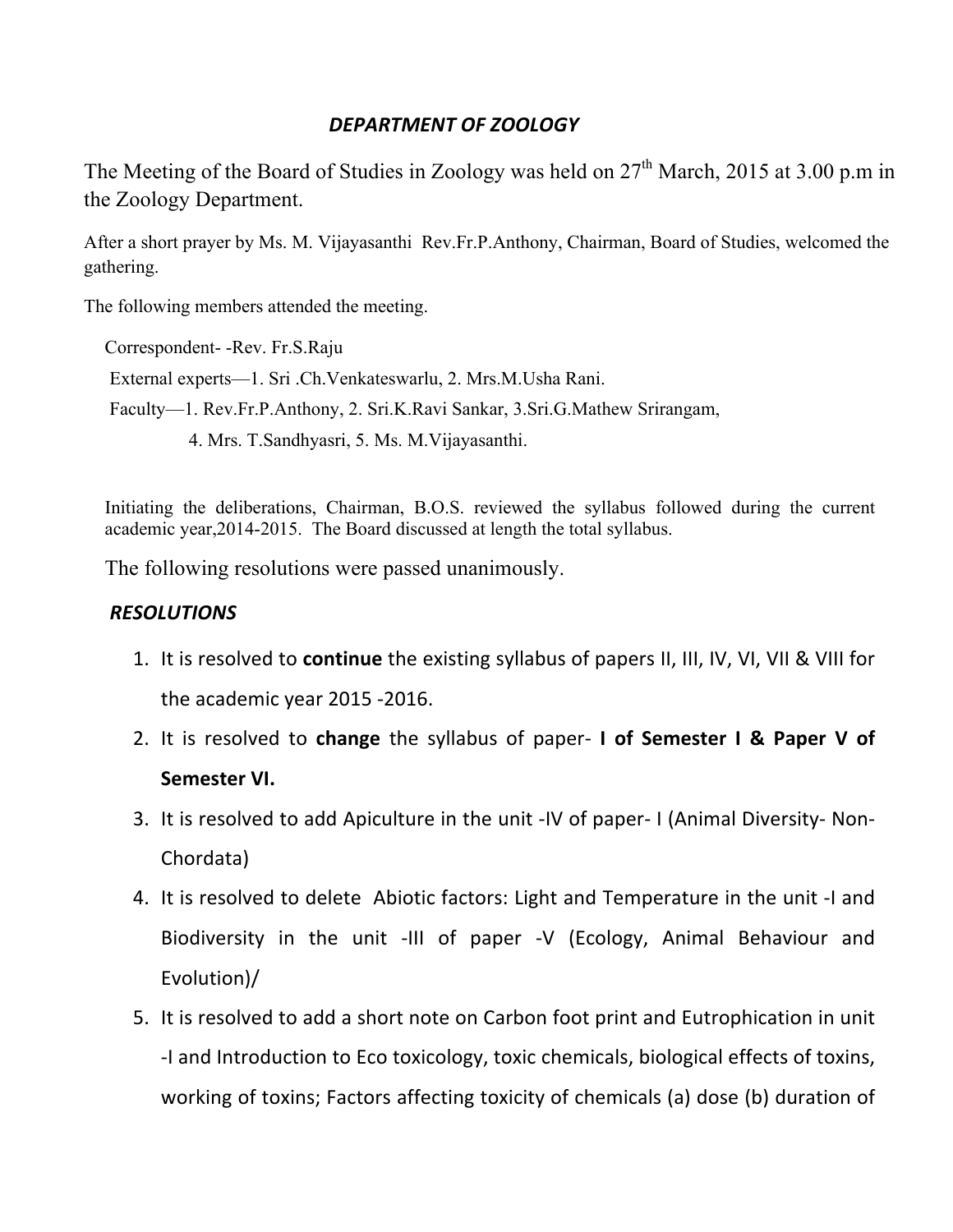exposure (acute & chronic) (c) biological reactivity of the chemical in question (d) Route of exposure (e) Additive response, synergistic response, potentiation, antagonism; Biotransformation of toxicants; Bioaccumulation and biomagnifications under Eco toxicology in the unit- III (Community, Population Ecology and Eco toxicology) of paper -V

> Rev. Fr. P. Anthony, SJ Head, Department of Zoology Chairman, Board of Studies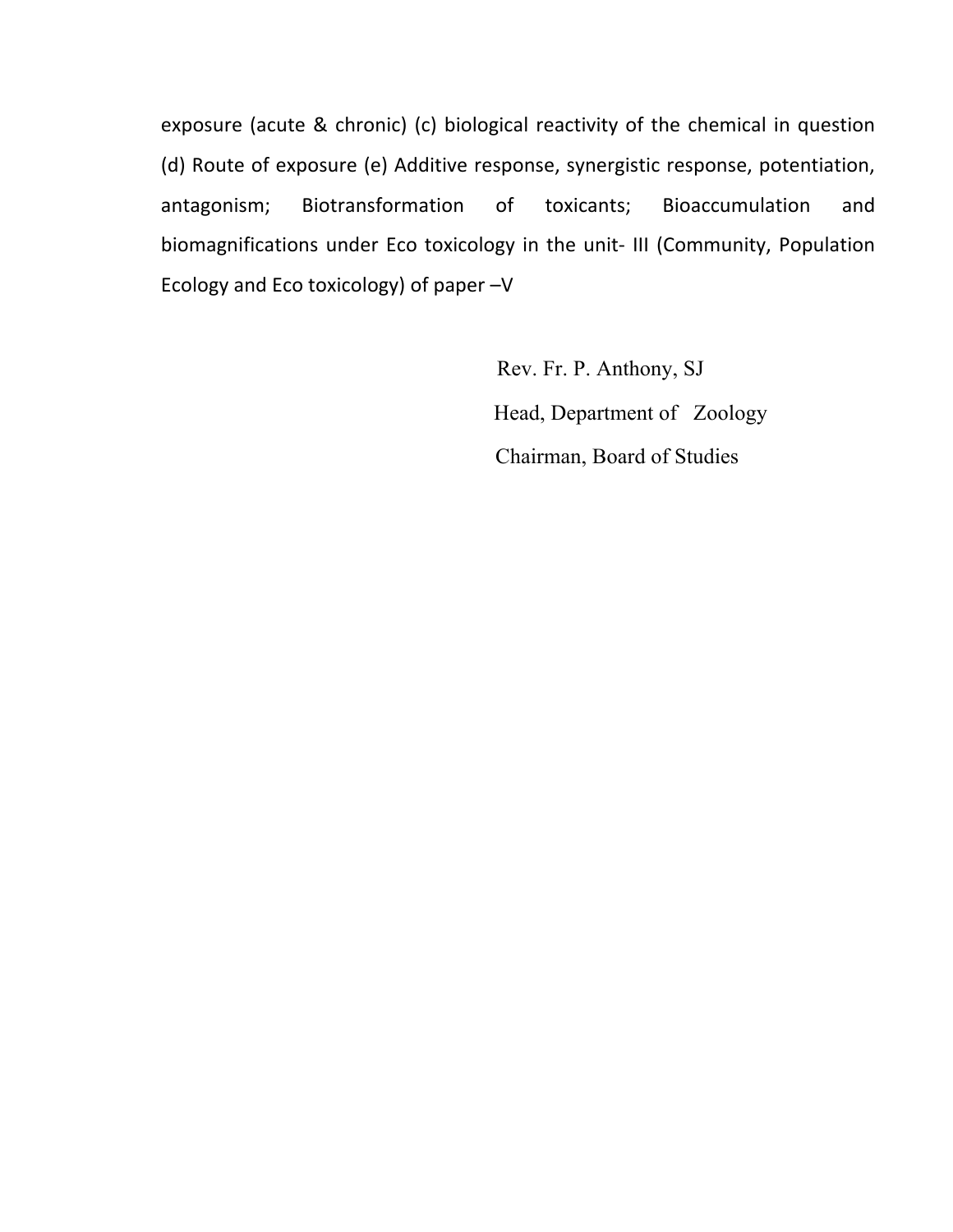#### *SCIENCE, TECHNOLOGY & DEVELOPMENT AND ENVIRONMENTAL SCIENCE*

#### **MEMBERS OF BOS**

### **PRINCIPAL**

1. FR.DR.G.A.P.KISHORE, SJ

### **VICE-PRINCIPAL**

2. FR.P.ANIL KUMAR, SJ

### **University Nominee**:

3. DR.J.N. LAVANYA LATHA

### **External Experts**:

- 4. Dr. V. BABU RAO
- 5. MS.P.M.VASANTHA KUMARI

- 6. REV. FR. P.ANTHONY, SJ
- 7. DR.MRS.T.ROSE MARY
- 8. DR.J.CHANDRA SEKHAR RAO
- 9. DR.B. SIVA KUMARI
- 10. SRI. P. SRINIVASA RAO
- 11. MRS.S.SAILAJA
- 12. MS.T.SANDHYA SRI
- 13. MS.M.VIJAYA SANTHI
- 14. MR.VIJAYA RAJ
- 15. MS.V. SWATHI
- 16. MRS.SRI LAKSHMI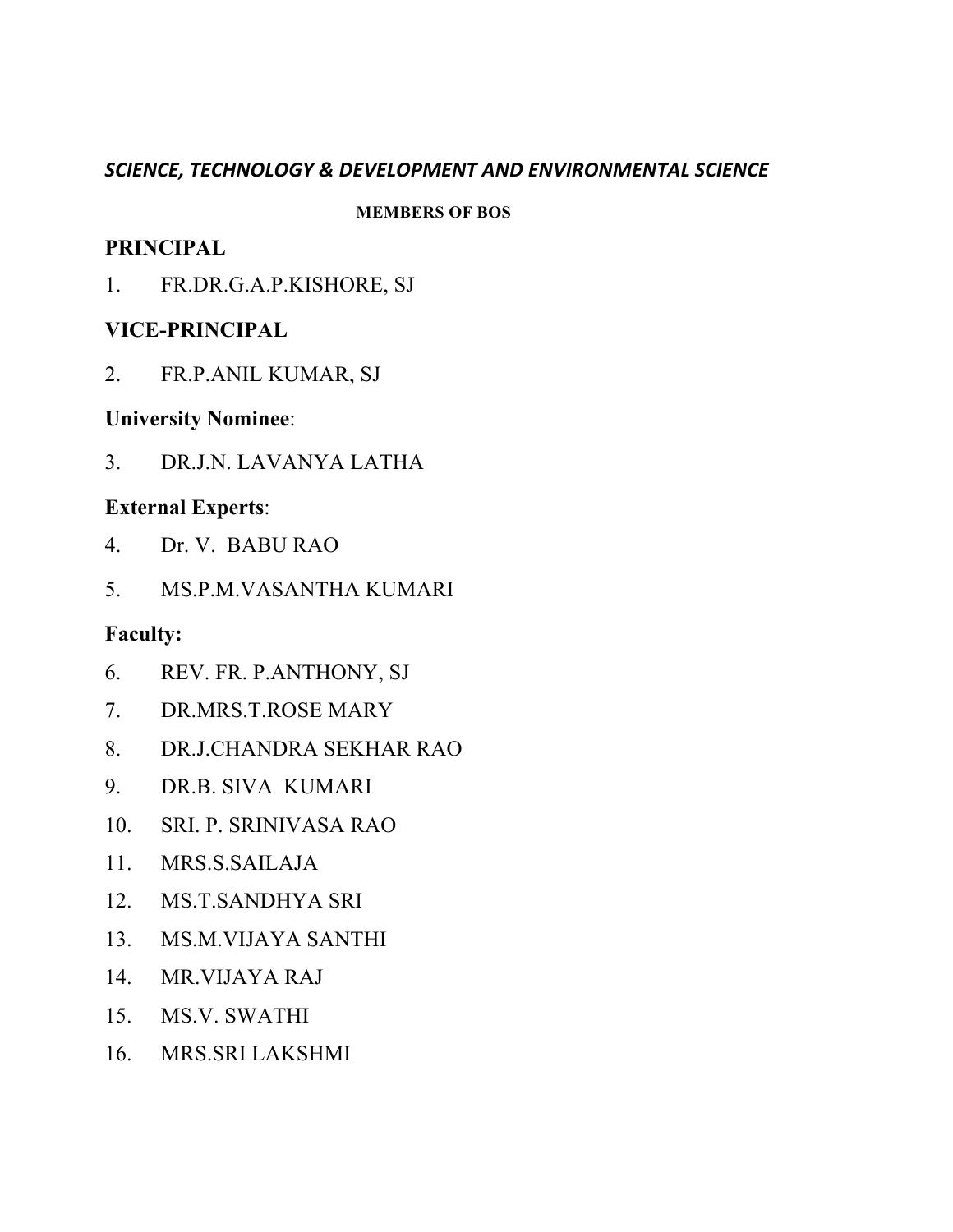### *SCIENCE, TECHNOLOGY & DEVELOPMENT AND ENVIRONMENTAL SCIENCE*

The Meeting of the Board of Studies in Science, Technology & Development & Environmental Science was held on  $25<sup>th</sup>$  March, 2015 at 11 a.m in the Zoology Department. The following resolutions were passed unanimously.

## *RESOLUTIONS*

# **Science, Technology & Development (III- semester)**

- 1. It is resolved to include only **Chemical Origin of Life** in Concept of origin of life in Unit- I.
- 2. It is resolved to delete Malaria & Typhoid in Unit-II & add **Ebola & Swine flu diseases** under Health.
- 3. It is resolved to reshuffle Unit-IV, with the Topic Biotechnology being changed into **Prospects of Biotechnology, Applications of Biotechnology- in Agriculture - (BT cotton & Golden Rice) Health- (Vaccines) Industry- (Enzymes)**

## **ENVIRONMENTAL STUDIES (IV-Semester)**

- 4. It is resolved to deal only **Salient features** ofthe Environmental Protection Act 1986 in Unit-IV
- **5.** It is resolved to add **Population explosion – Causes & effects with specific reference to India and Gender problems specific to India in Unit-V.**

Rev. Fr. P. Anthony, SJ

Coordinator,

Chairman, Board of Studies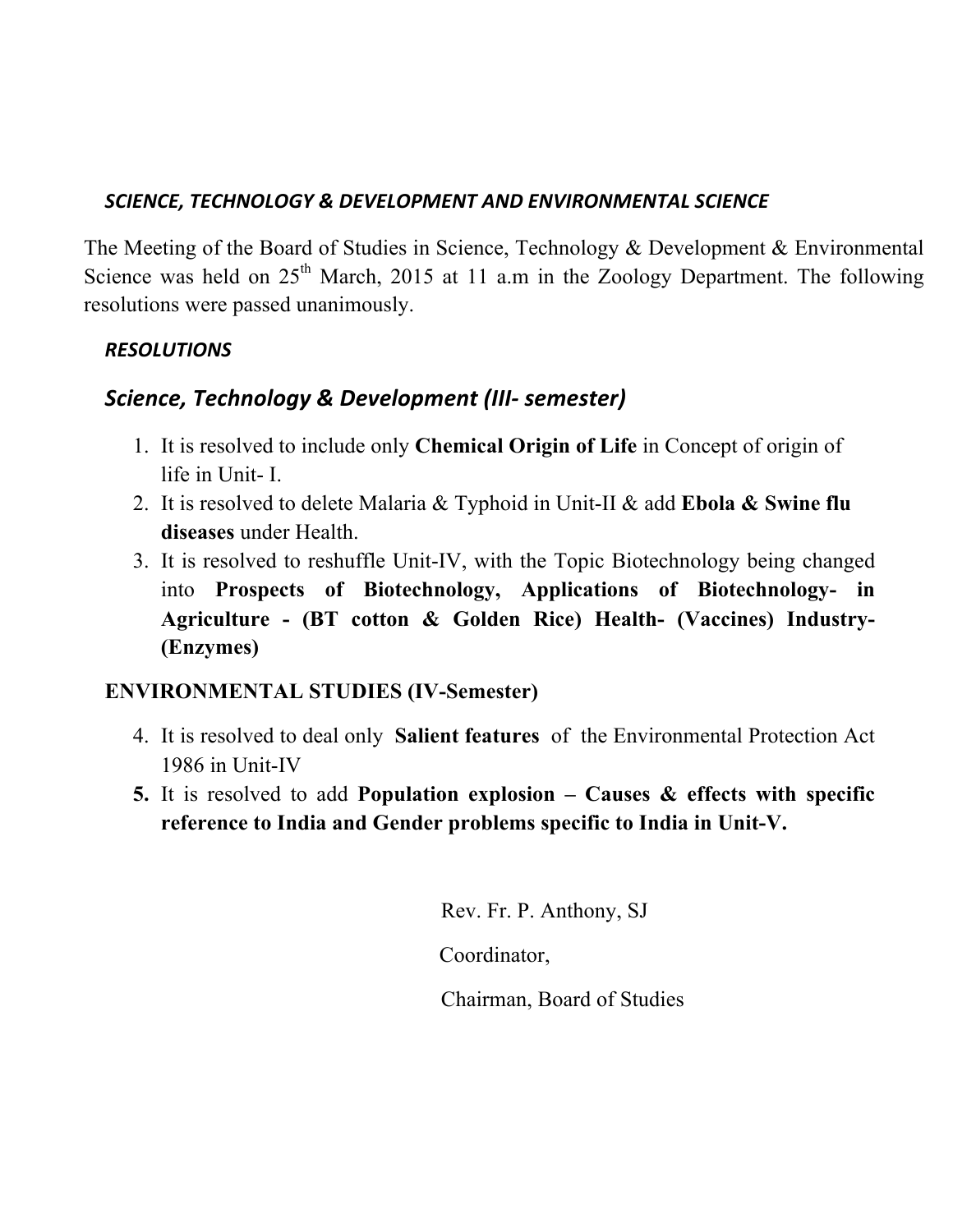#### DEPARTMENT OF MICROBIOLOGY

| <b>YEAR</b>                              | <b>SEMESTER</b> | <b>PAPER.NO</b> | <b>MAJOR/</b>   | <b>TITLE OF THE PAPER</b>                    |
|------------------------------------------|-----------------|-----------------|-----------------|----------------------------------------------|
|                                          |                 |                 | <b>ELECTIVE</b> |                                              |
|                                          |                 | I               | Major           | Introductory Microbiology                    |
| I-Year                                   | $\mathbf{I}$    | $\mathbf{I}$    | Major           | Microbial techniques & Enzymology            |
|                                          | Ш               | III             | Major           | <b>Microbial Physiology</b>                  |
| II-Year                                  | IV              | IV              | Major           | <b>Microbial Genetics</b>                    |
| III-Year                                 | V               | V               | Major           | Food & Industrial Microbiology               |
|                                          |                 | VI              | Elective        | Agricultural & Environmental<br>Microbiology |
|                                          | VI              | <b>VII</b>      | Major           | Immunology                                   |
|                                          |                 | <b>VIII</b>     | Elective        | Medical & Clinical Microbiology              |
| <b>General Elective: FOOD TECHNOLOGY</b> |                 |                 |                 |                                              |
| <b>Project Work</b>                      |                 |                 |                 |                                              |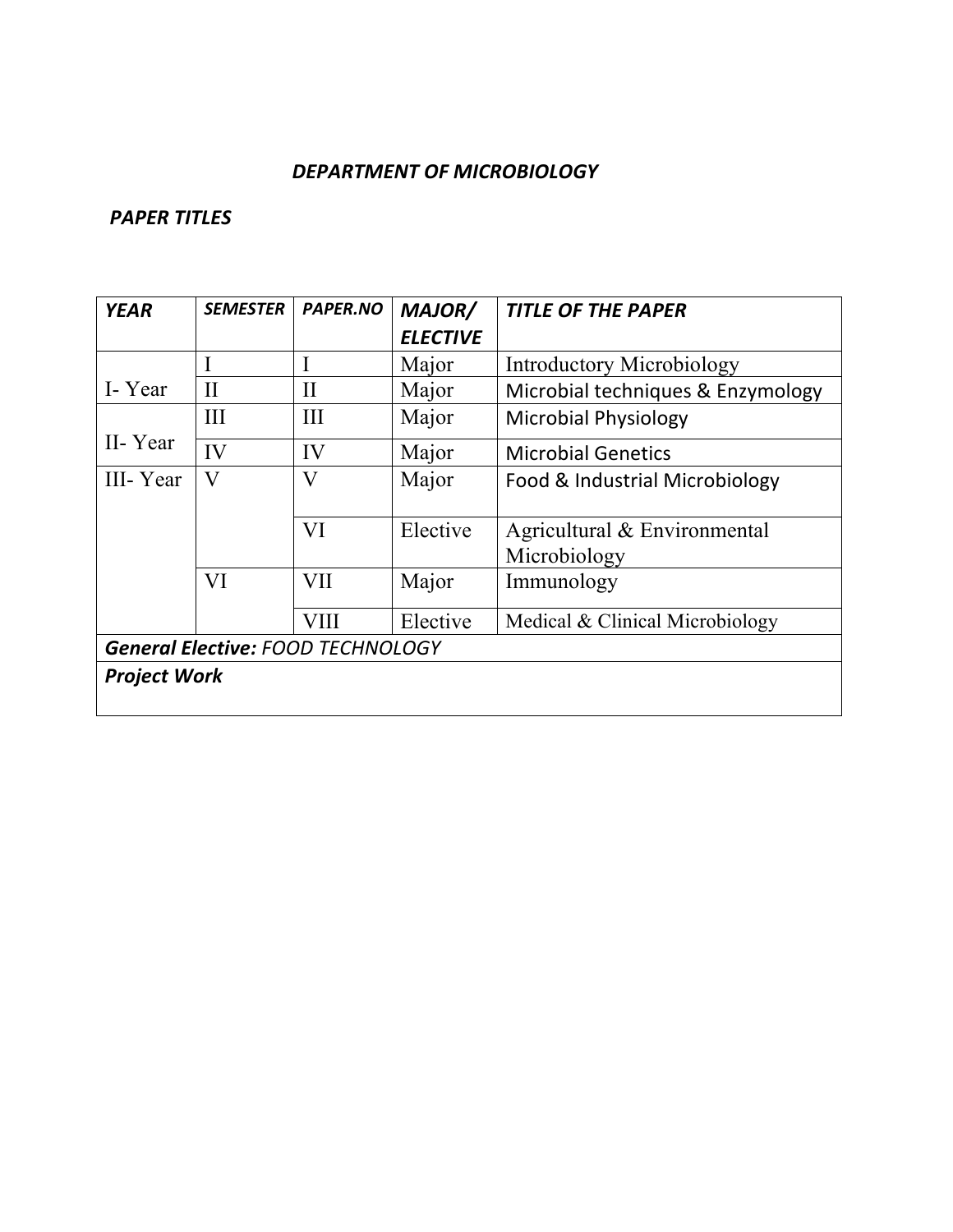### *DEPARTMENT OF MICROBIOLOGY*

#### **MEMBERS OF BOS**

## **Principal**

1. FR.DR.G.A.P.KISHORE, SJ

### **Vice Principal**

2. FR.P.ANIL KUMAR, SJ

### **University Nominee:**

3. DR. K. AMMANI

## **External Experts:**

- 4. Dr. J. RAM PRASAD
- 5. Dr. V. UMAMAHESWARA RAO
- 6. MS.Y.NANDINI

- 7. MS.M.GLORY
- 8. SRI.K. BALACHANDRA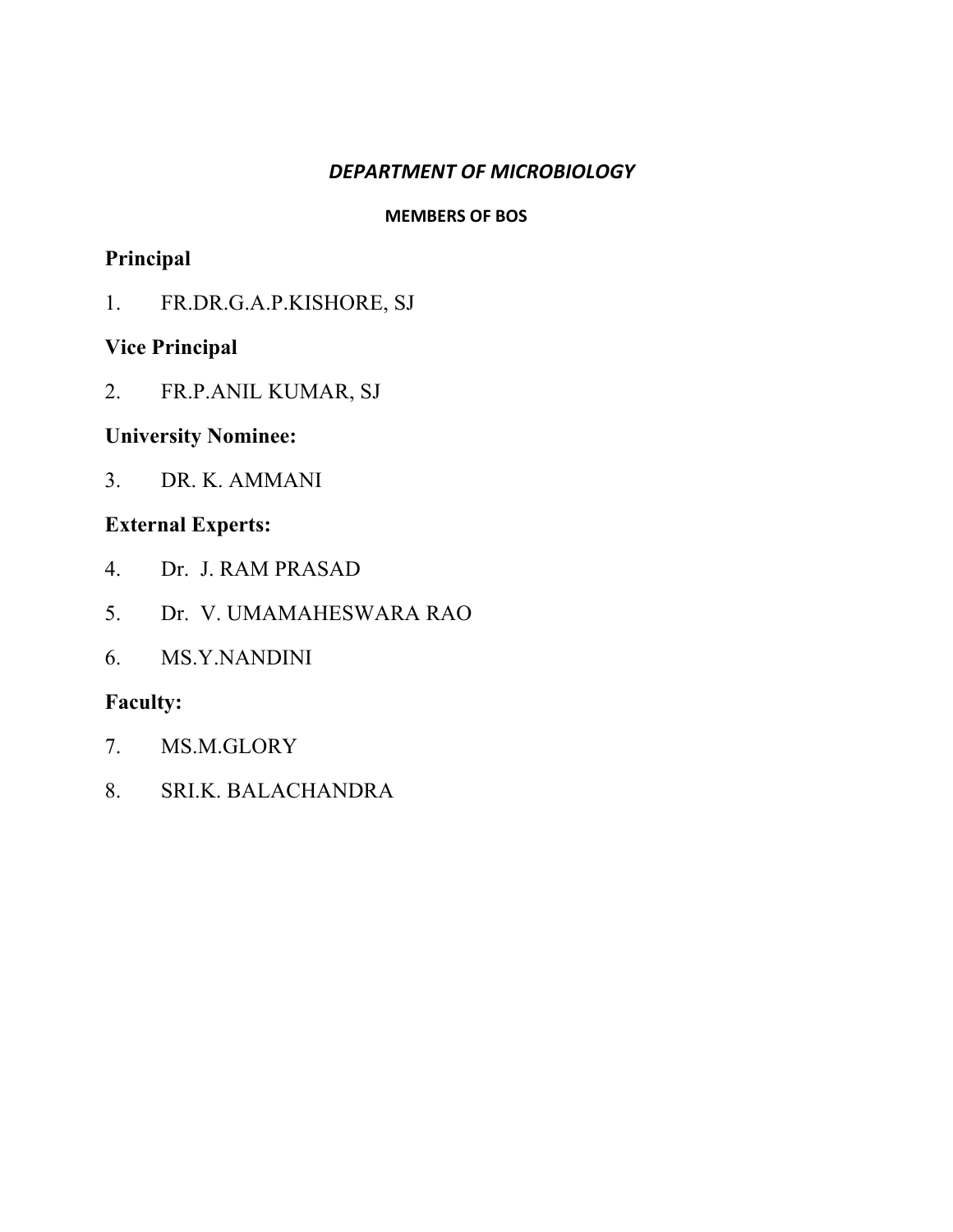#### *DEPARTMENT OF MICROBIOLOGY*

The Meeting of the Board of Studies in Microbiology was held on 30<sup>th</sup> March, 2015 at 10 a.m in the Department. The following resolutions were passed unanimously.

#### *RESOLUTIONS*

- *1.* It is resolved to include 'general symptoms of fungal, bacterial and viral diseases in plants' and add 'symptomology, etiology and control' before the plant diseases such as Groundnut rust, Angular leaf spot of Cotton in unit- IV (PLANT DISEASES) of paper-V (Agricultural And Environmental Microbiology) of Semester – V
- **2.** It is resolved to delete the word 'fungicides' in chemical control of plant diseases in unit–V (Plant Disease Control Methods) of paper-V (Agricultural And Environmental Microbiology) of Semester- V
- *3.* It is resolved to delete the word 'immediate and delayed' and add Coombs and Gel classification in types of Hypersensitivity. It is also resolved to add 'Type 5 Stimulatory type hypersensitivity' in unit-IV (Hypersensitivity) of paper-VII (Immunology) of Semester- VI
- *4.* It is resolved to delete 'Influenza' and add 'Swine flu' in air borne diseases in unit-II (MICROBIAL DISEASES-I).
- **5.** It is resolved to add 'Hepatitis-C' in the place of 'Hepatitis-B' in unit-III (MICROBIAL DISEASES-II) of paper-VIII (MEDICAL AND CLINICAL MICROBIOLOGY) of Semester –VI
- *6.* It is resolved to continue the existing syllabus for the remaining papers, model papers and practical syllabus for the academic year 2015-2016.

Ms. M. Glory Head, Department of Microbiology Chairman, Board of Studies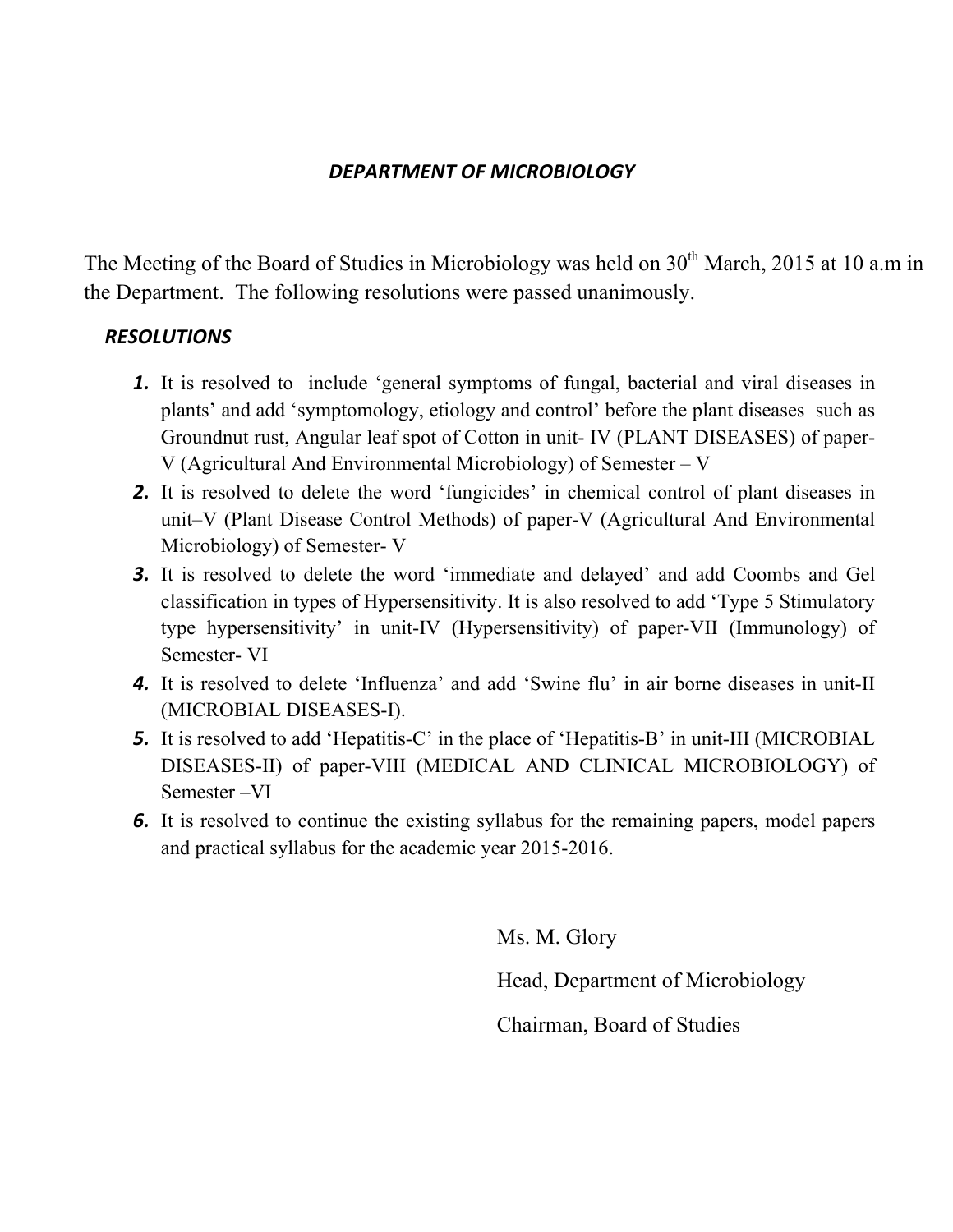### *DEPARTMENT OF BIOTECHNOLOGY*

| <b>YEAR</b>         | <b>SEMESTER</b> | PAPER.NO                | <b>MAJOR</b> /<br><b>ELECTIV</b> | <b>TITLE OF THE PAPER</b>      |
|---------------------|-----------------|-------------------------|----------------------------------|--------------------------------|
|                     |                 |                         | E                                |                                |
|                     | I               | $\mathbf I$             | Major                            | Cell biology, Genetics $\&$    |
| I-year              |                 |                         |                                  | <b>Biomolecules</b>            |
|                     | $\mathbf{I}$    | $\mathbf{I}$            | Major                            | <b>Biochemical Techniques</b>  |
| II-Year             | III             | III                     | Major                            | Molecular Biology              |
|                     | IV              | IV                      | Major                            | Genetic Engineering            |
| III- Year           | V               | $\overline{\mathsf{V}}$ | Major                            | Bioinformatics & Biostatistics |
|                     |                 | VI                      | Elective                         | <b>Fermentation Technology</b> |
|                     | VI              | <b>VII</b>              | Major                            | Immunotechnology               |
|                     |                 | <b>VIII</b>             | Elective                         | Plant & Animal Biotechnology   |
| <b>Project Work</b> |                 |                         |                                  |                                |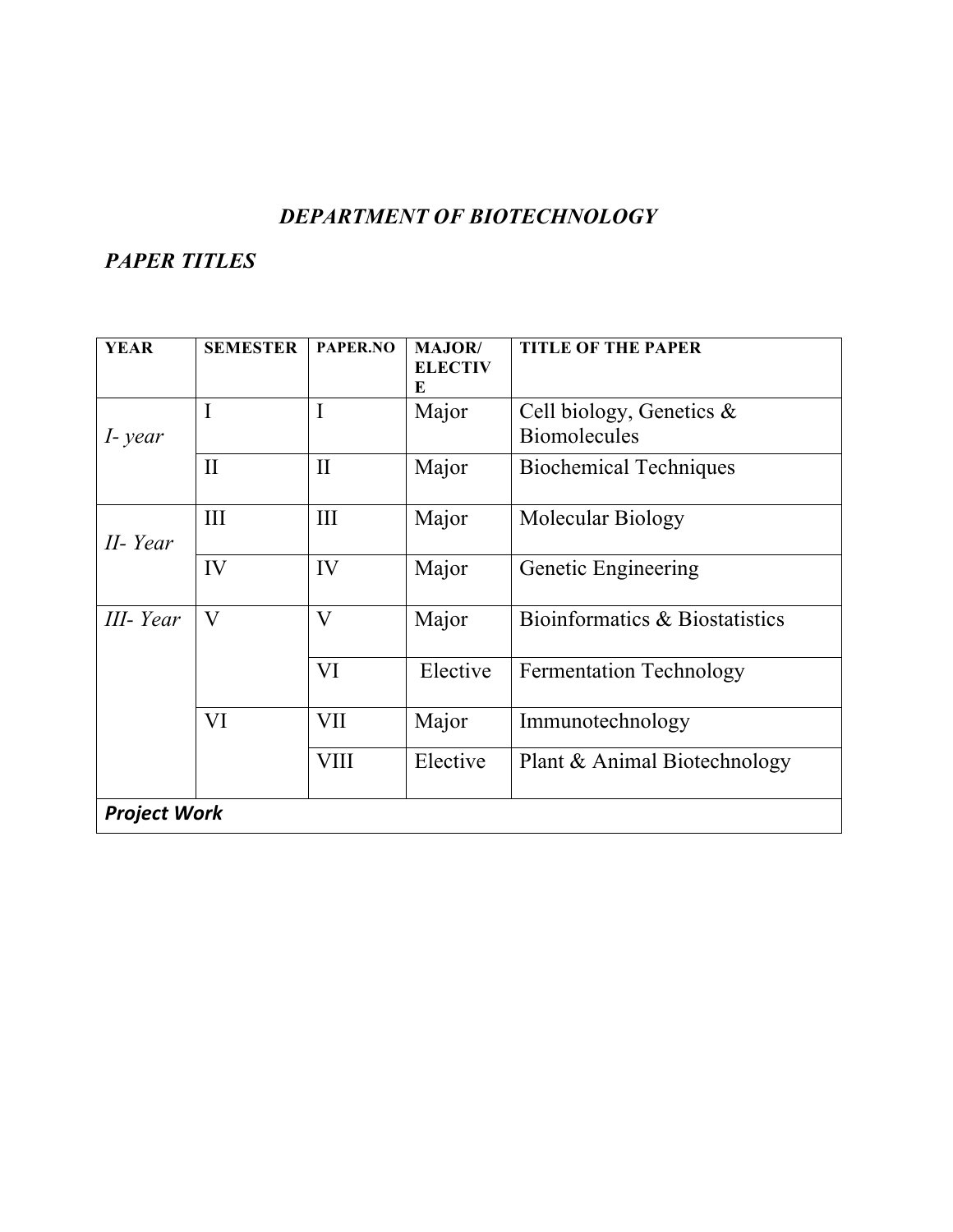#### *DEPARTMENT OF BIOTECHNOLOGY*

#### **MEMBERS OF BOS**

### **PRINCIPAL**

1. FR.DR.G.A.P.KISHORE, SJ

### **VICE-PRINCIPAL**

2. FR.P.ANIL KUMAR, SJ

### **University Nominee**:

3. PROF. K.R.S. SAMBASIVA RAO

## **External experts:**

- 4. DR.B.SRIDHAR
- 5. MS.A SRI LAKSHMI
- 6. SRI. A .V KRISHNA RAJU

- 7. MS.V. KAVITHA
- 8. MS.A SREE LAKSHMI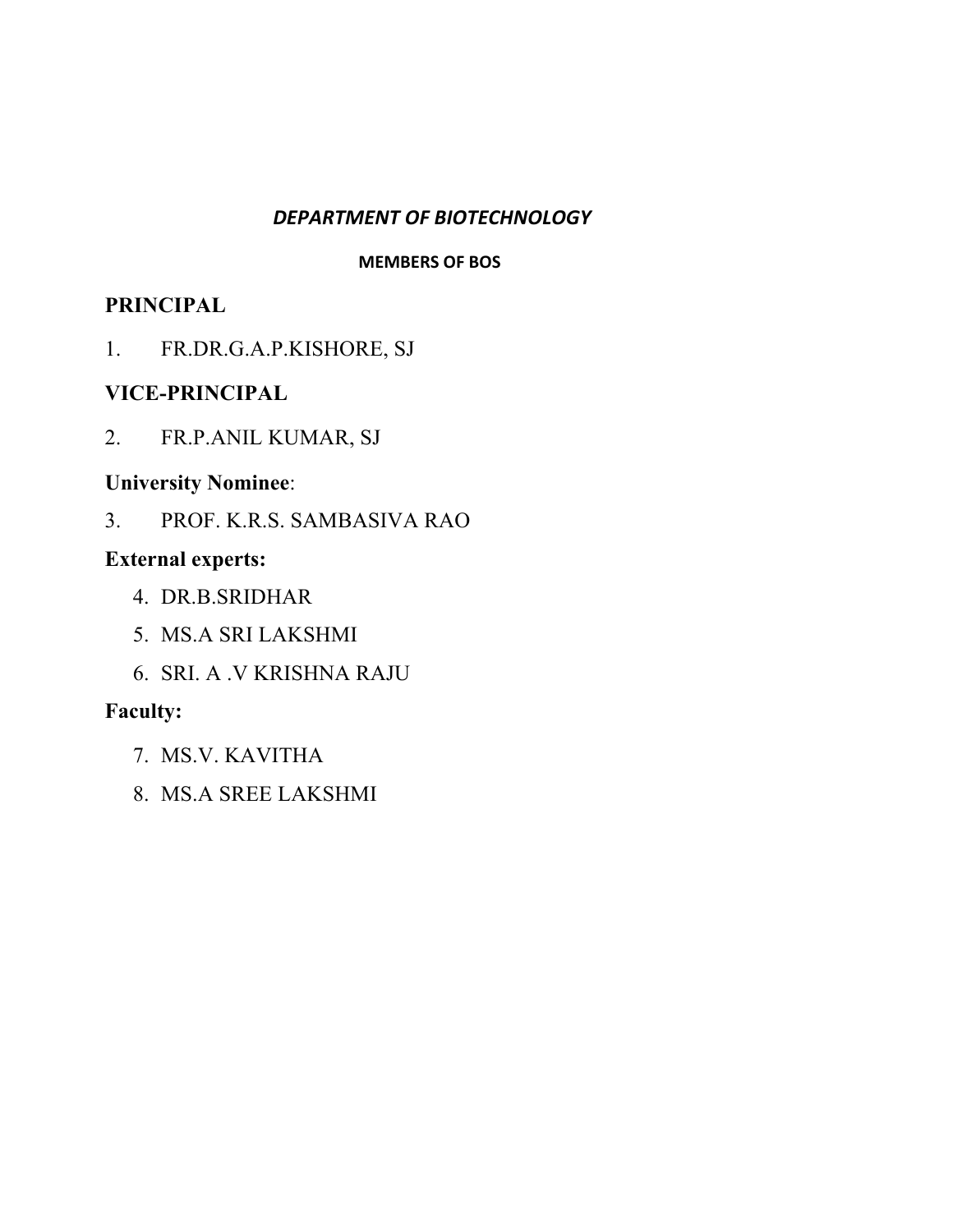### *DEPARTMENT OF BIOTECHNOLOGY*

The Meeting of the Board of Studies in Biotechnology was held on  $27<sup>th</sup>$  March, 2015 at 3.00 p.m in the Biotechnology Lab. The following resolutions were passed unanimously.

### *RESOLUTIONS*

It is resolved to

- Include a sub topic "ABO Blood groups in humans" in the topic of Multiple alleles in Unit-II (Genetics) of Paper-I in Semester- I
- Delete the topic "Lethality" in Unit-II (Genetics) of Paper-I in Semester- I
- Include a topic "Classification and Biological functions of Proteins" in Unit IV of Paper-I in Semester I
- Include a topic "Preparation of Buffers" in Unit I of Paper-II in Semester- II
- Include a topic "Preparation of labeled biological compounds & Safety measures in handling radioactive isotopes in Unit -V of Paper-II in Semester- II
- Include a practical "Study of structure of cell organelle, Differential staining of DNA & RNA & Affinity chromatography in Practical Paper-1-Cell Biology, Genetics, Biomolecules and Biochemical techniques.
- Include a practical "Isolation of DNA from coconut endosperm, Isolation of DNA from sheep liver & working problems on DNA sequencing in Practical Paper-2-Molecular Biology and Genetic Engineering.
- To change Fill in the blanks of Part-A in the Model Question paper into  $2M$  Question  $\&$ Answers.

Ms. V. Kavitha

Head, Department of Biotechnology

Chairman, Board of Studies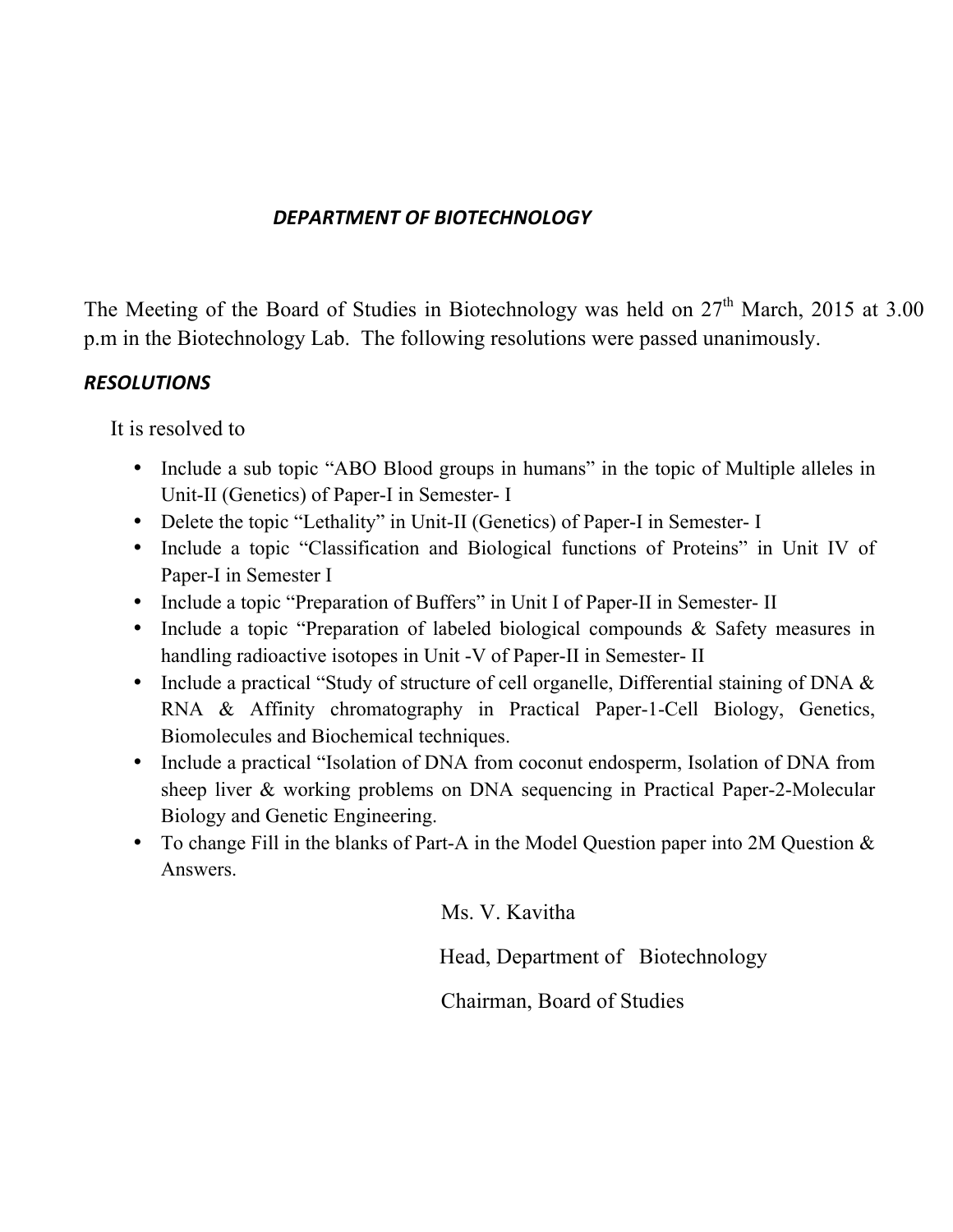#### DEPARTMENT OF FOOD TECHNOLOGY

| <b>YEAR</b> | <b>SEMESTER</b>                              | PAPER.NO       | MAJOR/          | <b>TITLE OF THE PAPER</b>                                                               |  |
|-------------|----------------------------------------------|----------------|-----------------|-----------------------------------------------------------------------------------------|--|
|             |                                              |                | <b>ELECTIVE</b> |                                                                                         |  |
|             |                                              | $\mathbf{1}$   | Major           | Principles of Food Chemistry                                                            |  |
|             | $\mathbf{II}$                                | $\overline{2}$ | Major           | Food biochemistry & Human                                                               |  |
| I- year     |                                              |                |                 | nutrition                                                                               |  |
|             | III                                          | $\overline{3}$ | Major           | Food process Engineering                                                                |  |
| II-Year     |                                              |                |                 |                                                                                         |  |
|             |                                              | 4              | Major           | Dairy Technology                                                                        |  |
|             | IV                                           | 5              | Major           |                                                                                         |  |
|             |                                              |                |                 | Food processing technology-I                                                            |  |
|             | IV                                           | 6              | Major           | Food processing technology-II                                                           |  |
| III- Year   | $\vee$                                       | $\overline{7}$ | Major           | Food processing technology-III                                                          |  |
|             |                                              | 8              | Major           | Food processing technology-IV                                                           |  |
|             | VI                                           | 9              | Major           | Chemistry $&$ Technology of oils<br><b>&amp;Fats</b>                                    |  |
|             |                                              | 10             | Major           | Food storage, Infection control,<br>Food safety & Quality control                       |  |
|             |                                              |                |                 | <b>General Electives:</b> 1. Principles of marketing 2. Food supply Chain Management 3. |  |
|             | <b>Production and Operational Management</b> |                |                 |                                                                                         |  |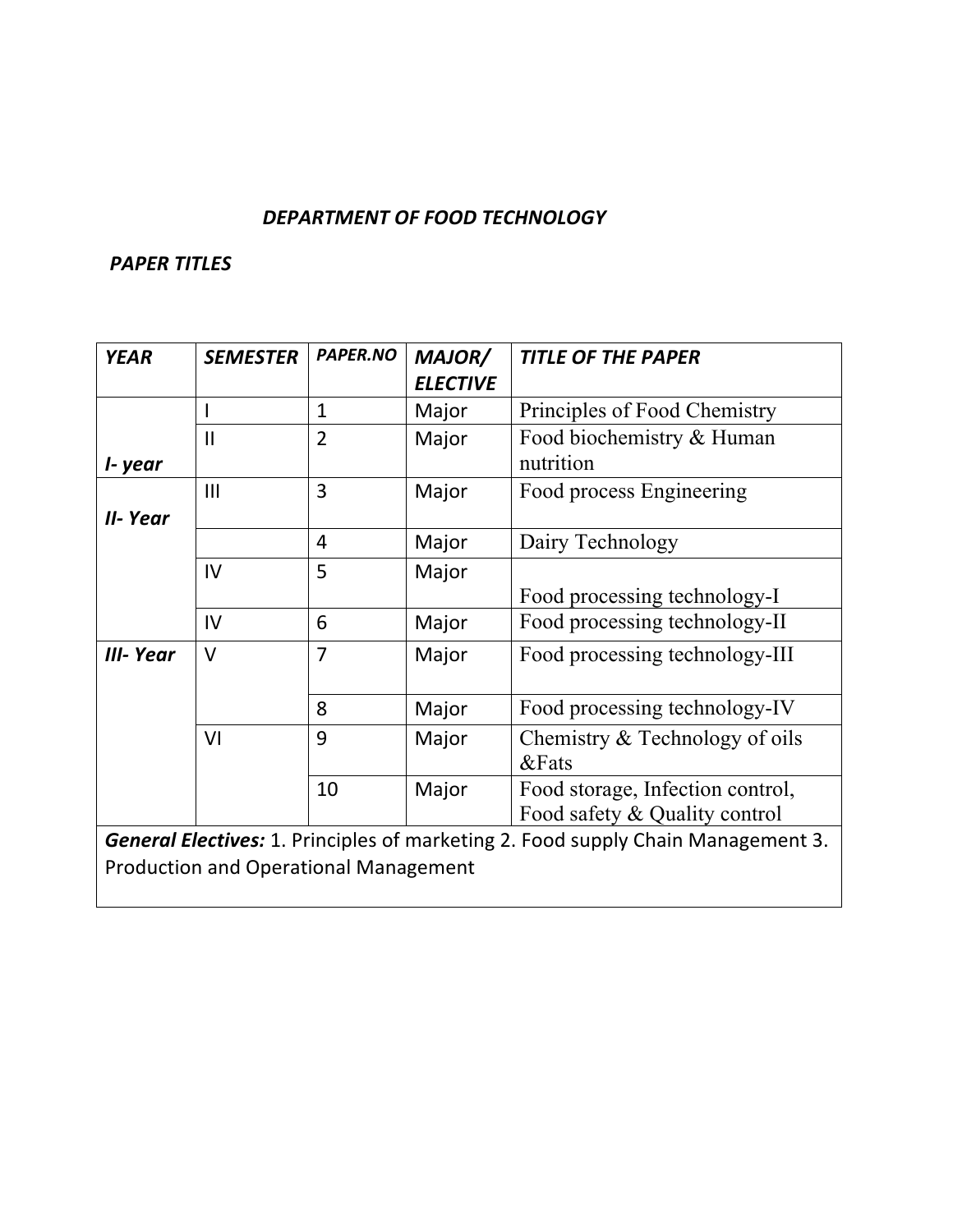### *CHANGES IN PAPER-TITLES*

| <b>YEAR</b>     | <b>SEMESTER</b> | PAPER.NO       | <b>MAJOR/</b><br><b>ELECTIVE</b> | <b>TITLE OF THE PAPER</b>                                                                     |
|-----------------|-----------------|----------------|----------------------------------|-----------------------------------------------------------------------------------------------|
|                 | I               | $\mathbf{1}$   | Major                            | Food biochemistry & Human nutrition                                                           |
| I-year          | $\Pi$           | $\overline{2}$ | Major                            | <b>Principles of Food Chemistry</b>                                                           |
|                 | Practical-I     |                |                                  | Food Chemistry and Food Bio chemistry                                                         |
| <b>II-Year</b>  | III             | $\overline{3}$ | Major                            | Food<br>Engineering&<br>process<br><b>Technology</b>                                          |
|                 | III             | $\overline{4}$ | Major                            | <b>Technology of Milk &amp; Milk Products.</b>                                                |
|                 | IV              | 5              | Major                            | <b>Food additives and toxicology</b>                                                          |
|                 | IV              | 6              | Major                            | <b>Food processing Technology- I</b><br>(Post-Harvest Technology of field<br>crops)           |
|                 | Practical-II    |                |                                  | Milk and Milk products and Chocolate<br>Manufacturing.                                        |
| <b>III-Year</b> | $\mathbf{V}$    | $\overline{7}$ | Major                            | Food processing technology-III<br>(Baking, Science & Technology)                              |
|                 |                 | 8              | Major                            | Food processing technology-IV<br>(Technology of meat, fish, poultry $\&$<br>their products.   |
|                 | VI              | 9              | Major                            | Food processing Technology -IV<br>Chemistry & Technology of oils & Fats                       |
|                 |                 | 10             | Major                            | Food storage, Infection control, Food<br>safety & Quality control                             |
|                 | Practical-III   |                |                                  | Food<br>additives<br>and<br>harvest<br>post<br>technology of field crops                      |
|                 | Practical-IV    |                |                                  | Baking Science and technology<br>and<br>Technology of Meat fish poultry and<br>their products |
|                 |                 |                |                                  |                                                                                               |

*General Electives:* 1. Principles of marketing 2. Food supply Chain Management 3. Production and Operational Management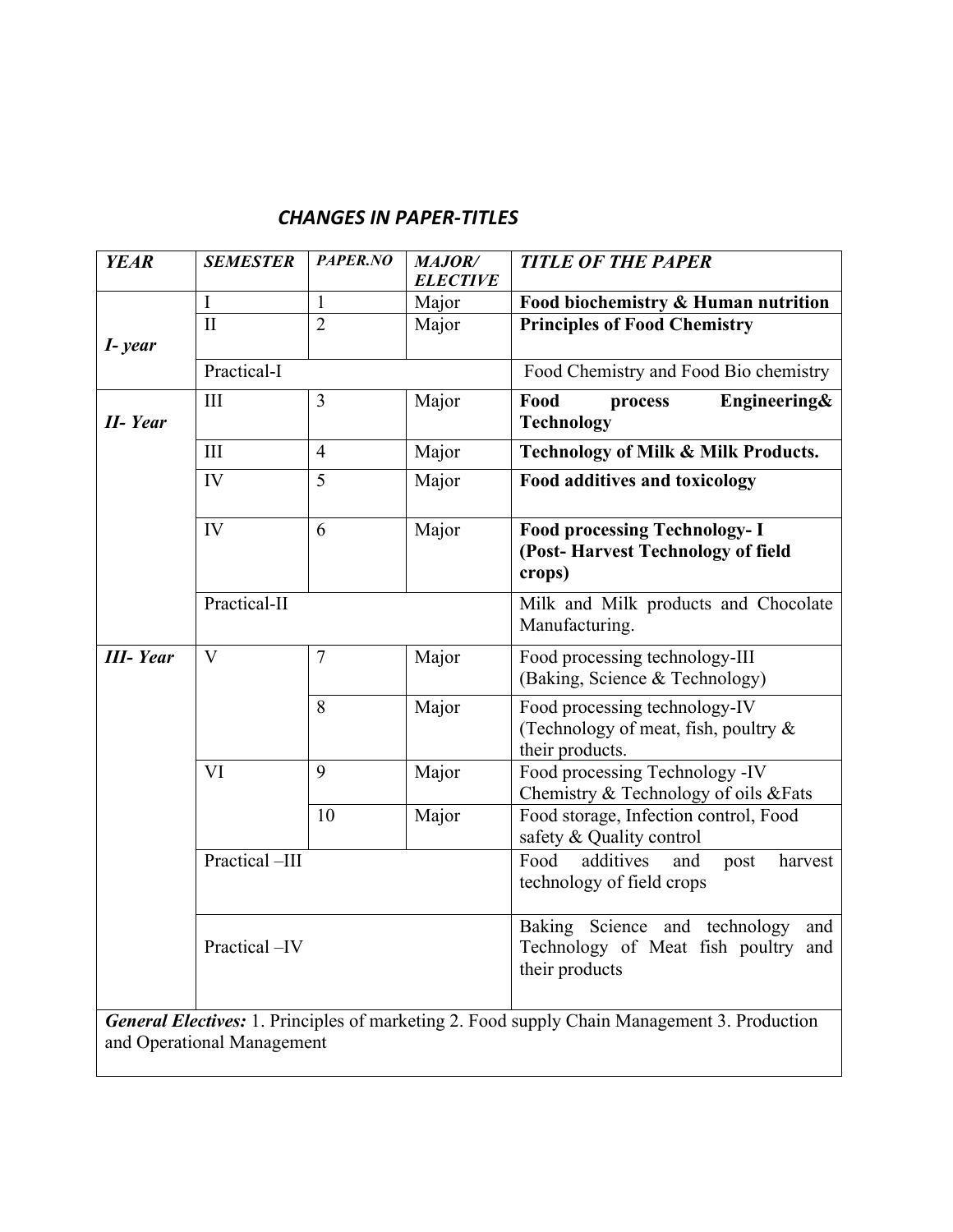#### *DEPARTMENT OF FOOD TECHNOLOGY*

#### **MEMBERS OF BOS**

# **Principal**

1. FR.DR.G.A.P.KISHORE, SJ

# **Vice Principal**

2. FR.P. ANIL KUMAR, SJ

### **University Nominee**

3. PROF. K.R.S.SAMBASIVA RAO

## **External Experts**:

- 4. PROF. K.RAGHAVA RAO
- 5. SRI. K. RAVINDER
- 6. DR.SARADA

- 7. SRI .G.M.SRIRANGAM
- 8. MS.V.SWATHI
- 9. SRI. VIJAY RAJ
- 10. MRS.P. MANJULA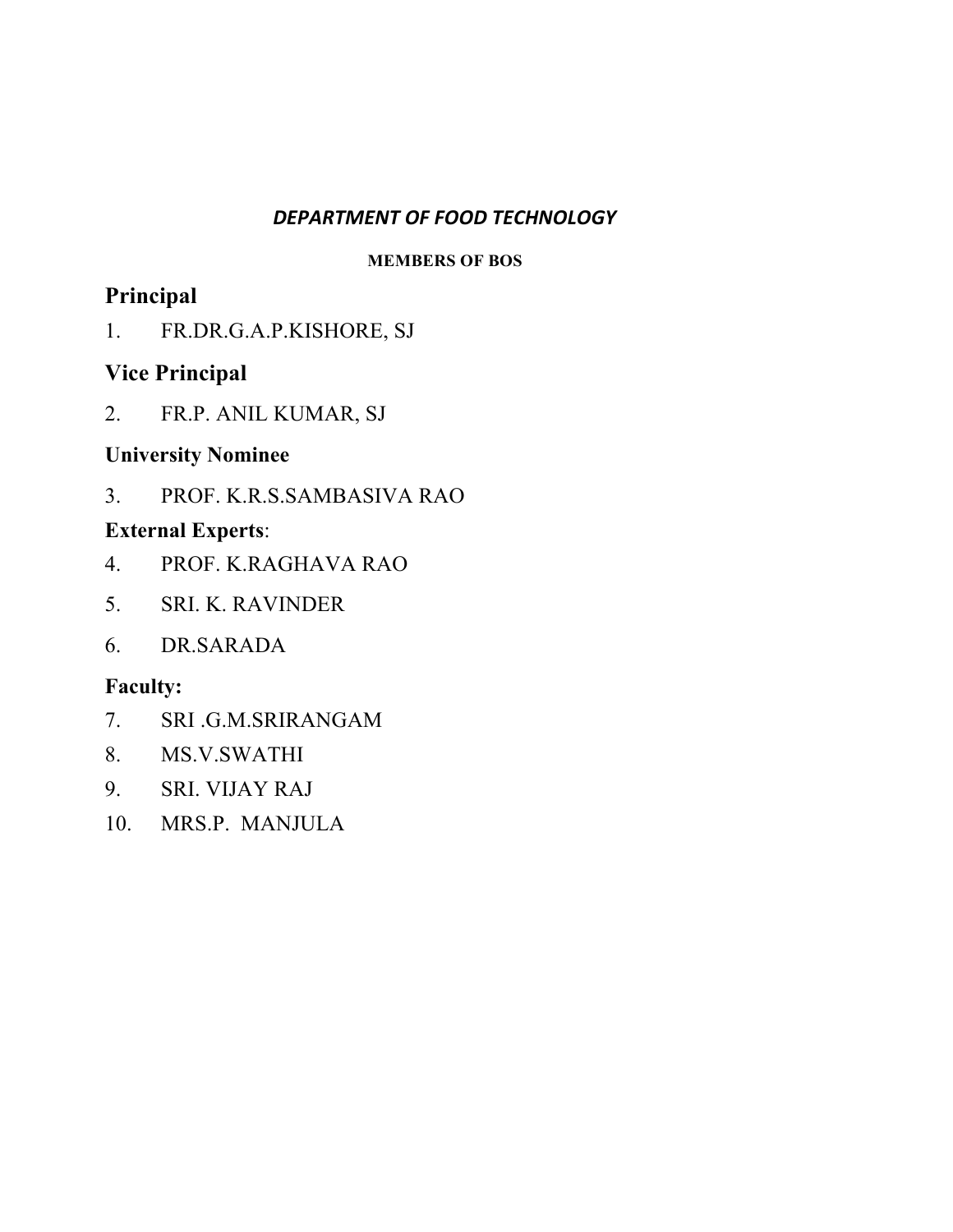### *DEPARTMENT OF FOOD TECHNOLOGY*

The Meeting of the Board of Studies in Food Technology was held on  $27<sup>th</sup>$  March, 2015 at 2.00 p.m in the Department. Initiating the deliberations, Chairman of BoS reviewed the syllabus followed during the current academic year 2014-15. The board discussed at length the total syllabus. The following resolutions were passed unanimously.

#### *RESOLUTIONS*

1) It is resolved to shift paper I in Semester- I titled Food Chemistry to Semester- II as Paper- II.

2) It is resolved to shift paper II in Semester I titled Food Biochemistry & Human Nutrition to Semester I as paper I Titled Human Nutrition and food biochemistry.

3) It is resolved to change the title of paper- III Food Process Engineering in Semester III as Food process Engineering & Technology.

4) It is resolved to delete Unit III, IV, V and are replaced by the following units of Paper -V of

#### Semester- III, **Unit III- Hard boiled Sweets, Unit IV-Gums & Jellies UnitV- Types of sugar**

4) It is resolved to Rename the Paper -IV of Semester- III titled Dairy Technology as Technology of Milk & Milk Products.

5) It is resolved to rename Paper 5 of Semester IV as Food additives and toxicology. Syllabus is reframed.

6) It is resolved to rename the title of the paper 6 of Semester- IV Food processing Technology II as Food processing Technology I. No change in syllabus proposed.

7) It is resolved to introduce Food processing Technology II. Baking science and Technology as paper -VII of Semester-V. Syllabus is framed.

8) It is resolved to introduce Paper -VIII of Semester V as Food Processing Technology III Meat, Fish, Poultry and their products. Syllabus is framed.

9) It is resolved to introduce paper- IX of Semester-VI as Food processing Technology IV Chemistry and Technology of oils and Fats. Syllabus is framed.

10) It is resolved to introduce paper- X of Semester -VI as Food safety and Quality Control. Syllabus is framed.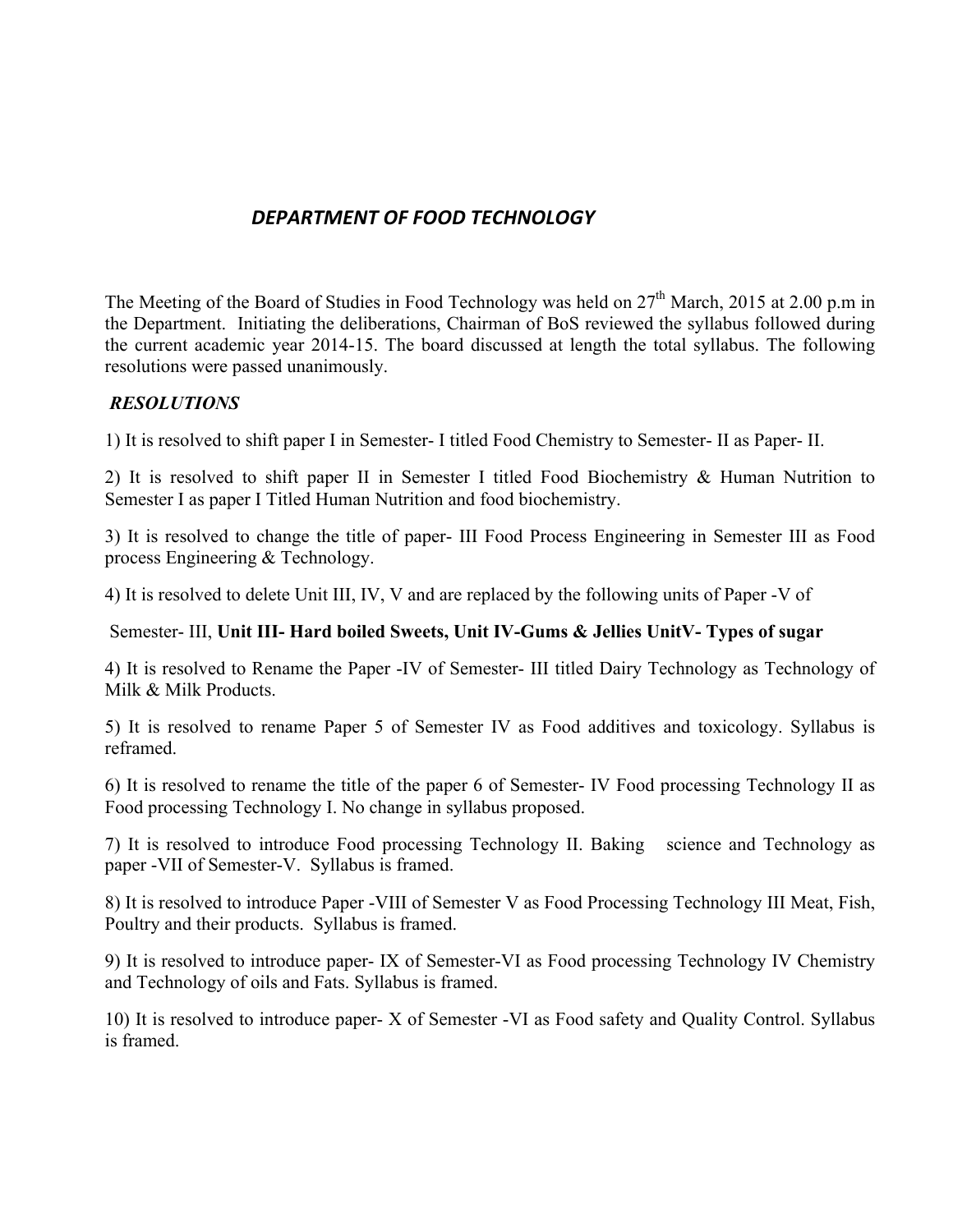#### **Practical Syllabus is framed for all three years and the paper titles are given:**

**I year**- Food Chemistry and Food Bio chemistry

**II year**- Milk and Milk products and Chocolate Manufacturing

**III year**- Food additives and post harvest technology of field crops

Baking Science and technology and Technology of Meat fish poultry and their products

 Sri. G.M. Srirangam Coordinator, Dept. of. Food Technology Chairman, Board of Studies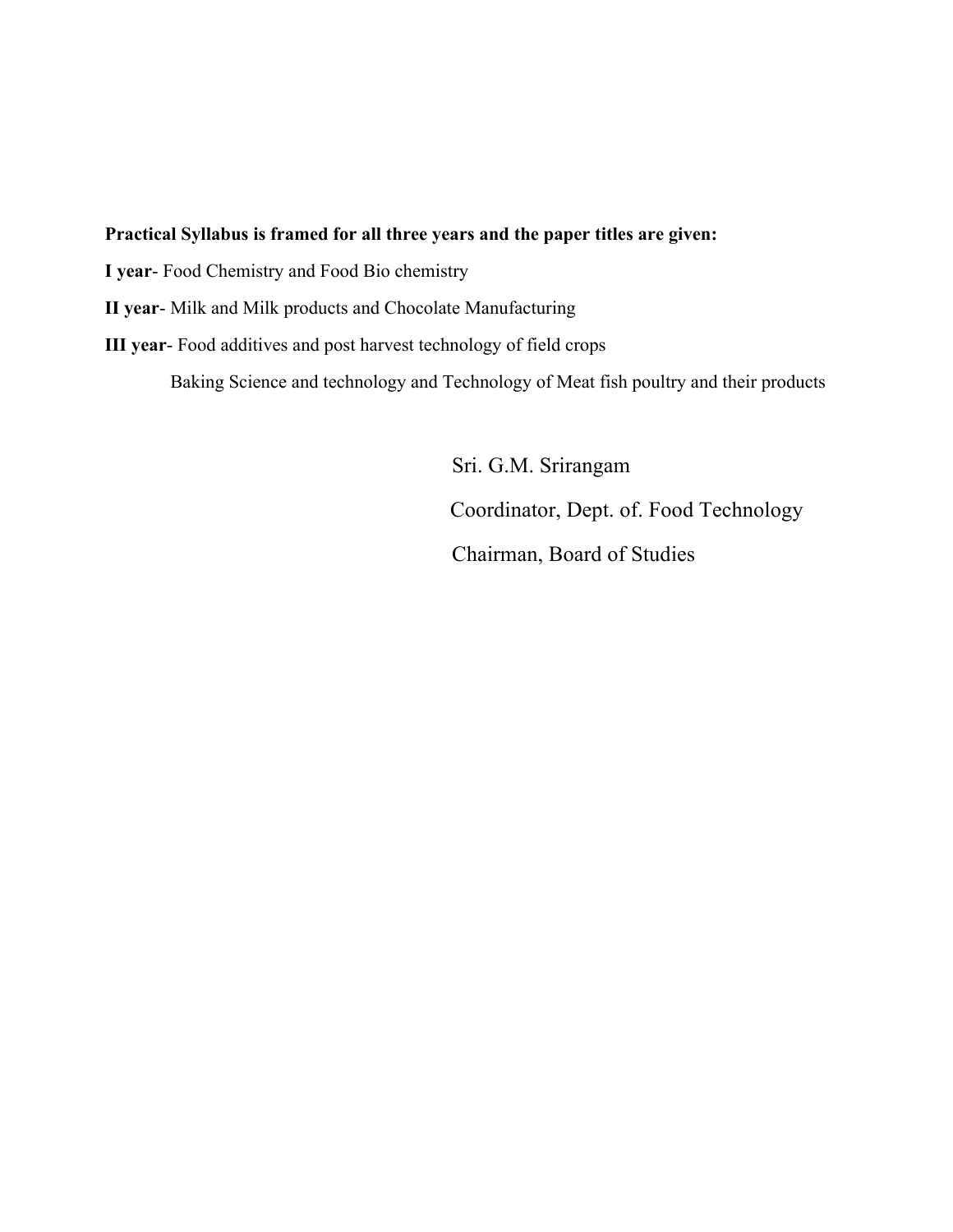# **Paramedical and Hospital Administration**

# **MEMBERS OF BOS**

# **Principal**

1. FR.DR.G.A.P.KISHORE, SJ

# **Vice Principal**

2. FR.P.ANIL KUMAR, SJ

# **University Nominee**

3. DR.LEELA KRISHNA PRASAD

# **External Experts**:

- 4. DR.G.KIRAN KUMAR
- 5. DR.G.V.MOHAN PRASAD
- 6. DR.Y.V.RAO

- 7. SRI G.M.SRIRANGAM
- 8. Ms.P. MANJULA
- 9. MR.B.VIJAYA RAJ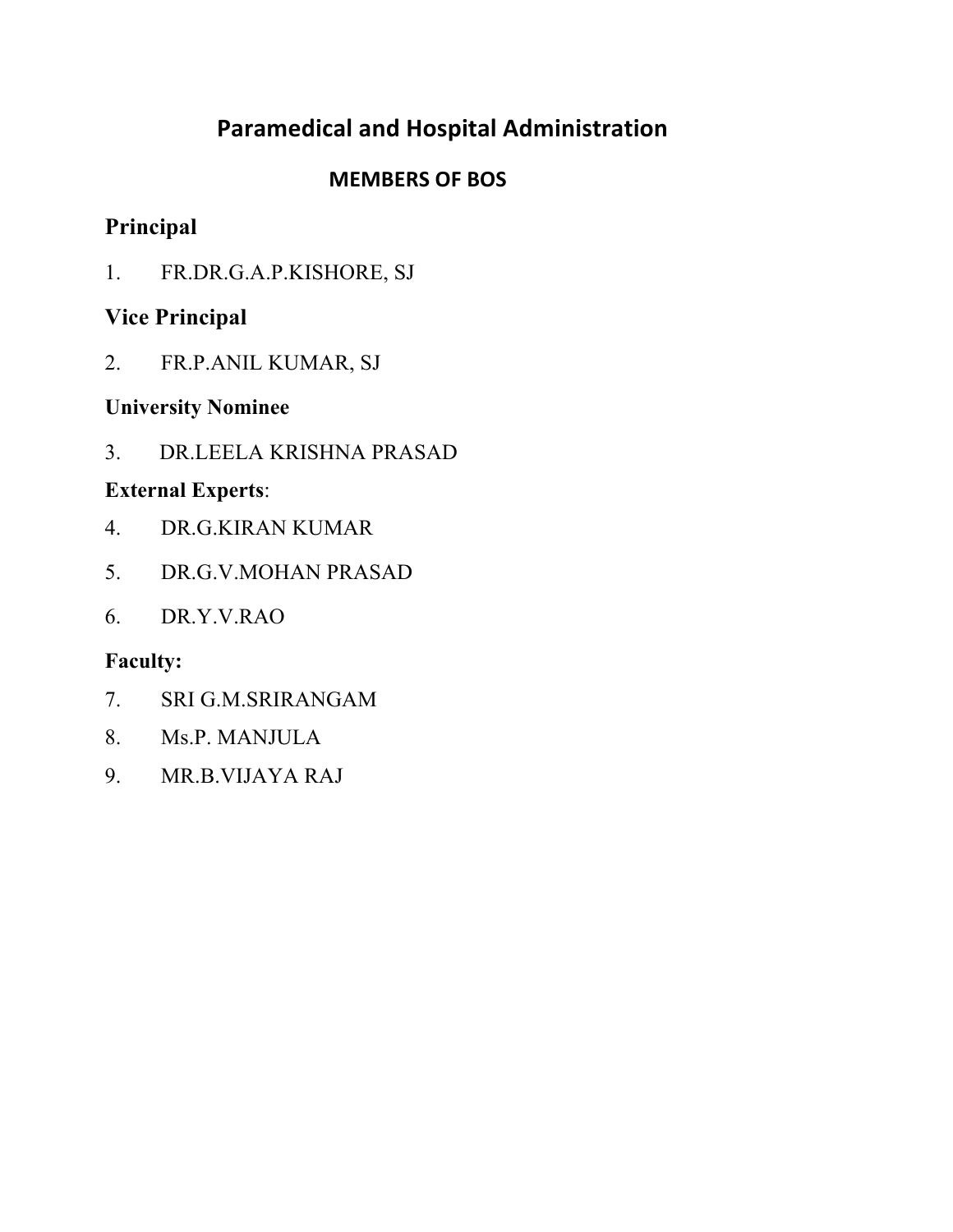# **Paramedical and Hospital Administration**

The Meeting of the Board of Studies in Paramedical & Hospital Administration was held on 27<sup>th</sup> March, 2015 at 10 a.m in the Zoology Staff room.

After welcoming the gathering, Mr. G. Mathew Srirangam, the Chairman Board of Studies, explained to the members present about the rationality of B. Voc Programme of UGC. He also explained the modalities of UGC and NSDC to be followed and informed the members about the following information from UGC. Quote "The University Grants Commission is organizing regional workshops for orientation of Principals/Nodal Officers of the Community Colleges and institutions implementing the scheme of B.Voc degree programme to discuss implementation modalities on Curricular Aspects, Assessment Criteria and Credit Framework for the Skill Based Courses. The various issues like National Occupational Standards, mapping of curriculum to Qualification Packs, implementation of Skill Development Management System, and other implementation issues will be addressed in these workshops. The workshop for the State of Andhra Pradesh will be held do n 7th April 2015 at University of Hyderabad, Hyderabad on 7<sup>th</sup> April 2015".

All the members participated actively and after thorough discussion on the syllabus, the following resolutions were passed unanimously.

- 1. It is resolved that the Chairman Board of Studies is authorized to draft the syllabus in consonance with the requirements of UGC after attending the meeting of UGC.
- 2. It is resolved to include one month of internship after the End of the First Year Course Study in MLT, as per the objectives of the programme so as to develop skills in Medical Lab Technology.
- 3. It is resolved to train the students in Radiology and Imaging Technology in the in 3rd Semester.
- 4. It is resolved to train the students in Anaesthesia in the in the 4th Semester.
- 5. It is resolved to include one month of internship after the End of the Second Year of the Course, as per the objectives of the programme so as to develop skills in Radiology and Anesthesia.
- 6. It is resolved that the course content for the  $5<sup>th</sup>$  and  $6<sup>th</sup>$  semester include only Hospital Administration.

After the End of the Third Year Course Study introduce one month internship as per the objective to develop Hospital Administration skills.

SRI G.M.SRIRANGAM

Chairman, Board of Studies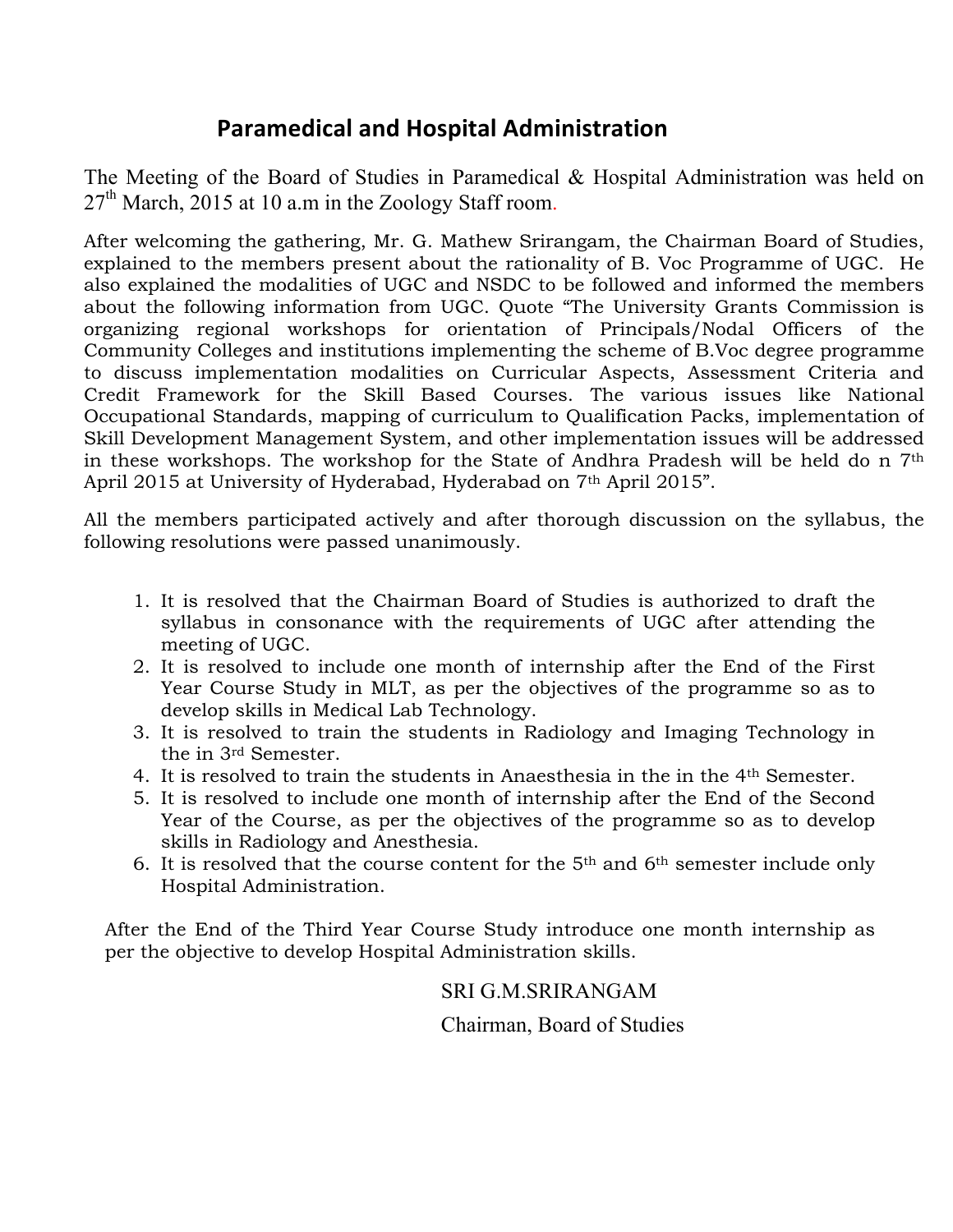#### DEPARTMENT OF COMPUTER SCIENCE

| <b>YEAR</b>         | <b>SEMESTER</b>                                                                                                            | PAPER.NO     | MAJOR/          | <b>TITLE OF THE PAPER</b>                                          |  |  |
|---------------------|----------------------------------------------------------------------------------------------------------------------------|--------------|-----------------|--------------------------------------------------------------------|--|--|
|                     |                                                                                                                            |              | <b>ELECTIVE</b> |                                                                    |  |  |
| I-year              | $\overline{I}$                                                                                                             | $\mathbf I$  | Major           | Programming 'C'                                                    |  |  |
|                     | $\mathbf{I}$                                                                                                               | $\mathbf{I}$ | Major           | Programming with 'C++' $\&$ Data<br>structures                     |  |  |
| II-Year             | III                                                                                                                        | III          | Major           | Data base Management systems                                       |  |  |
|                     | IV                                                                                                                         | IV           | Major           | Digital Computer organization &<br>Introduction to Microprocessors |  |  |
| III-Year            | $\overline{V}$                                                                                                             | $\mathbf{V}$ | Major           | Programming with Java                                              |  |  |
|                     |                                                                                                                            | $VI-1$       | Elective        | Digital Multimedia                                                 |  |  |
|                     |                                                                                                                            | $VI-2$       | Elective        | Web Technology                                                     |  |  |
|                     | <b>VI</b>                                                                                                                  | <b>VII</b>   | Major           | Principles of Operating systems                                    |  |  |
|                     |                                                                                                                            | VIII-1       | Elective        | <b>Software Engineering</b>                                        |  |  |
|                     |                                                                                                                            | $VIII-2$     | Elective        | Data communications $\&$<br>Networking                             |  |  |
|                     | General Electives-1. Introduction to Data Base Management Systems & SQL<br>2. Visual Basic Programming<br>3. Web Designing |              |                 |                                                                    |  |  |
| <b>Project Work</b> |                                                                                                                            |              |                 |                                                                    |  |  |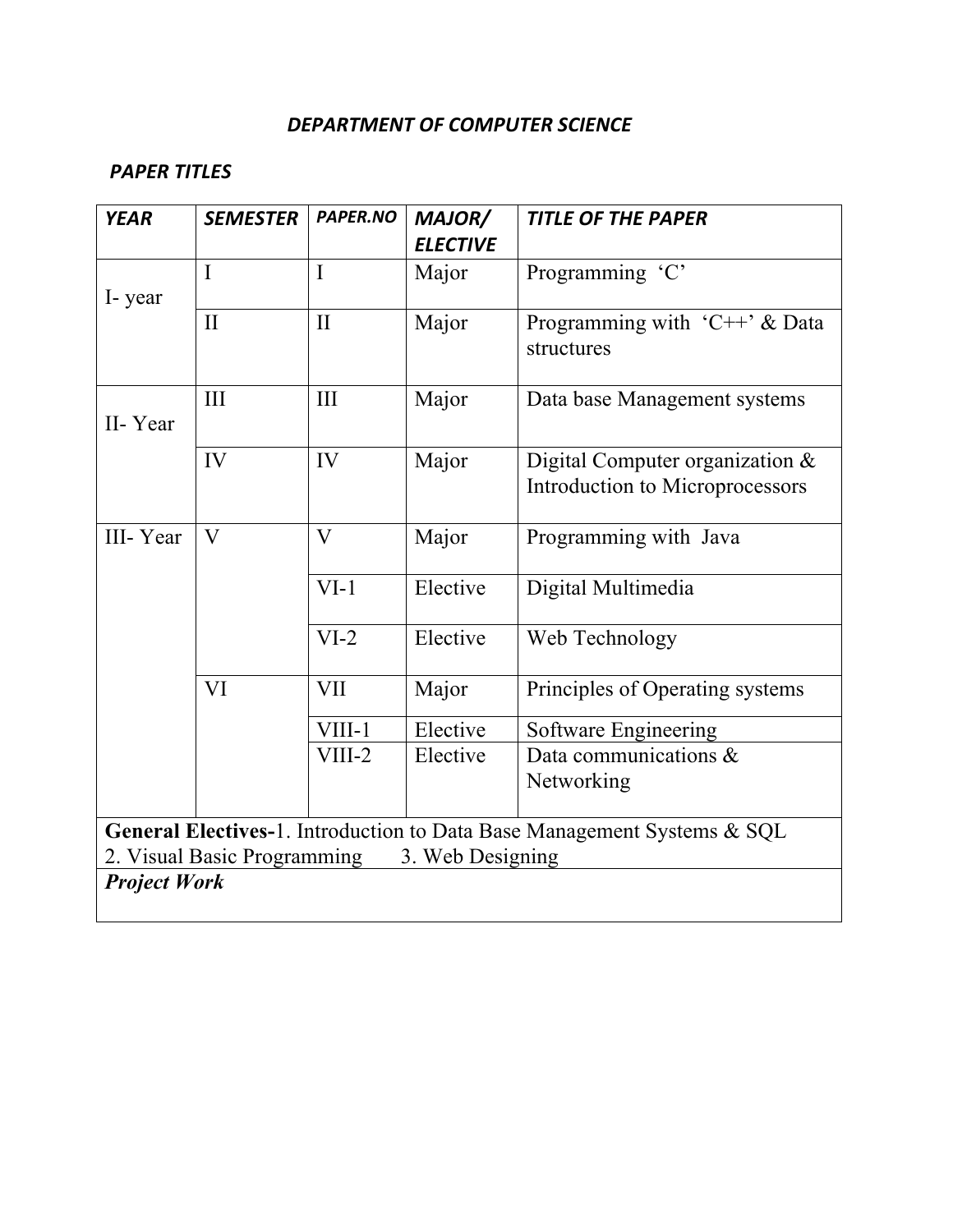# **DEPARTMENT OF COMPUTER SCIENCE** (Course Structure –w.e.f:2015-2016)

# **PAPER TITLES (NEW STRUCTURE)**

| <b>SEMESTER</b> | Paper No.           | MAJOR/<br><b>ELECTIVE</b> | <b>TITLE OF THE PAPER</b>                                 |
|-----------------|---------------------|---------------------------|-----------------------------------------------------------|
| I               | $\mathbf{I}$        | <b>MAJOR</b>              | Programming in 'C'                                        |
| I               | <b>Practical -I</b> | <b>PRACTICAL</b>          | $'C'$ Lab (P-I)                                           |
| 1 <sub>I</sub>  | $Paper - II$        | <b>MAJOR</b>              | Web Technology                                            |
| $\mathbf{I}$    | Practical -II       | <b>PRACTICAL</b>          | <b>HTML</b>                                               |
| $1$ II          | $Paper - III$       | <b>MAJOR</b>              | Data Base Management System                               |
| III             | Practical-III       | <b>PRACTICAL</b>          | Oracle Lab (P-III)                                        |
| IV              | $Paper - IV$        | <b>MAJOR</b>              | <b>Operating System</b>                                   |
| IV              | Practical -IV       | <b>PRACTICAL</b>          | VB. Net Lab (P-IV)                                        |
| V               | $Paper - V$         | <b>MAJOR</b>              | Java Programming                                          |
| $\bf V$         | PAPER-VI            | <b>ELECTIVE</b>           | Software Engineering/Data<br><b>Communication Network</b> |
| $\mathbf{V}$    | Practical -V        | <b>PRACTICAL</b>          | Lab $(P-V)$ Java                                          |
| $\bf V$         | Practical -V        | <b>PRACTICAL</b>          | Lab $(P-VI)$<br>Multimedia Lab                            |
| VI              | $Paper - VII$       | <b>MAJOR</b>              | <b>Advanced JAVA</b>                                      |
| VI              | PAPER-VIII          | <b>ELECTIVE</b>           | Digital Logic/MIS                                         |
| VI              | Practical -VII      | <b>PRACTICAL</b>          | <b>Advanced JAVA Lab</b>                                  |
| VI              | Practical -VIII     | <b>PRACTICAL</b>          | LINUX & Testing Tools (QTP                                |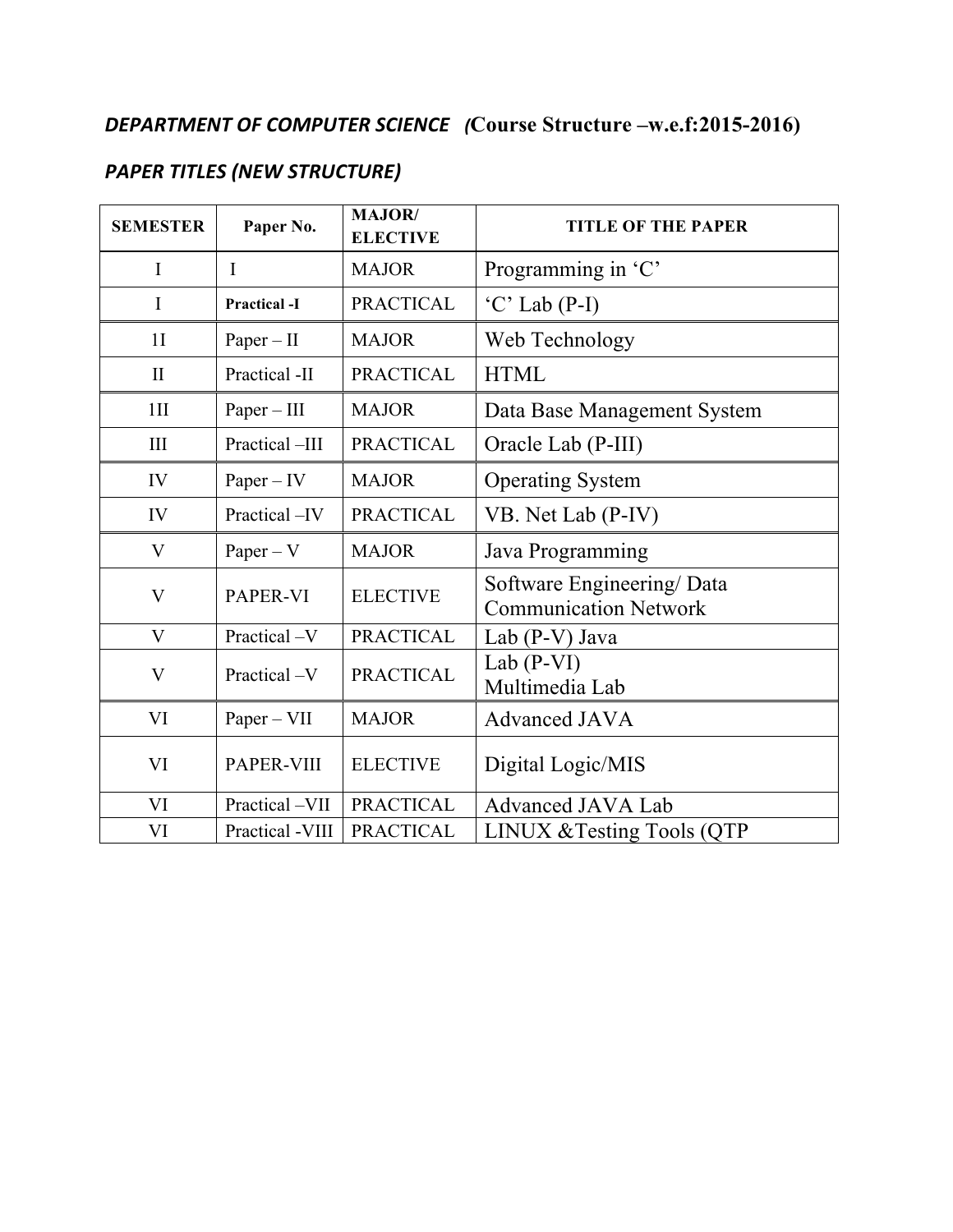### *DEPARTMENT OF COMPUTER SCIENCE*

#### **MEMBERS OF BOS**

#### **PRINCIPAL**

1. FR.DR.G.A.P.KISHORE, SJ

### **VICE-PRINCIPAL**

2. FR.P.ANIL KUMAR, SJ

### **University Nominee**:

3. DR.R.KIRAN KUMAR

### **External Experts:**

- 4. DR.Y.SURESH BABU
- 5. MR.K SRIDHAR

- 6. SRI. S.A.B. NEHRU
- 7. SRI K.B.S. SASTRY
- 8. MRS.A LAVANYA
- 9. SRI. T. KAMALAKAR RAJU
- 10. MRS.N.SIREESHA
- 11. MRS.L.NAGESWARI DEVI
- 12. MS.K.APARNA
- 13. MS.B.M.SWARNA LATHA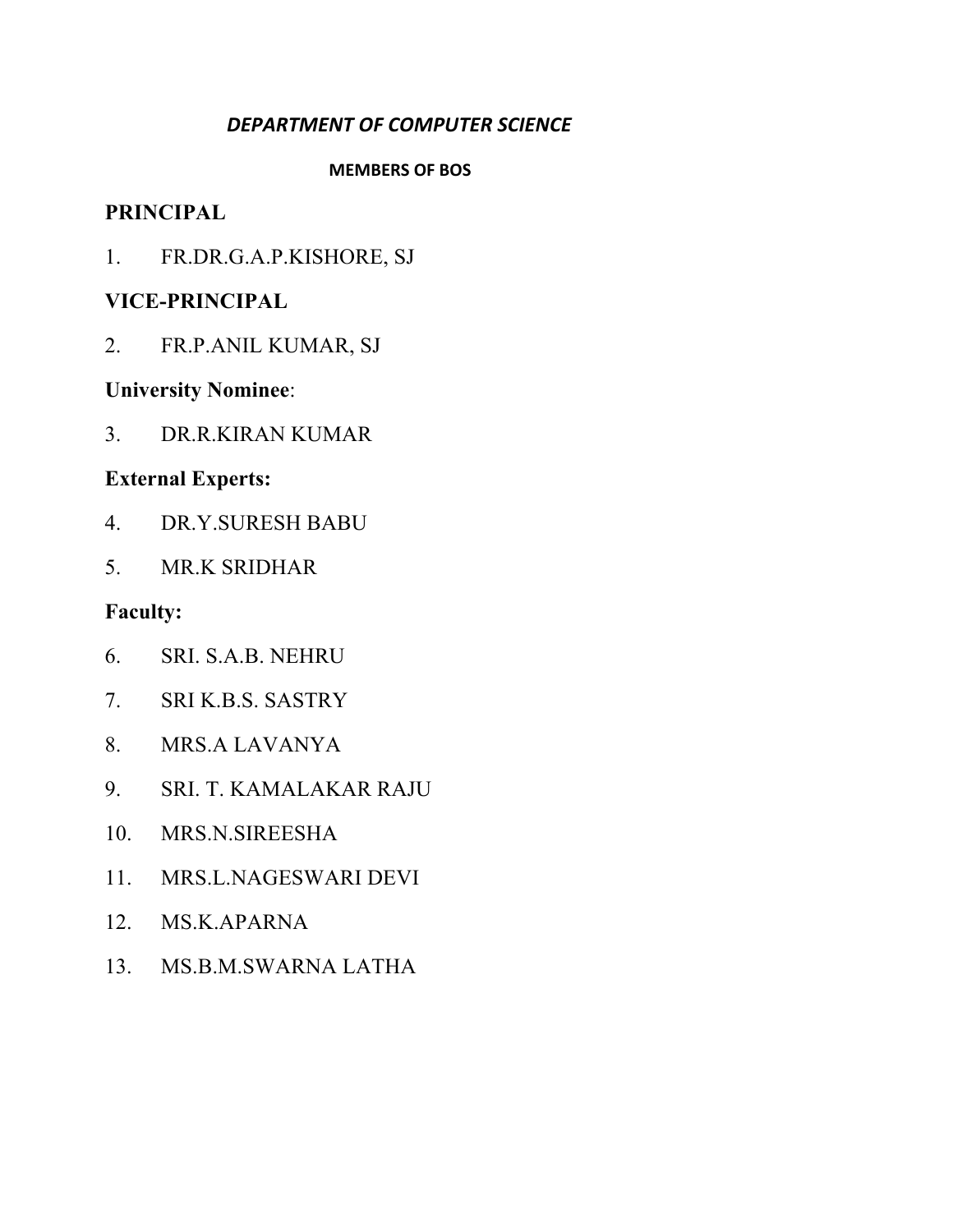### *DEPARTMENT OF COMPUTER SCIENCE*

The Board of studies meeting of *COMPUTER SCIENCE* was held on 25<sup>th</sup> March, 2015 at 3.00 a.m in the Department.

#### *RESOLUTIONS*

It is resolved to follow the revised course structure w.e.f. 2015-16

#### **Revised Structure Detail:**

1. It is resolved to continue "C programming as paper–I (Theory), Practical –C programme

2. It is resolved to introduce "web Technology "as paper- II (theory) in the place of C++ and data structures. Practical – Web designing using HTML and Java Scripts.

3. It is resolved to continue Data Base Management System as Paper –III (Theory), Practical- Oracle Lab

4. It is resolved to introduce Operating system as paper –IV (theory) in lieu of Digital Computer organization and Introduction to Microprocessor, offer to NCP Section (Maths, Computer, Physics) and Stat, Maths, Computer (NSC/NCS) sections. Maths, Electronics, Computers (NEC) section will follow Computer organization and Introduction to Micro processor. Practical-Visual programming (VB.net) offered to all sections.

5. It is resolved to continue JAVA programming as paper V (theory), Practical – JAVA

6. It is resolved to introduce Software Engineering and Data communication and Networks papers in lieu of Digital Multimedia and Web Technology as elective paper –VI. Practical – Multimedia (Photoshop, Illustrator and Flash)

6. It is resolved to introduce Advanced JAVA as paper-VII (Theory) in lieu of Operating system. Practical – Advanced Java.

7. It is resolved to introduce Digital Logic and Management Information systems as paper- VIII (elective) Practical – Linux and Testing Tools

8. It is resolved to offer the following Diploma Courses from the academic year 2015-2016.

- a) Print Media Design
- b) Web Designing

Mr. S.A.B. Nehru

Head, Dept. of Computer Science

Chairman, Board of Studies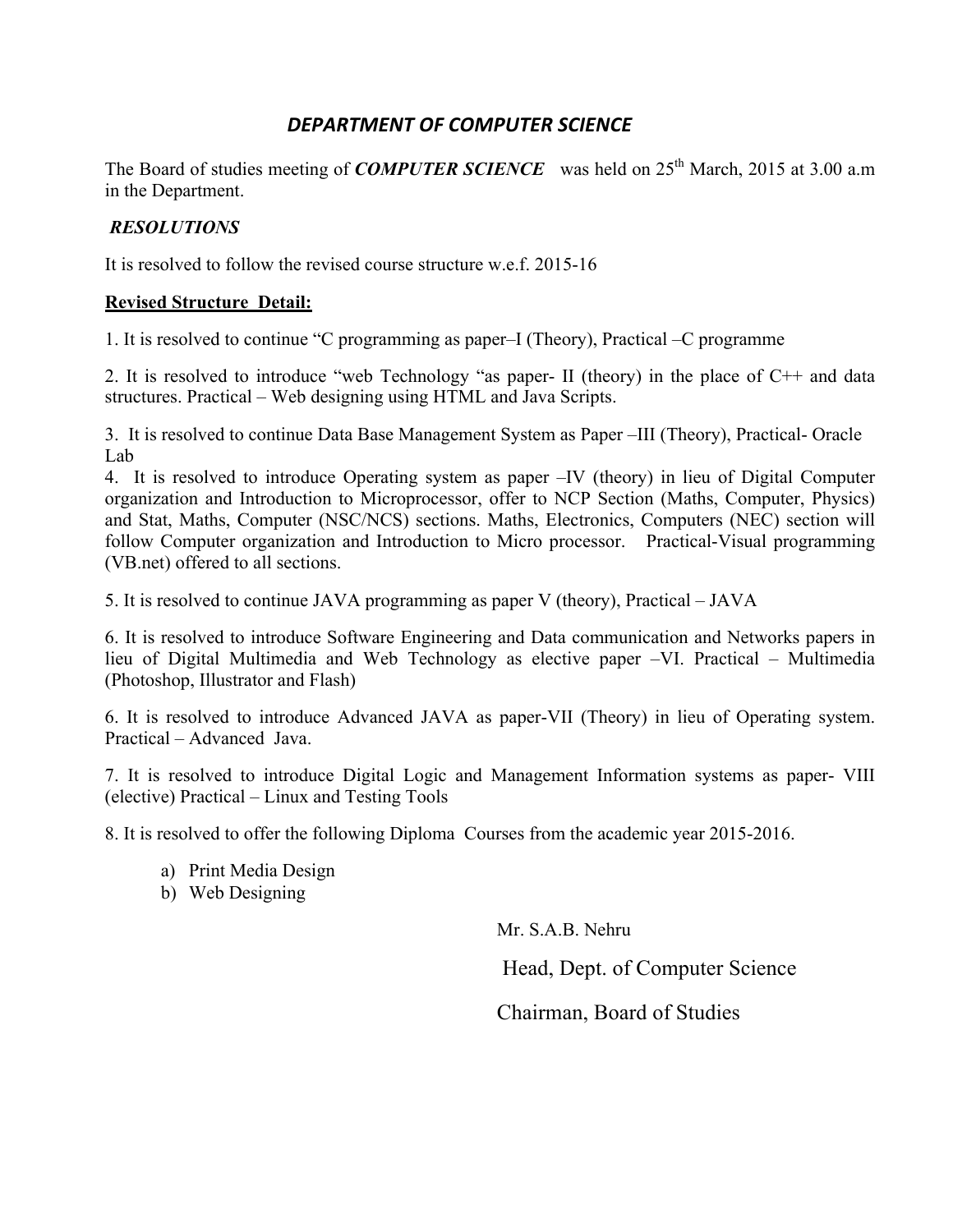### **DEPARTMENT OF ELECTRONICS**

## *(B.Sc Electronics)*

| <b>YEAR</b>         | <b>SEMESTER</b>                                       | PAPER.NO     | MAJOR/          | <b>TITLE OF THE PAPER</b>          |
|---------------------|-------------------------------------------------------|--------------|-----------------|------------------------------------|
|                     |                                                       |              | <b>ELECTIVE</b> |                                    |
|                     | $\overline{I}$                                        | $\mathbf I$  | Major           | <b>Electrical fundamentals</b>     |
| I-Year              |                                                       | $\mathbf{I}$ |                 |                                    |
|                     | $\mathbf{I}$                                          |              | Major           | Semi Conductor devices             |
|                     | III                                                   | III          | Major           | Analog Electronic circuits         |
| II-Year             |                                                       |              |                 |                                    |
|                     | IV                                                    | IV           | Major           | Pulse & Digital Electronics        |
| III-Year            | $\overline{\mathsf{V}}$                               | V            | Major           | Micro processor 8086 7 interfacing |
|                     |                                                       | $VI-1$       | Elective        | Analog & Digital Communication     |
|                     |                                                       | $VI-2$       | Elective        | PC Maintenance & Trouble           |
|                     |                                                       |              |                 | shooting                           |
|                     | VI                                                    | <b>VII</b>   | Major           | Micro controllers & Embedded       |
|                     |                                                       |              |                 | <b>Systems</b>                     |
|                     |                                                       | VIII-1       | Elective        | T.V & Wireless Communication       |
|                     |                                                       | $VIII-2$     | Elective        | <b>Optical Fiber Communication</b> |
|                     | General Elective:1 BASICS OF ELECTRICAL & ELECTRONICS |              |                 |                                    |
| <b>Project Work</b> |                                                       |              |                 |                                    |
|                     |                                                       |              |                 |                                    |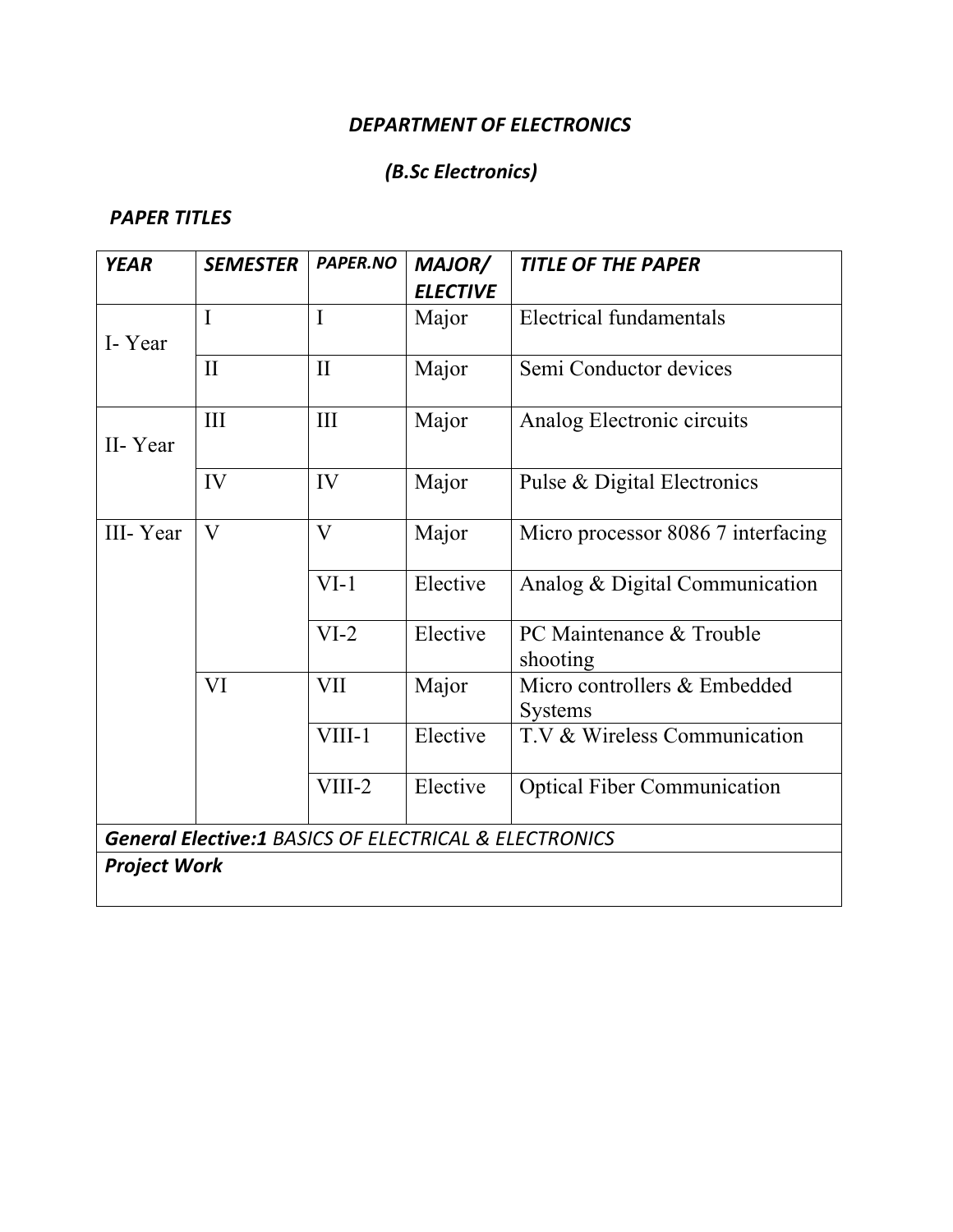### **B. Sc. ELECTRONICS TECHNOLOGY**

| <b>YEAR</b> | <b>SEMESTER</b>         | PAPER.NO                | MAJOR/          | <b>TITLE OF THE PAPER</b>                                            |
|-------------|-------------------------|-------------------------|-----------------|----------------------------------------------------------------------|
|             |                         |                         | <b>ELECTIVE</b> |                                                                      |
|             | I                       | I                       | Major           | <b>Basic Electricity - DC Circuits</b>                               |
| I-Year      |                         |                         |                 |                                                                      |
|             |                         |                         |                 | Basic Electricity -AC Circuits                                       |
|             | $\mathbf{I}$            | $\mathbf{I}$            | Major           | <b>Electronic Devices and Circuit</b>                                |
|             |                         |                         |                 | <b>Digital Electronics</b>                                           |
|             | III                     | III                     | Major           | Linear Integrated Circuit                                            |
| II-Year     |                         |                         |                 | <b>Fundamentals of Electrical Measurements</b>                       |
|             |                         |                         |                 | Microprocessor & Microcontroller                                     |
|             |                         |                         |                 | Computer Hardware                                                    |
|             | IV                      | IV                      | Major           | <b>Advanced Microcontroller</b>                                      |
|             |                         |                         |                 | Communication systems                                                |
|             |                         |                         |                 | Basics of illumination,<br>Electronic Equipment Production & testing |
| III-Year    | $\overline{\mathsf{V}}$ | $\overline{\mathsf{V}}$ | Major           | LED and Solid State Lighting Design<br>Fundamentals                  |
|             |                         |                         |                 | Testing of Solid State Luminaries                                    |
|             |                         |                         |                 | Solid State Lighting Applications Design                             |
|             | VI                      | Project Work            |                 |                                                                      |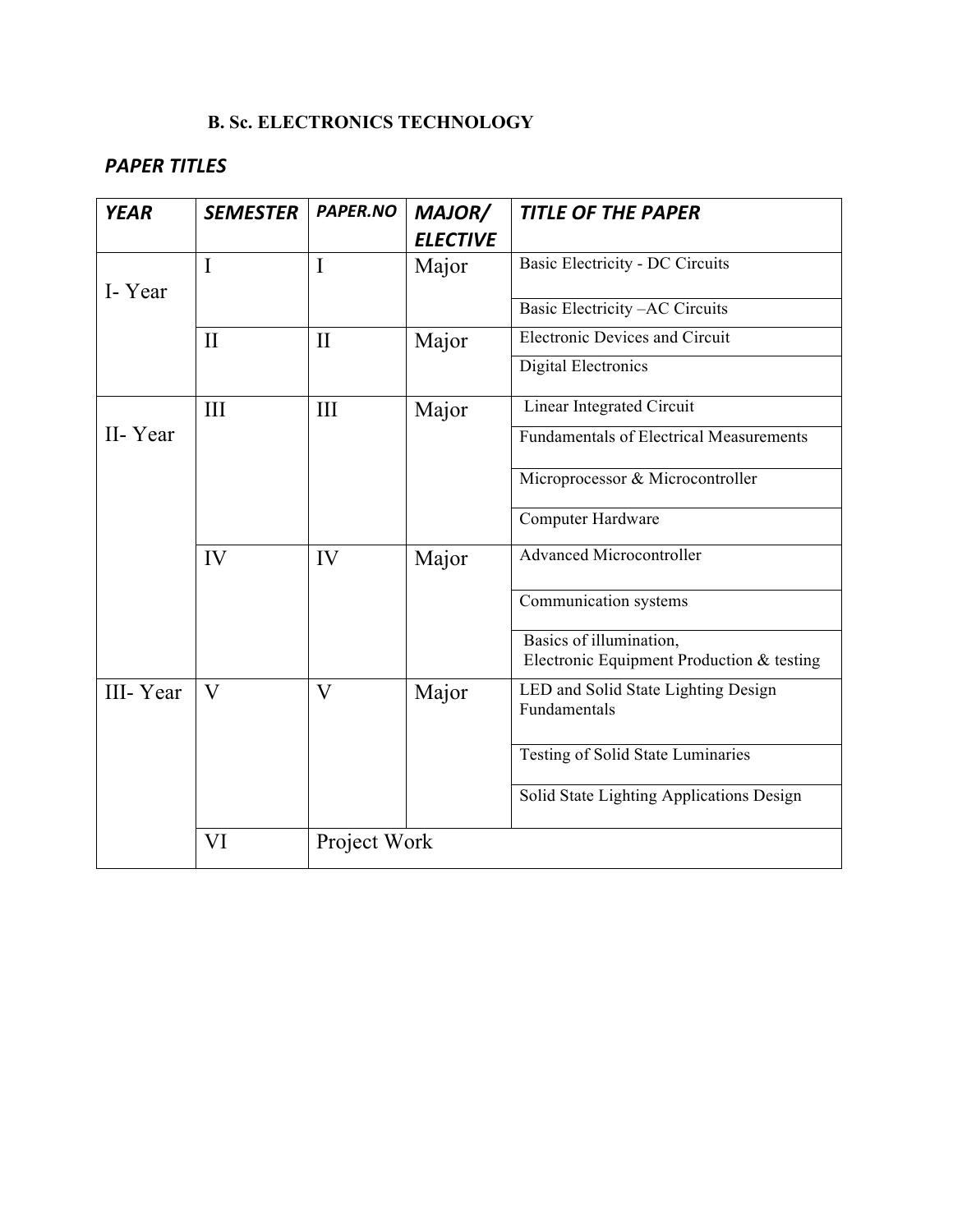## **DEPARTMENT OF ELECTRONICS**

#### **MEMBERS OF BOS**

### **PRINCIPAL**

1. FR.DR.G.A.P.KISHORE, SJ

### **VICE-PRINCIPAL**

2. FR.P.ANIL KUMAR, SJ

### **University Nominee**:

3. PROF.P.SIDDAIAH

### **External Experts**:

- 4. DR.G.N.SWAMY
- 5. SRI. P. GOVINDA RAO
- 6. SRI. K. BALAKRISHNA

- 7. SRI. L. EKAMBARAM
- 8. SRI. B. BALAJI BHANU
- 9. SRI .A. NAGARJUNA
- 10. SRI. N .LAKSHMI KANTH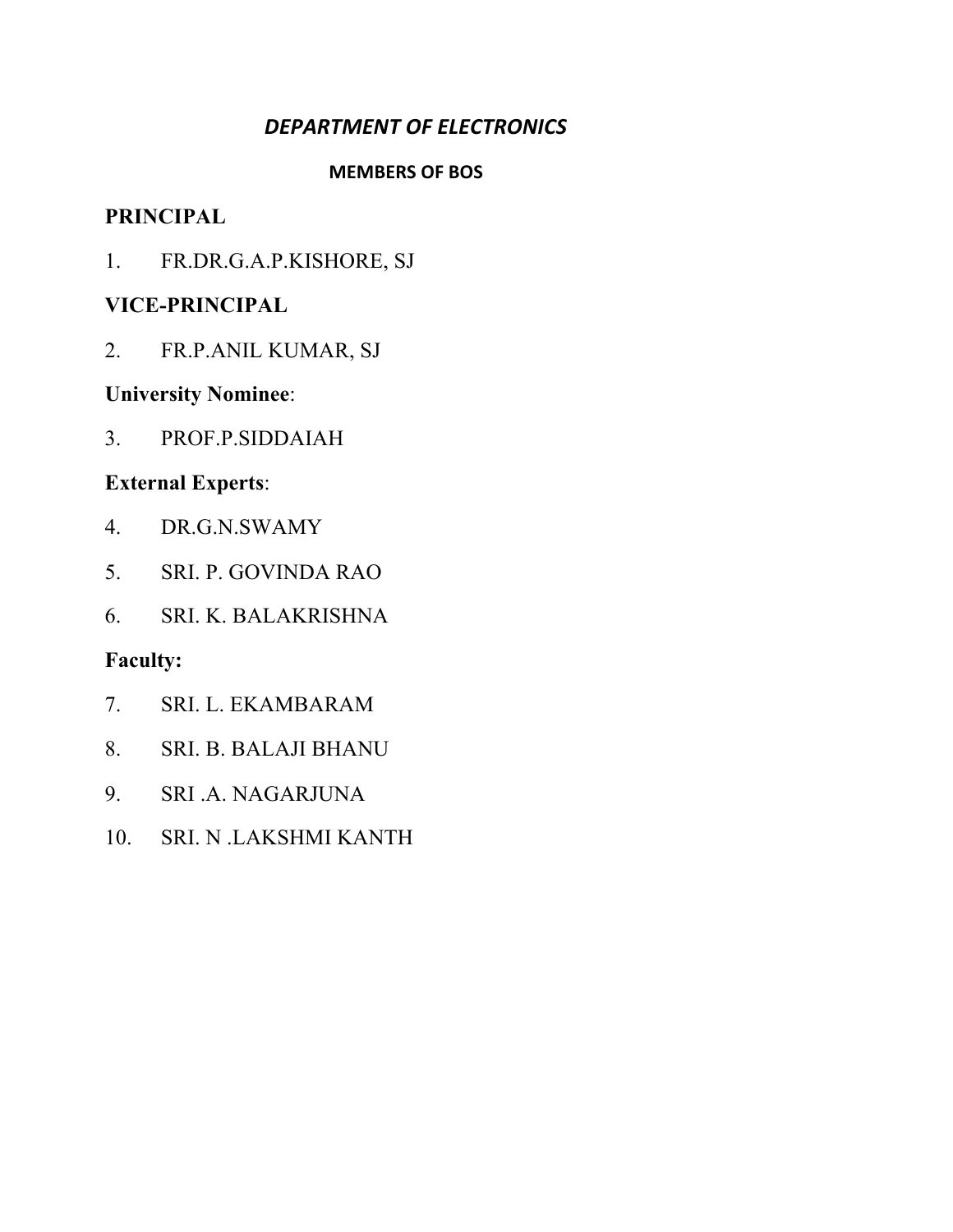### *DEPARTMENT OF ELECTRONICS*

The meeting of Board of Studies in Electronics was held on 27<sup>th</sup> March, 2015 at 10.00 a.m in the Electronics Lab. The following resolutions passed after through discussion.

### *RESOLUTIONS*

### **B.Sc. Electronics**

- *1.* It is resolved to make the following changes in Paper -VIII (Micro Controller and Embedded Systems) of VI- Semester of third B.Sc. Electronics.
	- Merged Unit -1 and Unit-2.
	- Unit-5 was deleted.
	- Pic. Micro controller (Unit-4) and ARM Controller (Unit-5) topics were added.
- 2. It is resolved to continue the existing syllabus for the remaining papers for I II & III year courses for the year 2015-2016. The pattern of the question papers and principles of valuation remain the same

#### **B.Sc. ELECTRONICS TECHNOLOGY**

- 3. The  $3<sup>rd</sup>$  year (V & VI Semester) syllabi of "B.Sc. Electronics Technology" was discussed in detail and it was resolved to adopt the new syllabus from the academic year 2015 - 16.
- 4. It is resolved to send the students of III B.Sc. "Electronics Technology" to M/s Efftronics Systems Pvt. Ltd., Vijayawada, during the VI semester to pursue their project work.
- 5. It is resolved to continue the existing syllabus for I & II year Courses of I, II, III & IV semesters for the year 2015-2016. The pattern of the question papers and principles of valuation remain the same.

 L. Ekambarum Head, Department of Electronics Chairman, Board of Studies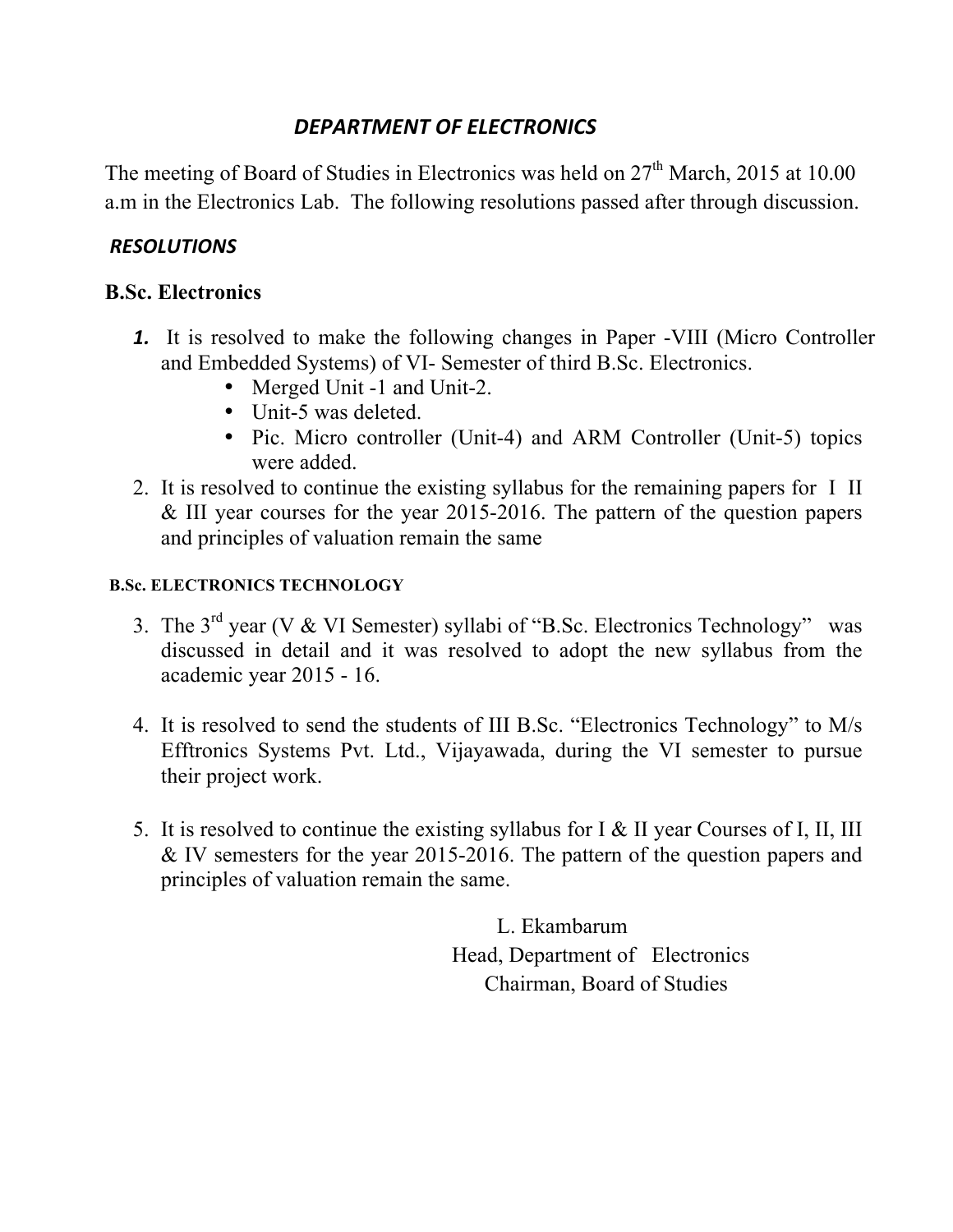### DEPARTMENT OF VISUAL COMMUNICATION

| <b>YEAR</b> | <b>SEMESTER</b> | MAJOR/          | <b>TITLE OF THE PAPER</b>             |
|-------------|-----------------|-----------------|---------------------------------------|
|             |                 | <b>ELECTIVE</b> |                                       |
|             | I               | Major           | Human Communication                   |
| I-year      |                 | Major           | Visual Literacy                       |
|             |                 | Major           | Information & Communication           |
|             |                 |                 | Technology                            |
|             |                 | Major           | <b>Basic Photography</b>              |
|             |                 | Major           | Practice Photography                  |
|             | $\mathbf{I}$    | Major           | Media Culture & Society               |
|             |                 | Major           | <b>Visual Drawing</b>                 |
|             |                 | Major           | Desktop Publishing-1                  |
|             |                 | Major           | Desktop Publishing-11                 |
|             |                 | Major           | Communication Models & Theories       |
|             |                 | Major           | Film Mechanism & Aesthetics           |
|             | III             | Major           | <b>Adverting Basics</b>               |
| II-Year     |                 | Major           | <b>Script Writing</b>                 |
|             |                 | Major           | Desktop Publishing-1I                 |
|             |                 | Major           | Radio Broad costing                   |
|             |                 | Major           | Audiography                           |
|             | IV              | Major           | Media Laws & Ethics                   |
|             |                 | Major           | <b>Graphic Design</b>                 |
|             |                 | Major           | Web Technologies                      |
|             |                 | Major           | Basic Television production           |
| III-Year    | V               | Major           | <b>Development Communication</b>      |
|             |                 | Major           | Campaign strategies                   |
|             |                 | Major           | <b>Visual Analysis Tools</b>          |
|             |                 | Major           | <b>Media Research Orientation</b>     |
|             |                 | Major           | Digital Multimedia                    |
|             |                 | Major           | <b>Advanced Television Production</b> |
|             |                 | Practical       | <b>Advanced Television Production</b> |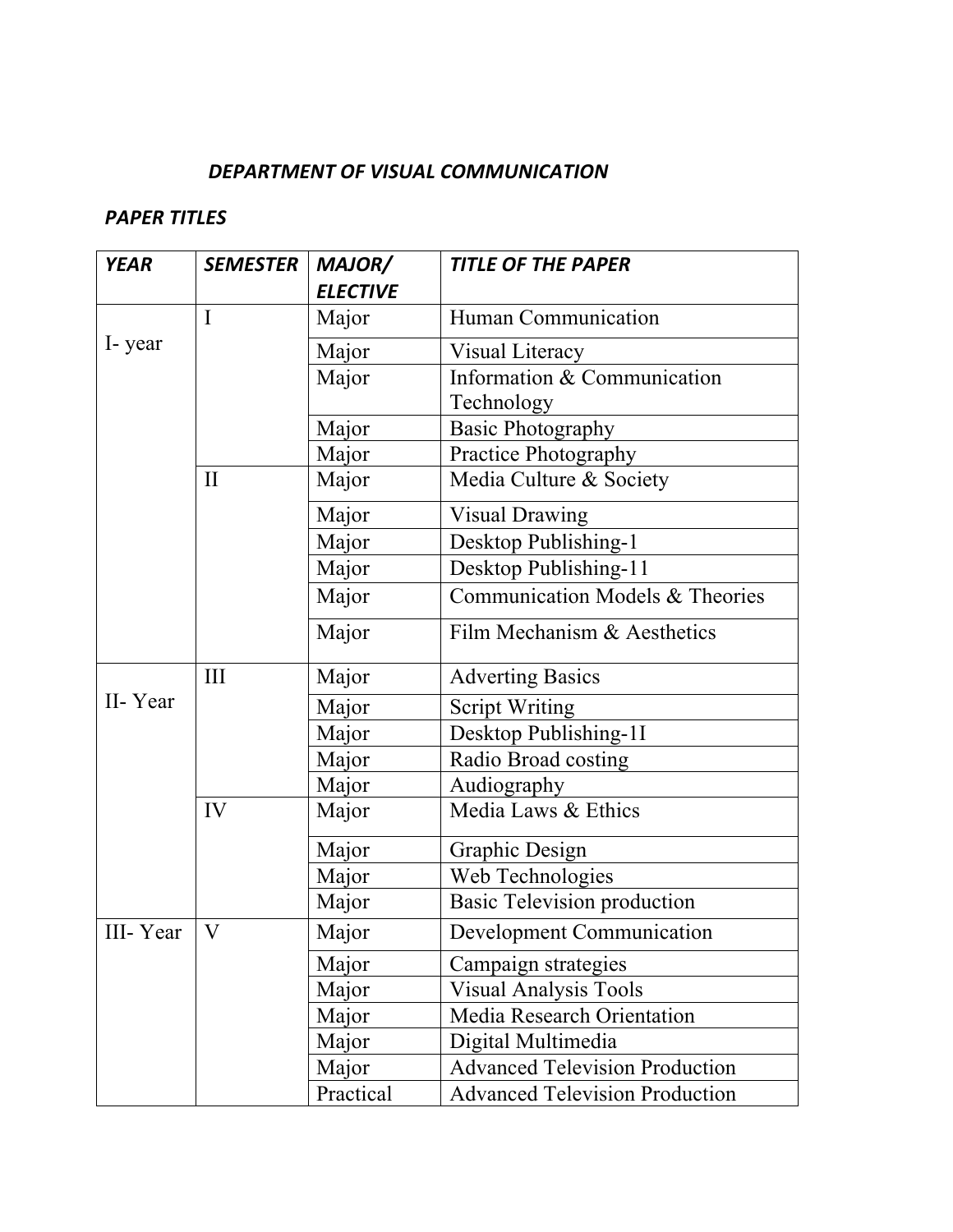| VI                                                                                                           | Major | <b>Project</b>            |
|--------------------------------------------------------------------------------------------------------------|-------|---------------------------|
|                                                                                                              | Major | Study paper               |
|                                                                                                              | Major | Internship                |
|                                                                                                              | Major | <b>Media Presentation</b> |
| General Electives: 1. Contemporary Media 2. Report Writing &<br>Editing 3. Copy Writing 4. Writing for Media |       |                           |

# **Changes in Paper-Titles**

| <b>YEAR</b> | <b>SEMESTER</b> | MAJOR/<br><b>ELECTIVE</b> | <b>TITLE OF THE PAPER</b>                |
|-------------|-----------------|---------------------------|------------------------------------------|
|             | III             | Major                     | Advertising in Media                     |
| II-year     | IV              | Major                     | Basic Film & Television Production       |
|             |                 | Practical                 | Basic Film & Television Production       |
| III-Year    | V               | Major                     | <b>Advertising Campaign Strategies</b>   |
| III-Year    | V               | Major                     | Advanced Film & Television<br>Production |
|             |                 | Practical                 | Advanced Film & Television<br>Production |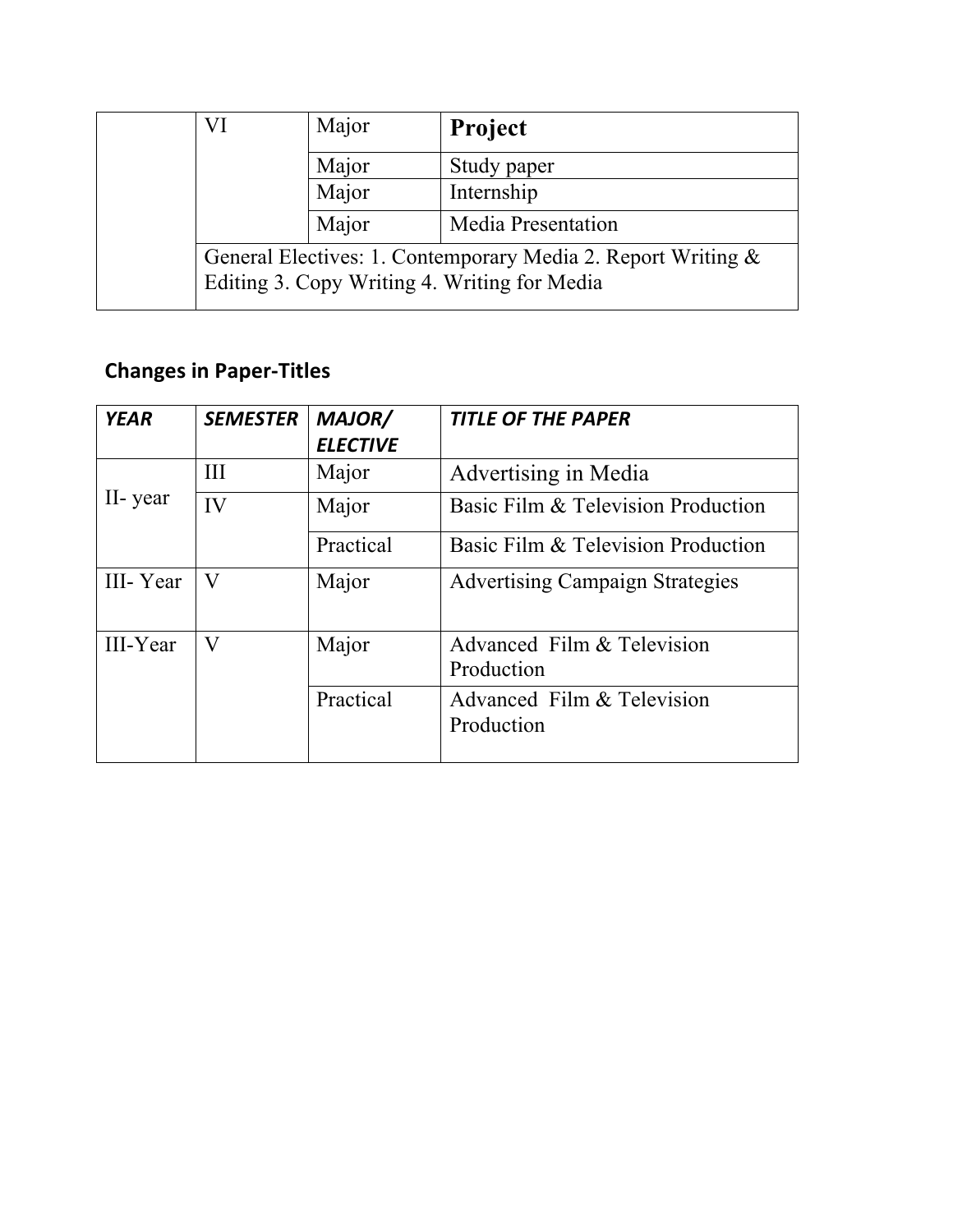### DEPARTMENT OF VISUAL COMMUNICATION

#### **MEMBERS OF BOS**

### **Principal**

1. FR.DR.G.A.P.KISHORE, SJ

### **Vice Principal**

2. FR.P.ANIL KUMAR, SJ

### **University Nominee**

MS.T.VIJAYA LAKSHMI

## **External Experts**

- 4. DR.J MADHU BABU
- 5. SRI M SRINIVAS

- 6. SRI KV VIJAYA BABU, Coordinator
- 7. SRI VIJAY SRINIVASAN
- 8. SRI N SRIDHAR
- 9. SRI KSRK PRASAD
- 10. SRI S HARI KRISHNA
- 11. SRI S SANKAR RAO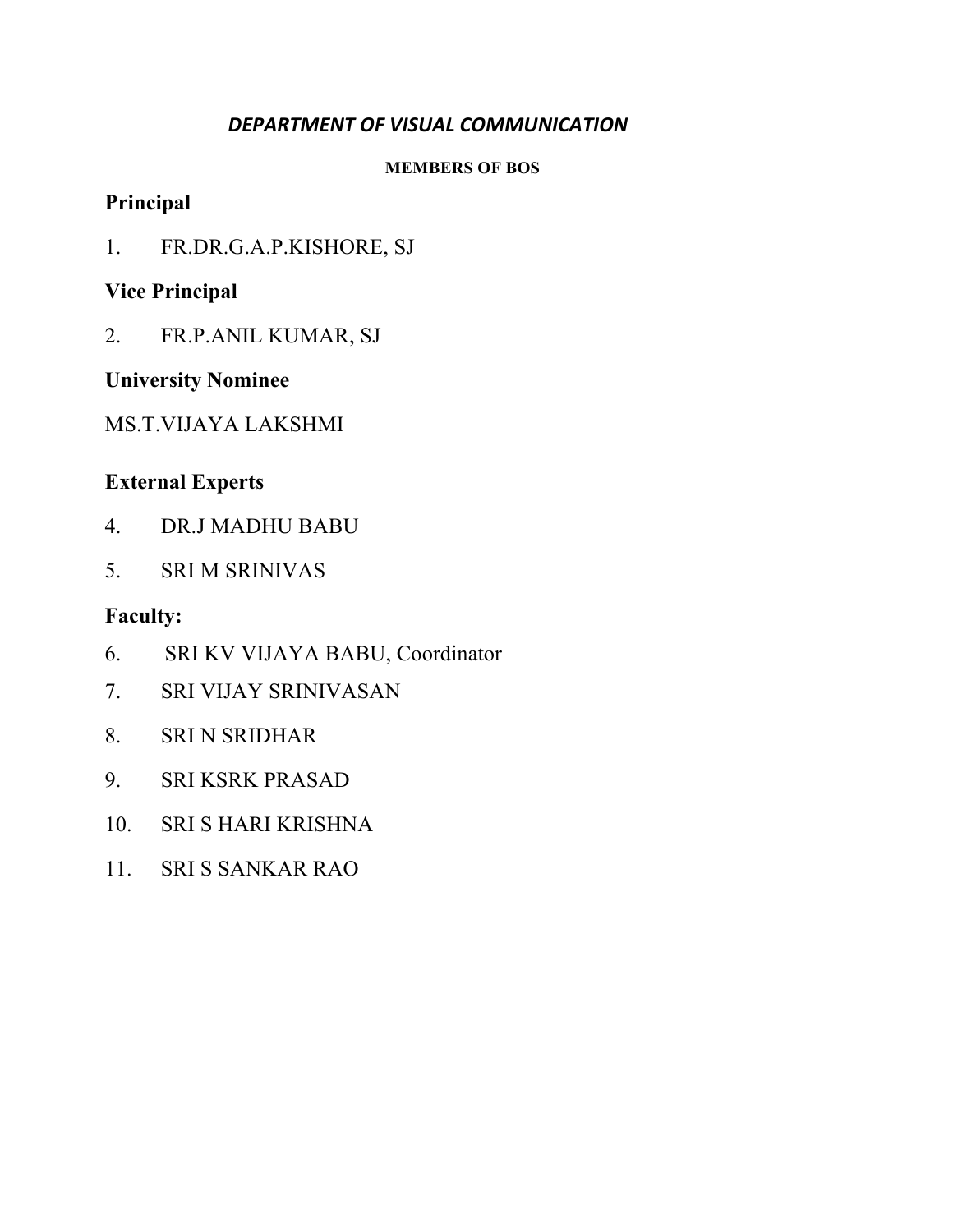### *DEPARTMENT OF VISUAL COMMUNICATION*

The meeting of Board of studies in **Visual Communication** was held on 25<sup>th</sup> March, 2015 at 3.00 p.m. in the Department. The following resolutions were passed by the board.

### *RESOLUTIONS*

- 1. It is resolved to change the title of the paper "Advertising Basics" to "Advertising in Media" in Semester-3, to change the title of the paper "Basic Television Production Theory" to "Basic Film & Television Production Theory" in Semester- IV, to change the title of the paper "Basic Television Production Practical" to "Basic Film & Television Production Practical" in Semester-IV.
- 2. It is resolved to change the title of the paper "Campaign Strategies" to "Advertising Campaign Strategies, "Advanced Television Production Theory" to "Advanced Film & Television Production Theory" & to change the title of the paper "Advanced Television Production Practical" to "Advanced Film & Television Production Practical" in Semester- V.
- 3. It is resolved to continue the existing syllabus for the remaining papers for the academic year 2015-16.
- 4. A Proposal to start two new courses viz. B.Sc., (Film Making, Animation and Advertising) and B.A., (English Literature, Journalism and Animation) was examined thoroughly by the Board of Studies. The three year scheme along with the First Year syllabus of Film Making, Journalism and Advertising was provisionally approved by the Board of Studies. And it was resolved to request Rev Fr. Principal to move a resolution in the Academic Council for introducing the said two courses with effect from the academic year 2015-2016.

VIJAY SRINIVASAN Head, Department of Visual Communication Chairman, Board of Studies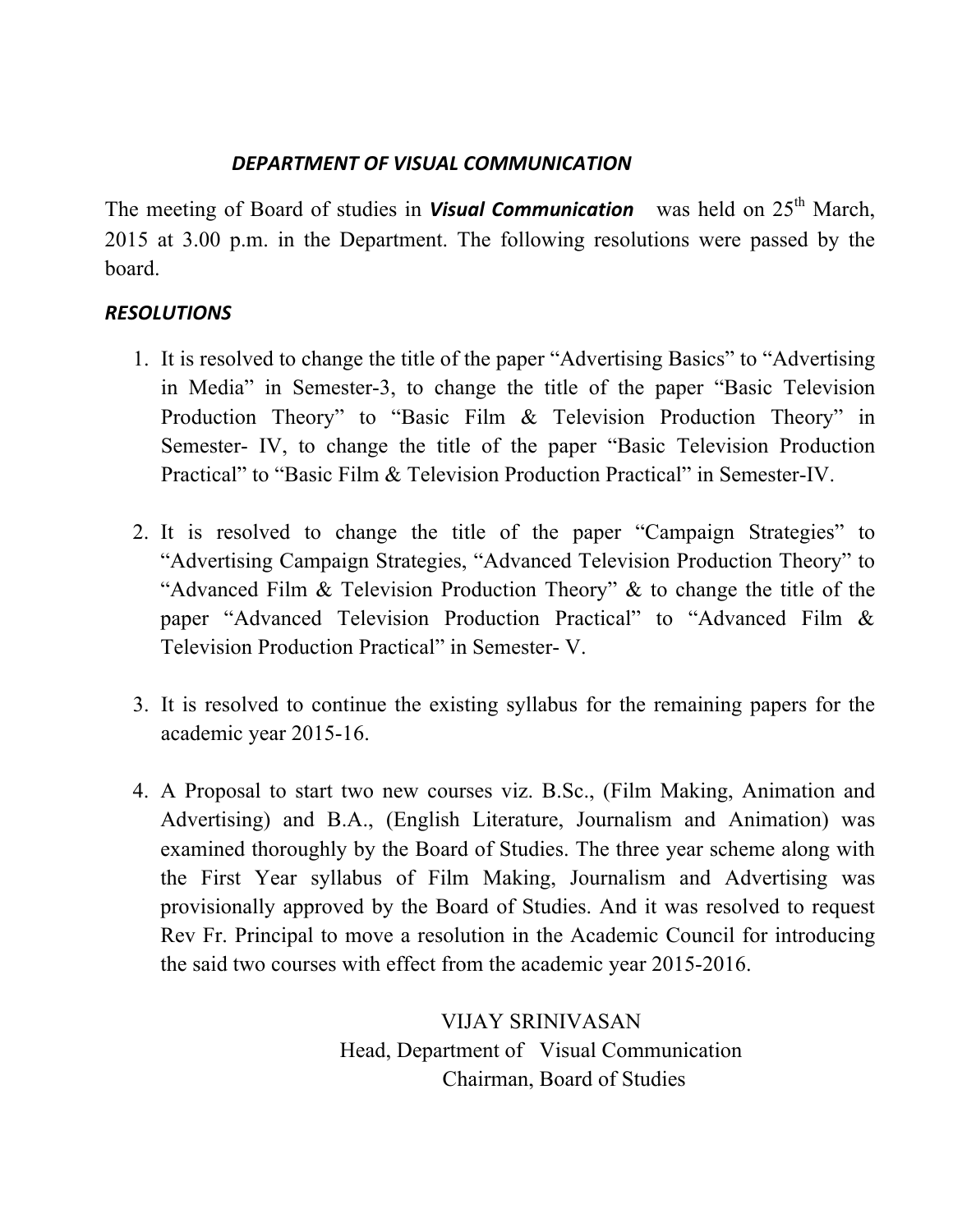#### *DEPARTMENT OF HISTORY*

| <b>YEAR</b>                              | SEMESTER                | <b>PAPER.NO</b> | MAJOR/          | <b>TITLE OF THE PAPER</b>                                              |
|------------------------------------------|-------------------------|-----------------|-----------------|------------------------------------------------------------------------|
|                                          |                         |                 | <b>ELECTIVE</b> |                                                                        |
| I-year                                   | $\mathbf I$             | I               | Major           | Indian History $\&$ Culture up to                                      |
|                                          |                         |                 |                 | 1206 AD                                                                |
|                                          | $\mathbf{I}$            | $\mathbf{I}$    | Major           | History & Culture of south India from<br>the earliest times to 1565 AD |
| II-Year                                  | III                     | III             | Major           | Indian History & Culture from                                          |
|                                          |                         |                 |                 | 1206 AD to 1857 AD                                                     |
|                                          | IV                      | IV              | Major           | Indian History & Culture from                                          |
|                                          |                         |                 |                 | 1707 AD to 1857 AD                                                     |
| $III -$<br>Year                          | $\overline{\mathsf{V}}$ | V               | Major           | Indian History & Culture from                                          |
|                                          |                         |                 |                 | 1858 AD to 1970 AD                                                     |
|                                          |                         | VI              | Elective        | History of Modern Europe from                                          |
|                                          |                         |                 |                 | 1789 AD to 1980 AD                                                     |
|                                          | VI                      | <b>VII</b>      | Major           | Environmental History of India                                         |
|                                          |                         | <b>VIII</b>     | Electives       | 1. History of Modern Andhra                                            |
|                                          |                         |                 |                 | Pradesh                                                                |
|                                          |                         |                 |                 | 2. Travel & Tourism                                                    |
|                                          |                         |                 |                 | Management                                                             |
|                                          |                         |                 |                 | 3. History of Modern USA from                                          |
|                                          |                         |                 |                 | Civil war to Cold war                                                  |
| <b>General Elective: GENERAL STUDIES</b> |                         |                 |                 |                                                                        |
| <b>Project Work</b>                      |                         |                 |                 |                                                                        |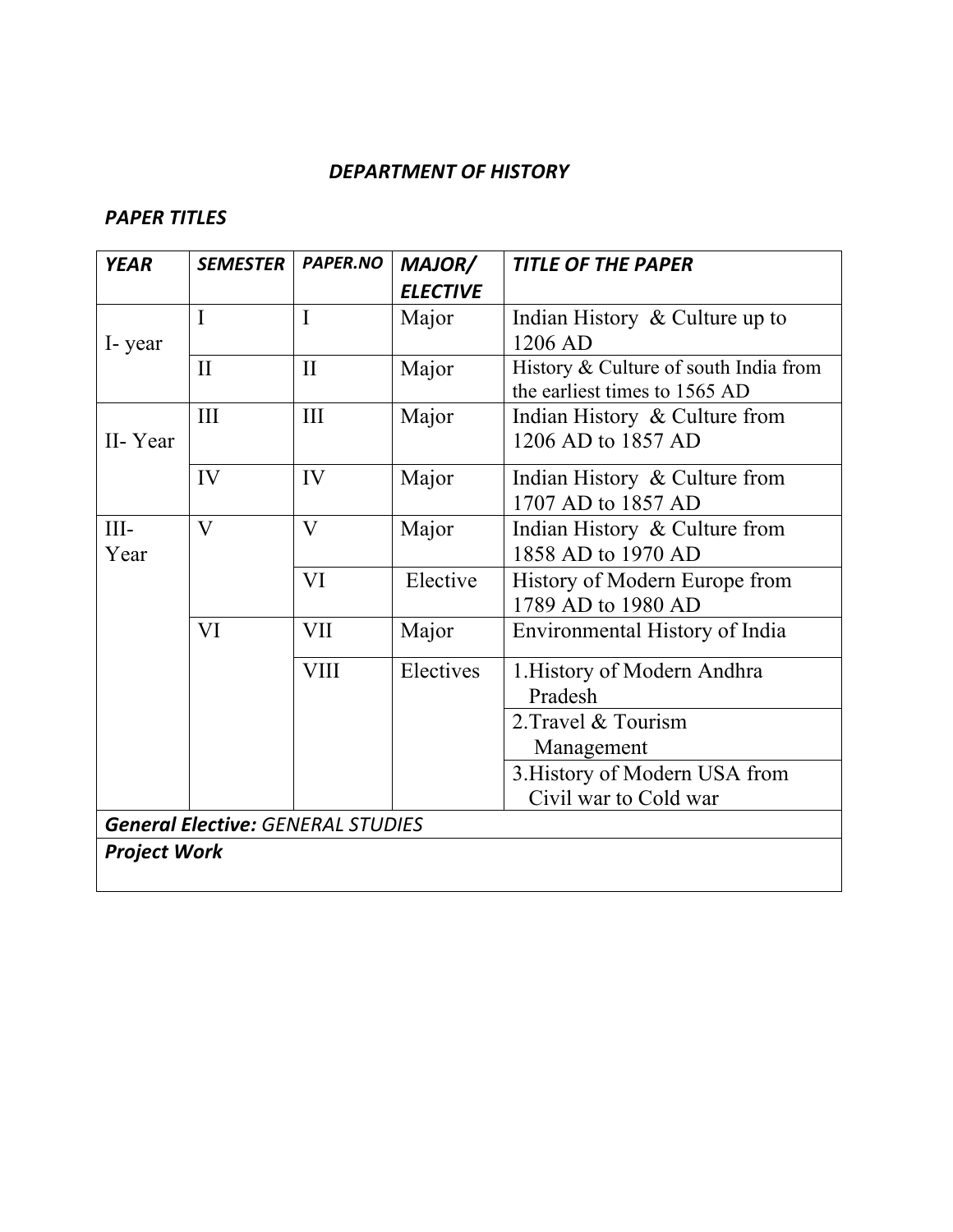#### *DEPARTMENT OF HISTORY*

#### **MEMBERS OF BOS**

### **PRINCIPAL**

1. FR.DR.G.A.P.KISHORE, SJ

#### **Vice Principal**

2. FR.P.ANIL KUMAR, SJ

### **University Nominee**:

3. DR.S.MURALI MOHAN

### **External Experts**:

- 4. SMT. P.JANNAMMA
- 5. SRI. V.V. RAMANA
- 6. DR.E. SIVA NAGI REDDY

- 7. DR.M.SRINIVASA REDDY
- 8. SRI. CH. RAVINDRA RAJU
- 9. DR.M.VIJAYA KUMAR REDDY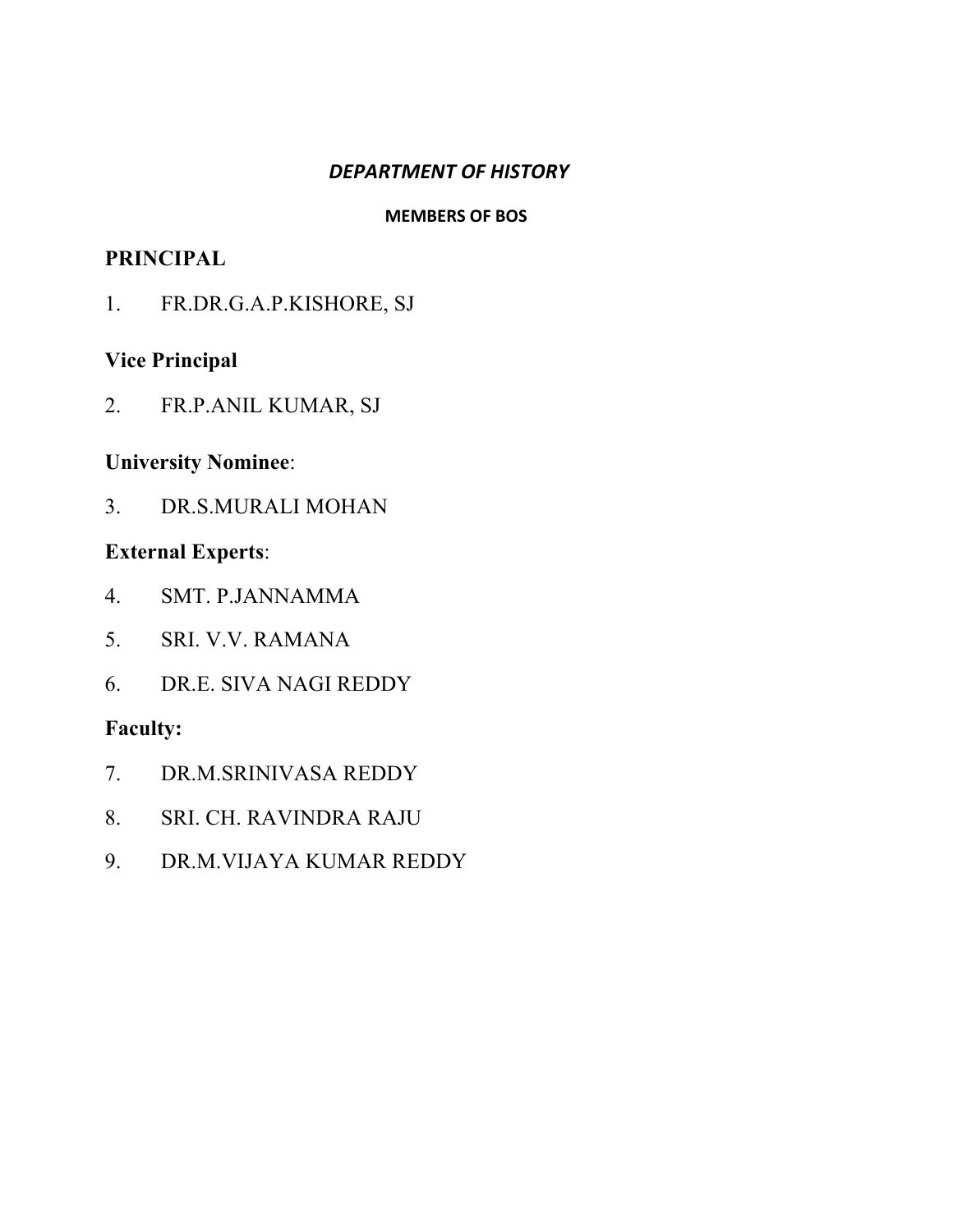### *DEPARTMENT OF HISTORY*

The meeting of Board of studies in **History** was held on  $26<sup>th</sup>$  March, 2015 at 2.00 p.m in the Department, the following resolutions were passed by the board.

#### *RESOLUTIONS*

1. It is resolved to continue the existing syllabus for paper I, II, III, VI & VII for the academic year 2015-2016. The pattern of the question papers and principles of valuation remain the same.

2. It is resolved to make the following changes with respect to paper IV, V and VIII.

3. It is resolved to delete the lesson on Ranjit Singh in Unit -2 In paper IV, (Indian Heritage and culture A.D 1707 to 1857 A.D).

4. It is resolved to delete lesson on New Education, emergence of Middle Class in Unit-2 of paper-V (Indian Heritage and Culture A.D 1858 to 1970 A.D) and the lesson on Finance Capitalism, Factory Labour , working Class movements, Urbanization, Growth of Banking and Modern Financial Institutions in unit 3 of the paper-V.

**5.** It is resolved to inter change the order of the Units 2 and 5 in paper-VIII. Unit 5 **(Tourist Resources Of India) is renumbered as Unit -2. Likewise, Unit 2, which** deals with Concept of Marketing, is renumbered as Unit 5.

> DR.M.SRINIVASA REDDY Head, Department of History Chairman, Board of Studies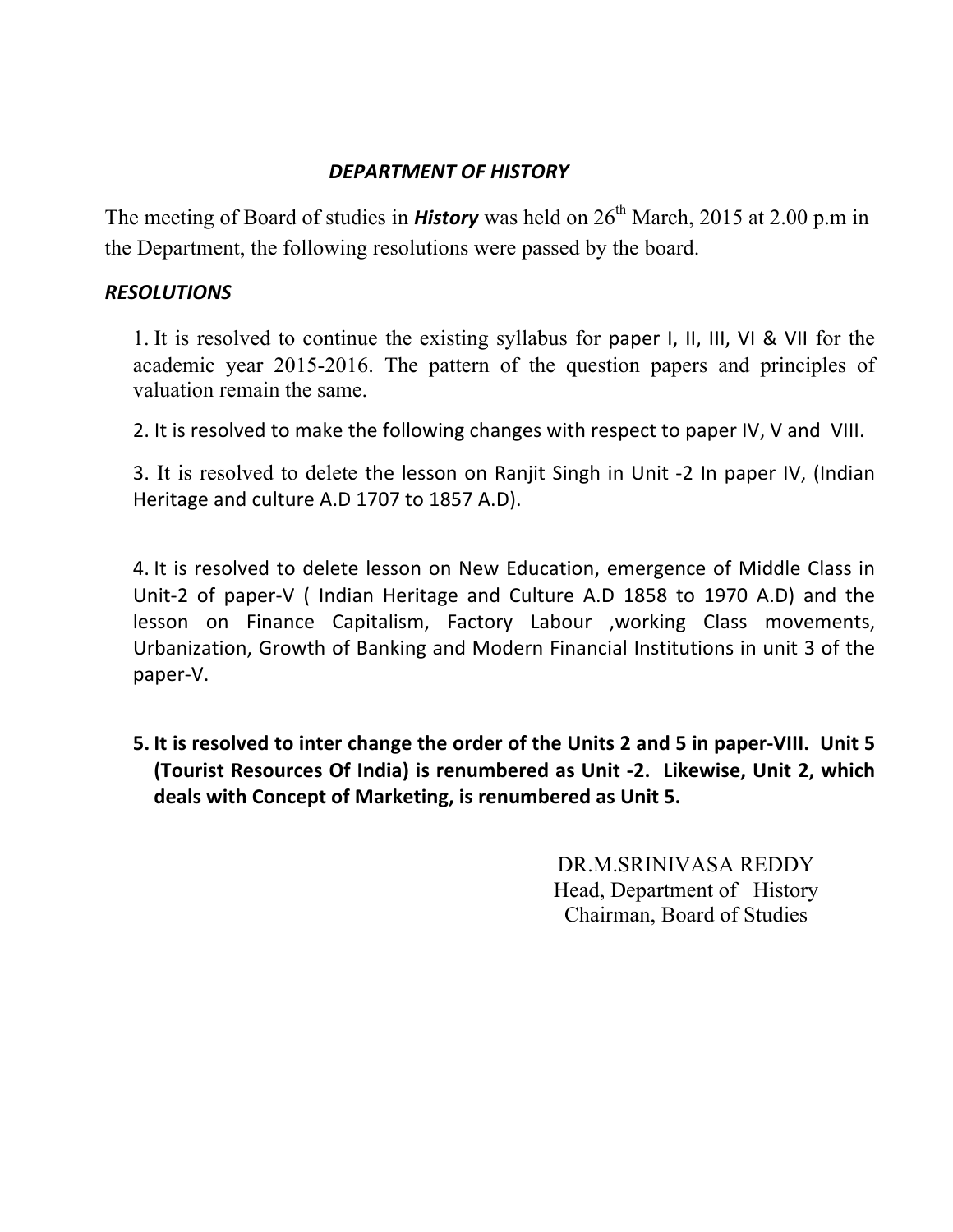# **Indian Heritage and Culture (IHC)**

### **MEMBERS OF BOS**

### **PRINCIPAL**

1. FR.DR.G.A.P.KISHORE, SJ

## **Vice Principal**

2. FR.P.ANIL KUMAR, SJ

### **University Nominee**:

3. PROF.MV. RAMKUMAR RATNAM

External Experts:

- 4. SMT. P.JANNAMMA
- 5. SRI. V.V. RAMANA

- 6. DR.M.SRINIVASA REDDY
- 7. SRI .CH. RAVINDRA RAJU
- 8. DR.M.VIJAYA KUMAR REDDY
- 9. SRI. K.V. VIJAYA BABU
- 10. SRI.P.KRISHNARJUNA RAO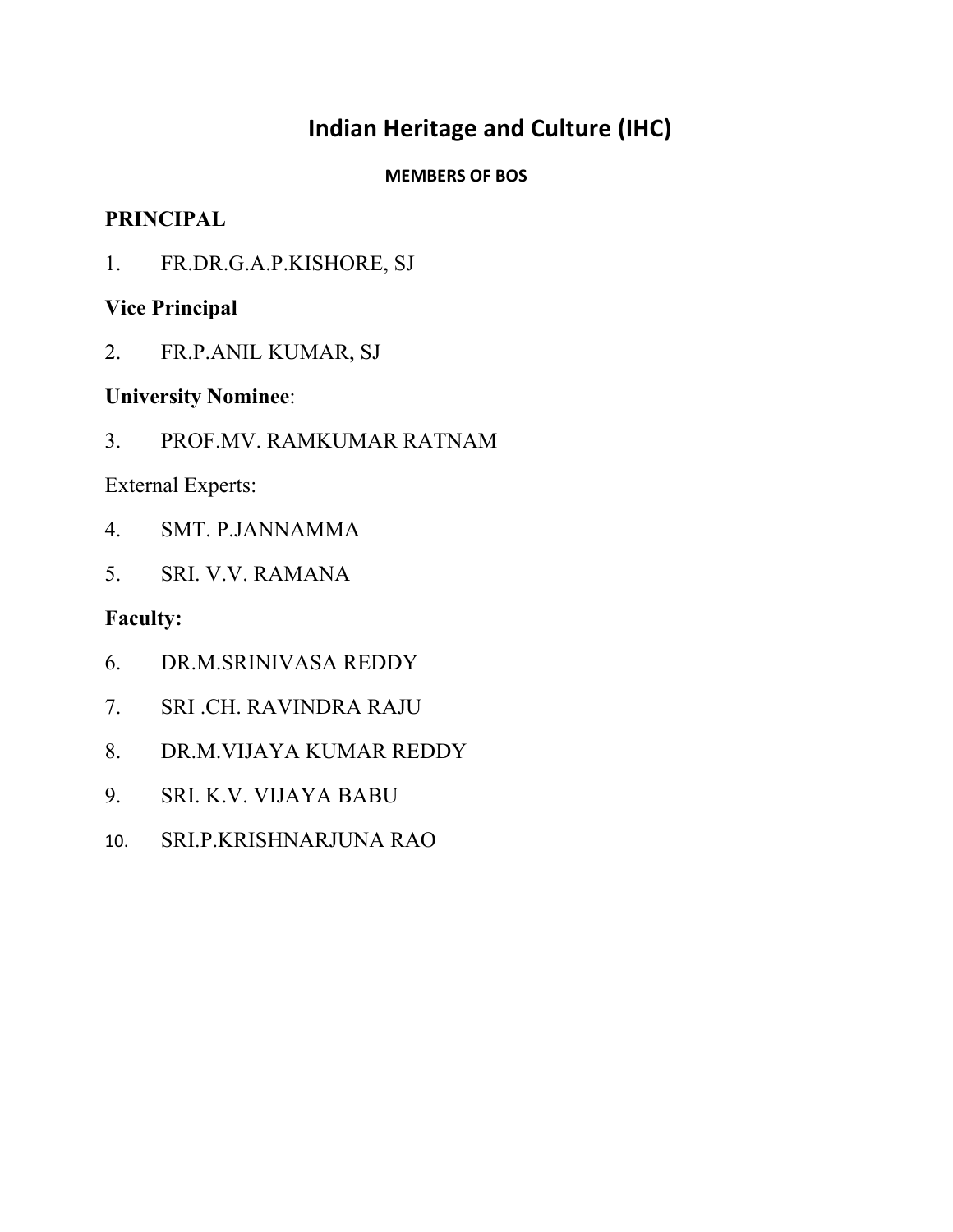# **Indian Heritage and Culture (IHC)**

The meeting of Board of studies in **Indian Heritage and Culture (IHC)** was held on  $26^{th}$ March, 2015 at 2.00 p.m in the Department, the following resolutions were passed by the board.

# *RESOLUTIONS*

It is resolved to continue the existing syllabus for the year 2015-2016. The pattern of the question papers and principles of valuation remain the same.

# DR.M.SRINIVASA REDDY

Head, Department of History

Chairman, Board of Studies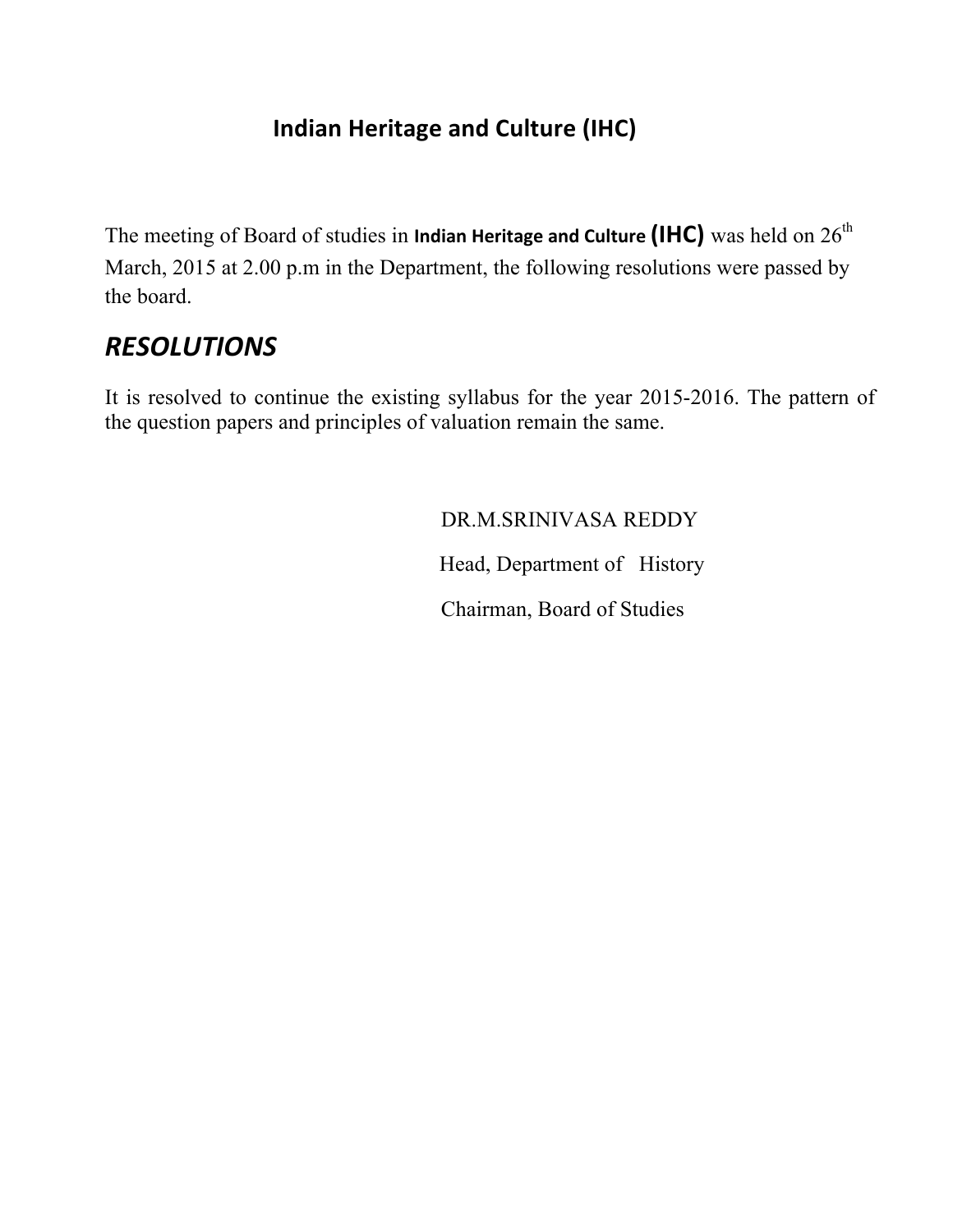#### *DEPARTMENT OF ECONOMICS*

#### *PAPER TITLES*

| <b>YEAR</b> | <b>SEMESTE</b><br>$\boldsymbol{R}$ | <b>PAPER.N</b><br>0 | <b>MAJOR/</b><br><b>ELECTIVE</b> | <b>TITLE OF THE PAPER</b>                              |  |  |  |
|-------------|------------------------------------|---------------------|----------------------------------|--------------------------------------------------------|--|--|--|
|             | B.A                                |                     |                                  |                                                        |  |  |  |
|             | I                                  | I                   | Major                            | Microeconomic Theory                                   |  |  |  |
| I-year      | $\mathbf{I}$                       | $\mathbf{I}$        | Major                            | Macroeconomic Theory                                   |  |  |  |
|             | III                                | III                 | Major                            | Indian Economic Development                            |  |  |  |
| II-Year     | IV                                 | IV                  | Major                            | Andhra Pradesh Economy                                 |  |  |  |
| III-Year    | $\overline{\mathbf{V}}$            | V                   | Major                            | Rural Development                                      |  |  |  |
|             |                                    | $VI-1$              | Elective                         | <b>Public Finance</b>                                  |  |  |  |
|             |                                    | $VI-2$              | Elective                         | Computer fundamentals & Economics<br><b>Statistics</b> |  |  |  |
|             | VI                                 | <b>VII</b>          | Major                            | <b>Environmental Economics</b>                         |  |  |  |
|             |                                    | $VIII-1$            | Elective                         | <b>International Trade</b><br>$l_{\cdot}$              |  |  |  |
|             |                                    | VIII-2              | Elective                         | <b>Computer Applications in Economics</b><br>2.        |  |  |  |
|             | <b>Project Work</b>                |                     |                                  |                                                        |  |  |  |
|             |                                    |                     | <b>B.Com</b>                     |                                                        |  |  |  |
| I-Year      | $\mathbf I$                        | $\mathbf I$         | Major                            | Business Economics                                     |  |  |  |
|             | $\mathbf{I}$                       | $\mathbf{I}$        | Major                            | <b>Business Economics</b>                              |  |  |  |

#### *CHANGES IN PAPER - TITLES*

| <b>YEAR</b> | <b>SEMESTE</b><br>R | PAPER.NO | <i>MAJOR/</i><br><b>ELECTIVE</b> | <b>TITLE OF THE PAPER</b>                |  |
|-------------|---------------------|----------|----------------------------------|------------------------------------------|--|
| B.A         |                     |          |                                  |                                          |  |
| II-Year     | Ш                   | Ш        | Major                            | <b>Research Methodology in Economics</b> |  |
|             | IV                  |          | Major                            | <b>Indian Economy</b>                    |  |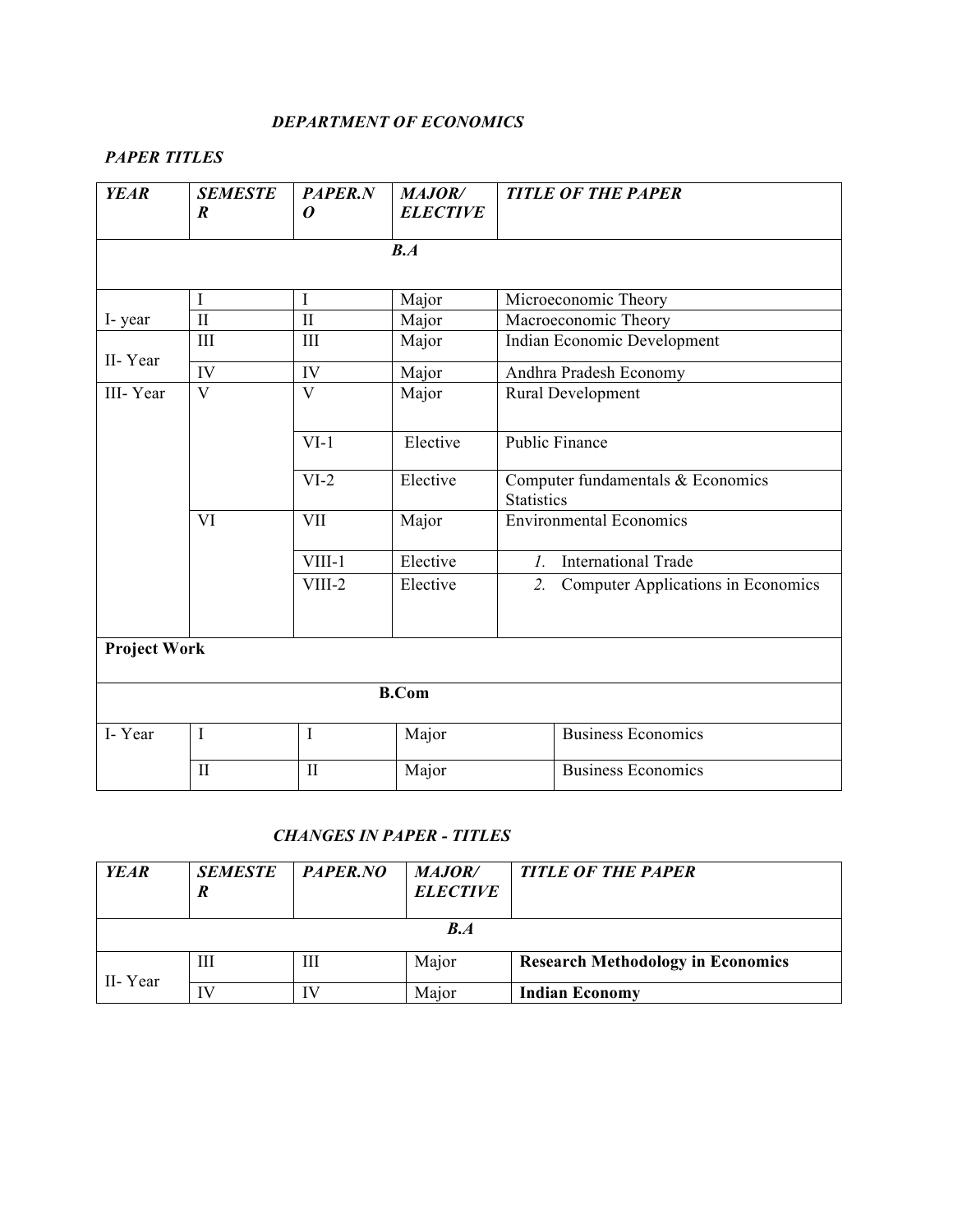### **DEPARTMENT OF ECONOMICS**

#### **MEMBERS OF BOS**

# **Principal**

1. FR.DR.G.A.P.KISHORE, SJ

# **Vice Principal**

2. FR.P.ANIL KUMAR, SJ

# **University Nominee**:

3. PROF.M. KOTESWARA RAO

# **External Experts**:

- 4. SRI. A. RAJA SEKHAR
- 5. SMT. AROGYAMMA

# **Faculty:**

- 6. MRS.S.BABY RANI
- 7. SRI V.N. SATYANARAYANA
- 8. DR.G.JAGADEESH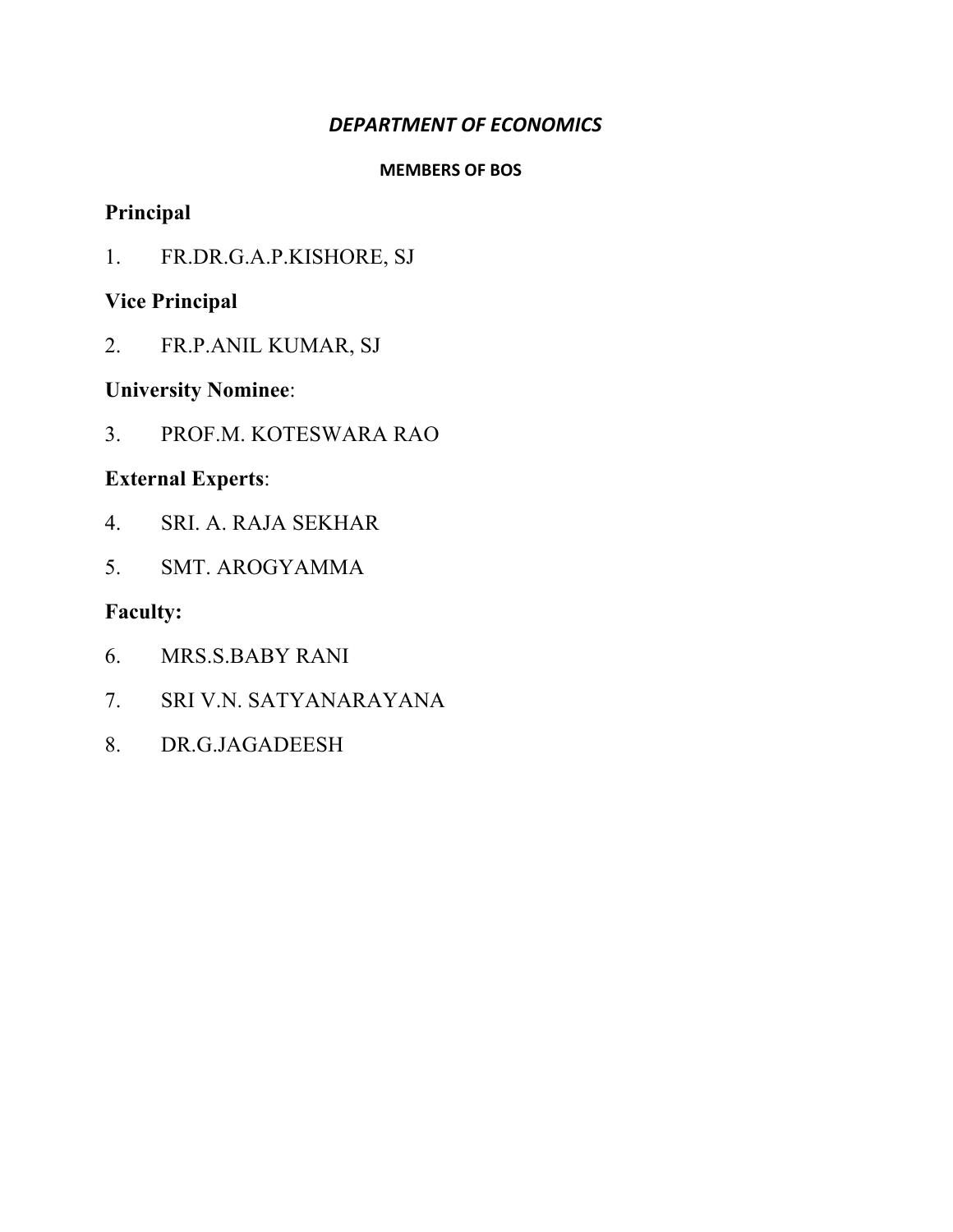### **DEPARTMENT OF ECONOMICS**

The meeting of Board of studies in Economics was held on  $27<sup>th</sup>$  March, 2015 at 2.00 p.m in the Department. The following resolutions were passed by the board.

#### *RESOLUTIONS*

- 1. It is resolved to introduce a new paper entitled 'Research Methodology in Economics' in the third semester as paper-III and the existing paper-III titled 'Indian Economic Development' is shifted to fourth semester as paper-IV renaming the title as 'Indian Economy'.
- 2. It is resolved to incorporate the existing syllabi of paper-IV titled 'Andhra Pradesh Economy' into the syllabi of 'Indian Economy'.

Ms. B. Baby Rani Head, Department of Economics Chairman, Board of Studies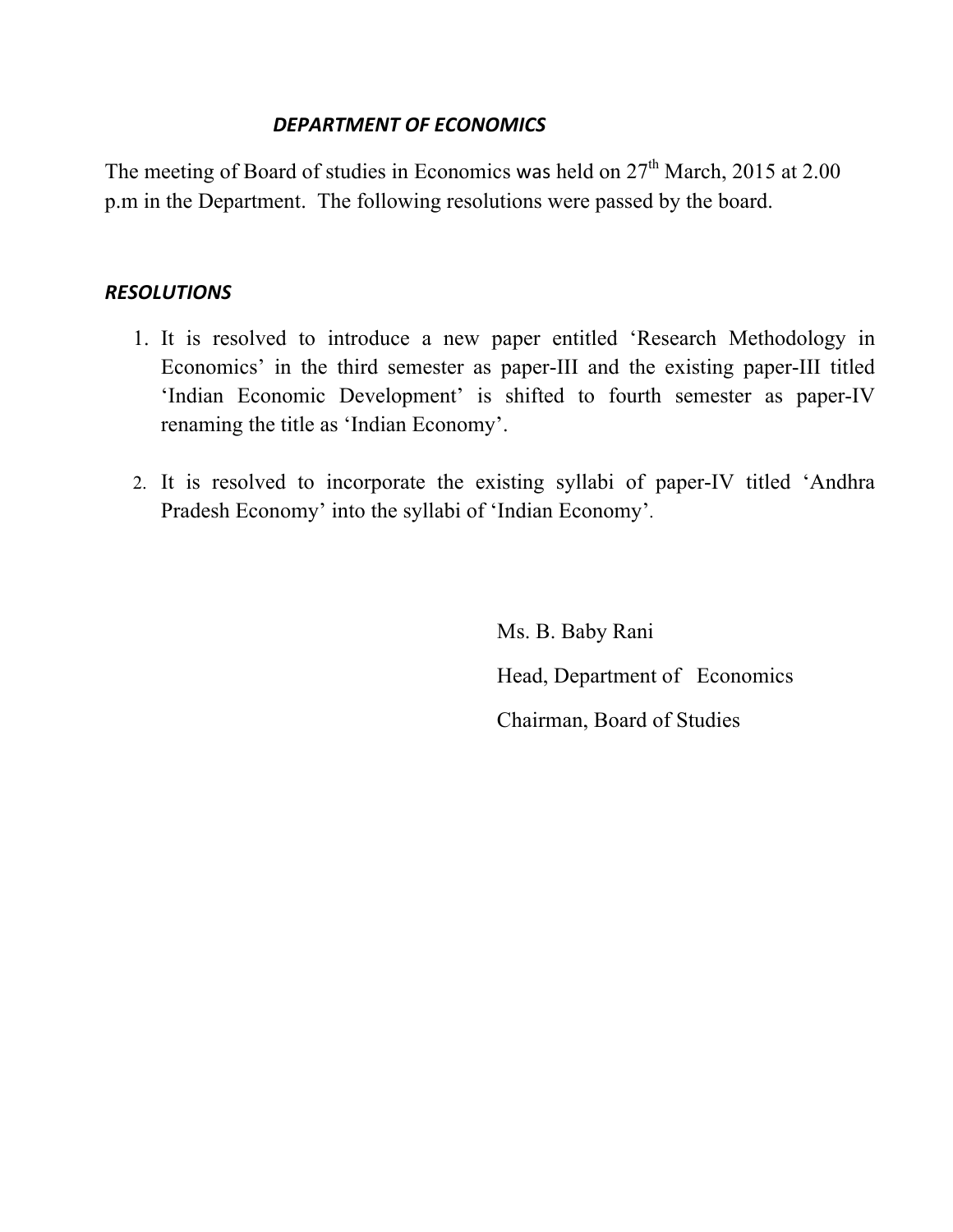### DEPARTMENT OF POLITICAL SCIENCE

### **TITLE OF THE PAPERS**

| <b>YEAR</b>         | <b>SEME</b><br><b>STER</b> | <b>PAPER.NO</b> | MAJOR/<br><b>ELECTIVE</b> | <b>TITLE OF THE PAPER</b>                                                               |
|---------------------|----------------------------|-----------------|---------------------------|-----------------------------------------------------------------------------------------|
|                     |                            |                 | Major                     | Basic Principles of Political Science                                                   |
| I-year              | $\mathbf{H}$               | $\mathbf{I}$    | Major                     | <b>Indian Constitution</b>                                                              |
| II-Year             | III                        | III             | Major                     | Dynamics of Indian Democracy                                                            |
|                     | IV                         | IV              | Major                     | Study of major constitutions of UK,<br>USA, FRANCE, SWIZERLAND &<br><b>SOUTH AFRICA</b> |
| III-Year            | V                          | $\rm V$         | Major                     | <b>Western Political Thought</b>                                                        |
|                     |                            | VI              | Elective                  | International relations                                                                 |
|                     | VI                         | VII             | Major                     | <b>Public Administration</b>                                                            |
|                     |                            | <b>VIII</b>     | Elective                  | <b>Indian Political Thought</b>                                                         |
| <b>Project Work</b> |                            |                 |                           |                                                                                         |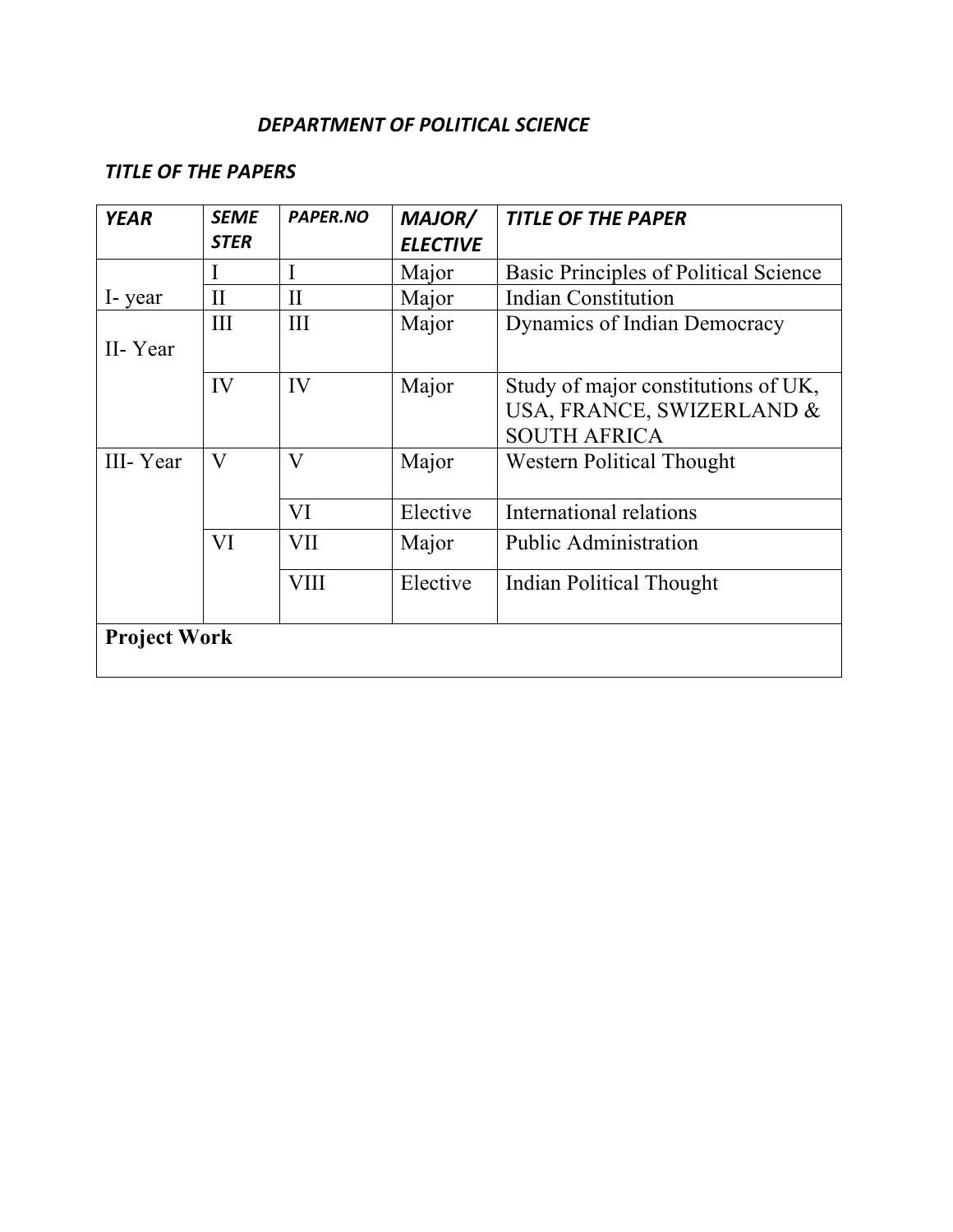## *DEPARTMENT OF POLITICAL SCIENCE*

#### **MEMBERS OF BOS**

# **Principal**

1. FR.DR.G.A.P.KISHORE, SJ

# **Vice Principal**

2. FR.P.ANIL KUMAR, SJ

# **University Nominee**:

3. PROF.K.CHANDRA KUMAR

# **External Experts:**

- 4. PROF.VEERA RAJU
- 5. DR.N.J.PADMAKAR

# **Faculty:**

- 6. SRI .K.V. VIJAYA BABU
- 7. DR.A.SAMUEL DAYAKAR
- 8. SRI .P.KRISHNARJUNA RAO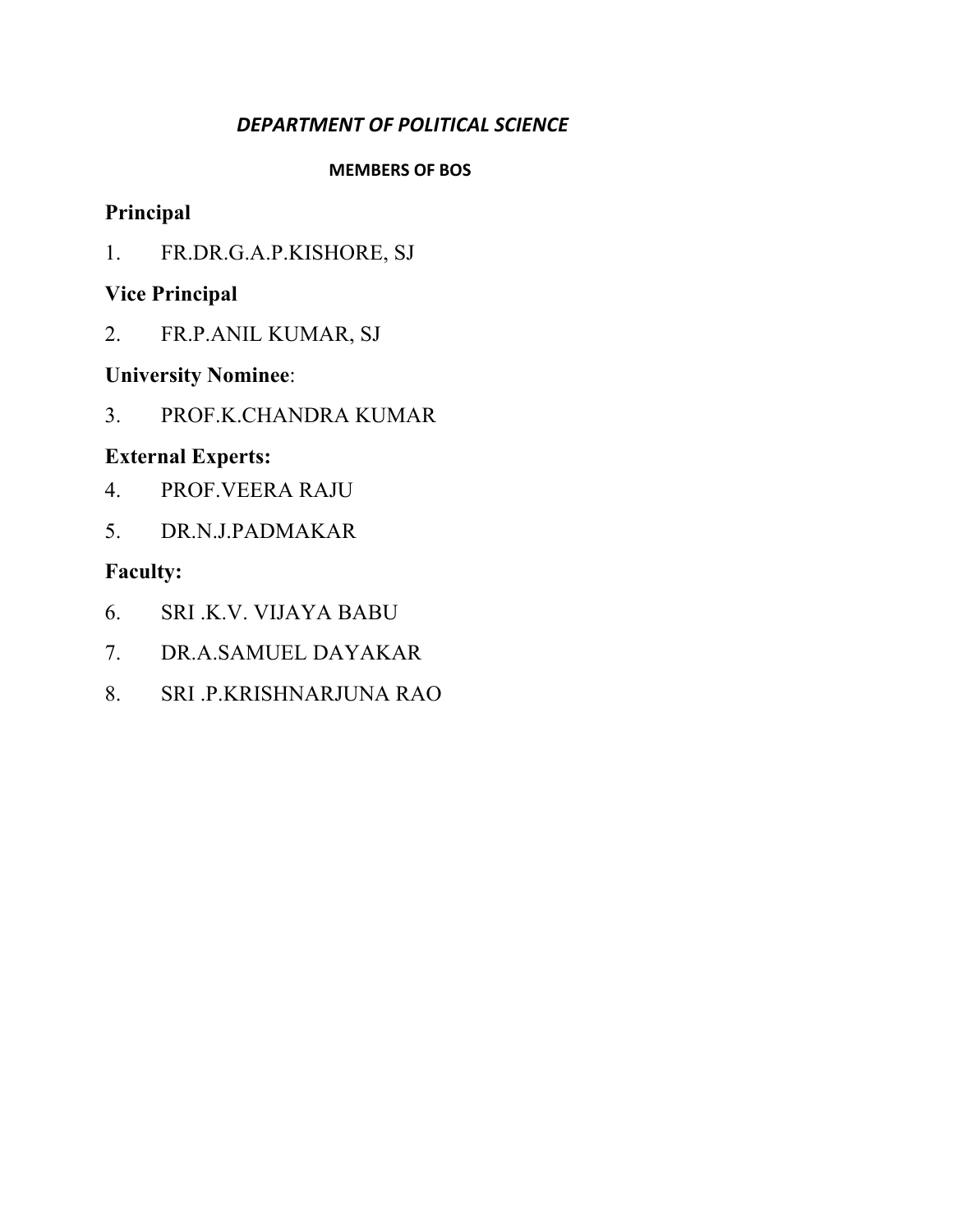### **DEPARTMENT OF POLITICAL SCIENCE**

The meeting of Board of studies in **Political Science** was held on 30<sup>th</sup> March, 2015 at 2.00 p.m in the Department, the following resolutions were passed by the board.

### *RESOLUTIONS*

1. It was unanimously resolved to continue the existing syllabi of Papers I, II, III, IV, V & VI Semesters without any changes for the Academic Year 2015-2016.

> Sri. K.V. Vijaya Babu Head, Department of Political Science Chairman, Board of Studies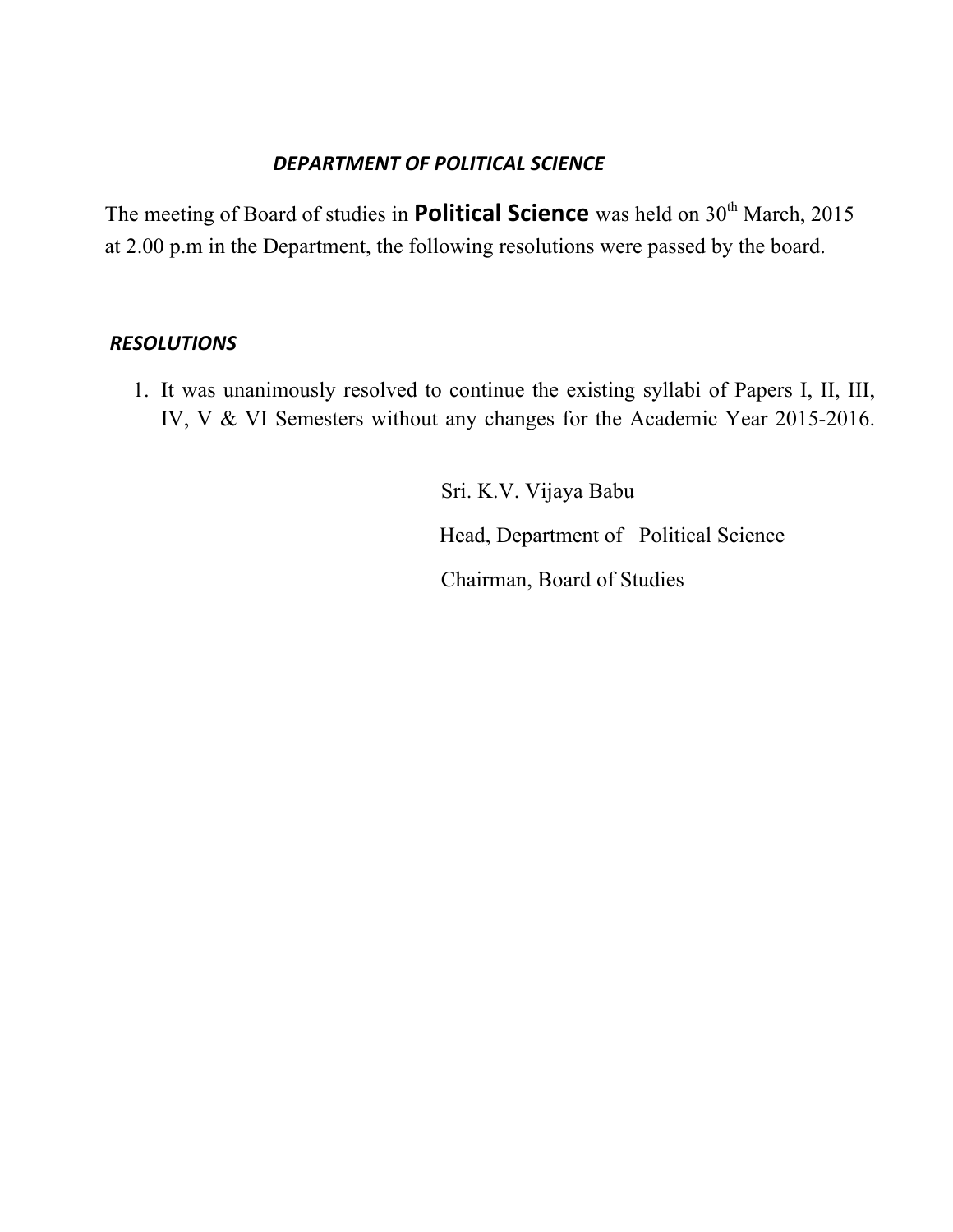# *DEPARTMENT OF MUSIC/DANCE (CLASSICAL) ANIMATION DESIGN & SOUND*

### *PAPER TITLES*

| <b>YEAR</b> | <b>SEMESTER</b> | PAPER.NO       | <b>MAJOR/</b>    | <b>TITLE OF THE PAPER</b>          |
|-------------|-----------------|----------------|------------------|------------------------------------|
|             |                 |                | <b>ELECTIVE</b>  |                                    |
|             | $\mathbf I$     | $\bf{I}$       | Major            | Graphic designing                  |
| I-year      |                 | $\overline{2}$ | Major            | Historical Perspective of          |
|             |                 |                |                  | Music/Dance                        |
|             |                 | 3              | Major            | Science of Sound                   |
|             |                 | $\overline{4}$ | Major            | Basic concepts of Arts             |
|             |                 |                | Practical -I     | Music/Dance                        |
|             |                 |                | Practical-II     | <b>Graphic Designing</b>           |
|             |                 |                | Practical -III   | Principles of Visual Design in     |
|             |                 |                |                  | Drawing                            |
|             |                 |                | Practical -IV    | Principles of Visual Design in     |
|             |                 |                |                  | painting                           |
|             | $\mathbf{I}$    | 5              | Major            | Foundation concepts in Music/Dance |
|             |                 | 6              | Major            | Introduction to Animation          |
|             |                 | $\overline{7}$ | Major            | Television production-I            |
|             |                 | 8              | Major            | Web Design                         |
|             |                 |                | <b>Practical</b> | Music/Dance                        |
|             |                 |                | Practical        | 2D Animation                       |
|             |                 |                | Practical        | Camera Techniques                  |
|             |                 |                | Practical        | Web Design                         |
|             | III             | 5              | Major            | Raga & Tala System                 |
| II-Year     |                 | 6              | Major            | Introduction to Maya               |
|             |                 | $\overline{7}$ | Major            | <b>Script Writing</b>              |
|             |                 |                | Practical        | Music/Dance                        |
|             |                 |                | Practical        | Figure drawing                     |
|             |                 |                | Practical        | Modeling & Texturing               |
|             |                 |                | Practical        | Animation & Rigging                |
|             | IV              | 8              | Major            | Music instruments & Composers      |
|             |                 | 9              | Major            | Introduction to Media & Adverting  |
|             |                 | 10             | Major            | Visual Aesthetics & Analysis       |
|             |                 |                | Practical        | Music/Dance                        |
|             |                 |                | Practical        | Advanced Modeling & Texturing      |
|             |                 |                | Practical        | Advanced Animation & Rigging       |
|             |                 |                | Practical        | Lighting & Rendering               |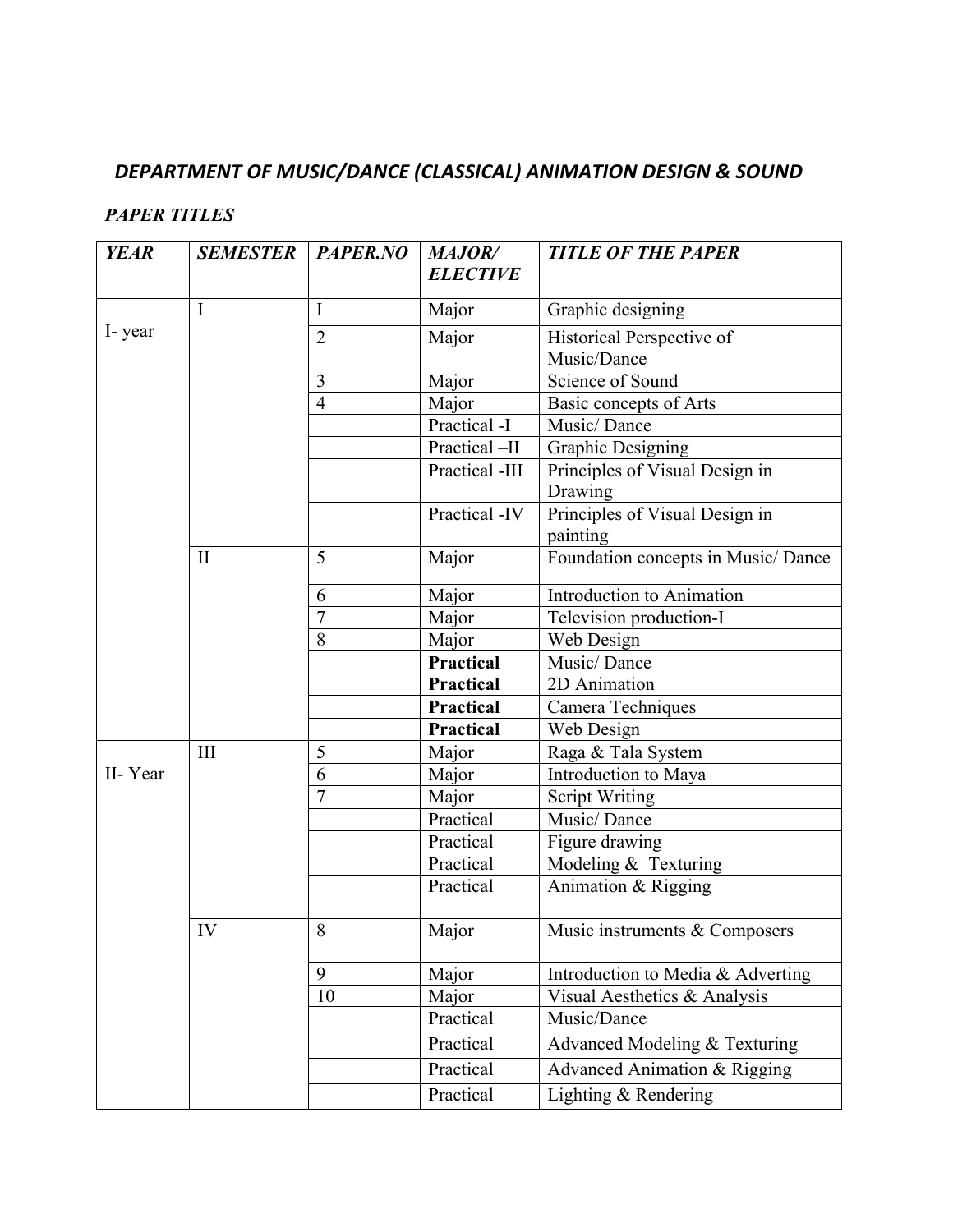|          |                         |    | Practical | <b>Story Boarding</b>                  |
|----------|-------------------------|----|-----------|----------------------------------------|
| III-Year | $\overline{\mathsf{V}}$ | 11 | Major     | Composting                             |
|          |                         | 12 | Major     | Sound Design& Production               |
|          |                         | 13 | Major     | Specialization: Comparative study      |
|          |                         |    |           | Advanced topics in Music/Dance         |
|          |                         |    | Practical | Specialization: Modeling &             |
|          |                         |    |           | Texturing/Animation & Rigging/         |
|          |                         |    |           | Rendering & Lighting                   |
|          |                         |    | Practical | Specialization: Comparative study $\&$ |
|          |                         |    |           | Advanced topics in Music/Dance         |
|          |                         |    | Practical | Sound for Animation                    |
|          |                         |    | Practical | Dynamics                               |
|          | VI                      | 14 | Major     | Corporate Communication                |
|          |                         |    | Practical | Choreography $&$ Composing             |
|          |                         |    | Practical | 3D Portfolio                           |
|          |                         |    | Practical | Matte Painting                         |
|          |                         |    | Practical | <b>VFX Portfolio</b>                   |
|          |                         |    | Practical | Public Performances (Music/Dance)      |
|          |                         |    | Practical | Internship                             |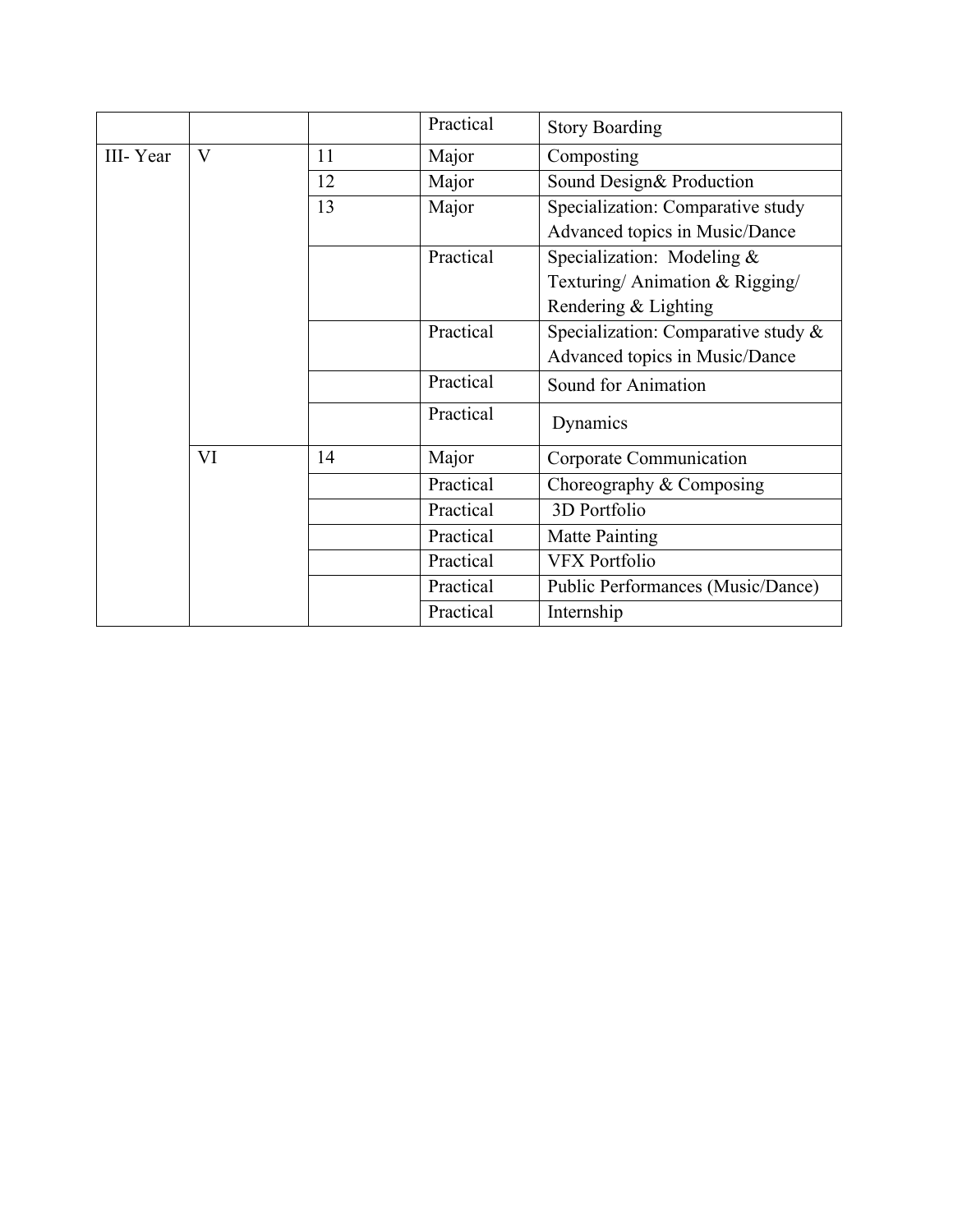# **NEW STRUCTURE**

| <b>YEAR</b> | <b>SEMESTER</b> | PAPER.NO       | <b>MAJOR/</b><br><b>ELECTIVE</b> | <b>TITLE OF THE PAPER</b>                  |
|-------------|-----------------|----------------|----------------------------------|--------------------------------------------|
|             | $\mathbf I$     | I              | Major                            | Graphic designing                          |
| I-year      |                 | $\overline{2}$ | Major                            | Historical Perspective of<br>Music/Dance   |
|             |                 | 3              | Major                            | Science of Sound                           |
|             |                 |                | Practical                        | Music/Dance                                |
|             |                 |                | Practical                        | <b>Graphic Designing</b>                   |
|             |                 |                | Practical                        | Principles of Visual Design in<br>Drawing  |
|             |                 |                | Practical                        | Principles of Visual Design in<br>painting |
|             | $\mathbf{I}$    | $\overline{4}$ | Major                            | Foundation concepts in Music/ Dance        |
|             |                 | 5              | Major                            | Introduction to Animation                  |
|             |                 | 6              | Major                            | Television production-I                    |
|             |                 |                | Practical                        | Music/Dance                                |
|             |                 |                | Practical                        | 2D Animation                               |
|             |                 |                | Practical                        | Camera Techniques                          |
|             |                 |                | Practical                        | Figure drawing                             |
|             | III             | 5              | Major                            | Raga & Tala System                         |
| II-Year     |                 | 6              | Major                            | Introduction to Maya                       |
|             |                 | $\overline{7}$ | Major                            | <b>Script Writing</b>                      |
|             |                 |                | Practical                        | Music/Dance                                |
|             |                 |                | Practical                        | Modeling & Texturing                       |
|             |                 |                | Practical                        | Animation & Rigging                        |
|             |                 |                | Practical                        | <b>Story Boarding</b>                      |
|             | IV              | 8              | Major                            | Music instruments & Composers              |
|             |                 | 9              | Major                            | Introduction to Media & Adverting          |
|             |                 | 10             | Major                            | Visual Aesthetics $&$ Analysis             |
|             |                 |                | Practical                        | Music/Dance                                |
|             |                 |                | Practical                        | Advanced Modeling & Texturing              |
|             |                 |                | Practical                        | Advanced Animation & Rigging               |
|             |                 |                | Practical                        | Lighting $&$ Rendering                     |
|             |                 |                | Practical                        | <b>Matte Painting</b>                      |
| III-Year    | $\bf V$         | 11             | Major                            | Composting                                 |
|             |                 | 12             | Major                            | Sound Design& Production                   |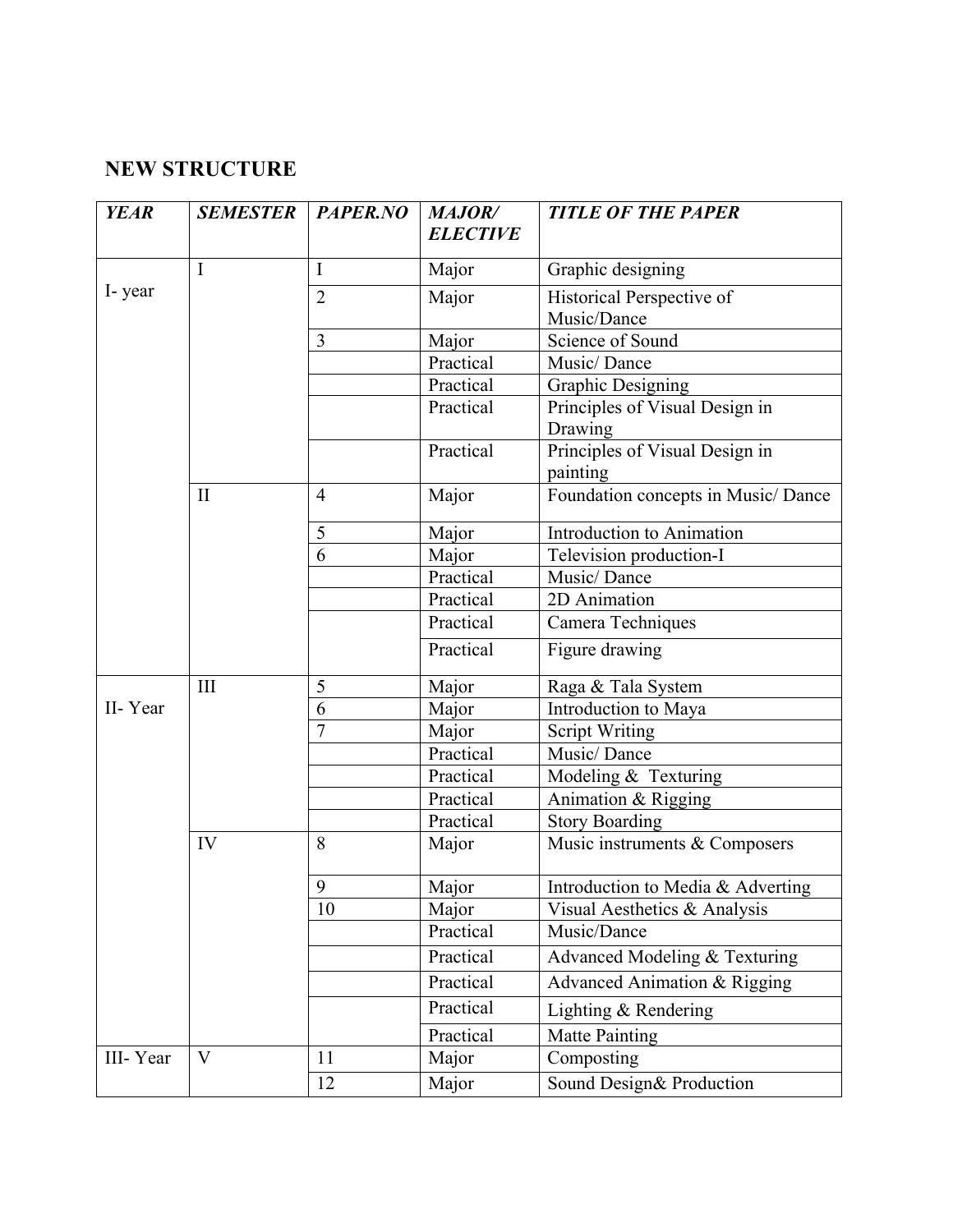|    | 13 | Major     | Specialization: Comparative study      |
|----|----|-----------|----------------------------------------|
|    |    |           | Advanced topics in Music/Dance         |
|    |    | Practical | Specialization: Modeling &             |
|    |    |           | Texturing/Animation & Rigging/         |
|    |    |           | Rendering & Lighting                   |
|    |    | Practical | Specialization: Comparative study $\&$ |
|    |    |           | Advanced topics in Music/Dance         |
|    |    | Practical | Sound for Animation                    |
|    |    | Practical | Dynamics                               |
| VI | 14 | Major     | Corporate Communication                |
|    |    | Practical | Choreography $&$ Composing             |
|    |    | Practical | 3D Portfolio                           |
|    |    | Practical | <b>VFX Portfolio</b>                   |
|    |    | Practical | Public Performances (Music/Dance)      |
|    |    | Practical | Internship                             |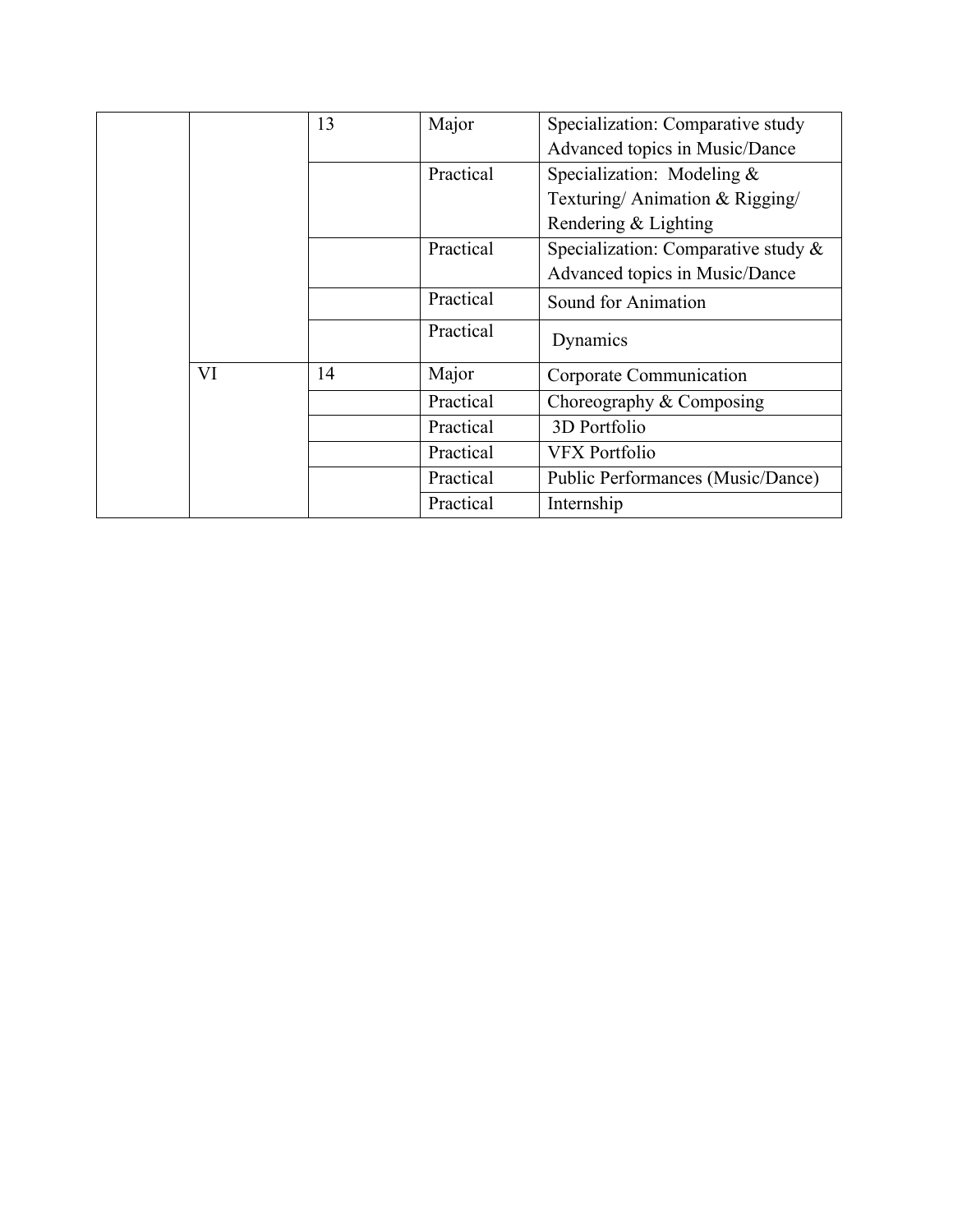### *DEPARTMENT OF MUSIC/DANCE (CLASSICAL) ANIMATION DESIGN & SOUND*

#### **MEMBERS OF BOS**

# **Principal**

1. FR.DR.G.A.P.KISHORE, SJ

# **Vice Principal**

**2.** FR.P.ANIL KUMAR, SJ

# **University Nominee**:

3. SRI. P. KESAVA PRASAD

# **External Experts**:

- 4. SRI .NAGA LAKSHMI **(MUSIC)**
- 5. PROF.MRS.INDIRA HEMA **(DANCE)**
- 6. SRI B BHASKAR RAO **(ANIMATION DESIGN)**

# **Faculty:**

- 7 REV. FR.D.RAVI SEKHAR, SJ
- 8. SRI. KSRK PRASAD
- 9. MS.K. NAGA RANI
- 10. SRI. D .PRAVEEN KUMAR
- 11 SRI. S. EZRA SASTRY
- 12. SRI. N. SRIDHAR
- 13. SRI. VIJAY SRINIVASAN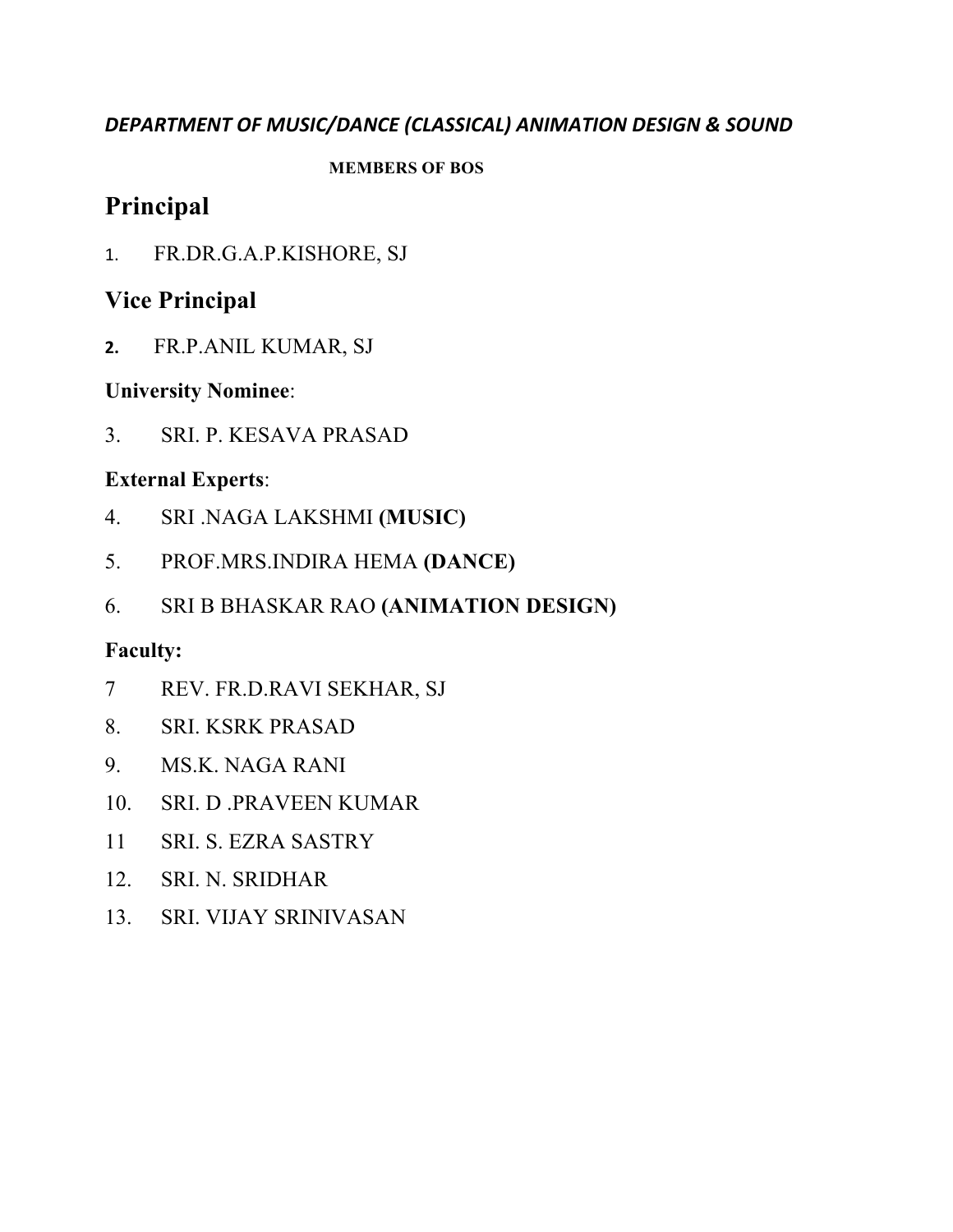#### *DEPARTMENT OF MUSIC/DANCE (CLASSICAL) ANIMATION DESIGN & SOUND*

The meeting of Board of studies in *Music/Dance (Classical) Animation Design & Sound* **was** held on 30<sup>th</sup> March, 2015 at 10.00 a.m in the Department. The following resolutions were passed by the board.

### *RESOLUTIONS*

- 1. It is resolved to remove a paper entitled "Basic Concept of ART" in the Semester 1.
- 2. It is resolved to include Modes of arts Visual Arts: Painting, Print making, Sculpture, Graphics and digital arts. Performing Arts – Dance, Theater, music and traditional arts topics in drawing paper entitled "Principals of Visual Design in Drawing" in Unit – I of Semester- 1.
- 3. It is resolved to remove a paper entitled "Web Design" theory in Semester -2.
- 4. It is resolved to remove a paper entitled "Web Design" practical in Semester -2.
- 5. It is resolved to shift a paper entitled "Figure Drawing" from Semester -3 to Semester -2.
- 6. It is resolved to include topics on asamytha hasthas, samutha hasthas & .sirobedhas in Dance Practical, in Semester -2.
- 7. It is resolved to add Thodi in the place of Ananda Bhairavi in Music Practical, Semester- 2.
- 8. It is resolved to shift a paper entitled "Story Board" from Semester- 4 to Semester -3.
- 9. It is resolved to add 1. Pranamya Sirasa Deva 2. Devatastu 3. Samudra Vasane 4. Katikarna samayuktam in Dance Practical, in Semester- 3.
- 10. It is resolved to include two practical topics namely madhyamakala keerthanas of Tyagaraja in Music Practical, Semester -3.
- 11. It is resolved to shift a paper entitled "Corporate Communication" from Semester 6 to Semester -4.
- 12. It is resolved to shift a paper entitled "Matt Painting" from Semester-6 to Semester- 4.
- 13. It is resolved to include 1.Pranaye 2. Angikam 3. Shambhuh Gowri 4. Jagrahapatya rugveda in Dance Practical, in Semester 4.
- 14. The Model Question Papers and Scheme of Evaluation remain the same as in the case of Animation.
- 15. A Proposal to start two new courses viz. B.Sc., (Film Making, Animation and Advertising) and B.A., (English Literature, Journalism and Animation) was examined thoroughly by the Board of Studies. The three year scheme along with the First Year syllabus of Animation was provisionally approved by the Board of Studies. And it was resolved to request Rev Fr. Principal to move a resolution in the Academic Council for introducing the said two courses with effect from the academic year 2015-2016.

Fr. D. Ravi Sekhar, SJ Head, Dept. of. Music/Dance (Classical) Animation Design & Sound Chairman, Board of Studies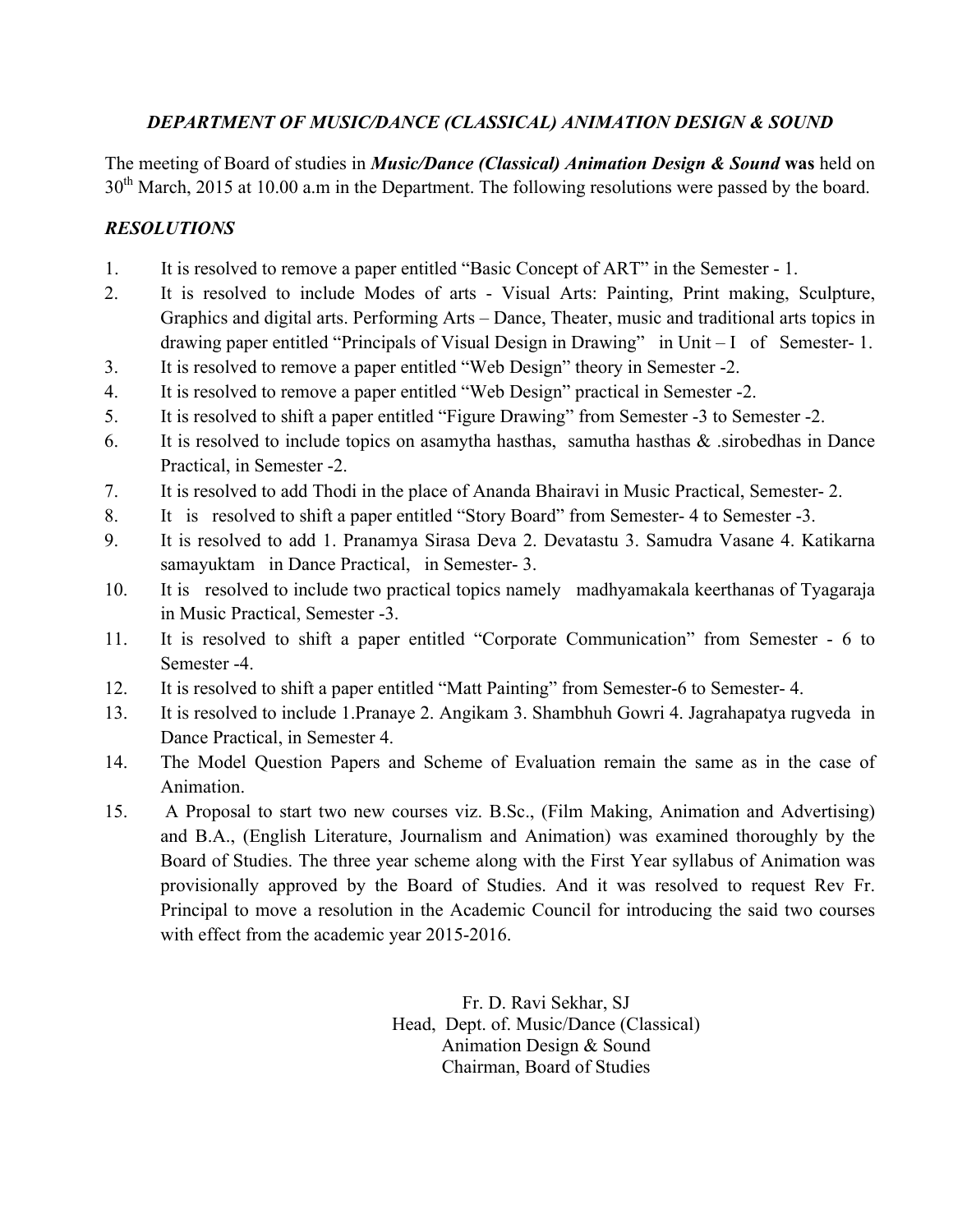## *B.Sc (Animation with VFX))*

#### **MEMBERS OF BOS**

Minutes of the meeting of the Board of Studies in B.Sc., Animation with VFX held on 30.03.2015 at 3.00 P.M.

#### **MEMBERS:**

- 1. FR.DR.G.A.P.KISHORE, SJ, Principal
- 2. FR.P.ANIL KUMAR, SJ, Vice Principal

#### **University Nominee**:

3. DR.M.BABU REDDY

#### **External Experts**:

4. SRI B BHASKAR RAO **(ANIMATION DESIGN)**

#### **Faculty:**

- 5 REV FR.D.RAVI SEKHAR, SJ
- 6. SRI S.A.B.NEHRU
- 7. SRI KSRK PRASAD
- 8. SRI D PRAVEEN KUMAR
- 9. SRI S EZRA SASTRY
- 10. SRI N SRIDHAR

.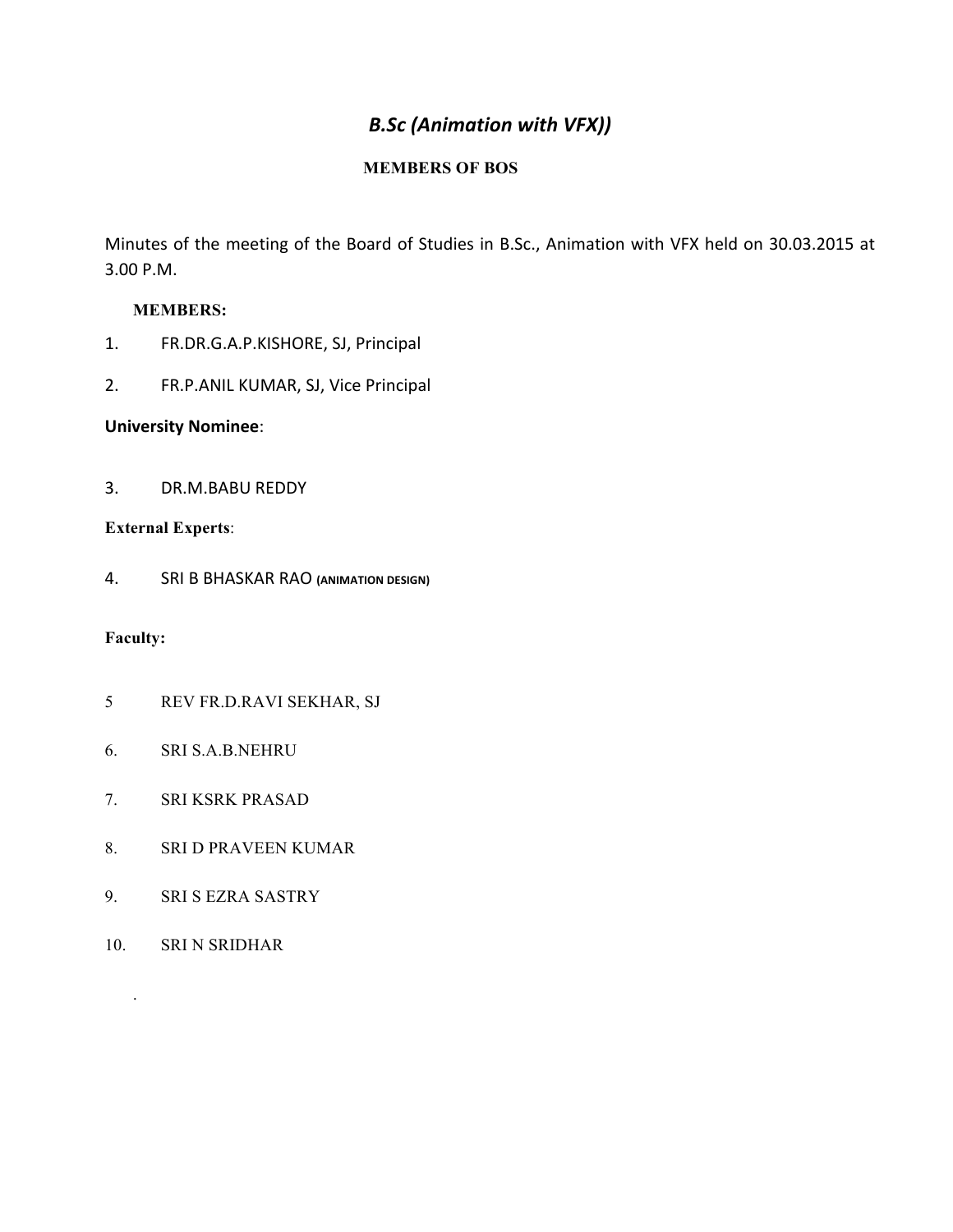### *B.Sc (Animation & VFX)*

The meeting of Board of studies in **B.Sc** (Animation & VFX) was held on 30<sup>th</sup> March, 2015 at 12.00 p.m in the Department. The following resolutions were passed by the board.

#### *RESOLUTIONS*

- 1. It is resolved to remove a paper entitled "Basic Concept of ART" in the Semester 1.
- 2. It is resolved to include Modes of arts Visual Arts: Painting, Print making, Sculpture, Graphics and digital arts. Performing Arts – Dance, Theater, music and traditional arts topics in drawing paper entitled "Principals of Visual Design in Drawing" in Unit – I of Semester- 1.
- 3. It is resolved to remove a paper entitled "Web Design" theory in Semester -2.
- 4. It is resolved to remove a paper entitled "Web Design" practical in Semester -2.
- 5. It is resolved to shift a paper entitled "Figure Drawing" from Semester -3 to Semester -2.
- 6. It is resolved to shift a paper entitled "Story Board" from Semester- 4 to Semester -3.
- 7. It is resolved to shift a paper entitled "Corporate Communication" from Semester 6 to Semester -4.
- 8. It is resolved to shift a paper entitled "Matt Painting" from Semester-6 to Semester- 4.
- 9. The Model Question Papers and Scheme of Evaluation remain the same as in the case of Animation.
- 10. A Proposal to start two new courses viz. B.Sc., (Film Making, Animation and Advertising) and B.A., (English Literature, Journalism and Animation) was examined thoroughly by the Board of Studies. The three year scheme along with the First Year syllabus of Animation was provisionally approved by the Board of Studies. And it was resolved to request Rev Fr. Principal to move a resolution in the Academic Council for introducing the said two courses with effect from the academic year 2015-2016.

Fr. D. Ravi Sekhar, SJ Head, Dept. of. Music/Dance (Classical) Animation Design & Sound Chairman, Board of Studies

> Rev. Fr. D. Ravi Sekhar, SJ Coordinator , Dept. of. VFX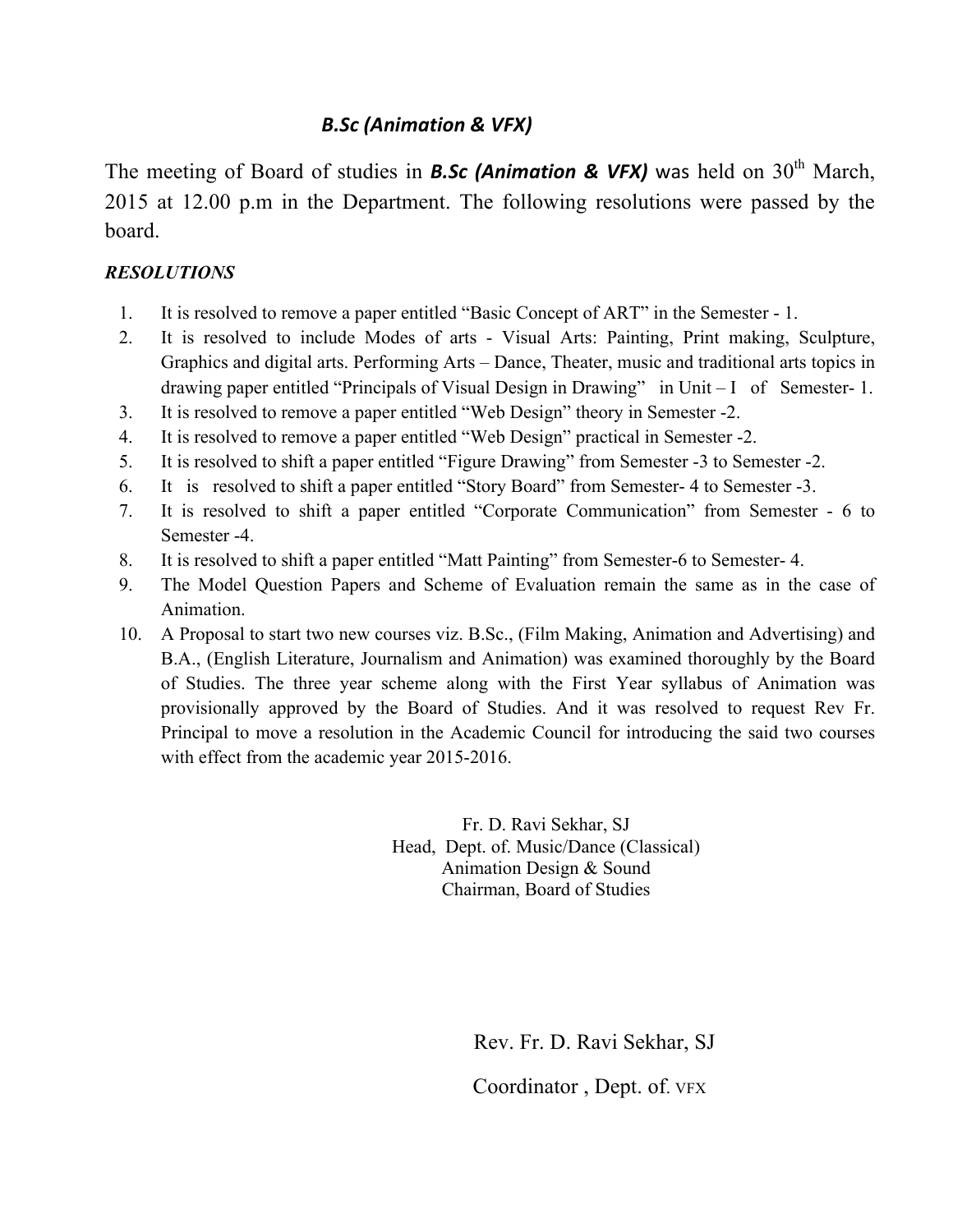Chairman, Board of Studies

# *DEPARTMENT OF COMMERECE*

## **B.Com-** GENERAL

#### *TITLE OF THE PAPERS*

| <b>YEAR</b> | <b>SEMESTER</b> | <b>MAJOR/</b><br><b>ELECTIVE</b> | <b>TITLE OF THE PAPER</b>              |
|-------------|-----------------|----------------------------------|----------------------------------------|
|             |                 | Major                            | Financial Accounting-1                 |
| I-year      |                 | Major                            | <b>Business Economics-1</b>            |
|             |                 | Major                            | <b>Business Statistics-1</b>           |
|             |                 | Major                            | Fundamentals of Information technology |
|             |                 | Major                            | Financial Accounting-11                |
|             |                 | Major                            | <b>Business Economics-11</b>           |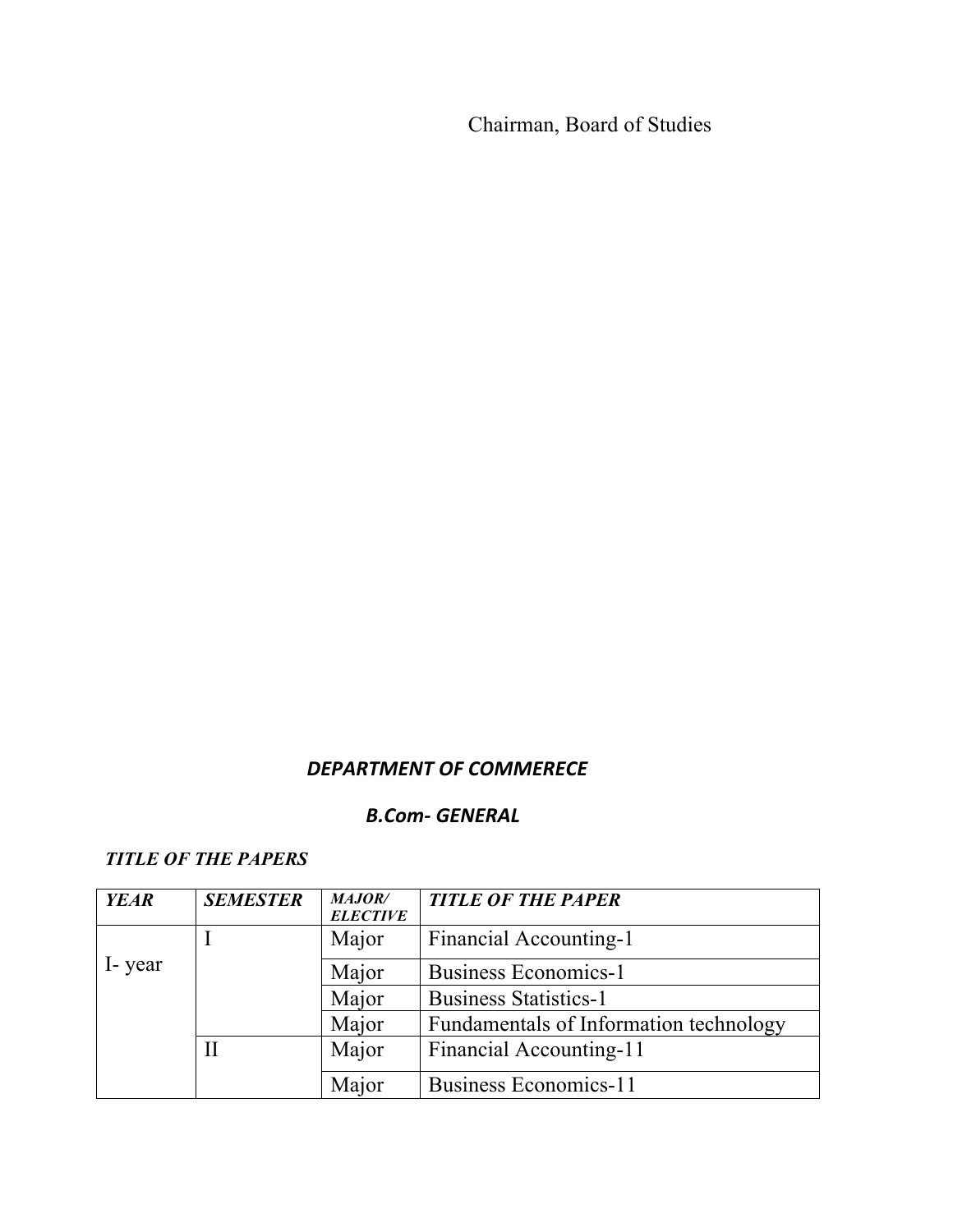|          |     | Major               | <b>Business Statistics-11</b>                 |  |
|----------|-----|---------------------|-----------------------------------------------|--|
|          |     | Major               | <b>Computerized Financial Accounting</b>      |  |
|          | III | Major               | <b>Advanced Accounting-1</b>                  |  |
| II-Year  |     | Major               | Taxation-1                                    |  |
|          |     | Major               | Financial Services Banking & Insurance -1     |  |
|          |     | Major               | Business Organization & Management-1          |  |
|          | IV  | Major               | <b>Advanced Accounting-11</b>                 |  |
|          |     | Major               | Taxation-11                                   |  |
|          |     | Major               | Financial Services Banking & Insurance -11    |  |
|          |     | Major               | Business Organization & Management-11         |  |
| III-Year | V   | Major               | Corporate Accounting-1                        |  |
|          |     | Major               | Cost & Management Accounting-1                |  |
|          |     | Major               | <b>Business Law-1</b>                         |  |
|          |     | Major               | <b>Practical Auditing</b>                     |  |
|          |     | Elective            | <b>Financial Management-1</b>                 |  |
|          |     | Elective            | Marketing & Sales Management-1                |  |
|          |     | Elective            | Human Resource Management-1                   |  |
|          |     | Elective            | <b>Advanced Corporate Accounting-1</b>        |  |
|          | VI  | Major               | Corporate Accounting-11                       |  |
|          |     | Major               | Cost & Management Accounting-11               |  |
|          |     | Major               | <b>Business Law-11</b>                        |  |
|          |     | Major               | Business Correspondence & Report<br>Writing   |  |
|          |     | Elective            | Financial Management-11                       |  |
|          |     | Elective            | Marketing & Sales Management-11               |  |
|          |     | Elective            | Human Resource Management-11                  |  |
|          |     | Elective            | <b>Advanced Corporate Accounting-11</b>       |  |
|          |     |                     | <b>General Elective: Financial Accounting</b> |  |
|          |     | <b>Project Work</b> |                                               |  |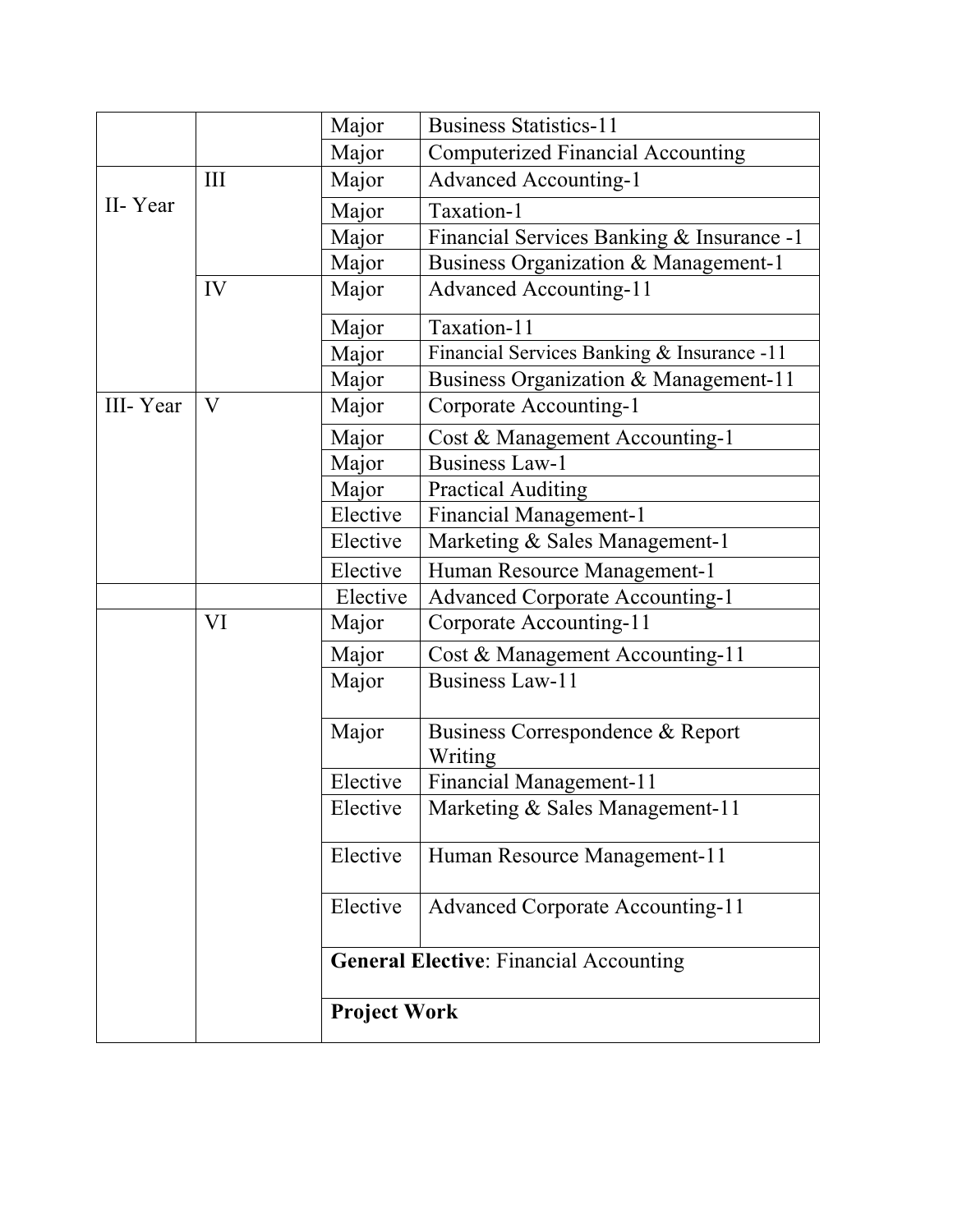# **DEPARTMENT** OF COMMERECE

# **B.Com.** *Computers*

| <b>YEAR</b> | <b>SEMESTER</b> | <b>MAJOR/</b><br><b>ELECTIVE</b> | <b>TITLE OF THE PAPER</b>                |
|-------------|-----------------|----------------------------------|------------------------------------------|
|             |                 | Major                            | Financial Accounting-1                   |
| I-year      |                 | Major                            | <b>Business Statistics-I</b>             |
|             |                 | Major                            | Fundamentals of Information technology   |
|             |                 | Major                            | <b>Business Economics-I</b>              |
|             | $\rm II$        | Major                            | Financial Accounting-11                  |
|             |                 | Major                            | <b>Business Statistics-11</b>            |
|             |                 | Major                            | <b>Computerized Financial Accounting</b> |
|             |                 | Major                            | <b>Business Economics-11</b>             |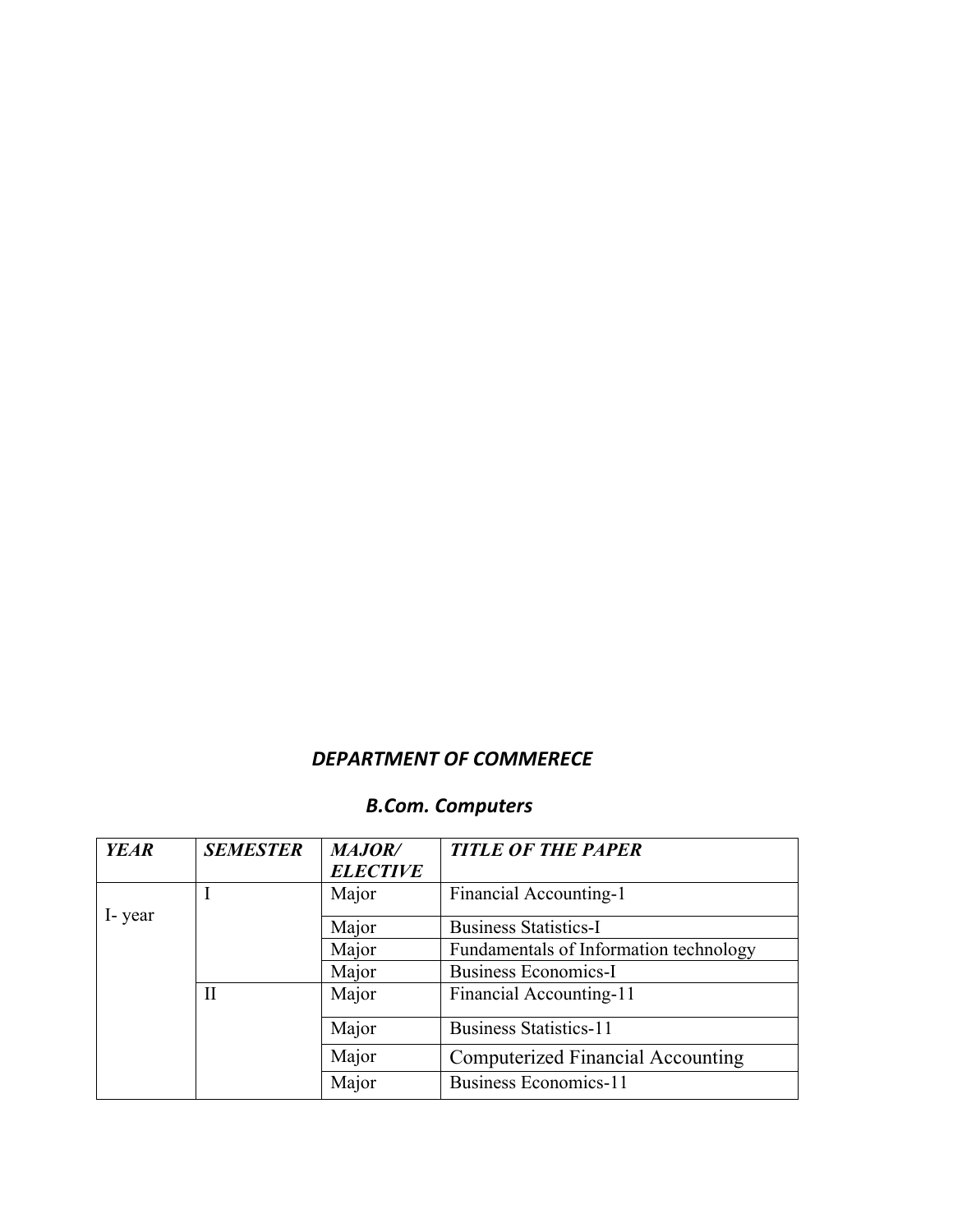|          | III                     | Major               | <b>Advanced Accounting-1</b>               |
|----------|-------------------------|---------------------|--------------------------------------------|
| II-Year  |                         | Major               | Taxation-1                                 |
|          |                         | Major               | Financial Services Banking & Insurance -1  |
|          |                         | Major               | Programming in 'C'                         |
|          | IV                      | Major               | <b>Advanced Accounting-11</b>              |
|          |                         | Major               | Taxation-11                                |
|          |                         | Major               | Financial Services Banking & Insurance -11 |
|          |                         | Major               | Programming in 'C++'                       |
| III-Year | $\overline{\mathbf{V}}$ | Major               | Corporate Accounting-1                     |
|          |                         | Major               | Cost & Management Accounting-1             |
|          |                         | Major               | <b>Business Law-1</b>                      |
|          |                         | Major               | <b>Practical Auditing</b>                  |
|          |                         | Major               | <b>Database Management Systems</b>         |
|          |                         | Major               | E-Commerce & Web designing                 |
|          | VI                      | Major               | Corporate Accounting-11                    |
|          |                         | Major               | Cost & Management Accounting-11            |
|          |                         | Major               | <b>Business Law-11</b>                     |
|          |                         | Major               | Business Correspondence & Report writing   |
|          |                         | Major               | Visual basic                               |
|          |                         | Major               | Accounting Information systems for         |
|          |                         |                     | Management                                 |
|          |                         | <b>Project Work</b> |                                            |

# *DEPARTMENT OF COMMERECE (OLD)*

# *B.Com- Professional*

| <b>YEAR</b> | <b>SEMESTER</b> | <b>MAJOR/</b>   | <b>TITLE OF THE PAPER</b>    |
|-------------|-----------------|-----------------|------------------------------|
|             |                 | <b>ELECTIVE</b> |                              |
|             |                 | Major           | Financial Accounting-1       |
| I-year      |                 | Major           | <b>Business Economics-1</b>  |
|             |                 | Major           | <b>Business Statistics-1</b> |
|             |                 | Major           | Organization & Management-1  |
|             | $\mathbf{I}$    | Major           | Financial Accounting-11      |
|             |                 | Major           | <b>Business Economics-11</b> |
|             |                 | Major           | <b>Business Mathematics</b>  |
|             |                 | Major           | Organization & Management-1  |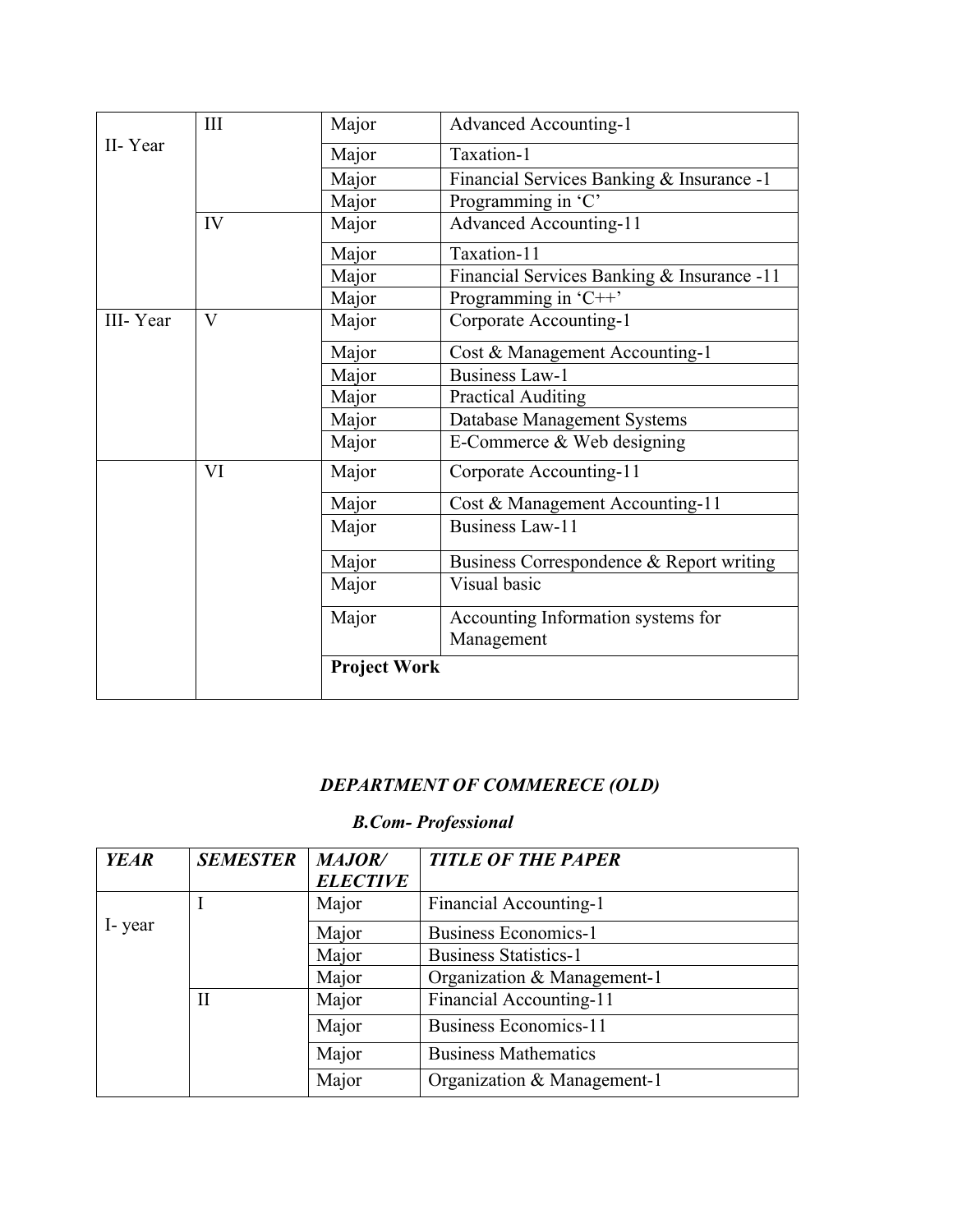|          |              | <b>Project Work</b> |                                            |
|----------|--------------|---------------------|--------------------------------------------|
|          |              | Major               | Human Resource Management-I                |
|          |              | Major               | Financial Management- I                    |
|          |              | Major               | Management Accounting-II                   |
|          |              | Major               | <b>Business Law-11</b>                     |
|          |              | Major               | Auditing-I                                 |
|          | VI           | Major               | Corporate Accounting-11                    |
|          |              | Major               | Human Resource Management-I                |
|          |              | Major               | Financial Management- I                    |
|          |              | Major               | Management Accounting-I                    |
|          |              | Major               | Auditing-I                                 |
|          |              | Major               | <b>Business Law-1</b>                      |
|          |              | Major               | Cost & Management Accounting-1             |
| III-Year | $\mathbf{V}$ | Major               | Corporate Accounting-1                     |
|          |              | Major               | Soft Skills & Personality Development      |
|          |              | Major               | Financial services- Banking & Insurance-II |
|          |              | Major               | Accounting Information Sstem-II            |
|          |              | Major               | Taxation-11                                |
|          | IV           | Major               | <b>Advanced Accounting-11</b>              |
|          |              | Major               | Business Correspondence & Report writing   |
|          |              | Major               | Financial services- Banking & Insurance-I  |
|          |              | Major               | Accounting Information system-I            |
| II-Year  |              | Major               | Taxation-1                                 |
|          | III          | Major               | <b>Advanced Accounting-1</b>               |
|          |              |                     |                                            |

*(NEW)*

# **Changes in papers titles- for B.Com (***General & Computers*)

| <b>YEAR</b> | <b>SEMESTER</b> | <b>MAJOR</b><br><b>ELECTIVE</b> | <b>TITLE OF THE PAPER</b>                        |
|-------------|-----------------|---------------------------------|--------------------------------------------------|
| I-vear      |                 | Major                           | <b>Fundamentals of Information</b><br>technology |
|             | П               | Major                           | <b>E-Commerce and Web Designing</b>              |

 *Changes in papers titles-for B.Com (Professionals)*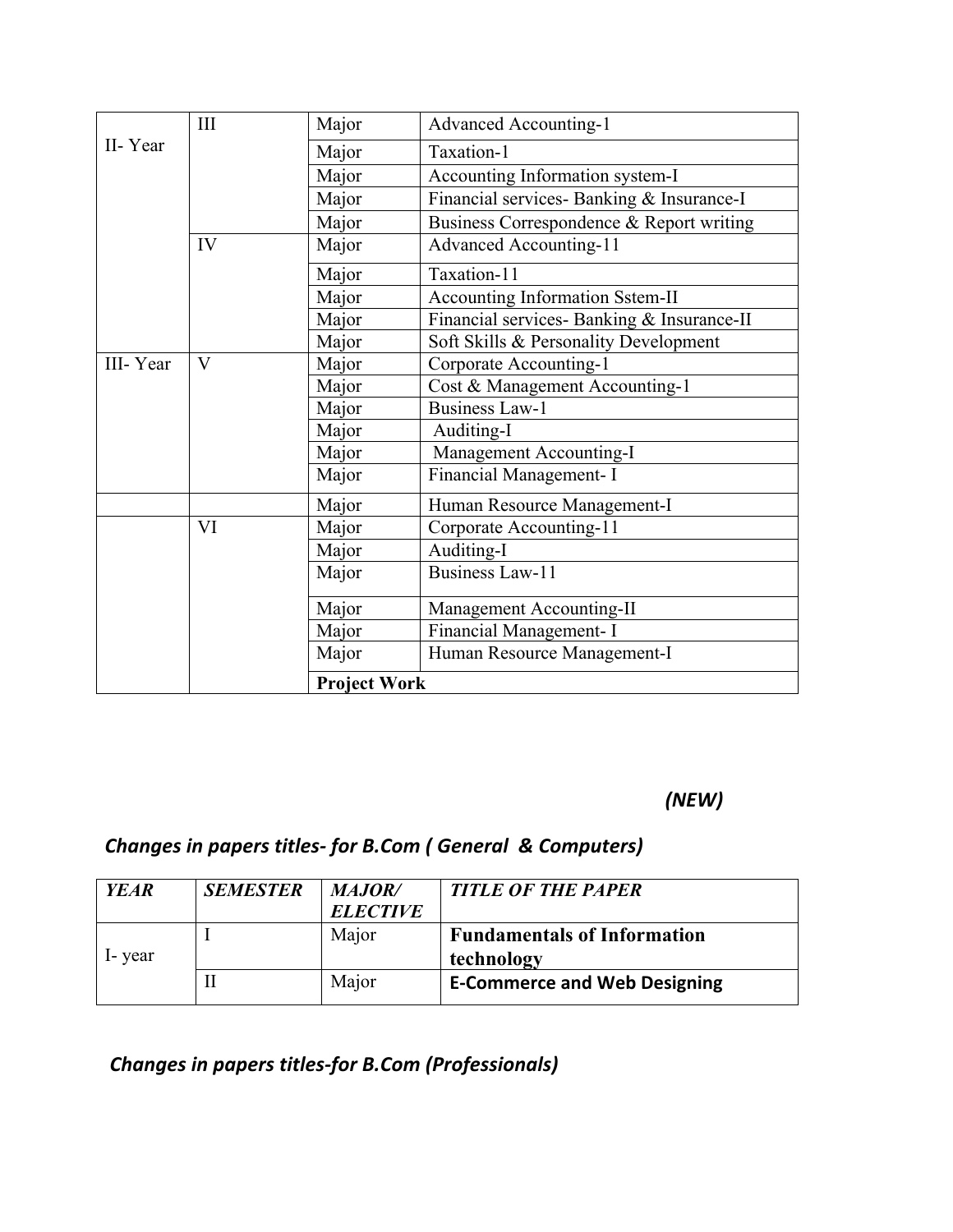| <b>YEAR</b>    | <b>SEMESTER</b> | <b>MAJOR/</b><br><b>ELECTIVE</b> | <b>TITLE OF THE PAPER</b>                                                    |
|----------------|-----------------|----------------------------------|------------------------------------------------------------------------------|
| <b>II-YEAR</b> | III             | Major                            | <b>Accounting Information Systems</b>                                        |
|                | IV              | Major                            | <b>Business Entrepreneurship</b>                                             |
| III-Year       | $\mathbf{V}$    | Major                            | <b>Corporate Accounting-1</b>                                                |
|                |                 | Major                            | <b>Cost and Management Accounting-II</b>                                     |
|                |                 | Major                            | <b>Business Law-1</b>                                                        |
|                |                 | Major                            | <b>Practical Auditing</b>                                                    |
|                |                 | Major                            | Financial Management-I/ Marketing and Sales<br>Management-I                  |
|                |                 | Major                            | Resource<br>Management-I/ Advanced<br>Human<br><b>Corporate Accounting-I</b> |
|                | VI              | Major                            | <b>Corporate Accounting-1I</b>                                               |
|                |                 | Major                            | <b>Cost &amp; Management Accounting-11</b>                                   |
|                |                 | Major                            | <b>Business Law-11</b>                                                       |
|                |                 | Major                            | <b>Advanced Management Accounting</b>                                        |
|                |                 | Major                            | Financial Management-II / Marketing and Sales<br>Management-II               |
|                |                 | Major                            | Human Resource Management-II/ Advanced<br><b>Corporate Accounting-II</b>     |

## **DEPARTMENT OF COMMERCE**

### *RESOLUTIONS:*

*The Board of Studies Meeting of the Department of Commerce was held on 27<sup>th</sup> March* 2015, Wednesday at 3:00 PM in the Conference Hall.

**The following Resolutions were passed unanimously**:

### **RESOLUTIONS:**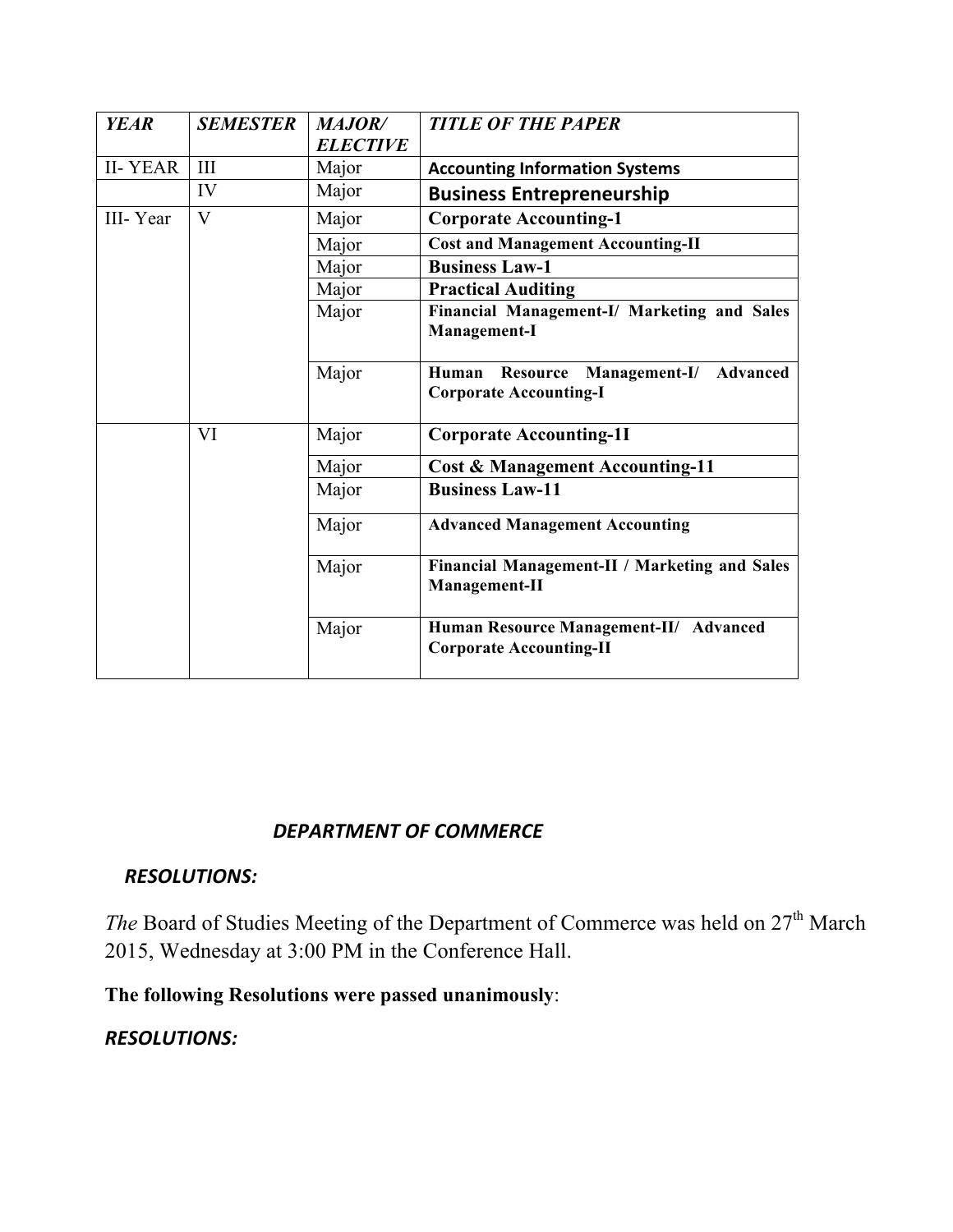- 1. It is resolved to restructure the Paper "**Fundamentals of Information Technology**" of **Semesters I and II of B.Com (General)** and **B.Com (Computers)** in such a way that it is taught in **Semester I** only to facilitate the introduction of a new Paper "E-Commerce and Web Designing" in Semester II of the same Courses.
- 2. It is resolved to introduce the Paper "E-Commerce & Web Designing" in Semester II of B.Com (General) and B.Com (Computers) in place of the Paper "Computerized Financial Accounting"
- 3. It is resolved to restructure the Paper "Accounting Information Systems" of Semesters III and IV of B.Com (Professional) in such a way that it is taught in **Semester III** only to facilitate the introduction a new Paper "Business Entrepreneurship" in IV Semester of the same Course.
- 4. It is resolved to exclude the Unit "Wealth Tax" from the paper Taxation of Semesters III and IV of all B.Com Sections in the backdrop of the abolition of the same from the financial year 2015-16 and to include/introduce the topic **Goods and Services Tax (GST)** in its place.
- 5. It is resolved to introduce the following papers in the **V Semester** of **B.Com (Professional)** from the academic year 2015-2016 onwards, duly approved by the Board of Studies:
	- **Corporate Accounting-I**
	- **Cost and Management Accounting-I**
	- **Business Laws-I**
	- **Practical Auditing**
	- **Financial Management-I/ Marketing and Sales Management-I**
	- **Human Resource Management-I/ Advanced Corporate Accounting-I**
- 6. It is also resolved to introduce the following papers in the VI Semester of B.Com (Professional) from the academic year **2015-2016** onwards, duly approved by the Board of Studies:
	- **Corporate Accounting-II**
	- **Cost and Management Accounting-II**
	- **Business Laws-II**
	- **Advanced Management Accounting**
	- **Financial Management-II / Marketing and Sales Management-II**
	- **Human Resource Management-II/ Advanced Corporate Accounting-II**

#### *DEPARTMENT OF BUSINESS ADMINISTRATION*

#### *PAPER TITLES*

| <b>YEAR</b> | <b>SEMESTER</b> | MAJOR/          | <b>TITLE OF THE PAPER</b>    |
|-------------|-----------------|-----------------|------------------------------|
|             |                 | <b>ELECTIVE</b> |                              |
|             |                 | Major           | Business English-I           |
| I-year      |                 | Major           | <b>Business Organization</b> |
|             |                 | Major           | <b>Financial Accounting</b>  |
|             |                 | Major           | <b>Business Economics</b>    |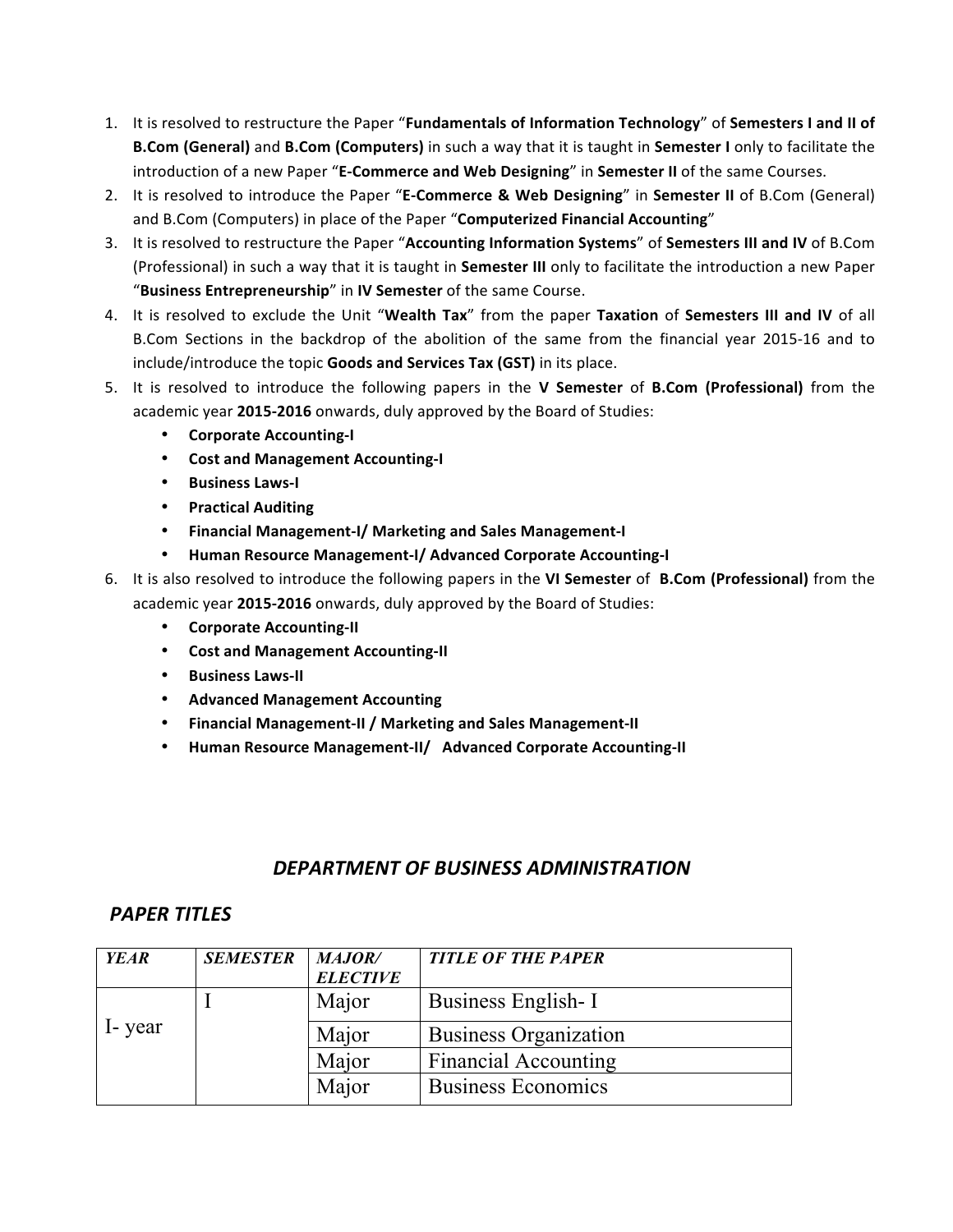|          |          | Major    | <b>Business Statistics</b>                  |
|----------|----------|----------|---------------------------------------------|
|          | $\rm II$ | Major    | <b>Business English-II</b>                  |
|          |          | Major    | <b>Business Management</b>                  |
|          |          | Major    | <b>Advanced Accounting</b>                  |
|          |          | Major    | <b>Indian Business Environment</b>          |
|          |          | Major    | <b>Business Mathematics</b>                 |
|          |          | Major    | <b>Computer Applications in Accounting</b>  |
| II-Year  | Ш        | Major    | Business Correspondence & report<br>writing |
|          |          | Major    | Business regulatory frame work              |
|          |          | Major    | <b>Company Accounts</b>                     |
|          |          | Major    | <b>Research Methodology</b>                 |
|          |          | Major    | Bank management                             |
|          | IV       | Major    | Soft skills & Personality Development       |
|          |          | Major    | Company law                                 |
|          |          | Major    | <b>Financial Management</b>                 |
|          |          | Major    | Human Resource management                   |
|          |          | Major    | <b>Marketing Management</b>                 |
| III-Year | V        | Major    | Organizational Behaviour                    |
|          |          | Major    | Entrepreneurship Development                |
|          |          | Major    | <b>Business Ethics</b>                      |
|          |          | Major    | <b>Production Management</b>                |
|          |          | Major    | <b>Cost Accounting</b>                      |
|          |          | Elective | Financial Services & Markets                |
|          |          | Elective | Advertising & Brand Management              |
|          |          | Elective | Performance & Reward Management             |
|          | VI       | Major    | Logistics $&$ Supply chain management       |
|          |          | Major    | <b>Project Management</b>                   |
|          |          | Major    | <b>Management Accounting</b>                |
|          |          | Major    | Industrial relations                        |
|          |          | Major    | Retail Management                           |
|          |          | Elective | <b>International Financial Management</b>   |
|          |          | Elective | <b>International Marketing</b>              |
|          |          | Elective | Global Human Resource Management            |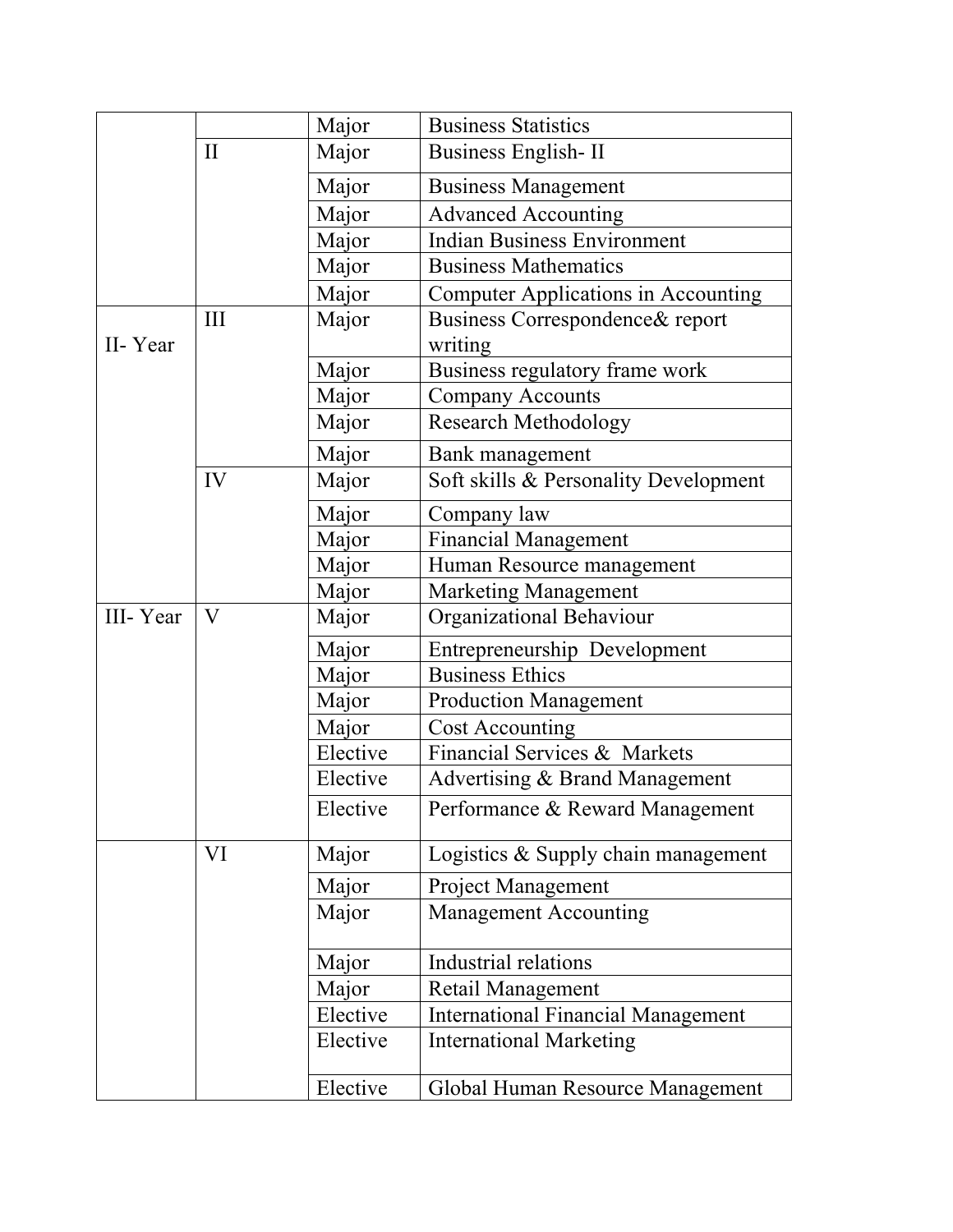# *CHANGED PAPER TITLE*

| <b>YEAR</b> | <b>SEMESTER</b> | MAJOR/          | <b>TITLE OF THE PAPER</b>                     |
|-------------|-----------------|-----------------|-----------------------------------------------|
|             |                 | <b>ELECTIVE</b> |                                               |
|             | VI              |                 | ELECTIVE   Financial services & Markets (OLD) |
| III- year   |                 |                 | Financial Services, Markets and               |
|             |                 |                 | <b>NEW</b><br>Insurance                       |

### *DEPARTMENT OF BUSINESS ADMINISTRATION*

#### **MEMBERS OF BOS**

# **Principal**

1. FR.DR.G.A.P.KISHORE, SJ

# **Vice Principal**

2. FR. P. ANIL KUMAR, SJ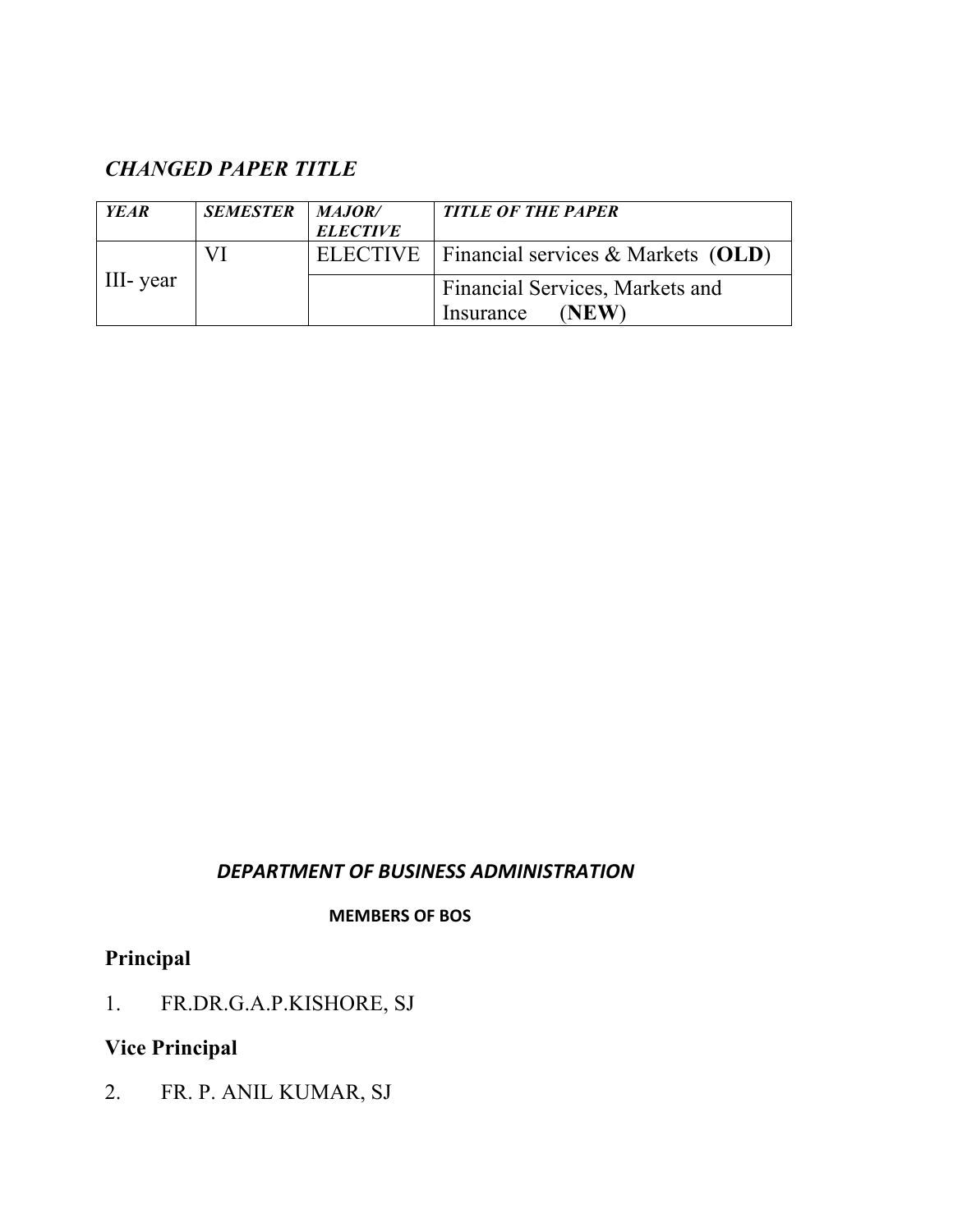## **University Nominee:**

3. DR.CHERUKURI JAYA SANKARA PRASAD

# **External Experts**:

- 4. MS.NAGA SUNDARI
- 5. MS.SUVARNA LAKSHMI

# **Faculty:**

- 6. MS.D UMA KUMARI
- 7. SRI G SRAVAN KUMAR
- 8. MS.MD.SHABANA BEGUM
- 9. MS.A.ANTHIMA
- 10. MS.K MONISHA
- 11. SK.WASIM AKRAM

# *DEPARTMENT OF BUSINESS ADMINISTRATION*

The meeting of Board of studies in **Business Administration was** held on 27<sup>th</sup> March, 2015 at 10.00 a.m in the Conference Hall, the following resolutions were passed by the board.

# *RESOLUTIONS*

1. It is resolved to restructure the 7 units of the syllabus of Company Accounts in III Semester, paper –III into 5 units..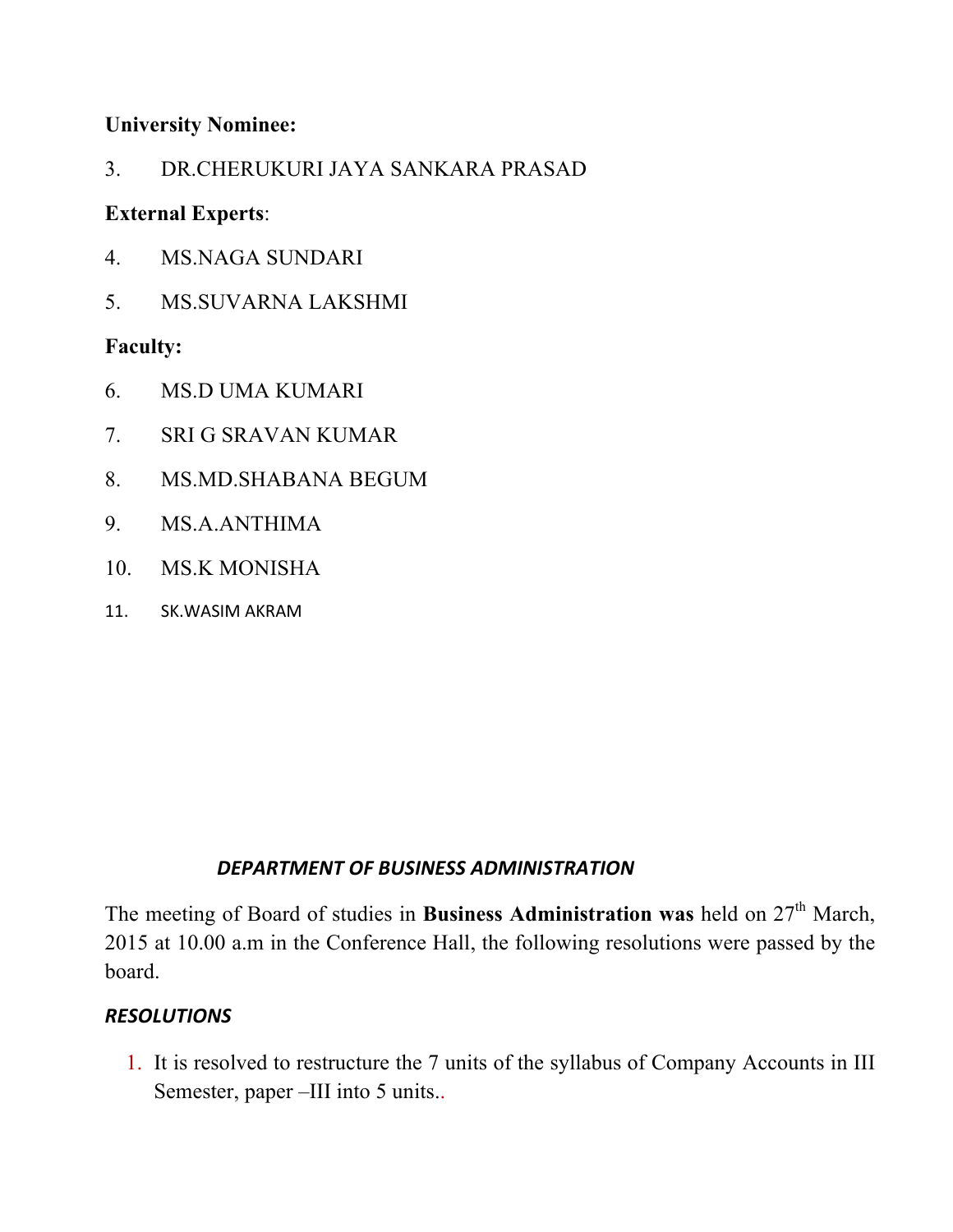- 2. It is resolved to change the syllabus of Marketing Management in IV Semester, paper – V.
- 3. It is resolved to shuffle Unit–II and Unit–III in Production Management of Semester-V, Paper–IV.
- 4. It is resolved to reorganize the syllabus of Cost Accounting, semester-V, paper V.
- 5. It is resolved to change the title of the paper Financial services & Markets as "Financial Services, Markets and Insurance in V Semester, paper–VI (Elective– Finance)

D. Uma Kumari

Head, Department of Business Administration

Chairman, Board of Studies

#### *DEPARTMENT OF ETHICS AND RELIGION*

#### **MEMBERS OF BOS**

### **PRINCIPAL**

1. FR.DR.G.A.P.KISHORE, SJ

**Vice Principal**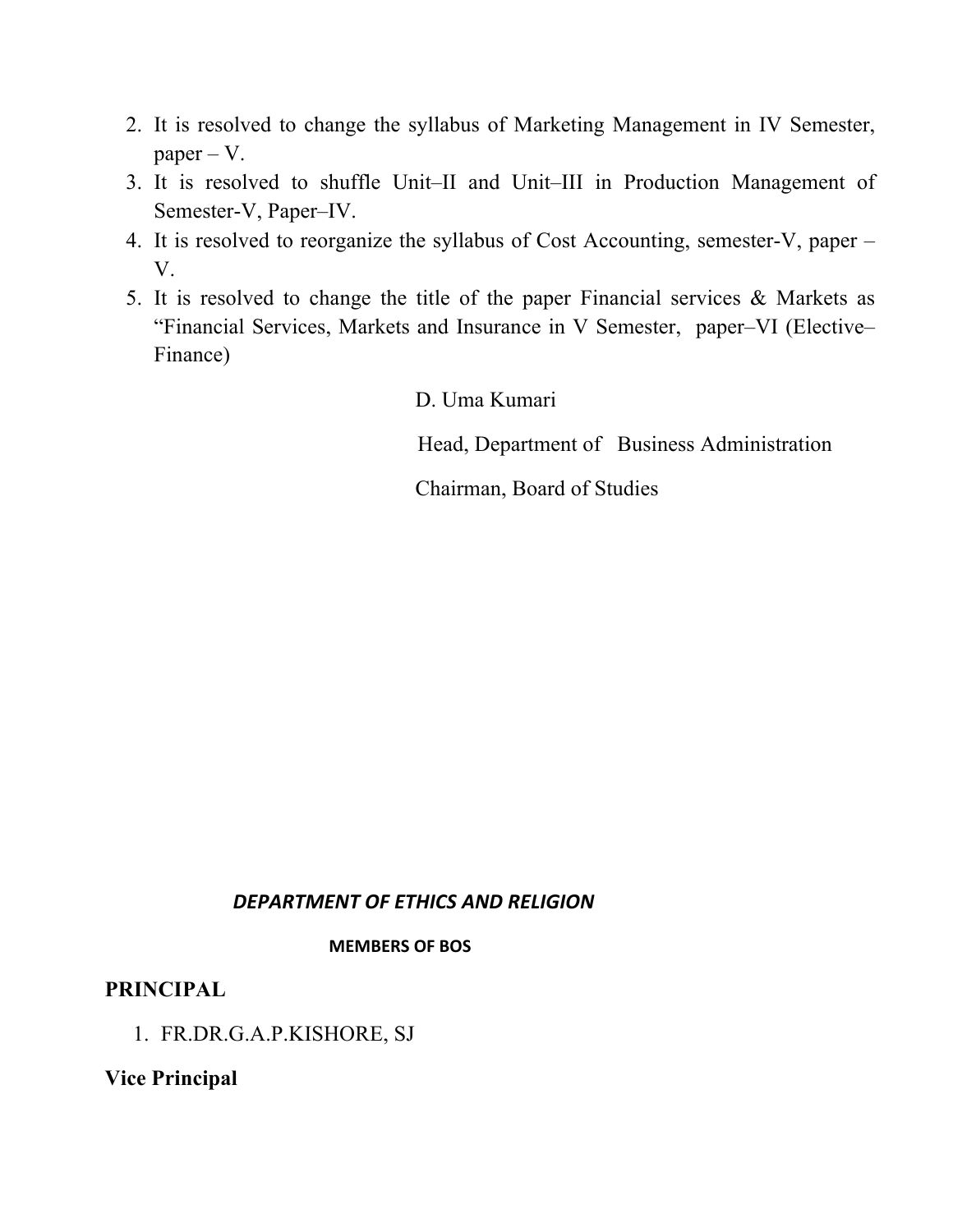2. FR.P. ANIL KUMAR, SJ

## **External Experts:**

- 3. FR DR.A.FRANCIS XAVIER, SJ
- 4. SRI. P. VEERABRAHMAM

### **Faculty:**

- 5. DR.K.JOB SUDARSHAN
- 6. DR.MRS.R.LEENA JESSIE
- 7. MR.R.JOHN

### *DEPARTMENT OF ETHICS AND RELIGION*

The Board of Studies meeting of Ethics And Religion was held on 26<sup>th</sup> March, 2015 at 10.00 a.m. in the Conference hall.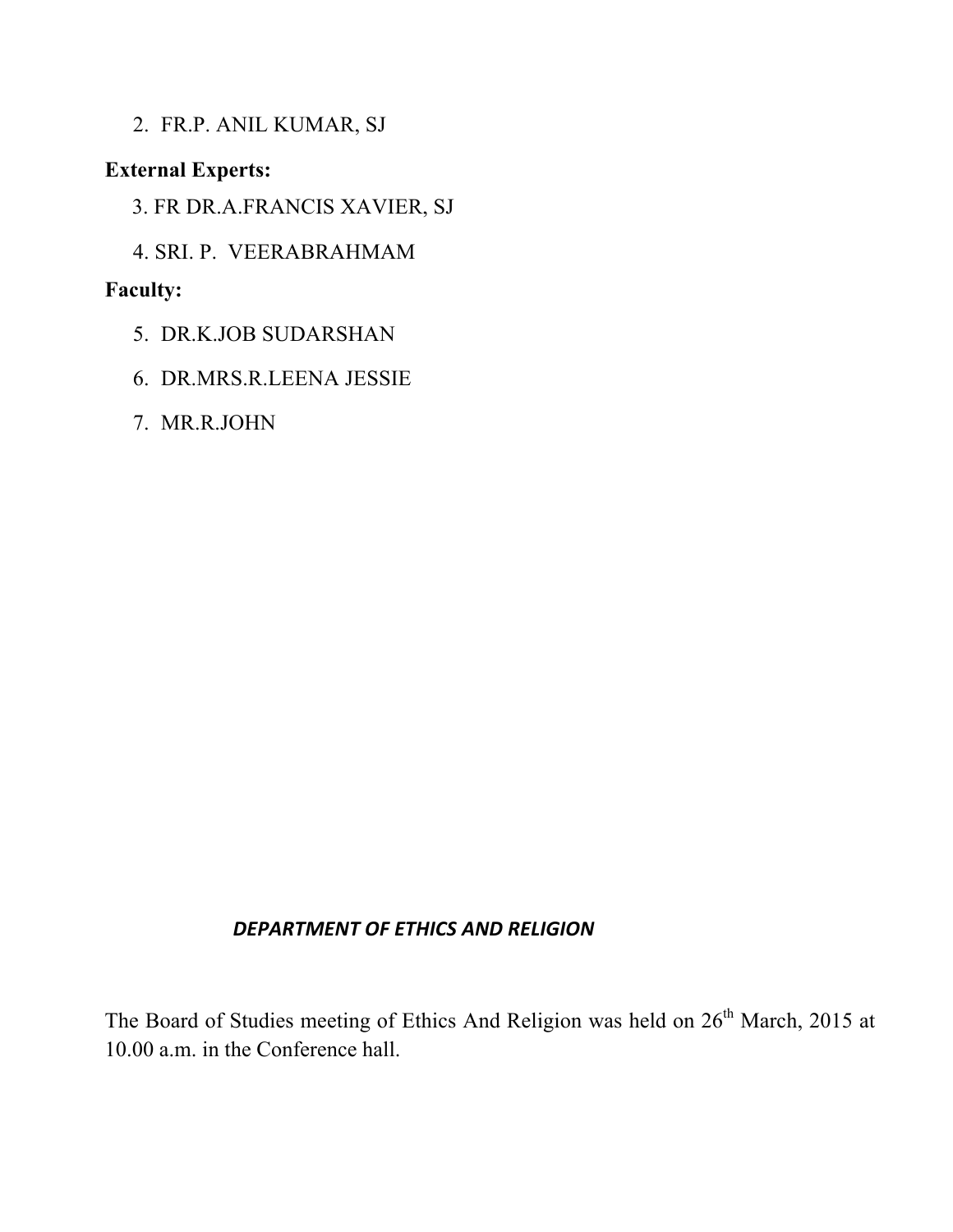### *RESOLUTION:*

- 1. It is resolved to continue the existing syllabus without any change for the academic year 2015-2016.
- **2.** It is resolved to do away with allotting marks for the ALANA program since it is non academic**.**

*Dr. K. Job Sudarshan Head, Dept of Ethics & Religion* Chairman, Board of Studies

### *GE FOR COMPETITIVE EXAMS*

#### **MEMBERS OF BOS**

# **Principal**

1. FR.DR.G.A.P.KISHORE, SJ

### **Vice Principal**

2. FR.P.ANIL KUMAR, SJ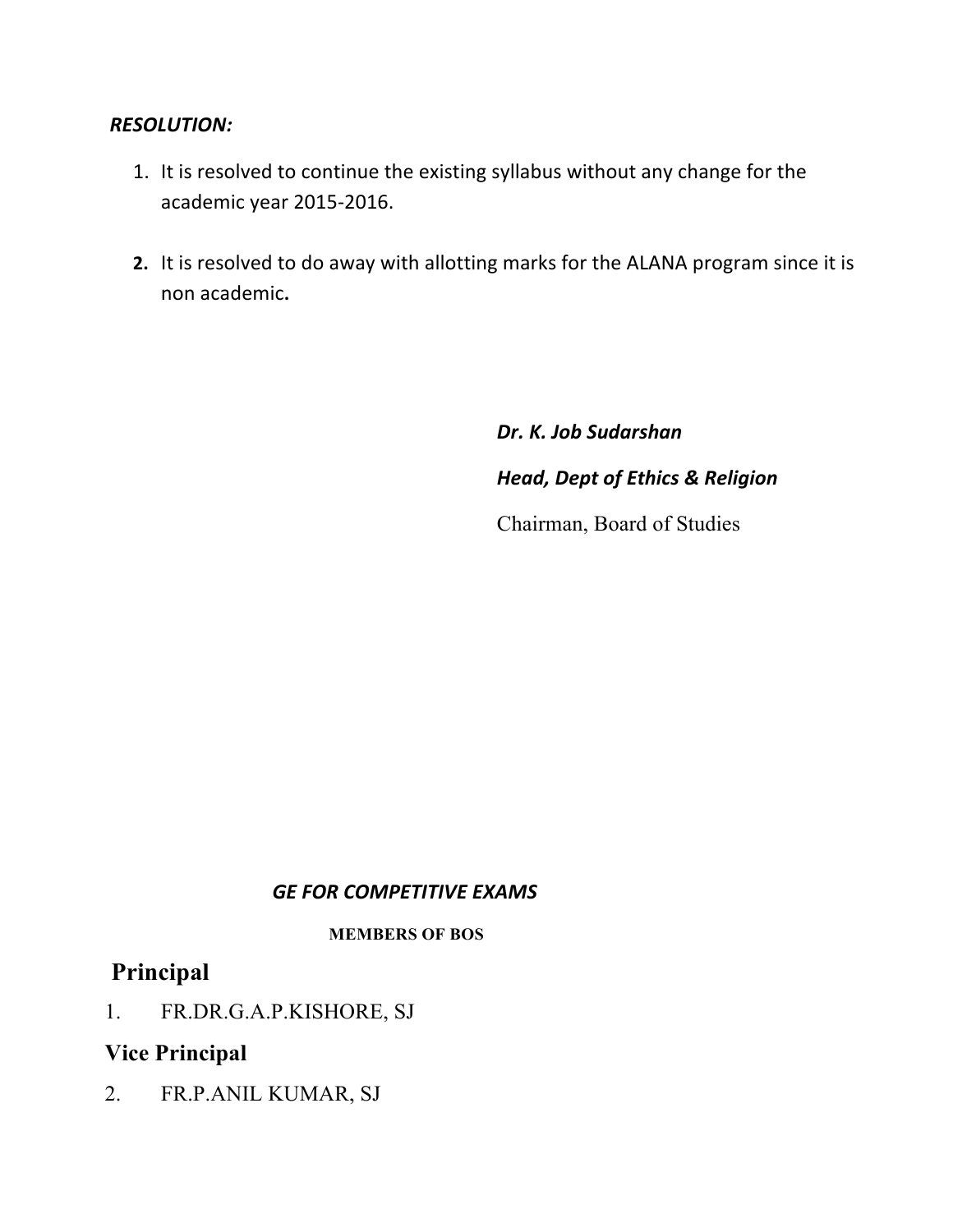### **External Experts**:

3. SRI K.V.SUBBA RAO

### **Faculty:**

- 4. SRI. P.V.S. SAIRAM
- 5. DR.G.SRINIVASA RAO
- 6. SRI. M. AROKIA SAMY
- 7. SRI .Y. SAI SUBRAHMANYAM
- 8. MS.TABITHA
- 9. MS.HEPSI BEULA
- 10. MS.V.MADHAVI
- 11. DR. M SRINIVASA REDDY
- 12. DR. A. S. DAYAKAR

#### *GE FOR COMPETITIVE EXAMS*

The meeting of the Board of Studies of General Elective for Competitive Exams was held on 30.03.2015 at 3:00 PM in the Conference hall and the following resolutions were passed unanimously. *RESOLUTIONS*